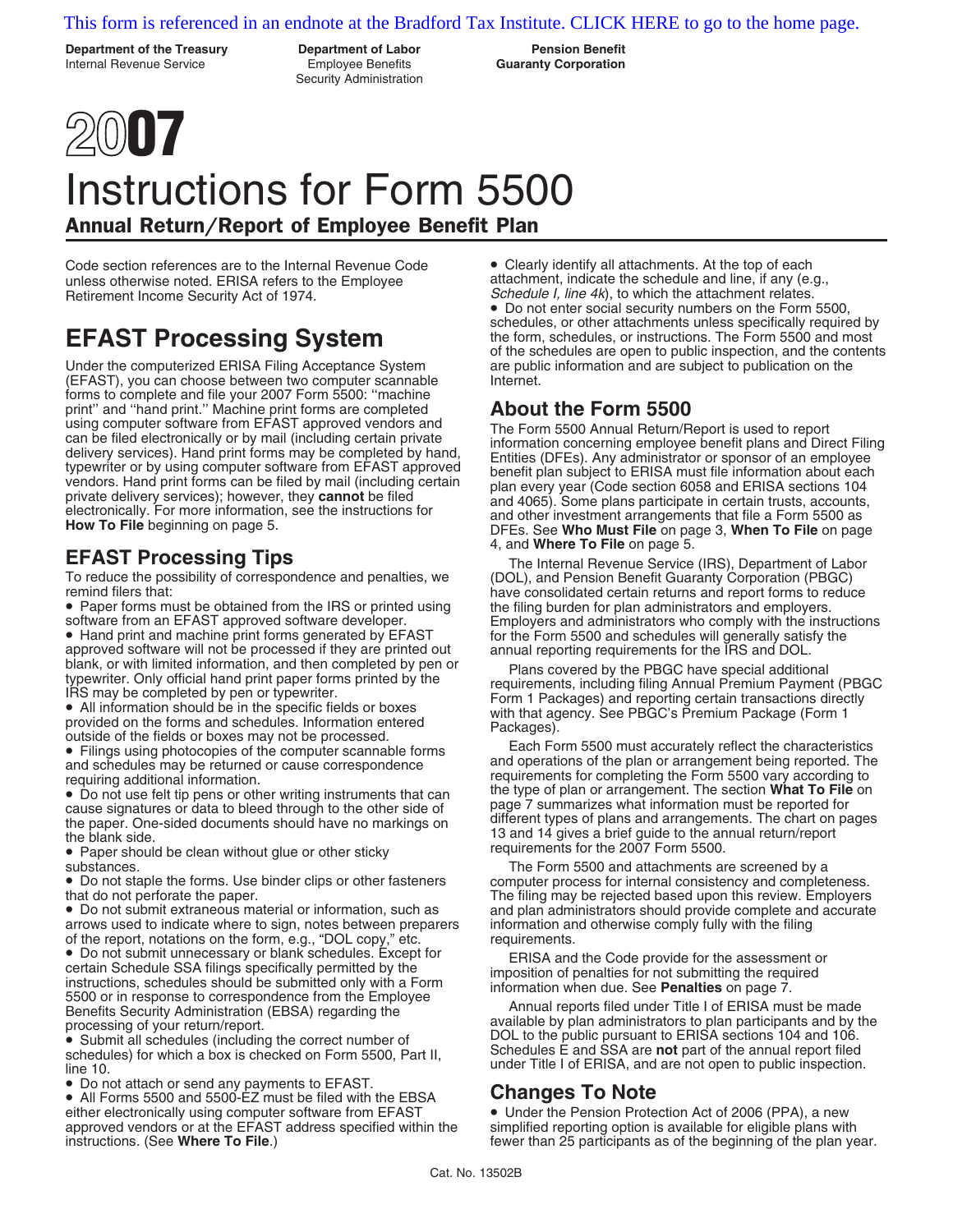The instructions for *Voluntary Alternative Reporting Option for* Certain Plans with Fewer Than 25 Participants on page 8 describe this reporting option.

• Form 5500 - The instructions on page 3 for Special Rules for Certain Plans of Partnerships and Wholly Owned Trades or<br>Businesses were revised pursuant to the PPA for Businesses were revised pursuant to the PPA for<br>
one-participant retirement plans in determining the exemption<br>
for filing a Form 5500-EZ when total plan assets are \$250,000<br>
or less at the end of the plan year beginning o

| <b>Table of Contents</b>               | Page | ivionday trirou               |
|----------------------------------------|------|-------------------------------|
|                                        |      | How To C                      |
|                                        |      |                               |
|                                        |      | <b>Publicati</b>              |
|                                        |      |                               |
|                                        |      | <b>Telephone</b>              |
|                                        |      | You can order                 |
|                                        |      | 1-800-TAX-F<br>publications b |
|                                        |      |                               |
|                                        |      | <b>Personal C</b>             |
|                                        |      | You can acce                  |
| Form $5500 -$                          |      | week at www.                  |
|                                        |      | • View forms                  |
|                                        |      | $\bullet$ Get informa         |
| Completed by Using Computer Software 6 |      | software vend                 |
|                                        |      | • See answe<br>5500 and EF/   |
|                                        |      | • Access the                  |
|                                        |      | regulations, a                |
|                                        |      |                               |

| The instructions for <i>Voluntary Alternative Reporting Option for</i>                                                          | <b>Table of Contents</b>                                                   | Page |
|---------------------------------------------------------------------------------------------------------------------------------|----------------------------------------------------------------------------|------|
| Certain Plans with Fewer Than 25 Participants on page 8                                                                         |                                                                            |      |
| describe this reporting option.                                                                                                 |                                                                            |      |
| • Under the PPA, separate actuarial information schedules                                                                       |                                                                            |      |
| were developed for 2008 plan year filings for single-employer                                                                   |                                                                            |      |
| plans (Schedule SB) and multiemployer plans (Schedule MB).                                                                      |                                                                            |      |
| The Schedule B thus will not be a valid schedule to file with a                                                                 | Pension Benefit Schedules  8                                               |      |
| plan's 2008 Form 5500 Annual Return/Report. A caution added                                                                     |                                                                            |      |
| to the 2007 instructions (see page 4, When To File) advises                                                                     | Voluntary Alternative Reporting Option for Certain                         |      |
| that filers required to file a Schedule B cannot use the 2007                                                                   | Plans with Fewer Than 25 Participants 8                                    |      |
| forms to satisfy their 2008 filing requirements, and that short<br>plan year filers who must file a Schedule SB or Schedule MB  | Pension Benefit Plan Filing Requirements 9                                 |      |
| and/or a supplemental attachment to Schedule R for 2008 will                                                                    |                                                                            |      |
| have an automatic extension to file their complete Form 5500                                                                    |                                                                            |      |
| until 90 days after the 2008 forms are available to use for filing.                                                             | Welfare Benefit Plan Filing Requirements 10                                |      |
| The Agencies anticipate providing additional guidance in early                                                                  | Direct Filing Entity (DFE) Filing Requirements 10                          |      |
| 2008 for filers affected by these PPA-related changes.                                                                          | Master Trust Investment Account (MTIA) 10                                  |      |
| • Under the PPA, some multiemployer pension plans will have                                                                     | Common/Collective Trust (CCT) and Pooled                                   |      |
| to provide for the 2008 plan year certain PPA-required                                                                          |                                                                            |      |
| information as an attachment to the Schedule R. A caution                                                                       | 103-12 Investment Entity (103-12 IE) 11                                    |      |
| added to the 2007 instructions (see page 4, When To File)                                                                       | Group Insurance Arrangement (GIA) 12                                       |      |
| advises multiemployer defined benefit pension plan filers,                                                                      | Quick Reference Chart for Form 5500,                                       |      |
| including short plan year filers, that they cannot use the 2007                                                                 |                                                                            |      |
| Schedule R without the attachment to satisfy their 2008 Form                                                                    | Section 6: Line-by-Line Instructions for the 2007                          |      |
| 5500 filing requirements.                                                                                                       |                                                                            |      |
| • Schedule B $-$ Section 1.412(I)(7)-1 of the Income Tax                                                                        | Form 5500 - Annual Report Identification                                   |      |
| Regulations (published February 2, 2007) provides updated                                                                       |                                                                            |      |
| mortality tables to be used under Code section 412(I)(7)(C)(ii) to                                                              | Form 5500 - Basic Plan Information $\ldots \ldots \ldots \ldots \ldots$ 16 |      |
| determine current liability for participants and beneficiaries                                                                  |                                                                            |      |
| (other than disabled participants) for plan years beginning on or                                                               | Schedule B - Actuarial Information  23                                     |      |
| after January 1, 2007. The 2007 Instructions for Schedule B,<br>line 6d, reflect these updated mortality tables and the list of | Schedule C - Service Provider Information 32                               |      |
| codes used for valuation purposes as well as calculating current                                                                | Schedule D - DFE/Participating Plan Information 34                         |      |
| liability.                                                                                                                      | Schedule E - ESOP Annual Information35                                     |      |
| • Schedule B $-$ Code section 412(I)(10) states that the                                                                        | Schedule G - Financial Transaction Schedules  36                           |      |
| "unfunded mortality increase," as defined in Code section                                                                       | Schedule H - Financial Information 38                                      |      |
| 412(I)(10)(B), is amortized over a period of 10 years beginning                                                                 | Schedule I - Financial Information - Small Plan 46                         |      |
| with the first plan year for which new mortality tables are                                                                     | Schedule R - Retirement Plan Information 52                                |      |
| applicable (that is, the 2007 plan year). The amount of the                                                                     | Schedule SSA - Annual Registration Statement                               |      |
| unfunded mortality increase will be combined with any                                                                           | Identifying Separated Participants With Deferred                           |      |
| outstanding balance of unfunded old liability and reported on                                                                   |                                                                            |      |
| line 12g of the 2007 Schedule B. The associated amortization                                                                    | Paperwork Reduction Act Notice 57                                          |      |
| amount will be combined with any unfunded old liability amount                                                                  | <b>Codes for Principal Business Activity  58</b>                           |      |
| and reported on line 12j of the 2007 Schedule B. (Note: For                                                                     | ERISA Compliance Quick Checklist 61                                        |      |
| most plans, the unfunded old liability is completely amortized by                                                               |                                                                            |      |
| the first day of the 2007 plan year.)<br>$\bullet$ Ferm EE00. The instructions on negative Consolel Dulge                       |                                                                            |      |
|                                                                                                                                 |                                                                            |      |

the directions as prompted. The EFAST Help Line is available Monday through Friday from 8:00 am to 8:00 pm, Eastern Time.

# How To Get Forms and Related **Publications**

You can order forms and IRS publications by calling<br>1-800-TAX-FORM (1-800-829-3676). You can order EBSA<br>publications by calling 1-866-444-EBSA (3272).

# **Personal Computer**

You can access the EFAST Web Site 24 hours a day, 7 days a week at www.efast.dol.gov to:

• View forms and related instructions.<br>• Get information regarding EFAST, including approved

software vendors.<br>• See answers to frequently asked questions about the Form<br>5500 and EFAST.

• Access the main EBSA and DOL Web Sites for news, regulations, and publications.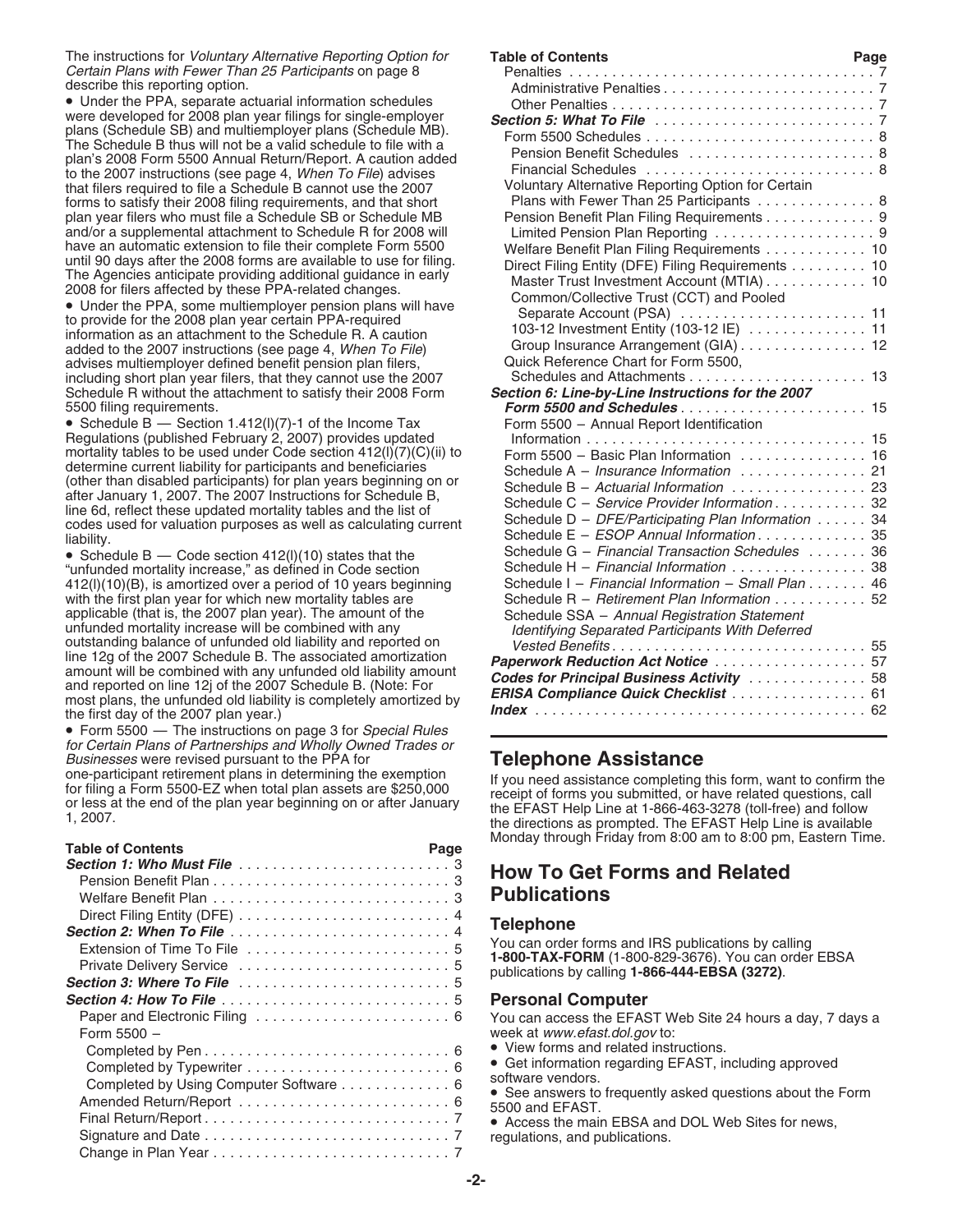- 
- 
- 
- 
- 

A return/report must be filed every year for every pension<br>benefit plan, welfare benefit plan, and for every entity that files benefit plan, welfare benefit plan, and for every entity that files For this purpose, a "controlled group" is a controlled group<br>as a DFE as specified below (Code section 6058 and ERISA of corporations under Code section 4

**Pension Benefit Plan**<br>
All pension benefit plans covered by ERISA are required to file<br>
a Form 5500 except as provided in this **Who Must File** section.<br>
The return/report is due whether or not the plan is qualified and<br>
T The return/report is due whether or not the plan is qualified and<br>even if benefits no longer accrue, contributions were not made<br>**TIP Rules for Certain Plans of Partnerships and Wholly** even if benefits no longer accrue, contributions were not made **Rules for Certain Plans of Partnerships and Wholly**<br>this plan year, or contributions are no longer made. Pension **Carl Connect Trades or Businesses**, enter co this plan year, or contributions are no longer made. Pension **CRADES ON**<br> **Denefit plans required to file include both defined benefit plans** [1], line 8a. benefit plans required to file include both defined benefit plans and defined contribution plans.

**Do Not File a Form 5500 for a Pension Benefit Plan**<br>The following are among the pension benefit plans for which<br>a return/report must be filed:<br>**That Is Any of the Following:**<br>1. An unfunded excess benefit plan. See ERISA

•• a domestic employer, or<br>
•• a domestic employer, or<br>
•• a domestic employer with income derived from sources<br>
•• a foreign subsidiaries of<br>
5. A church plan are deduced<br>
omestic employers) if contributions to the plan a

See What To File on page 7 for more information about 10. A governmental plan. what must be completed for pension plans.

# **Special Rules for Certain Plans of Partnerships Welfare Benefit Plan<br>
and Wholly Owned Trades or Businesses All welfare benefit plans co**

A plan that provides deferred compensation solely for (1) an<br>individual or an individual and his or her spouse who wholly<br>own a trade or business, whether incorporated or<br>unincorporated; or (2) partners or the partners and spouses in a partnership may generally file **Form 5500-EZ,** Annual Return of One-Participant (Owners and Their Spouses)

section 410(b) without being combined with any other plan maintained by the employer;

2. Does not cover a business that is a member of a ''controlled group''; and

3. Does not cover a business for which leased employees (as defined in Code section 414(n)(2)) perform services.

A plan that fails to meet any of the above conditions must file Form 5500 rather than Form 5500-EZ. A plan that meets all of

You can access the IRS Web Site 24 hours a day, 7 days a the above conditions is exempt from filing the Form 5500-EZ for veek at www.irs.gov to:<br>
• View forms, instructions, and publications.<br>
• See answers to frequently asked tax questions.<br>
• Search publications on-line by topic or keyword.<br>
• Search publications on-line by topic or keywo one-participant plans, separately or together) exceed \$250,000 at the close of the plan year beginning on or after January 1, 2007. However, a Form 5500-EZ should be filed for the final **Section 1: Who Must File** plan year regardless of whether the plan was required to file a<br>A return/report must be filed every year for every pension Form 5500-EZ for any prior year.

as a DFE as specified below (Code section 6058 and ERISA of corporations under Code section 414(b), a group of trades or<br>sections 104 and 4065). businesses under common control under Code section 414(c), or an affiliated service group under Code section 414(m) that

1. Profit-sharing, stock bonus, money purchase,  $401(k)$ <br>
plans, etc.<br>
2. Annuity arrangements under Code section  $403(b)(1)$ .<br>
3. Custodial accounts established under Code section  $403(b)(1)$ <br>
3. Custodial accounts establishe

States primarily for nonresident aliens if the employer who<br>maintains the plan is: reduction SEP described in Code section 408(k) that conforms<br>a domestic employer, or<br>a domestic employer, or

All welfare benefit plans covered by ERISA are required to file a Form 5500 except as provided in this **Who Must File** section.

Annual Heturn of One-Participant (Owners and Their Spouses)<br>
Reminder: The administrator of an employee welfare benefit<br>
Retirement Plan, rather than a Form 5500, provided that the<br>
plan that provides benefits wholly or pa section 3(40) must file a Form 5500, unless otherwise exempt.

| IRS Notice 2002-24 does not suspend the filing of Form<br>IRS Notice 2002-24 does not suspend the ming of 15500 or any required schedules for a welfare plan<br>subject to Title I of ERISA. Welfare plans that are |  |  |  |
|---------------------------------------------------------------------------------------------------------------------------------------------------------------------------------------------------------------------|--|--|--|
|                                                                                                                                                                                                                     |  |  |  |
| associated with fringe benefit plans must file the Form 5500 in                                                                                                                                                     |  |  |  |
| accordance with the Welfare Benefit Plan Filing                                                                                                                                                                     |  |  |  |
| <b>Requirements</b> on page 10, unless they are exempt as                                                                                                                                                           |  |  |  |
| specified below. Welfare plans for which a Form 5500 must be                                                                                                                                                        |  |  |  |
| filed may be eligible for limited filing requirements. See the                                                                                                                                                      |  |  |  |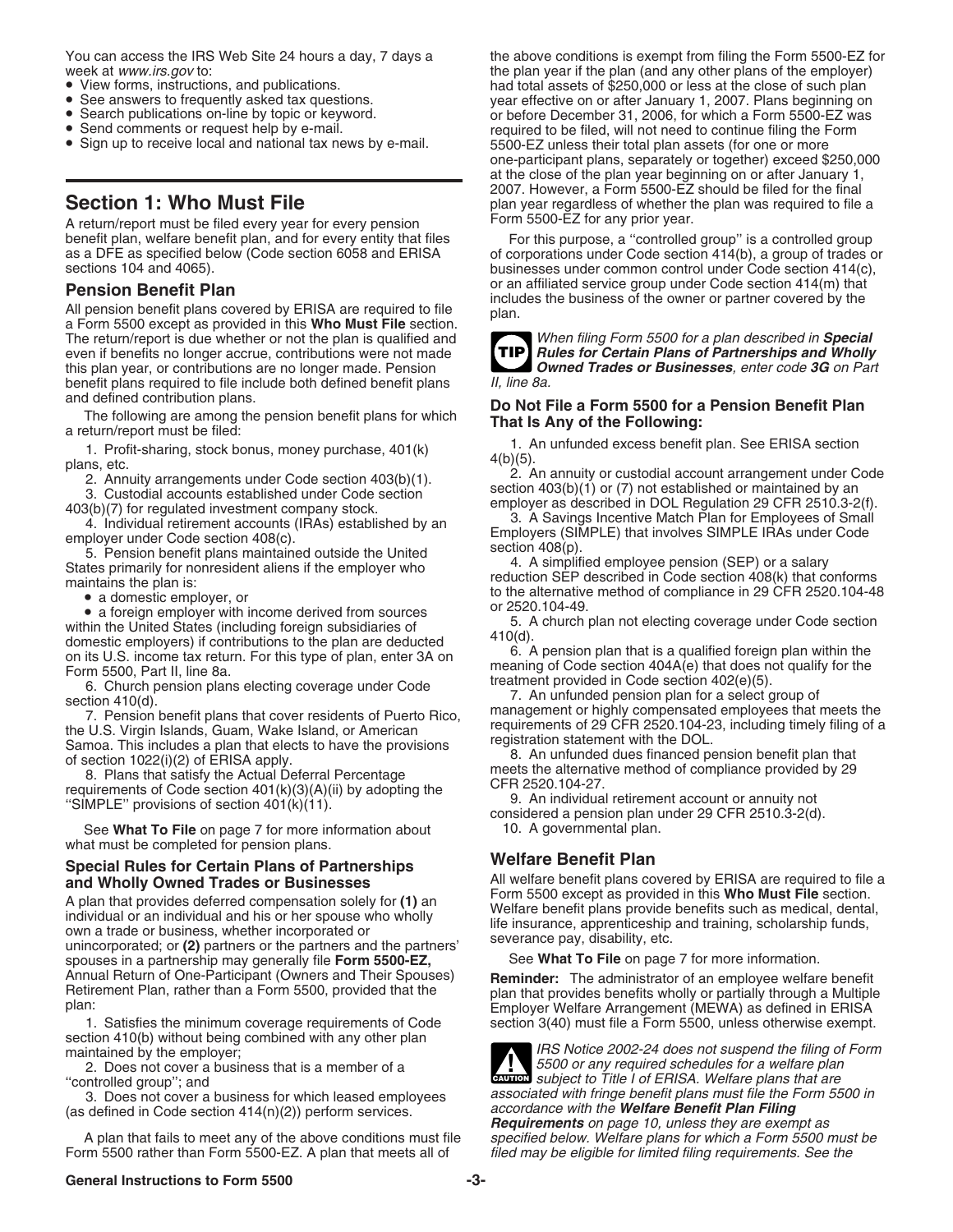# **Do Not File a Form 5500 for a Welfare Benefit Plan** (2) partners or the partners and the partners' spouses in a **That Is Any of the Following:** That Is Any of the **Following: Communisty** partnership. See 29 CFR 2510.3-3

1. A welfare benefit plan that covered fewer than 100 participants as of the beginning of the plan year and is **Direct Filing Entity (DFE)**

**Note.** Plans that are NOT unfunded include those plans that the net considered a DFE unless a Form 5500 and all required<br>received employee (or former employee) contributions during<br>the plan year and/or used a trust or sep (including a Code section 501(c)(9) trust) to hold plan assets or act as a conduit for the transfer of plan assets during the year. However, a welfare plan with employee contributions that is CCTs, PSAs, and 103-12 IEs. See the instructions for these<br>associated with a cafeteria plan under Code section 125 may schedules associated with a cafeteria plan under Code section 125 may be treated for annual reporting purposes as an unfunded welfare plan if it meets the requirements of DOL Technical Release 92-01, 57 Fed. Reg. 23272 (June 2, 1992) and 58 Fed. **Section 2: When To File** Frame and GIAs. File 2007 return/reports for plan and GIA<br>retiree contributions or other after-tax participant contributions (e.g.,<br>retiree contributions) by a cafeteria plan would not by itself<br>affect the availability of

b. A fully insured welfare benefit plan has its benefits<br>provided exclusively through insurance contracts or policies, the year beginning and ending dates on the line provided at the top<br>premiums of which must be paid dire by the employer or employee organization from its general **DFEs other than GIAs.** File 2007 return/reports no later than assets or partly from its general assets and partly from contributions by its employees or members (which the employer Form 5500 filed for a DFE must report information for the DFE<br>or employee organization forwards within 3 months of receipt). year (not to exceed 12 months in le The insurance contracts or policies discussed above must be from the 2007 calendar year, fill in the fiscal year beginning and issued by an insurance company or similar organization (such ending dates on the line provided at the top of the form.<br>As Blue Cross, Blue Shield or a health maintenance

used in Code section 501(c)(9) ("VEBA"), should not be

management or highly compensated employees which meets the requirements of 29 CFR 2520.104-24.

5. An employee benefit plan maintained only to comply with workers' compensation, unemployment compensation, or 5. An employee benefit plan maintained only to comply with<br>Workers' compensation, unemployment compensation, or<br>were developed for 2008 plan year filings for single

6. A welfare benefit plan that participates in a group year, the Schedule B is not a valid schedule. Rather, 2008 plan insurance arrangement that files a Form 5500 on behalf of the year filings must use the new Schedule SB welfare benefit plan as specified in 29 CFR 2520.103-2. See 29 Defined Benefit Plan Actuarial Information) or Schedule MB<br>Multiemployer Defined Benefit Plan and Certain Money) (Multiemployer Defined Benefit Plan and Certai

9. A church plan under ERISA section 3(33).

limited reporting requirements for unfunded, fully insured or 10. A welfare benefit plan solely for (1) an individual or an combination unfunded/insured welfare plans on page 9. individual and his or her spouse, who wholly owns a trade or business, whether incorporated or unincorporated, or **That Is Any of the Following:** partnership. See 29 CFR 2510.3-3(b).

unfunded, fully insured, or a combination of insured and Some plans participate in certain trusts, accounts, and other<br>investment arrangements that file the Form 5500 as a DFE in investment arrangements that file the Form 5500 as a DFE in accordance with the Direct Filing Entity (DFE) Filing **Note.** To determine whether the plan covers fewer than 100<br>participants for purposes of these filing exemptions for insured<br>and unfunded welfare plans, see instructions for lines 6 and 7<br>on counting participants in a welf

attached to the Form 5500 filed by plans participating in MTIAs,

Release 92-01. See 61 FR 41220, 41222-23 (Aug. 7, 1996). exceed 12 months in length) that began in 2007. If the plan or<br>Belease 92-01. See 61 FR 41220, 41222-23 (Aug. 7, 1996). GIA year differs from the 2007 calendar year,

91/2 months after the end of the DFE year that ended in 2007. A year (not to exceed 12 months in length). If the DFE year differs

as Blue Cross, Blue Shield or a health maintenance<br>
c. A combination unfunded/insured welfare plan has its<br>
c. A combination unfunded/insured welfare plan has its<br>
benefits provided partially as an unfunded plan and partia **Note.** A "voluntary employees' beneficiary association," as of assets of the plan. Also see the instructions for **Final Return/**<br>used in Code section 501(c)(9) ("VEBA"), should not be **Report** on page 7 to determine if bo

confused with the employer or employee organization that<br>sponsors the plan. See ERISA section 3(4).<br>2. A welfare benefit plan maintained outside the United<br>States primarily for persons substantially all of whom are<br>3007 Fo States primarily for persons substantially all of whom are<br>nonresident aliens.<br>3. A governmental plan.<br>4. An unfunded or insured welfare plan for a select group of the form.<br>4. An unfunded or insured welfare plan for a sel

2008 Short Plan Year Filings. Pursuant to the Pension<br>Protection Act of 2006, separate actuarial schedules disability insurance laws.<br>6. 6. 6. 6. 6. A welfare benefit plan that participates in a group *employer plans and multiemployer plans. For the 2008 plan* R 2520.104-43.<br>(Multiemployer Defined Benefit Plan and Certain Money (Multiemployer Defined Benefit Plan and Certain Money<br>7. An apprenticeship or training plan meeting all of the Purchase Plan Actuarial Information). In a 7. An apprenticeship or training plan meeting all of the Purchase Plan Actuarial Information). In addition, for 2008 plan conditions specified in 29 CFR 2520.104-22. nditions specified in 29 CFR 2520.104-22. year filings, multiemployer plans will need to file an attachment of<br>8. An unfunded dues financed welfare benefit plan states and to the Schedule R, Retirement Plan Information, to 8. An unfunded dues financed welfare benefit plan to the Schedule R, Retirement Plan Information, to report<br>certain PPA-required information about contributing emplo certain PPA-required information about contributing employers<br>and liabilities for two or more plans.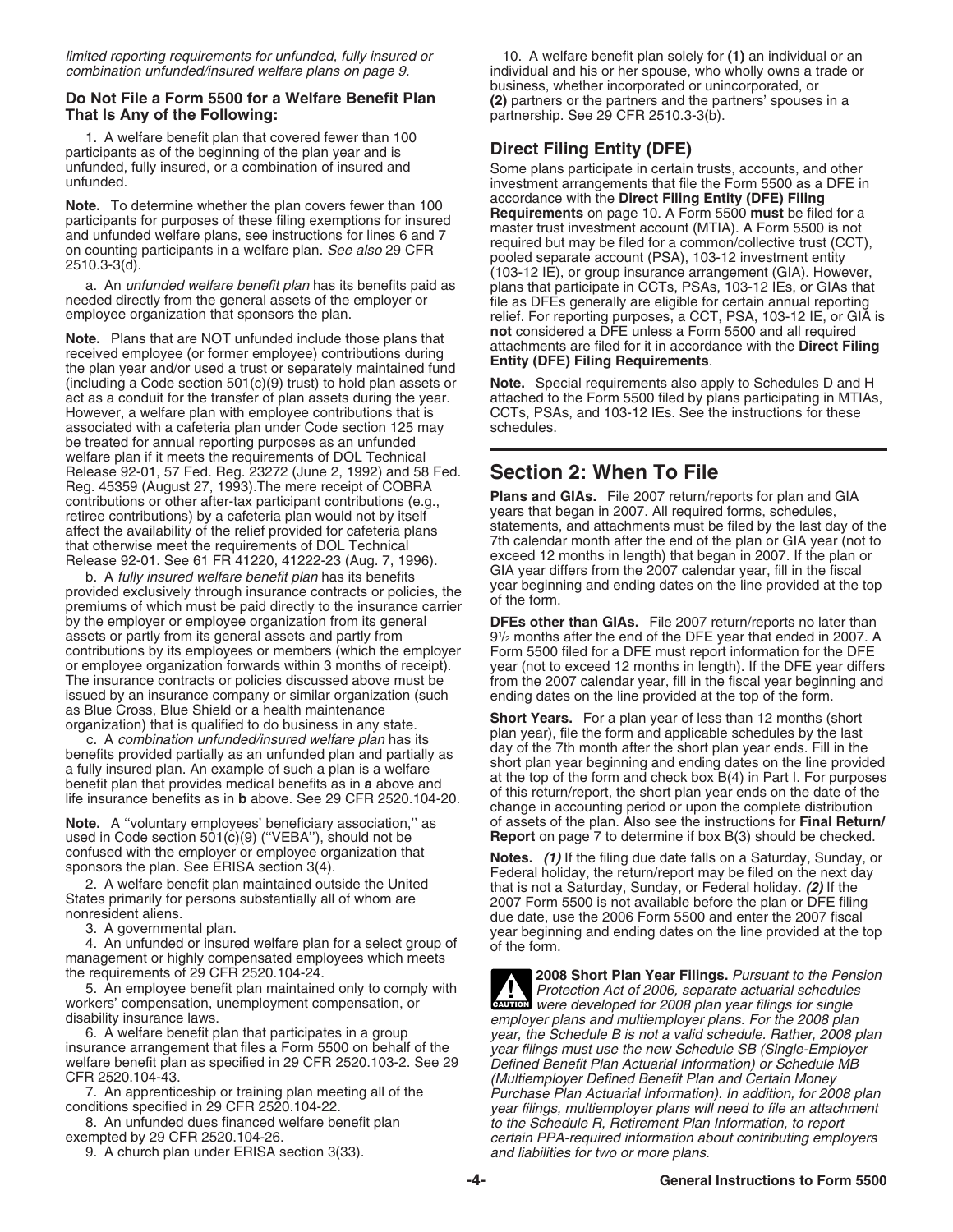Defined benefit pension plans with 1,000 or more **Delinquent Filer Voluntary Compliance (DFVC)**

Short plan year filers who are required to file a Schedule SB or MB and/or required to file a supplemental attachment to plans and defined benefit plans with over 1,000 participants, statement explaining that the Form 5500 is being filed under see the instructions to Schedule R on page 52) cannot use the DFVC Program with "Form 5500, Box D see the instructions to Schedule R on page 52) cannot use the DFVC Program with "**Form 5500, Box D - DFVC**<br>2007 forms to satisfy their 2008 filing requirements. These filers prominently displayed at the top of the statemen 2007 forms to satisfy their 2008 filing requirements. These filers<br>will be granted an automatic extension of time for filing their will be granted an automatic extension of time for filing their<br>complete Form 5500 until 90 days after the 2008 forms become<br>available to use for filing.<br>processing center.

Short plan filers using this extension of time must check<br>
Form 5500, Part I, box D, and attach a statement labeled with<br>
the basis of the extension — "Form 5500, Box D – PPA<br>
Actuarial Information Extension."<br>
Actuarial I

# **Extension of Time To File**

A plan or GIA may obtain a one-time extension of time to file and DHL 2nd Day Service. Form 5500 (up to  $2\frac{1}{2}$  months) by filing Form 5558, Application for Extension of Time To File Certain Employee Plan Returns, Standard Overnight, FedEx 2Day, FedEx International Priority, on or before the normal due date (not including any extensions) and FedEx International First. on or before the normal due date (not including any extensions) and FedEx International First.<br>of the return/report. You MUST file Form 5558 with the IRS. <br>• United Parcel Service (UPS): UPS Next Day Air, UPS Next

of the return/report. You MUST file Form 5558 with the IRS.<br>
Approved copies of the Form 5558 will not be returned to the<br>
filer. However, a photocopy of the completed extension request<br>
that was filed must be attached to

# **Using Extension of Time To File Federal Income Tax Return Section 3: Where To File**

An automatic extension of time to file Form 5500 until the due<br>date of the Federal income tax return of the employer will be and attachments, at the address indicated below. date of the Federal income tax return of the employer will be granted if all of the following conditions are met: **(1)** the plan **By mail:** year and the employer's tax year are the same; **(2)** the employer has been granted an extension of time to file its **Address for filing on paper** Federal income tax return to a date later than the normal due date for filing the Form 5500; and **(3)** a copy of the application EBSA for extension of time to file the Federal income tax return is for extension of time to file the Federal income tax return is P.O. Box 7043 attached to the Form 5500. An extension granted by using this automatic extension procedure CANNOT be extended further Lawrence, KS 66044-7043<br>by filing a Form 5558, nor can it be extended beyond a total of 9 by filing a Form 5558, nor can it be extended beyond a total of 9 **Address for filing on floppy disc, CD-ROM, or tape** 1/2 months beyond the close of the plan year.

If the application for extension of time contains social EBSA security numbers, ensure that these social security numbers<br>
are not visible in the copy attached to the Form 5500. The Form<br>
5500 and its attachments are open to public inspection, and the Lawrence, KS 66044-7041 5500 and its attachments are open to public inspection, and the contents are public information and are subject to publication on **By private delivery service:** the Internet. Because of privacy concerns, the inclusion of a

operate as an extension of time to file a Form 5500 filed for a DFE (other than a GIA) or the PBGC Form 1. Attn: EFAST

# **Other Extensions of Time 3833 Greenway Drive**

The IRS, DOL, and PBGC may announce special extensions of Lawrence, KS 66046-5502 time under certain circumstances, such as extensions for Presidentially-declared disasters or for service in, or in support of, the Armed Forces of the United States in a combat zone. of, the Armed Forces of the United States in a combat zone.<br>See www.irs.gov and www.efast.dol.gov for announcements<br>regarding such special extensions. If you are relying on one of The return/report must be completed in acc regarding such special extensions. If you are relying on one of The return/report must be completed in accordance with the return regarding such special extensions, check Form 5500 Part I these announced special extensions, check Form 5500, Part I, **Line-by-Line instructional intervalse in the 2007**<br>hox D and attach a statement citing the announced authority for **Schedules** on page 15. box D and attach a statement citing the announced authority for<br>the extension. The attachment must be appropriately labeled at **Answer all questions with respect to the plan or DFE** year, the extension. The attachment must be appropriately labeled at the top of the statement, for example, **''Form 5500, Box D -** unless otherwise explicitly stated in the instructions or on the **DISASTER RELIEF EXTENSION''** or **''Form 5500, Box D -** form itself. Therefore, responses usually apply to the year **COMBAT ZONE EXTENSION."** entered or printed at the top of the first page of the form.

participants will also be required to provide financial asset<br>
breakout information as an attachment to the Schedule R. The<br>
new supplemental attachment will be described in the final<br>
instructions for the 2008 Schedule R. reporting obligations. If the Form 5500 is being filed under the DFVC Program, check Form 5500, Part I, box D and attach a Schedule R for 2008 (filings for multiemployer defined benefit DFVC Program, check Form 5500, Part I, box D and attach a<br>plans and defined benefit plans with over 1,000 participants, statement explaining that the Form 5500

tax returns and payments. These private delivery services include only the following:

• DHL Express (DHL): DHL Same Day Service, DHL Next Day **Using Form 5558** 10:30 am, DHL Next Day 12:00 pm, DHL Next Day 3:00 pm,

**• Federal Express (FedEx): FedEx Priority Overnight, FedEx** 

File Form 5558 with the Department of the Treasury, Internal See Where To File below for the street address when using<br>Revenue Service Center, Ogden, UT 84201-0027.

visible social security number on the Form 5500 or its<br>attachments may result in the rejection of the filing.<br>**Address for filing on paper, floppy disc, CD-ROM, or**<br>**Note.** An extension of time to file the Form 5500 does n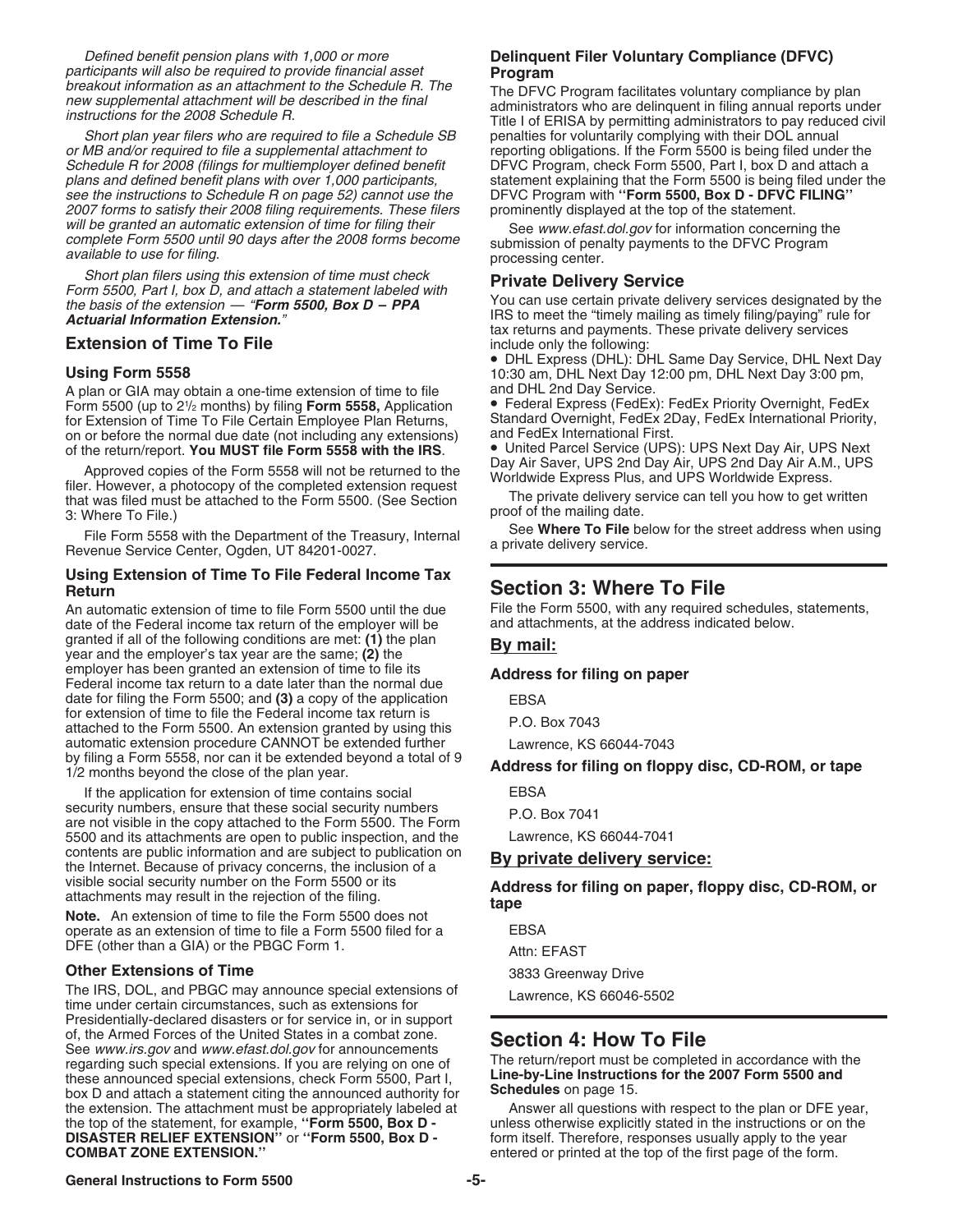Do not enter "N/A" and "Not Applicable" on the Form 5500 The hand print format uses special printing standards that or schedules unless specifically permitted by the form, enables EFAST to scan the hand, typewritten, and c schedules, or instructions. "Yes" or "No" questions on the forms and schedules must be marked either "Yes" or "No," but delivery services). Hand print forms are available from the IRS<br>as discussed in **How To Get Forms and Related Publication** 



Do not enter social security numbers on the Form 5500, schedules, or other attachments unless specifically software vendors. **CAUTION** required by the form, schedules, or instructions.

are open to public inspection, and the contents are public number within each box using blue or black ink. Abbreviate if information and are subject to publication on the Internet. information and are subject to publication on the Internet.<br>Because of privacy concerns, the inclusion of a social security signs, commas, or decimal points. To indicate a negative number on the Form 5500 or on a schedule or attachment that number, enter a minus sign "-<br>is open to public inspection may result in the rejection of the left of the number. See example below. is open to public inspection may result in the rejection of the filing.

EINs may be obtained by applying for one on **Form SS-4**, Application for Employer Identification Number, as soon as possible. You can obtain Form SS-4 by calling **1-800-TAX-FORM** (1-800-829-3676) or at the IRS Web Site at www.irs.gov. The EBSA does not issue EINs.

• All schedules and attachments to the Form 5500 must be properly identified, and must include the name of the plan or DFE, EIN, and plan number (PN) as found on the Form 5500, lines 1a, 2b, and 1b, respectively. At the top of each attachment, indicate the schedule and line, if any (e.g., attachment, indicate the schedule and line, if any (e.g., **Form 5500 Completed by Using Computer**<br>Schedule H, Line 4i ) to which the attachment relates. When **Software**<br>assembling the asckage for filing you can place attac assembling the package for filing, you can place attachments to a schedule, either directly behind that schedule or at the end of Use only software from an approved software vendor, which the filing. may produce either a machine print or hand print form.

with an "X." Do not mark on or near the bar code or in the upper<br>
right corner of the form as this will interfere with processing.<br>
• Complete Part I - Annual Report Identification Information<br>
To submit a machine print Fo

**Paper and Electronic Filing**<br>As described in more detail below, the 2007 forms are available<br>in two computer scannable formats: **machine print** and **hand**<br>in two computer scannable formats: **machine print** and **hand**<br>See in two computer scannable formats: **machine print** and **hand print** (the questions are the same).

Filers can choose a machine print format that is completed by using EFAST approved computer software that produces **Amended Return/Report** computer scannable 2-D bar codes on the bottom of each page. File an amended return/report to correct errors and/or<br>Machine print forms can be filed on paper, magnetic tape,<br>floppy diskette, or CD-ROM by mail (including ce transmitters (authorized transmitters of forms by modem or file **File** section. transfer protocol). Filers can also choose a hand print format that can be completed in one of two ways. You may complete  $\begin{array}{c} \blacksquare & \blacksquare & \blacksquare & \blacksquare \end{array}$  If you are filing a corrected return/report in response to the IRS printed paper forms by hand or typewriter. You may the IRS printed paper forms by hand or typewriter. You may **TIP** correspondence from EBSA regarding the processing of the processing of the processing of the processing of the processing of the band print form by using com also choose to complete the hand print form by using computer

Computer-generated forms CANNOT be printed out<br>
blank, or with limited information, and then completed by<br>
pen or typewriter. These forms **must** be completed<br>
The procedure for amending the return/report depends upon blank, or with limited information, and then completed by<br>**EXULION** pen or typewriter. These forms **must** be completed **The procedure for amending the return/report depends upon** entering the data by computer. The type of form filed as specified below:

enables EFAST to scan the hand, typewritten, and computer entries and must be filed by mail (including certain private as discussed in **How To Get Forms and Related Publications**<br>on page 2. See *www.efast.dol.gov* for a list of approved

# **Form 5500 Completed by Pen**

The Form 5500 and most of the schedules and attachments Use only the official hand print form. Enter only a single letter or are open to public inspection, and the contents are public  $n$  number within each box using blue signs, commas, or decimal points. To indicate a negative number, enter a minus sign  $-$ " in the box to the left of the



**Form 5500 Completed by Typewriter** Use only the official hand print form. Type within the row of Filers make several common mistakes. To reduce the<br>
• Sign and date the Form 5500, and make sure that any<br>
• Sign and date the Form 5500, and make sure that any<br>
• Sign and date the Form 5500, and make sure that any<br>
• Si



• Attach the required accountant's opinion and report. The<br>
instructions in **What To File** on page 7 explain which plans and<br>
DFEs are required to attach the opinion and report.<br> **Check boxes should be filled in completel** 

• Complete Part I - Annual Report Identification Information To submit a machine print Form 5500 electronically, use only at the top of the Form 5500. Do not mark final return/report in software from an approved software v line B of Part I if you are reporting participants and/or assets at signature and an encryption key must be obtained by filing the<br>the end of the plan year.<br>Complete Form 5500, lines 8 and 9, if applicable, to report all<br>b benefits provided and plan funding/benefit arrangements.<br>• Enter on Form 5500, line 2d, if applicable, the correct (1) save the completed machine print Form 5500 to a 3.5 inch<br>principal business activity code from pages 58 floppy disc, CD-ROM, 4mm or 8mm DAT, 3480 or 3490 cartridge, or 9-track tape and submit the Form 5500 by mail or

vendors, the Form EFAST-1, and additional information.

**TIP** software from EFAST approved vendors. in the state of the filling as an amended return/report unless the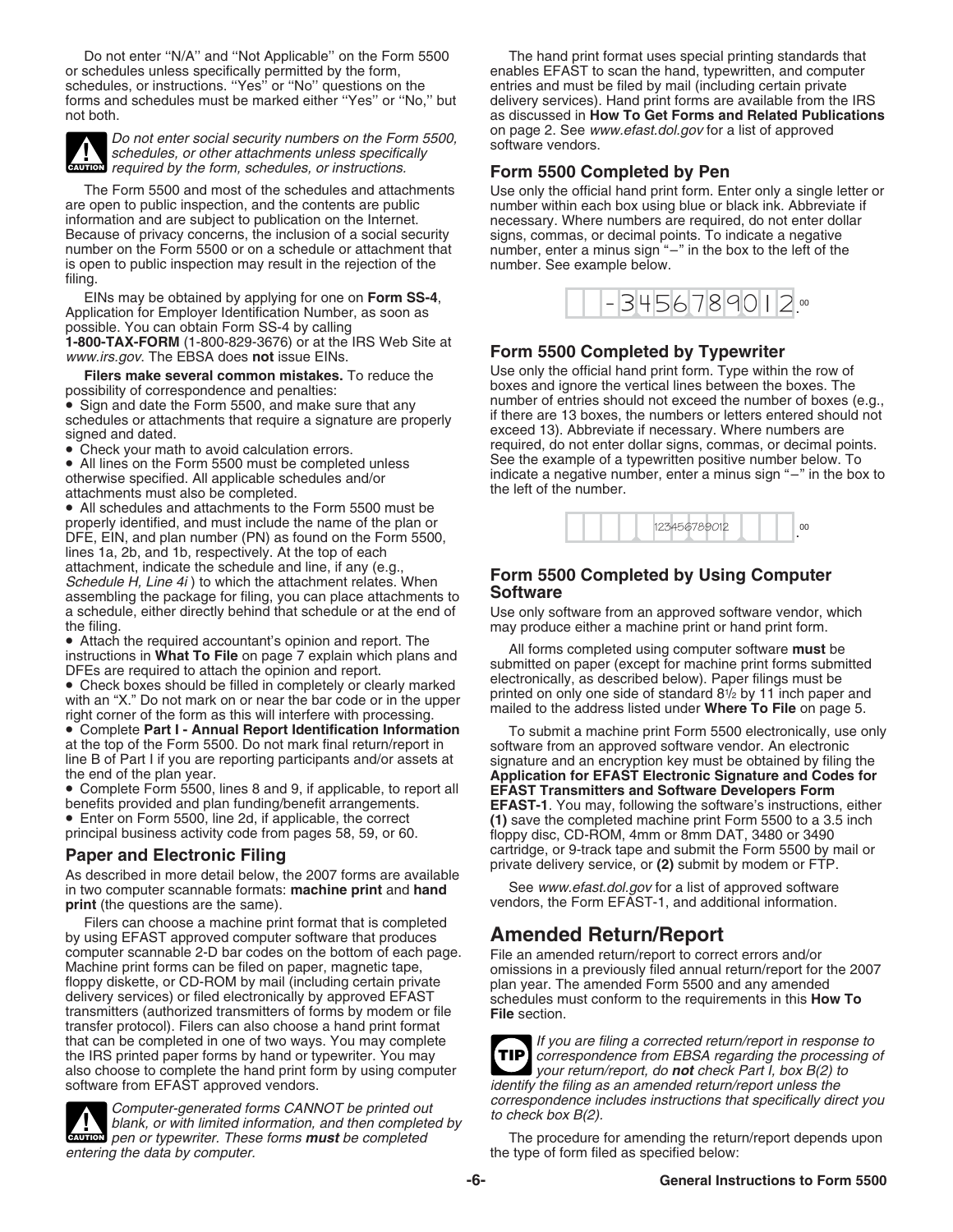Submit a completed, signed, and dated Form 5500 (be certain<br>to check box B(2)). Attach any schedules or attachments that<br>are being changed from the prior filing. Do not attach schedules<br>7th calendar month after the end of and attachments that are not being changed. Do not attach schedules where only attachments are being amended. Only **Penalties**<br>identify schedules that are being amended on line 10 of Form **FRISA** and the

See the DOL Web Site at *www.efast.dol.gov* for information on **Administrative Penalties**<br>electronic filing of amended return/reports.

and when all liabilities for which benefits may be paid under a<br>welfare benefit plan have been satisfied, check the final return/<br>report box (Part I, B(3)) at the top of the Form 5500. If a trustee<br>is appointed for a termi is appointed for a terminated defined benefit plan pursuant to<br>ERISA section 4042, the last plan year for which a return/report<br>must be filed is the year in which the trustee is appointed.<br>ERISA section 502(c)(2) and 29 CF

A final return/report should be filed for the plan year (12 months<br>or less) that ends when all plan assets were legally transferred<br>to the control of another plan.<br>to the control of another plan.<br>is required but not filed.

# **Pension and Welfare Plans That Terminated Without** 4. A penalty of \$1,000 for not filing an actuarial statement.<br>
See Code section 6692. **Distributing All Assets**

If the plan was terminated but all plan assets were not distributed, a return/report must be filed for each year the plan **Other Penalties**

A welfare plan cannot file a final return/report if the plan is still 2. A penalty up to \$10,000, 5 years imprisonme<br>liable to pay benefits for claims that were incurred prior to the may be imposed for making any false sta

# **Signature and Date** of ERISA.

The plan administrator must sign and date a Form 5500 filed for a pension or a welfare plan under ERISA sections 104 and/or 4065. Either the plan administrator or the employer may sign **Section 5: What To File**

ewing plan's records, even if the annual report is filed **for the subject matter covered by the schedule** a<br>electronically. See 29 CFR 2520.103-1.

Generally, only defined benefit pension plans need to get<br>approval for a change in plan year. (See Code section For each filer type there is a separate list of the schedules th 412(c)(5).) However, under Rev. Proc. 87-27, 1987-1 C.B. 769, must be filed with the Form 5500 (including where applicable,<br>these pension plans may be eligible for automatic approval of a separate lists for large plan file these pension plans may be eligible for automatic approval of a separate lists for change in plan year. If a change in plan year for a pension or a types of DFEs). change in plan year. If a change in plan year for a pension or a

**Paper Forms**<br>Submit a completed signed and dated Form 5500 (be certain Form 5500 must be checked and a Form 5500, with all required

identify schedules that are being amended on line 10 of Form<br>5500. If only attachments are being amended, do not identify<br>any schedules on line 10 of Form 5500.<br>complete information and for not filing statements and return **Electronic Forms**<br>
Submit a completed and dated Form 5500 with electronic<br>
signature (be certain to check box B(2)). Refile all schedules<br>
and attachments, including those that are not being amended.<br>
There require a lega

Listed below are various penalties under ERISA and the Code **Final Return/Report**<br>
If all assets under the plan (including insurance/annuity<br>
If all assets under the plan (including insurance/annuity<br>
ontracts) have been distributed to the participants and<br>
beneficiaries or legally

**Examples:** 2. A penalty of \$25 a day (up to \$15,000) for not filing returns for certain plans of deferred compensation, trusts and **Mergers/Consolidations**<br>A final return/report chould be filed for the plan year (12 menths Code section 6652(e).

administrator, if designated, or by the person or persons who<br>administrator, if designated, or by the person or persons who<br>actually control the plan's assets/property.<br>**Welfare Plans Still Liable To Pav Benefits** 501.<br>**We** 

**Welfare Plans Still Liable To Pay Benefits** 501.<br>A welfare plan cannot file a final return/report if the plan is still  $\qquad \qquad$  2. A penalty up to \$10,000, 5 years imprisonment, or both, liable to pay benefits for claims that were incurred prior to the<br>termination date, but not yet paid. See 29 CFR<br>2520.104b-2(g)(2)(ii).<br>2520.104b-2(g)(2)(ii).<br>2520.104b-2(g)(2)(ii).<br>2520.104b-2(g)(2)(ii).

and date a Form 5500 filed for a pension plan under Code<br>section 6058. Generally, a Form 5500 filed for a pension plan is<br>filed under both ERISA section 104 and Code section 6058.<br>When a joint employer-union board of trust

representative and one union representative must sign and date the Form 5500.<br>
The instructions below provide detailed information about<br>
A representative authorized to sign on behalf of the DFE<br>
must sign the Form 5500 su The administrator is required to maintain a copy of the type: **(1)** Pension Benefit Schedules and **(2)** Financial annual report with all required signatures, as part of the Schedules. Each schedule is listed separately with a description plan's records, even if the annual report is filed of the subject matter covered by the schedule a

Filing requirements are also listed by type of filer: **(1) Change in Plan Year** Pension Benefit Plan Filing Requirements, **(2)** Welfare Benefit For each filer type there is a separate list of the schedules that

# **General Instructions to Form 5500 -7-**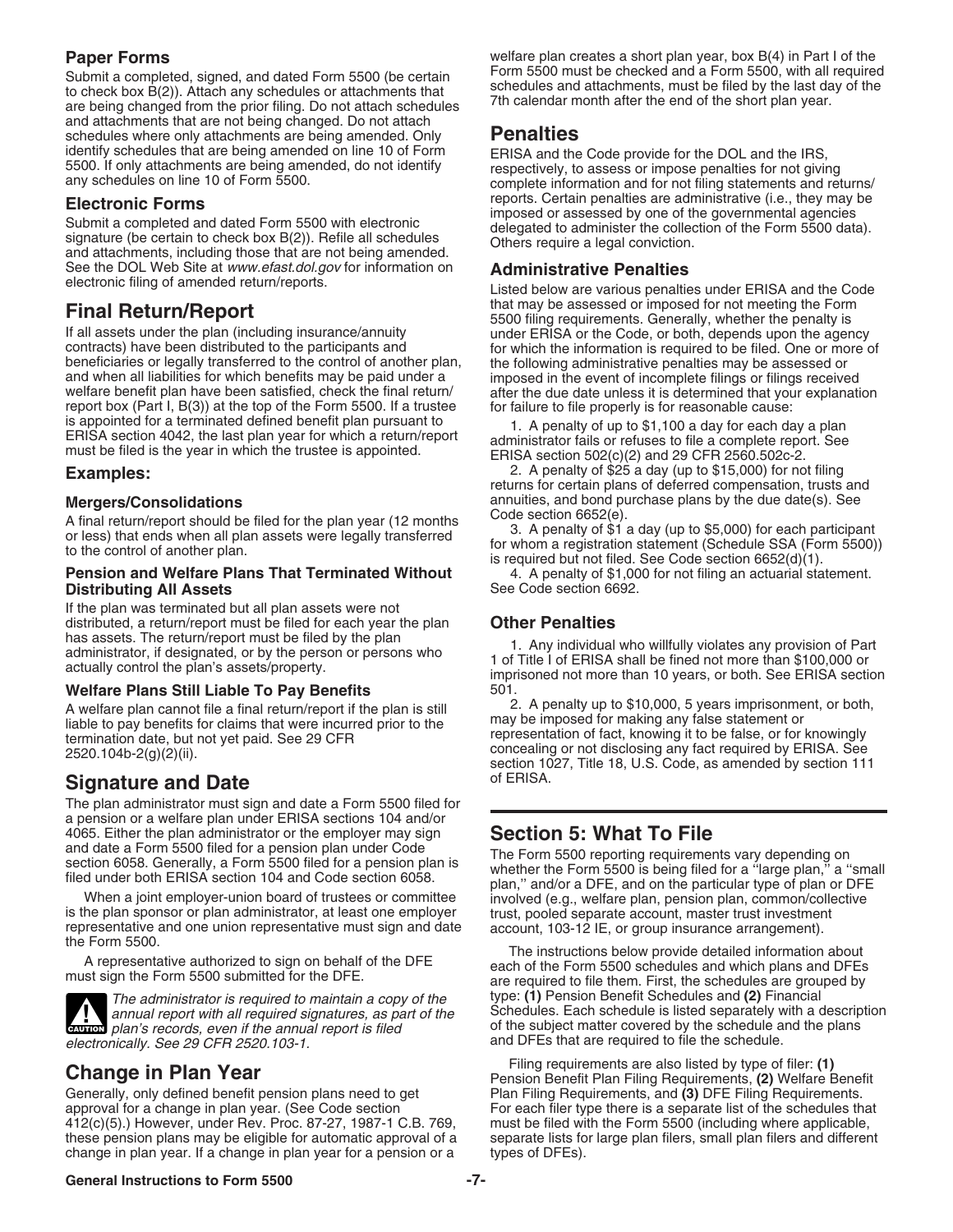Reference Chart for Form 5500, Schedules and Attachments" on pages 13 and 14.

Generally, a return/report filed for a pension benefit plan or<br>welfare benefit plan that covered fewer than 100 participants as<br>of the beginning of the plan year should be completed following<br>the requirements below for a the requirements below for a "small plan," and a return/report filed for a plan that covered 100 or more participants as of the required for all pension benefit plans and welfare benefit plans beginning of the plan year should be completed following the filing as "small plans," except beginning of the plan year should be completed following the filing as "small plans," except for certain pension plans and<br>
requirements below for a "large plan." and arrangements described in 29 CFR 2520.104-44(b)(2) and

Use the number of participants required to be entered in line<br>6 of the Form 5500 to determine whether a plan is a "small information, see the Schedule I instructions.<br>**Schedule A** (Insurance Information) – is required if a

**Exceptions:**<br> **Exceptions:**<br> **Exception and Explore the the temployee of participants**<br> **Exported on line 6 is between 80 and 120, and a Form 5500**<br> **Exported on line 6 is between 80 and 120, and a Form 5500**<br> **Exported** 

**Schedule A** if the plan covers only: (1) an individual or an<br>
(2) Short Plan Year Rule: If the plan had a short plan year<br>
of 7 months or less for either the prior plan year or the plan year<br>
being reported on the 2007 Fo plan year, the 2007 Form 5500 must be completed following the **Schedule C** *(Service Provider Information)* – is required for requirements for a large plan, including the attachment of the and a large plan, MTIA, 103-12 IE, or GIA if (1) any service provider including the accountant's reports requireless of the accountant's reports requirely so t Schedule H and the accountant's reports, regardless of the number of participants entered in Part II, line 6.

Schedule R *(Retirement Plan Information)* – is required for<br>a pension benefit plan that is a defined benefit plan or is<br>otherwise subject to Code section 412 or ERISA section 302.<br>Schedule R may also be required for certa benefit plans unless otherwise specified under **Limited Schedule G** *(Financial Transaction Schedules)* – is **Pension Plan Reporting** on page 9. For additional information,

**Schedule B** *(Actuarial Information)* – is required for most<br>defined benefit pension plans and for defined contribution<br>pension plans that currently amortize a waiver of the minimum<br>funding specified in the instructions f

pension benefit plans with ESOP benefits. For additional information, see the Schedule E instructions. **EXECUTE:** (ESCP ATTENTIFICATION) - is required for all<br>pension benefit plans with ESOP benefits. For additional<br>information, see the Schedule E instructions.

Schedule SSA *(Annual Registration Statement Identifying*<br>
Schedule G, Part III, to report<br>
Separated Participants With Deferred Vested Benefits) –<br>
may be used to report separated participants. For additional<br> **Molumbary** may be used to report separated participants. For additional **Voluntary Alternative Reporting Option** information, see the Schedule SSA instructions.

pension benefit plans and welfare benefit plans filing as "large The Pension Protection Act of 2006 (PPA) required the<br>plans," and for all DFF filings, Employee benefit plans, 103-12 Department of Labor and the Department plans," and for all DFE filings. Employee benefit plans, 103-12 Department of Labor and the Department of the Treasur<br>IEs, and GIAs filing the Schedule H are generally required to provide a simplified report for plan years engage an independent qualified public accountant and attach a report of the accountant pursuant to ERISA section 103(a)(3)(A). These plans and DFEs are also generally required with fewer than 25 participants that meet the eligibility<br>to attach to the Form 5500 a "**Schedule of Assets (Held At** conditions below may voluntarily choose t to attach to the Form 5500 a "**Schedule of Assets (Held At** conditions below may voluntarily choose to file the following, as a simplified annual return/report: **End of Year),"** and, if applicable, a "Schedule of Assets applicable, as a simplified annual return/report: **(Acquired and Disposed of Within Year),"** and a **"Schedule** 1. The entire Form 5500; **of Reportable Transactions."** For additional information, see 2. Schedule A for any insurance contract for which a<br>
Schedule A is required under current rules completing ling-<br>
Schedule A is required under current rules c

The filing requirements are summarized in a "Quick **Exceptions:** Insured, unfunded, or combination unfunded/<br>ference Chart for Form 5500, Schedules and Attachments" insured welfare plans as described in 29 CFR  $2520.104-44(b)(1)$ , and certain pension plans and arrangements described in 29 CFR 2520.104-44(b)(2) and

arrangements described in 29 CFR 2520.104-44(b)(2) and

**Schedule A** *(Insurance Information)* – is required if any

DFE year received \$5,000 or more in compensation, directly or indirectly from the plan or DFE, or **(2)** an accountant and/or **Form 5500 Schedules**<br> **Form 5500 Schedules**<br> **Form 5500 ScheduleS**<br> **information**, see the Schedule C instructions.

**Pension Benefit Schedules Schedule D** *(DFE/Participating Plan Information)* – Part I

see the Schedule R instructions.<br>Cabadule B (Actuarial Information) is required for most checked "Yes." Part I of the Schedule G reports loans or fixed

**Schedule E** (*ESOP Annual Information*) – is required for all **An** unfunded, fully insured, or combination unfunded/<br> **Annual Annual Insuration** and insured welfare plan with 100 or more participants

# **for Certain Plans with Fewer Than 25**<br>**Schedule H** *(Financial Information)* – is required for<br>**Participants Participants Protection Act of 2006** (PPA) required the

IEs, and GIAs filing the Schedule H are generally required to expressive a simplified report for plan years beginning after interaction of the generally required to the December 31, 2006, for plans with fewer than 25 parti of the beginning of the plan year. For the 2007 plan year, plans with fewer than 25 participants that meet the eligibility

Schedule A is required under current rules completing lines A,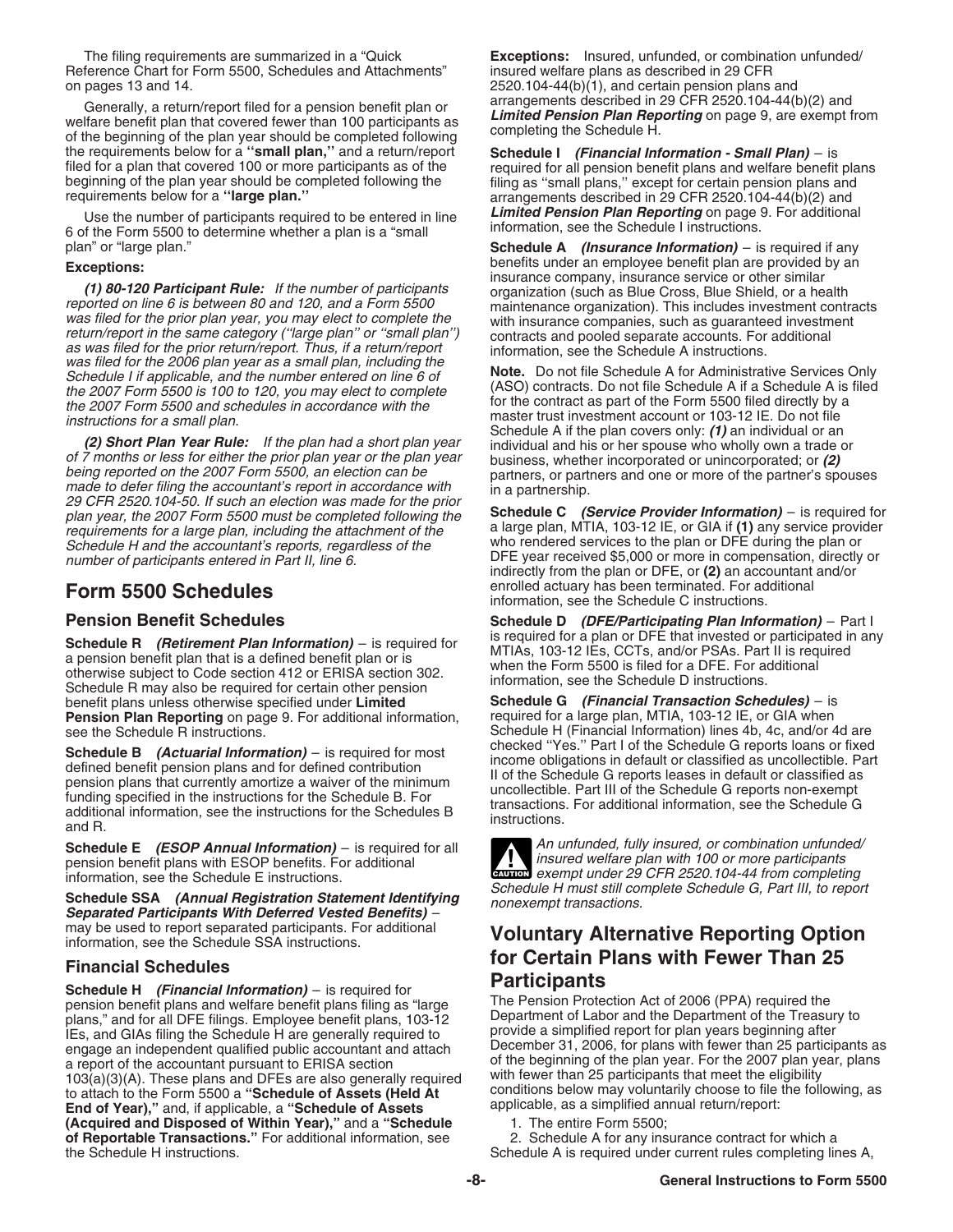B, C, D, and the insurance fee and commission information in 4. Schedule E, to report ESOP annual information, if Part I;<br>
3. The entire Schedule B;<br>
3. The entire Schedule B;

- 
- 5. Schedule R identifying information and Part II; and
- 6. The entire Schedule SSA. **All applicable.** Applicable.

This is a voluntary simplified reporting option. Small plan<br>filers that meet the eligibility conditions below can also choose<br>to file in accordance with the general filing instructions for a<br>small plan in **Who Must File** a

You must meet **all** of these conditions to use the PPA-simplified reporting option:

accountant (but not by virtue of enhanced bonding);<br>3. The plan must not hold any employer securities at any annuity, and investment contracts held by the plan.

3. The plan must not hold any employer securities at any

4. At all times during the plan year, the plan must be 100% service providers and service providers and service providers and actuaries. invested in assets that have a readily determinable fair market or enrolled actuaries.<br>value and are held or issued by one of the following regulated 4. Schedule D, Part I, to list any CCTs, PSAs, MTIAs, and value and are held or issued by one of the following regulated and the Schedule D, Part I, to list any CCTs, PSAs, MTIAs, and financial institutions: a bank or similar financial institution as  $\frac{103-12}{103}$  IEs in which financial institutions: a bank or similar financial institution as  $103-12$  IEs defined in 29 CFR 2550.408b-4(c) (for example, banks, trust plan year. defined in 29 CFR 2550.408b-4(c) (for example, banks, trust plan year.<br>companies, savings and loan associations, domestic building 5. Schedule E, to report ESOP annual information, if companies, savings and loan associations, domestic building 5. Sche<br>
and loan associations, and credit unions); an insurance applicable. and loan associations, and credit unions); an insurance applicable.<br>company qualified to do business under the laws of a state: <br>6. Schedule G, to report loans or fixed income obligations in company qualified to do business under the laws of a state; organizations registered as broker-dealers under the Securities default or determined to be uncollectible as of the end of the Exchange Act of 1934; investment companies registered under plan year, leases in default or classified as uncollectible, an<br>the Investment Company Act of 1940; or any other organization nonexempt transactions, i.e., file S the Investment Company Act of 1940; or any other organization nonexempt transactions, i.e., file Schedule G if Schedul<br>authorized to act as a trustee for individual retirement accounts (Form 5500) lines 4b, 4c, and/or 4d a authorized to act as a trustee for individual retirement accounts (Form 5500) lines 4b, 4c, and/or 4d are checked ''Yes.'' under Code section 408. Examples of assets that would qualify  $\frac{7.}{5}$  as eligible plan assets for this annual reporting purpose are: exempt. as eligible plan assets for this annual reporting purpose are: exempt.<br>mutual fund shares: investment contracts with insurance exercise 8. Schedule R, to report retirement plan information, if mutual fund shares; investment contracts with insurance  $\frac{8. \text{ Sches}}{2. \text{R}}$  applicable. companies or banks that provide the plan with valuation and pricable.<br>information at least annually: publicly traded stock held by a schedule SSA (only one page 1 with as many pages 2 as information at least annually; publicly traded stock held by a 9. Schedule SSA (only one page 1 with as many pages 2 as registered broker dealer; and cash and cash equivalents held needed), to report separated vested parti needed broker dealer; and cash and cash equivalents held meeded), to report that is registered broker held bro<br>http://www.participant.loans.meeting the requirements of FRISA applicable. by a bank. Participant loans meeting the requirements of ERISA section 408(b)(1) are also eligible assets for this purpose

**TIP**

If the plan must answer "Yes" and enter an amount on Schedule I, line 3a, b, c, d, f, or g, the plan cannot use **Limited Pension Plan Reporting**<br>the voluntary PPA-simplified option. The pension plans or arrangements description

**Note:** Direct Filing Entities (DFEs) cannot use this reporting<br>option. The existing annual reporting exemption for welfare<br>plans with fewer than 100 participants in 29 CFR 2520.104-20<br>(described on page 14 of these instru

# **Pension Benefit Plan Filing**<br> **Pension Benefit Plan Filing**<br> **Requirements**<br> **Pension Benefit Plan Filing**<br> **Pension feature code 2L, 2M, or both).**<br> **Pension Benefit Plan Filing**<br> **Pension feature code 2L, 2M, or both).**

Pension benefit plan filers must complete the Form 5500, is not required to engage an independent qualified public<br>including the signature block and, unless otherwise specified, accountant, attach an accountant's opinion t attach the following schedules and information: attach any schedules to the Form 5500.

2. Schedule B, to report actuarial information, if applicable.

103-12 IEs in which the plan participated at any time during the plan year.

5. Schedule I, to report small plan financial information, 4. The entire Schedule I;<br>5. Schedule R identifying information and Part II; and  $\begin{array}{c} \text{unless exempt.} \\ \text{6. Schedule R, to report retirement plan information, if} \end{array}$ 

small plan in **Who Must File** and **What To File** on pages 3 and If Schedule I, line 4k, is checked "No," you **must** attach T. If you are a small plan that does not meet the eligibility 7. If you are a small plan that does not meet the eligibility<br>conditions described below for the PPA-simplified reporting<br>(IQPA) or a statement that the plan is eligible and elects option, you must file in accordance with the general filing<br>instructions in Who Must File and What To File.<br>You must meet all of these conditions to use the<br>You must meet all of these conditions to use the<br>months or less.

1. The plan must have had fewer than 25 participants at the<br>
beginning of the plan year;<br>
2. The plan must meet the conditions summarized on page<br>
50 of these instructions for being exempt from the requirement<br>
to be audit

time during the plan year;<br>
4. At all times during the plan year, the plan must be 100% service providers and, if applicable, any terminated accountants



whether or not they have been deemed distributed; and <br>5. The plan must not be a multiemployer plan.<br>5. The plan must not be a multiemployer plan. public accountant identified on Schedule H, line 3c, public accountant identified<br>
unless line 3d(2) is checked.

The pension plans or arrangements described below are

**Note.** The administrator of an arrangement described above accountant, attach an accountant's opinion to the Form 5500, or

**Small Pension Plan**<br>
The following schedules (including any additional information<br>
The following schedules (including any additional information<br>
required by the instructions to the schedules) must be attached<br>
to a Form

1. Schedule A (as many as needed), to report insurance, 3. **Fully Insured Pension Plan:** A pension benefit plan providing benefits exclusively through an insurance contract or contracts that are fully guaranteed and that meet all of the 3. Schedule D, Part I, to list any CCTs, PSAs, MTIAs, and conditions of 29 CFR 2520.104-44(b)(2) during the entire plan<br>3-12 IEs in which the plan participated at any time during the vear must complete all the requirements Pension Benefit Plan Filing Requirements section, except

# **General Instructions to Form 5500 -9-**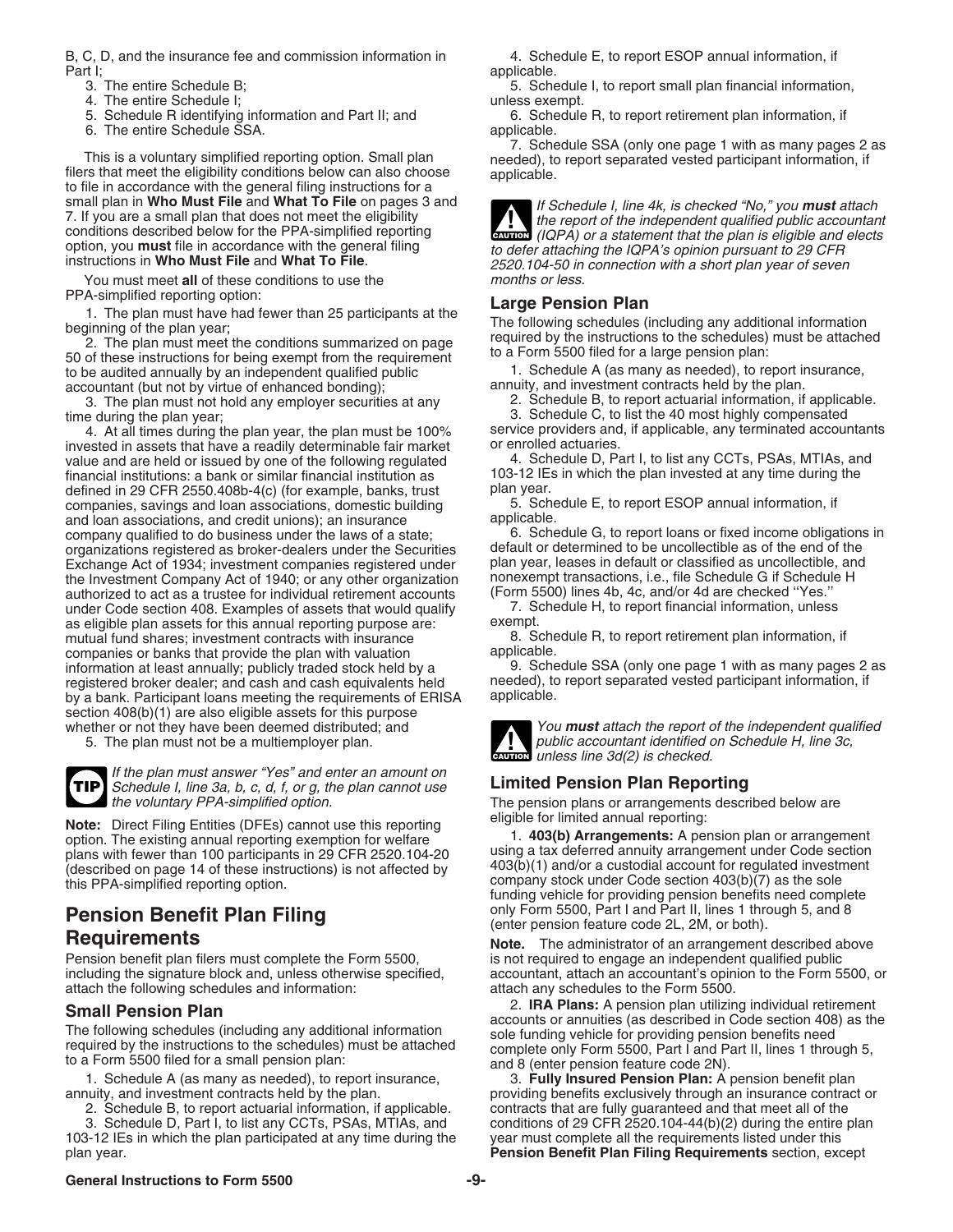Schedule I, and an accountant's opinion, and from the accountant identified public requirement to engage an independent qualified public  $\frac{1}{\text{column}}$  3d(2) is checked. requirement to engage an independent qualified public accountant.

alternative method of compliance set forth in 29 CFR 2520.104-44, a contract is considered to be ''allocated'' only if the insurance company or organization that issued the contract **Direct Filing Entity (DFE) Filing**<br>unconditionally guarantees, upon receipt of the required<br>premium or consideration, to provide a retirement benefit of a<br>**Re** premium or consideration, to provide a retirement benefit of a specified amount. This amount must be provided to each participant without adjustment for fluctuations in the market investment arrangements that file the Form 5500 as a DFE. A value of the underlying assets of the company or organization. Form 5500 must be filed for a master value of the underlying assets of the company or organization, Form 5500 must be filed for a master trust investment account account and each participant must have a legal right to such benefits, (MTIA). A Form 5500 is not and each participant must have a legal right to such benefits, which is legally enforceable directly against the insurance company or organization. For example, deposit administration, immediate participation guarantee, and guaranteed investment arrangement (GIA). However, plans that participate in CCTs, contracts are NOT allocated contracts for Form 5500 purposes. PSAs, 103-12 IEs, or GIAs that file as contracts are NOT allocated contracts for Form 5500 purposes.

**outside the United States:** Nonqualified pension benefit plans purposes, a CCT, PSA, 103-12 IE, or GIA is considered a DFE maintained outside the United States primarily for nonresident only when a Form 5500 and all required attachme<br>aliens required to file a return/report (see **Who Must File** on for it in accordance with the following instruc aliens required to file a return/report (see **Who Must File** on page 3) must complete the entire Form 5500 and are not

Welfare benefit plan filers must complete the Form 5500, plan's year.<br>including the signature block and, unless otherwise specified,  $\rho_{\text{av}}$  Form

1. Schedule D. Pany as needed), to report insurance **Master Trust Investment Account (MTIA)**<br>2. Schedule D. Part I. to list any CCTs. PSAs. MTIAs. and The administrator filing a Form 5500 for an employee benefit

103-12 IEs in which the plan participated at any time during the plan year. each MTIA in which the plan participated at any time during the

plan year, leases in default or classified as uncollectible, and The assets of a master trust are considered for reporting nonexempt transactions, i.e., file Schedule G if Schedule H purposes to be held in one or more "investment accounts."<br>(Form 5500) lines 4b, 4c, and/or 4d are checked "Yes" or if a "master trust investment account" may cons large welfare plan that is not required to file a Schedule H has assets or a single asset. Each pool of assets held in a master



that such a plan is exempt from attaching Schedule H,<br>Schedule I, and an accountant's opinion, and from the accountant identified on Schedule H, line 3c, unless line

A pension benefit plan that has insurance contracts of the<br>type described in 29 CFR 2520.104-44 as well as other assets<br>must complete all requirements for a pension benefit plan,<br>insured or combination unfunded/insured wel **TIP** Except that the value of the plan's allocated contracts (see<br>below) should not be reported in Part I of Schedule H or I. All<br>other assets should be reported on Schedule H or I. All<br>other assets should be reported on Sched requirement of engaging an independent qualified public accountant.

Some plans participate in certain trusts, accounts, and other common/collective trust (CCT), pooled separate account (PSA), 103-12 investment entity (103-12 IE), or group insurance 4. **Nonqualified pension benefit plans maintained** eligible for certain annual reporting relief. For reporting<br>tside the United States: Nonqualified pension benefit plans purposes, a CCT, PSA, 103-12 IE, or GIA is consider

page 3) must complete the entire Form 5500 and are not compared to the Form 5500 should be filed for each DFE for all<br>The Baham plans participating in the DFE; however, the Form 5500 filed for required to attach any schedu the DFE, including all required schedules and attachments, must report information for the DFE year (not to exceed 12 Welfare Benefit Plan Filing Requirements months in length) that ends with or within the participating

including the signature block and, unless otherwise specified, Any Form 5500 filed for a DFE is an integral part of the attach the following schedules and information: annual report of each participating plan and the plan administrator may be subject to penalties for failing to file a **Small Welfare Plan** complete annual report unless both the DFE Form 5500 and the The following schedules (including any additional information<br>
required tor a Form 5500 are properly filed. The information required<br>
required by the instructions to the schedules) must be attached<br>
to a Form 5500 filed fo

2. Schedule D, Part I, to list any CCTs, PSAs, MTIAs, and The administrator filing a Form 5500 for an employee benefit<br>3-12 IEs in which the plan participated at any time during the plan is required to file or have a desig 3. Schedule I, to report small plan financial information. plan year. For reporting purposes, a ''master trust'' is a trust for which a regulated financial institution (as defined below) serves **Large Welfare Plan Large Welfare Plan Exercises of custodian** (regardless of whether such institution exercises discretionary authority or control with respect to the

The following schedules (including any additional information<br>
required by the instructions to the schedules) must be attached<br>
to a Form 5500 filed for a large welfare plan:<br>
1. Schedule A (as many as needed), to report i

"master trust investment account" may consist of a pool of nonexempt transactions.<br>5. Schedule H, to report financial information, unless an interest in the pool has the same fractional interest in each 5. Schedule H, to report financial information, unless an interest in the pool has the same fractional interest in each exempt. asset in the pool as its fractional interest in the pool, and if each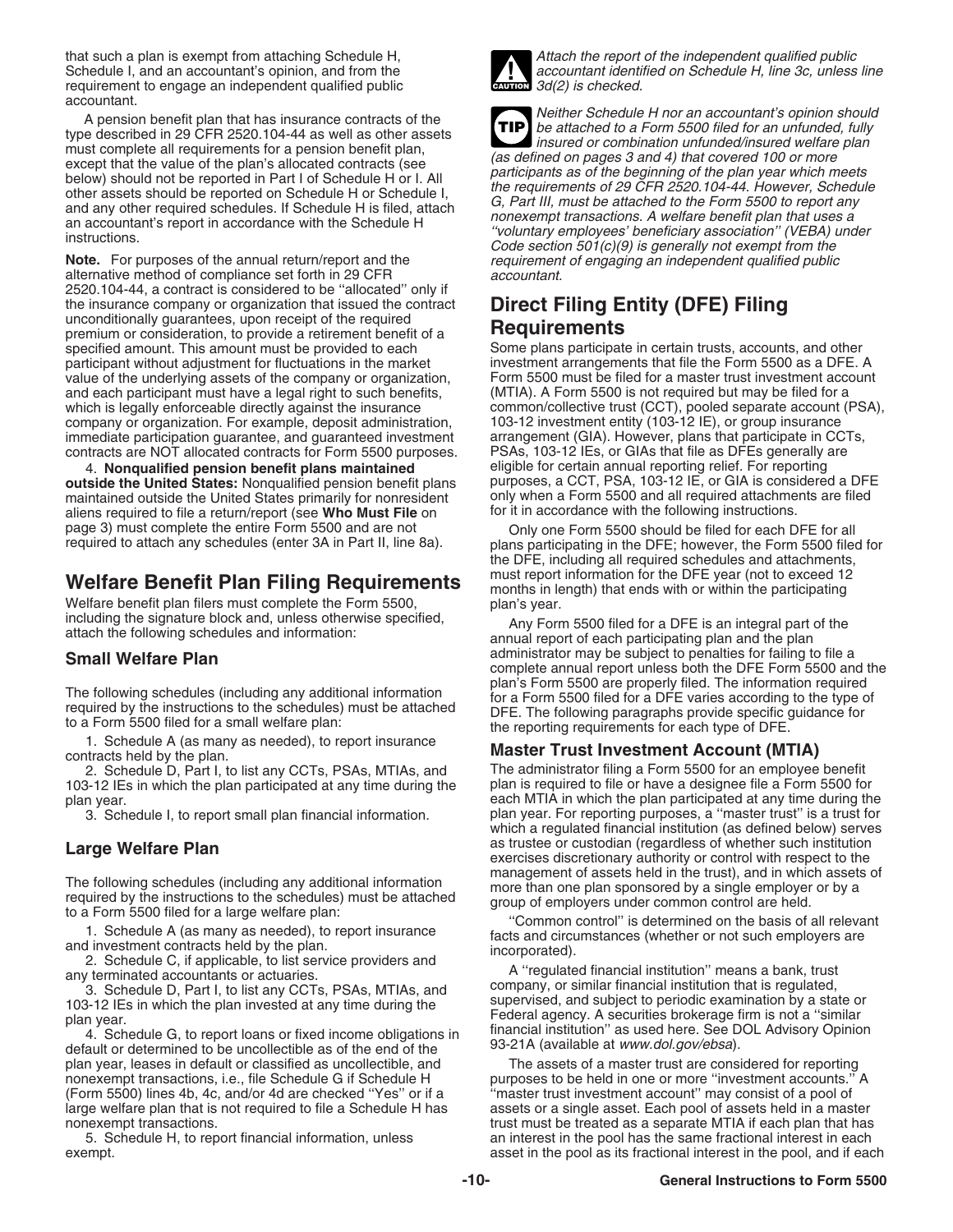such plan may not dispose of its interest in any asset in the pool The Form 5500 submitted for a CCT or PSA must comply without disposing of its interest in the pool. A master trust may with the Form 5500 instructions for a **Large Pension Plan**, also contain assets that are not held in such a pool. Each such unless otherwise specified in th also contain assets that are not held in such a pool. Each such asset must be treated as a separate MTIA. CCT or PSA must file:

**Notes.** (1) If a MTIA consists solely of one plan's asset(s) 1. Form 5500, except lines C, D, 1c, 2d, and 6 through 9. during the reporting period, the plan may report the asset(s) Enter "C" or "P," as appropriate, on lin during the reporting period, the plan may report the asset(s) Enter "C" or "P," as appropriate, on line A(4).<br>
either as an investment account on a MTIA Form 5500, or as a 2. Schedule D, to list all CCTs, PSAs, MTIAs, and either as an investment account on a MTIA Form 5500, or as a 2. Schedule D, to list all CCTs, PSAs, MTIAs, and 103-12<br>plan asset(s) that is not part of the master trust (and therefore IEs in which the CCT or PSA invested a plan asset(s) that is not part of the master trust (and therefore subject to all instructions concerning assets not held in a master CCT or PSA year and to list in Part II all plans that participated<br>trust) on the plan's Form 5500. (2) If a master trust holds assets in the CCT or PSA dur trust) on the plan's Form 5500. **(2)** If a master trust holds assets attributable to participant or beneficiary directed transactions under an individual account plan and the assets are interests in 1h, 1i, 2a, 2b(1)(E), 2e, 2f, and 2g, to report financial<br>registered investment companies, interests in contracts issued information. Part IV and an accounta registered investment companies, interests in contracts issued information. Part IV and an by an insurance company licensed to do business in any state, required for a CCT or PSA. by an insurance company licensed to do business in any state, interests in common/collective trusts maintained by a bank,

Form 5500 instructions for a Large Pension Plan, unless See the instructions for these schedules. otherwise specified in the forms and instructions. The MTIA

3. Schedule C, to report service provider information. Part II

the MTIA invested at any time during the MTIA year and to list entities; however, filing a Form 5500 as a 103-12 IE provides all plans that participated in the MTIA during its year.

default or determined to be uncollectible as of the end of the<br>MTIA year, all leases in default or classified as uncollectible,

2a,  $2b(1)(E)$ , 2e, 2f, 2g, 4a, 4e, 4f, 4g, 4h, 4k, and 5, to report

above schedules, including, for example, the schedules of maintained by, or maintained pursuant to a<br>assets held for investment and the schedule of reportable collective-bargaining agreement negotiated by, the same assets held for investment and the schedule of reportable transactions, the 5% figure shall be determined by comparing the current value of the transaction at the transaction date with organization means any person controlling, controlled by, or the current value of the investment account assets at the under common control with such organization. See 29 CFR<br>beginning of the applicable fiscal vear of the MTIA, All 2520.103-12. beginning of the applicable fiscal year of the MTIA. All

A Form 5500 is not required to be filed for a CCT or PSA.<br>
However, the administrator of a large plan or DFE that<br>
participates in a CCT or PSA that files as specified below is<br>
entitled to reporting relief that is not ava

med.<br>For reporting purposes, "common/collective trust" and 4. Schedule D, to list all CCTs, PSAs, and 103-12 IEs in<br>pooled separate account" are, respectively: (1) a trust which the 103-12 IE invested at any time during th "pooled separate account" are, respectively: (1) a trust which the 103-12 lE invested at any time during the 103-12 lE's<br>maintained by a bank, trust company, or similar institution or (2) year, and to list all plans that p agency in the case of a PSA, for the collective investment and<br>
reinvestment of assets contributed thereto from employee<br>
benefit plans maintained by more than one employer or<br>
controlled group of corporations as that term

Note. For reporting purposes, a separate account that is not above schedules, including, for example, the report of the account. attachments must be properly labeled.

3. Schedule H, except lines  $1b(1)$ ,  $1b(2)$ ,  $1c(8)$ , 1d, 1e, 1g,

Value that is readily determinable on an established market,<br>those assets may be treated as a single MTIA.<br>The Form 5500 submitted for the MTIA must comply with the whether a DFE Form 5500 has been filed for the CCT or PSA **!** whether a DFE Form 5500 has been filed for the CCT or PSA.

# must file: **103-12 Investment Entity (103-12 IE)**

1. Form 5500, except lines C, D, 1c, 2d, and 6 through 9. DOL Regulation 2520.103-12 provides an alternative method of reporting for plans that invest in an entity (other than a MTIA, certain to enter "M" on line A(4). The A(4). The certain to entity (other than a MTIA, reporting for plans that invest in an entity (other than a MTIA,  $\sim$  CCT, or PSA), whose underlying assets include "plan assets" CCT, or PSA), whose underlying assets include "plan assets" annuity and investment contracts held by the MTIA. within the meaning of 29 CFR 2510.3-101 of two or more plans is not required for a MTIA.<br>4. Schedule D, to list CCTs, PSAs, and 103-12 IEs in which a "103-12 IE." A Form 5500 is not required to be filed for such a "103-12 IE." A Form 5500 is not required to be filed for such certain reporting relief, including the limitation of the<br>examination and report of the independent qualified public 5. Schedule G, to report loans or fixed income obligations in examination and report of the independent qualified public plans and DFEs. For this reporting purpose, a "related group' and nonexempt transactions.<br>6. Schedule H, except lines 1b(1), 1b(2), 1c(8), 1g, 1h, 1i, more employee benefit plans (1) each of which receives 10 more employee benefit plans (1) each of which receives 10% or more of its aggregate contributions from the same employer or financial information. An accountant's opinion is not required for from a member of the same controlled group of corporations (as a MTIA. 1917)<br>T. Additional information required by the instructions to the determined under Code section 1563(a)(4) thereof); or (2) each of which is e Code section 1563(a)(4) thereof); or (2) each of which is either maintained by, or maintained pursuant to a transactions. For purposes of the schedule of reportable employee organization or affiliated employee organizations. For<br>transactions, the 5% figure shall be determined by comparing purposes of this paragraph, an "affiliat

attachments must be properly labeled.<br>The Form 5500 submitted for a 103-12 IE must comply with<br>the Form 5500 instructions for a Large Pension Plan, unless **Common/Collective Trust (CCT) and Pooled**<br> **Separate Account (PSA)**<br>
A Form 5500 is not required to be filed for a CCT or PSA.<br>
1 Form 5500 except lines C. D. 10. 2d, and 6 through 9

considered to be holding plan assets pursuant to 29 CFR independent qualified public accountant identified on Schedule 2510.3-101(h)(1)(iii) does not constitute a pooled separate H, line 3c, and the schedule(s) of assets held for investment. All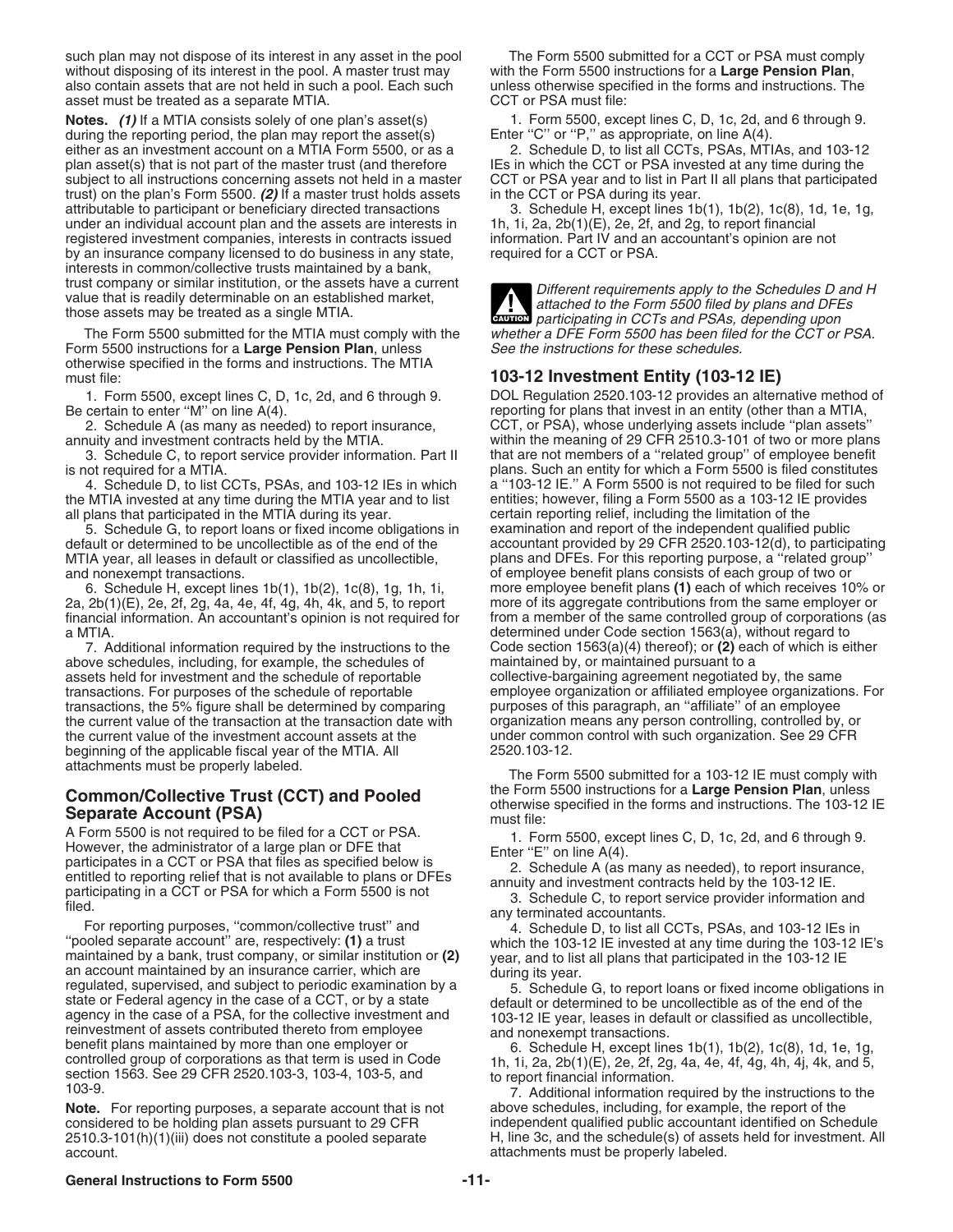Each welfare benefit plan that is part of a group insurance<br>
any terminated accountants and 103-12 IEs in<br>
arrangement is exempted from the requirement of file a Form<br>
a S500 if a consolidated Form 5500 report for all the

**Group Insurance Arrangement (GIA)** 3. Schedule C, to report service provider information and any terminated accountants.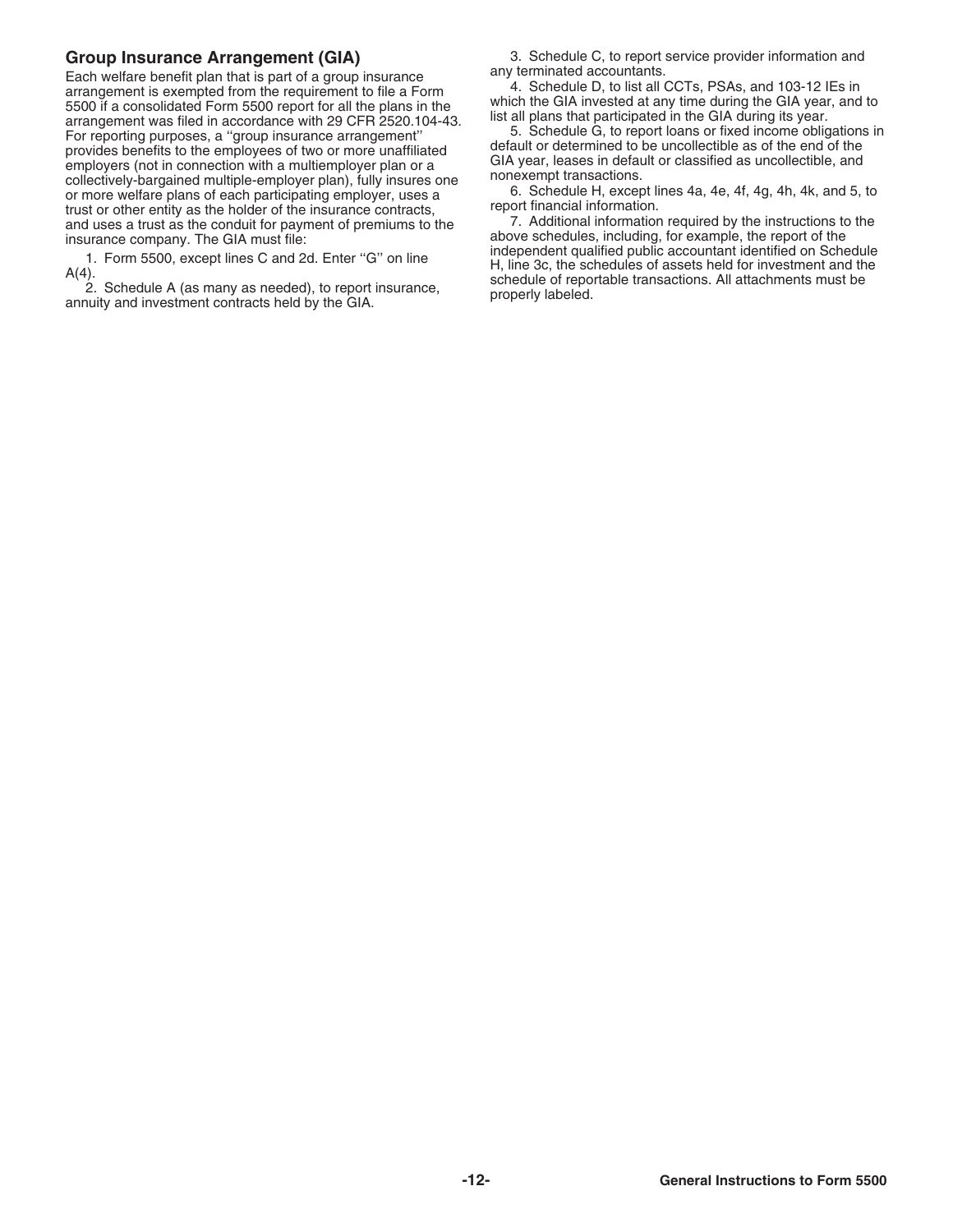|                                                                     |                                                                                                                                 | <b>Small</b>                                                                                                   |                                                                                                                              |                                                                                           |                                                                                                                                                                                               |
|---------------------------------------------------------------------|---------------------------------------------------------------------------------------------------------------------------------|----------------------------------------------------------------------------------------------------------------|------------------------------------------------------------------------------------------------------------------------------|-------------------------------------------------------------------------------------------|-----------------------------------------------------------------------------------------------------------------------------------------------------------------------------------------------|
|                                                                     | Large<br><b>Pension Plan</b>                                                                                                    | Pension Plan <sup>2</sup>                                                                                      | <b>Large Welfare</b><br>Plan                                                                                                 | <b>Small Welfare</b><br>Plan <sup>2</sup>                                                 | <b>DFE</b>                                                                                                                                                                                    |
| <b>Form 5500</b>                                                    | Must complete.                                                                                                                  | Must complete.                                                                                                 | Must complete.                                                                                                               | Must complete. <sup>3</sup>                                                               | Must complete.                                                                                                                                                                                |
| <b>Schedule A</b><br>(Insurance)<br>Information)                    | Must complete<br>if plan has<br>insurance<br>contracts for<br>benefits or<br>investments.                                       | Must complete<br>if plan has<br>insurance<br>contracts for<br>benefits or<br>investments.                      | Must complete<br>if plan has<br>insurance<br>contracts for<br>benefits or<br>investments.                                    | Must complete<br>if plan has<br>insurance<br>contracts for<br>benefits or<br>investments. | Must complete if<br>MTIA, 103-12 IE,<br>or GIA has<br>insurance<br>contracts for<br>benefits or<br>investments.                                                                               |
| <b>Schedule B</b><br>(Actuarial<br>Information)                     | Must complete<br>if defined<br>benefit plan<br>and subject to<br>minimum<br>funding<br>standards. $4$                           | Must complete<br>if defined<br>benefit plan<br>and subject to<br>minimum<br>funding<br>standards. <sup>4</sup> | Not required.                                                                                                                | Not required.                                                                             | Not required.                                                                                                                                                                                 |
| <b>Schedule C</b><br>(Service<br>Provider<br>Information)           | Must complete<br>if service<br>provider was<br>paid \$5,000 or<br>more and/or an<br>accountant or<br>actuary was<br>terminated. | Not required.                                                                                                  | Must complete if<br>service provider<br>was paid \$5,000<br>or more and/or an<br>accountant or<br>actuary was<br>terminated. | Not required.                                                                             | MTIAs, GIAs, and<br>103-12 IEs must<br>complete Part I if<br>service provider<br>paid \$5,000 or<br>more. GIAs and<br>103-12 IEs must<br>complete Part II if<br>accountant was<br>terminated. |
| <b>Schedule D</b><br>(DFE/<br>Participating<br>Plan<br>Information) | Must complete<br>Part I if plan<br>participated in<br>a CCT, PSA,<br>MTIA, or<br>103-12 IE.                                     | Must complete<br>Part I if plan<br>participated in<br>a CCT, PSA,<br>MTIA, or<br>103-12 IE.                    | Must complete<br>Part I if plan<br>participated in a<br>CCT, PSA, MTIA,<br>or 103-12 IE.                                     | Must complete<br>Part I if plan<br>participated in a<br>CCT, PSA, MTIA,<br>or 103-12 IE.  | All DFEs must<br>complete Part II,<br>and DFEs that<br>invest in a CCT,<br>PSA, or 103-12 IE<br>must also<br>complete Part I.                                                                 |
| <b>Schedule E</b><br>(ESOP Annual<br>Information)                   | Must complete<br>if ESOP.                                                                                                       | Must complete<br>if ESOP.                                                                                      | Not required.                                                                                                                | Not required.                                                                             | Not required.                                                                                                                                                                                 |
| <b>Schedule G</b><br>(Financial<br>Transaction<br>Schedules)        | Must complete<br>if Schedule H,<br>line 4b, 4c, or<br>4d is "Yes."5                                                             | Not required.                                                                                                  | Must complete<br>if Schedule H,<br>line 4b, 4c, or<br>4d is "Yes."3, 5                                                       | Not required.                                                                             | MTIAs, GIAs,<br>and 103-12 IEs<br>must complete<br>if Schedule H,<br>line 4b. 4c. or<br>4d is "Yes." <sup>5</sup>                                                                             |
| <b>Schedule H</b><br>(Financial<br>Information)                     | Must<br>complete. <sup>5</sup>                                                                                                  | Not required.                                                                                                  | Must complete. <sup>3, 5</sup>                                                                                               | Not required.                                                                             | All DFEs must<br>complete Parts<br>I, II, and III.<br>MTIAs, 103-12<br>IEs, and GIAs<br>must also<br>complete<br>Part IV. <sup>5</sup>                                                        |

# **Quick Reference Chart for Form 5500, Schedules and Attachments1**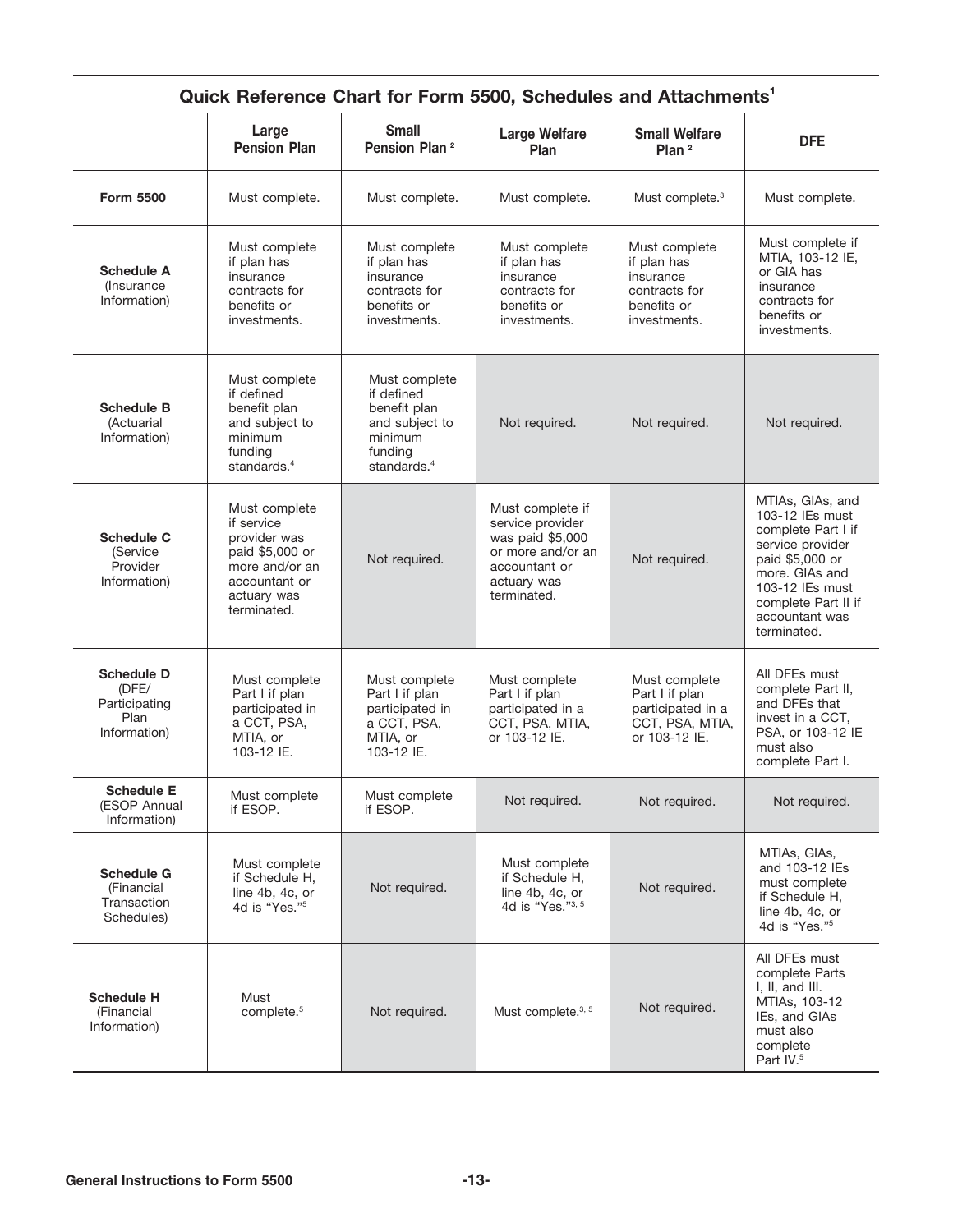|                                                                                                                                                     | Large<br><b>Pension</b><br>Plan                                                                             | <b>Small</b><br><b>Pension</b><br>Plan <sup>2</sup>                                                                          | Large<br>Welfare<br>Plan  | <b>Small</b><br>Welfare<br>Plan <sup>2</sup> | <b>DFE</b>                                |
|-----------------------------------------------------------------------------------------------------------------------------------------------------|-------------------------------------------------------------------------------------------------------------|------------------------------------------------------------------------------------------------------------------------------|---------------------------|----------------------------------------------|-------------------------------------------|
| <b>Schedule I</b><br>(Financial<br>Information-<br>Small Plan)                                                                                      | Not required.                                                                                               | Must complete.                                                                                                               | Not required.             | Must complete. <sup>3</sup>                  | Not required.                             |
| <b>Schedule R</b><br>(Retirement<br>Plan<br>Information)                                                                                            | Must complete. <sup>6</sup>                                                                                 | Must complete. <sup>6</sup>                                                                                                  | Not required.             | Not required.                                | Not required.                             |
| <b>Schedule SSA</b><br>(Annual<br>Registration<br>Statement<br>Identifying<br>Separated<br>Participants<br>With Deferred<br><b>Vested Benefits)</b> | Must complete<br>if plan had<br>separated<br>participants with<br>deferred vested<br>benefits to<br>report. | Must complete<br>if plan had<br>separated<br>participants with<br>Not required.<br>deferred vested<br>benefits to<br>report. |                           | Not required.                                | Not required.                             |
| Accountant's<br>Report                                                                                                                              | Must attach.                                                                                                | Not required<br>unless<br>Schedule I.<br>line 4k, is<br>checked "No."                                                        | Must attach. <sup>3</sup> | Not required.                                | Must attach for<br>a GIA or<br>103-12 IE. |

 $1$  This chart provides only general guidance. Not all rules and requirements are reflected. Refer to specific Form 5500 instructions for complete information on filing requirements (e.g., **Who Must File** on page 3 and **What To File** on page 7). For example, a pension plan is exempt from filing any schedules if the plan uses a Code section 403(b)(1) annuity, 403(b)(7) custodial account, or 408 individual retirement accounts or annuities as the sole funding vehicle for providing benefits. See **Limited Pension Plan Reporting** on page 9.

 $^2$  Pension benefit plans and welfare plans with fewer than 25 participants that are not exempt from filing an annual return/report may be eligible to file a simplified report. See **Voluntary Alternative Reporting Option for Certain Plans with Fewer Than 25 Participants** on pages 8 and 9 for a list of conditions that must be met to be eligible for simplified reporting.

 $^3$  Unfunded, fully insured and combination unfunded/insured welfare plans covering fewer than 100 participants at the beginning of the plan year that meet the requirements of 29 CFR 2520.104-20 are exempt from filing an annual report. (See **Who Must File** on page 3.) Such a plan with 100 or more participants must file an annual report, but is exempt under 29 CFR 2520.104-44 from the accountant's report requirement and completing Schedule H, but MUST complete Schedule G, Part III, to report any nonexempt transactions. See **What To File** on page 7.

 $^4$  Certain money purchase defined contribution plans are required to complete Schedule B, lines 3, 9, and 10 in accordance with the instructions for Schedule R, line 5.

 $^5$  Schedules of assets and reportable (5%) transactions also must be filed with the Form 5500 if Schedule H, line 4i or 4j is "Yes," but use of printed form not required.

 $^6$  A pension plan is exempt from filing Schedule R if each of the following four conditions is met:

- The plan is not a defined benefit plan or otherwise subject to the minimum funding standards of Code section 412 or ERISA section 302.
- No in-kind distributions reportable on line 1 of Schedule R were distributed during the plan year.
- No benefits were distributed during the plan year which are reportable on Form 1099-R using an EIN other than that of the plan sponsor or plan administrator.
- In the case of a plan that is not a profit-sharing, ESOP or stock bonus plan, no plan benefits were distributed during the plan year in the form of a single sum distribution.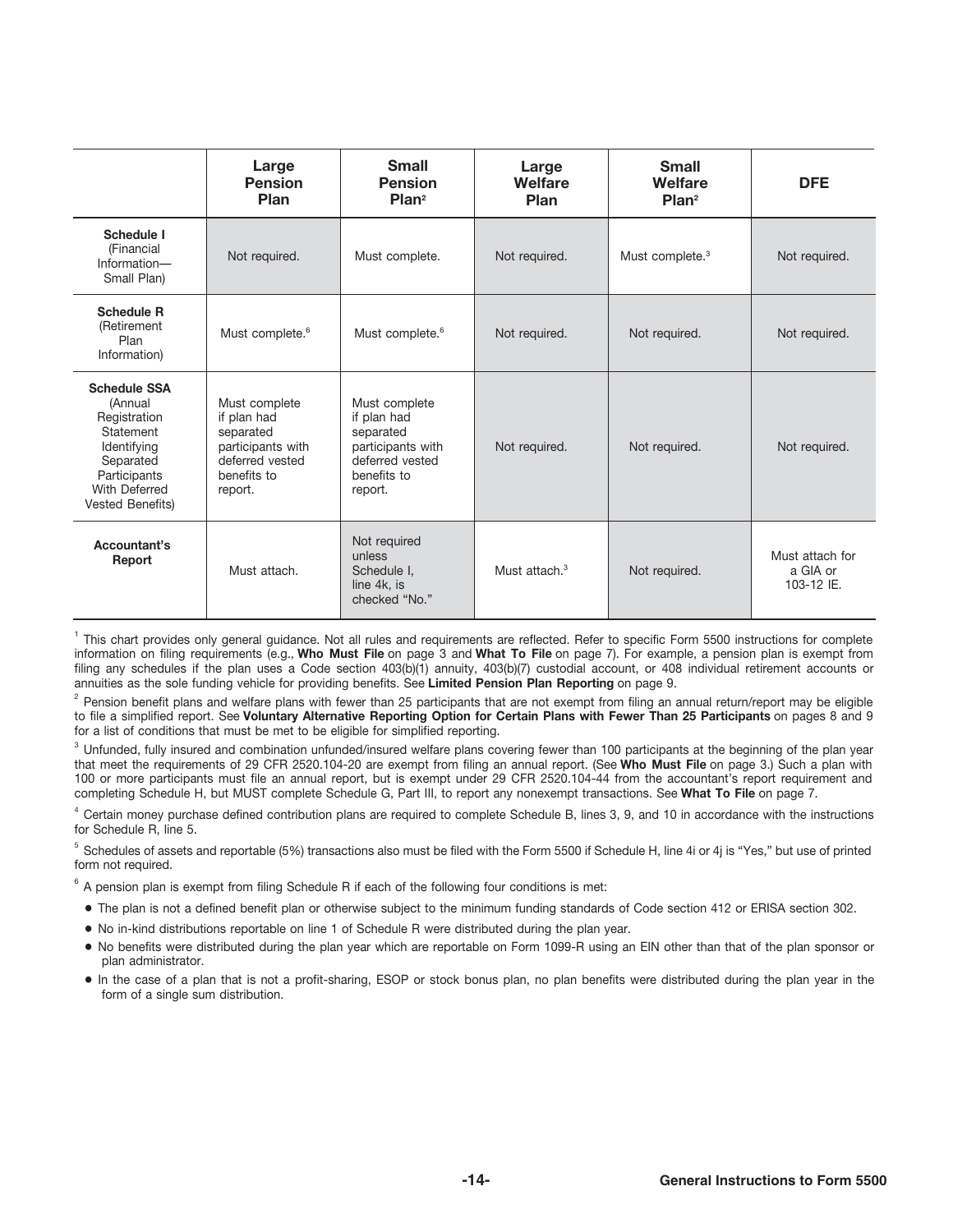# **Section 6: Line-by-Line Instructions for the 2007 Form 5500 and Schedules**

**Part I - Annual Report Identification Information** File Form 5500 with "2007" printed in the upper right corner for a plan year that began in 2007 or a DFE year that ended in 2007. If the plan or DFE year is not the 2007 calendar year, enter the dates in Part I. If the 2007 Form 5500 is not available before the filing due date, use the 2006 Form 5500 and enter

One Form 5500 is generally filed for each plan or entity described in the instructions to boxes A(1) through A(4) below. **Box B(1).** Check this box if an annual return/report has not **Do not check more than one box.** been previously filed for this plan or DFE. For the purpose of

A separate Form 5500, with box A(2) checked, must be filed<br>by each employer participating in a plan or program of benefits<br>in which the funds attributable to each employer are available to<br>pay benefits only for that employ

A "controlled group" is generally considered one employer as an amended return/report unless the correspondence for Form 5500 reporting purposes. A "controlled group" is a includes instructions that specifically direct you to check box controlled group of corporations under Code section  $414(b)$ , a  $B(2)$ . group of trades or businesses under common control under **Box B(3).** Check this box if this Form 5500 is the last Form 414(m). **Report** on page 7.)

**Box A(1). Multiemployer Plan.** Check this box if the Form welfare plan that is not required to file a Form 5500 for the next<br>5500 is filed for a multiemployer plan. A plan is a multiemployer plan year because the welfare 5500 is filed for a multiemployer plan. A plan is a multiemployer<br>plan year because the welfare plan has become eligible for an<br>plan if: (a) more than one employer is required to contribute, (b)<br>the plan is maintained purs organizations and more than one employer, and (c) an election of the 2008 plan year drops below 100. See Who Must File on under Code section 414(f)(5) and ERISA section 3(37)(E) has page 3. Should the number of participan not been made. A plan that made a proper election under plan increase to 100 or more in a future year, the plan should<br>ERISA section 3(37)(G) and Code section 414(f)(6) on or esume filing Form 5500 and enter "4S" on line 8 before August 17, 2007, is also a multiemployer plan. Participating employers do not file individually for these plans.<br>See 29 CFR 2510.3-37.<br>year of less than 12 months.

**Box A(2). Single-Employer Plan.** Check this box if the Form 5500 is filed for a single-employer plan. A single-employer plan bargaining process (even if the plan is not established and for this Form 5500 reporting purpose is an employee benefit administered by a joint board of trustees and even if only some plan maintained by one employee or one employee of the employees covered by the plan are members o

**Box A(3). Multiple-Employer Plan.** Check this box if the **Box D.** Check this box if:<br>
Form 5500 is being filed for a multiple-employer plan. A<br>
multiple-employer plan is a plan that is maintained by more than<br>
one employe Multiple-employer plans can be collectively bargained and end the Form 5558 to the return/report);<br>collectively funded, but if covered by PBGC termination • You are filing using the automatic extension of time to file insurance, must have properly elected before September 27, Form 5500 until the due date of the Federal income tax return 1981, not to be treated as a multiemployer plan under Code of the employer (attach a copy of the employer's extension of section 414(f)(5) or FRISA sections 3(37)(F) and 4001(a)(3). time to file the income tax return to t section 414(f)(5) or ERISA sections 3(37)(E) and 4001(a)(3). time to file the income tax return to the return/report);<br>Participating employers do not file individually for these plans  $\bullet$  You are filing using a special ex Participating employers do not file individually for these plans. • You are filling using a special extension of time to file Form<br>De not check this hov if the employers maintaining the plan are 5500 that has been announce

| Type of entity                            | <b>Enter the letter</b> |
|-------------------------------------------|-------------------------|
| <b>Master Trust</b><br>Investment account | M                       |
| Common/collective<br>trust                | C                       |
| Pooled separate<br>account                | P                       |
| 103-12 Investment<br>Entity               | F                       |
| Group Insurance<br>Arrangement            | G                       |

the dates the plan or DFE year began and ended in Part I. **Note.** A separate annual report with a "M" entered on Form 5500, box A(4), must be filed for each MTIA. See definition on

completing box B(1), the Form 5500-EZ is not considered an

return/report, do **not** check Part I, box B(2) to identify the filing

section 414(c), or an affiliated service group under section 5500 required to be submitted for this plan. (See **Final Return/** 

**Note.** Do not check box B(3) if "4R" is entered on line 8b for a welfare plan that is not required to file a Form 5500 for the next resume filing Form 5500 and enter "4S" on line 8b on that<br>year's Form 5500. See 29 CFR 2520.104-20.

year of less than 12 months.

**Box C.** Check box C when the contributions to the plan and/or the benefits paid by the plan are subject to the collective plan maintained by one employer or one employee<br>of the employees covered by the plan are members of a<br>organization.<br>Printle Fundance Plan, Obtahlished is the set of the substitutions and/or benefits). The contributions and

Do not check this box if the employers maintaining the plan are<br>Members of the same controlled group.<br>extension. The attachment must be appropriately labeled at the<br>extension. The attachment must be appropriately labeled a Box A(4). Direct Filing Entity. Check this box and enter the<br>correct letter from the following chart to indicate the type of<br>entity in the space provided.<br>entity in the space provided.<br>age 5. for more information. page 5, for more information.

# **Instructions for Part I and Part II of Form 5500 -15-**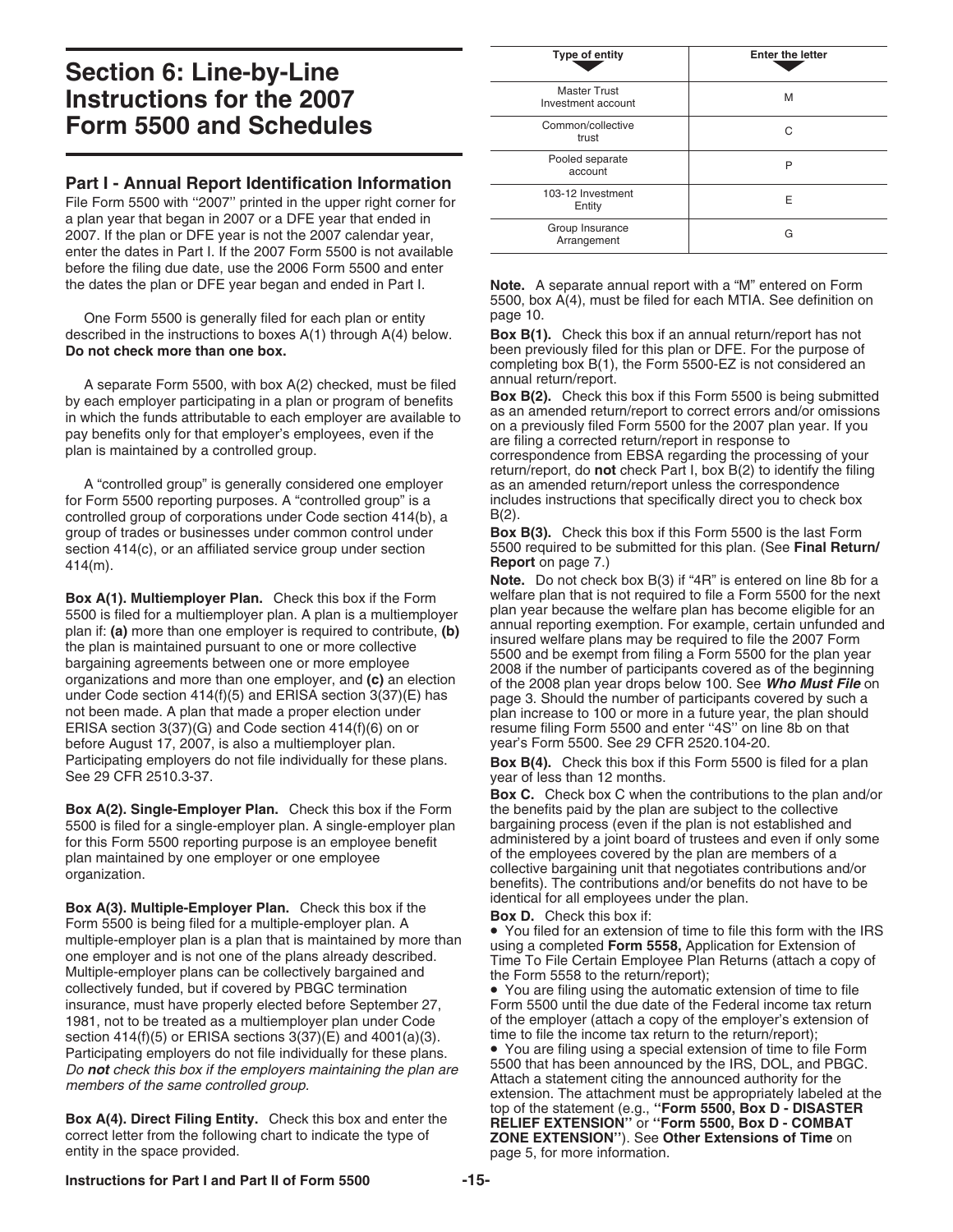• You are filing under DOL's Delinquent Filer Voluntary 2. Enter in row **2)** any ''in care of (C/O)'' name. Compliance (DFVC) Program. Attach a statement that the report is submitted under the DFVC Program with "**Form 5500**, **Box D - DFVC FILING''** prominently displayed at the top of the to the sponsor's street address.<br>
statement. See **Delinquent Filer Voluntary Compliance** 4. Enter in row 4) the name of the city. statement. See **Delinquent Filer Voluntary Compliance** (DFVC) Program on page 5, for more information.

Line 1a. Enter the formal name of the plan or DFE or enough Leave row 5), U.S. state and zip code, blank if entering information to identify the plan or DFE. Abbreviate if necessary. Information in rows 6) and 7).

information to identify the plan or DFE. Abbreviate if necessary.<br> **Line 1b.** Enter the three-digit plan or entity number (PN) the<br>
employer or plan administrator assigned to the plan or DFE.<br>
This three-digit number, in c

illustrated in the table below. Start at 501 for welfare plans and

Once you use a plan or DFE number, continue to use it for The CCT, PSA, MTIA, 103-12 IE, or GIA.<br>plan or DFE on all future filings with the IRS, DOL, and The not use a social security number in lieu of an EIN. The that plan or DFE on all future filings with the IRS, DOL, and Do not use a social security number in lieu of an EIN. The<br>PBGC, Do not use it for any other plan or DFE, even if the first Form 5500 is open to public inspecti PBGC. Do not use it for any other plan or DFE, even if the first

| For each Form 5500<br>with the same EIN<br>$(line 2b)$ , when                                            | <b>Assign PN</b>                                                             | number on this line may result in the rejection of the filing.<br>EINs may be obtained by applying for one on Form SS-4,<br>Application for Employer Identification Number, as soon as<br>possible. You can obtain Form SS-4 by calling |
|----------------------------------------------------------------------------------------------------------|------------------------------------------------------------------------------|-----------------------------------------------------------------------------------------------------------------------------------------------------------------------------------------------------------------------------------------|
| Part II, box 8a is checked, or<br>Part I, A(4) is checked and                                            | 001 to the first plan or DFE.<br>Consecutively number others                 | <b>1-800-TAX-FORM</b> (1-800-829-3676) or at the IRS Web Site at<br>www.irs.gov. The EBSA does not issue EINs.                                                                                                                          |
| an M, C, P, or E is entered                                                                              | as $002.003$                                                                 | A multiple-employer plan or plan of a controlled group of<br>corporations should use the EIN of the sponsor identified in line                                                                                                          |
| Part II, box 8b is checked<br>and 8a is not checked, or<br>Part I, A(4) is checked and a<br>G is entered | 501 to the first plan or GIA.<br>Consecutively number others<br>as 502, 503. | 2a. The EIN must be used in all subsequent filings of the Form<br>5500 for these plans (see instructions to line 4 concerning<br>change in EIN).                                                                                        |
|                                                                                                          |                                                                              | If the plan sponsor is a group of individuals, get a single EIN                                                                                                                                                                         |

**Exception.** If Part II, box 8a is checked and 333 (or a higher Trustees of the Local 187 Machinists' Retirement Plan." EINs number in a sequence beginning with 333) was previously may be obtained by filing Form SS-4 as ex

the plan sponsor or, in the case of a Form 5500 filed for a DFE, Line 2d. Enter the six-digit business code that best dest<br>the name of the insurance company, financial institution, or the nature of the plan sponsor's busin the name of the insurance company, financial institution, or the nature of the plan sponsor's business from the list of other sponsor of the DEF (e.g. in the case of a GIA the trust or business codes on pages 58, 59, and 6 other sponsor of the DFE (e.g., in the case of a GIA, the trust or business codes on pages 58, 59, and 60. If more than one<br>other entity that holds the insurance contract, or in the case of employer or employee organizatio other entity that holds the insurance contract, or in the case of an MTIA, one of the sponsoring employers). If the plan covers business code for the main business activity of the employers only the employees of one employer, enter the employer's name.

• The employer, for an employee benefit plan that a single employer established or maintains; example of the control of the required in each row of boxes as specified below:

• The association, committee, joint board of trustees, or identified in line 2 or the Form 5500 is submitted for a DFE other similar group of representatives of the parties who  $(Part 1, box A(4) should be checked)$ . If this is the case, enter other similar group of representatives of the parties who (Part I, box A(4) should be checked). If this is the case, enter<br>
establish or maintain the plan, if the plan is established or the word "same" on line 3a and leave maintained jointly by one or more employers and one or more and all of lines 3b and 3c blank.

employee organizations, or by two or more employers.<br> **Note.** In the case of a multiple-employer plan, if an association **Comment Occupy** of persons specified as the **Note.** In the case of a multiple-employer plan, if an association or similar entity is not the sponsor, enter the name of a participating employer as sponsor. A plan of a controlled group operated;<br>of corporations should enter the name of one of the sponsoring • The plan sponsor/employer if an administrator is not so of corporations should enter the name of one of the sponsoring members. In either case, the same name must be used in all designated; or subsequent filings of the Form 5500 for the multiple-employer • Any other person prescribed by regulations if an<br>plan or controlled group (see instructions to line 4 concerning administrator is not designated and a plan sp change in sponsorship).

number may be entered if the Post Office does not deliver mail

**(DFVC) Program** on page 5, for more information. 5. Enter in row **5)** the two-character abbreviation of the U.S. **Part II - Basic Plan Information** enters and zip comment of the foreign routing code, if applicable.<br>6. Enter in row 6) the foreign routing code, if applicable.

 Start at 001 for plans providing pension benefits or DFEs as **Line 2b.** Enter the nine-digit employer identification number GIAs. Do not use 888 or 999.<br>
Once you use a plan or DEE number, continue to use it for the CCT, PSA, MTIA, 103-12 IE, or GIA.

plan or DFE is terminated. public information and are subject to publication on the Internet. Because of privacy concerns, the inclusion of a social security number on this line may result in the rejection of the filing.

for the group. When you apply for a number, enter on line 1 of Form SS-4 the name of the group, such as ''Joint Board of may be obtained by filing Form SS-4 as explained above.

assigned to the plan, that number may be entered on line 1b.<br> **Note.** EINs for funds (trusts or custodial accounts) associated<br> **Line 1c.** Enter the date the plan first became effective.<br>
With plans (other than DFEs) are g with plans (other than DFEs) are generally not required to be furnished on the Form 5500; the IRS will issue EINs for such **Line 2a.** Each row of boxes on the hand print forms is<br>designed to contain specific information regarding the plan<br>sponsor. Please limit your response to the information required<br>in each row of boxes as specified below:<br>1

Line 3a. Each row of boxes on the hand print forms is The term "plan sponsor" means: designed to contain specific information regarding the plan<br>● The emplover, for an emplovee benefit plan that a single administrator. Please limit your response to the information

• The employee organization in the case of a plan of an **1.** Enter in the first two rows of boxes labeled **1)** the name of employee organization; or the word "same" on line 3a and leave the remainder of line 3a,

administrator by the instrument under which the plan is

administrator is not designated and a plan sponsor cannot be identified.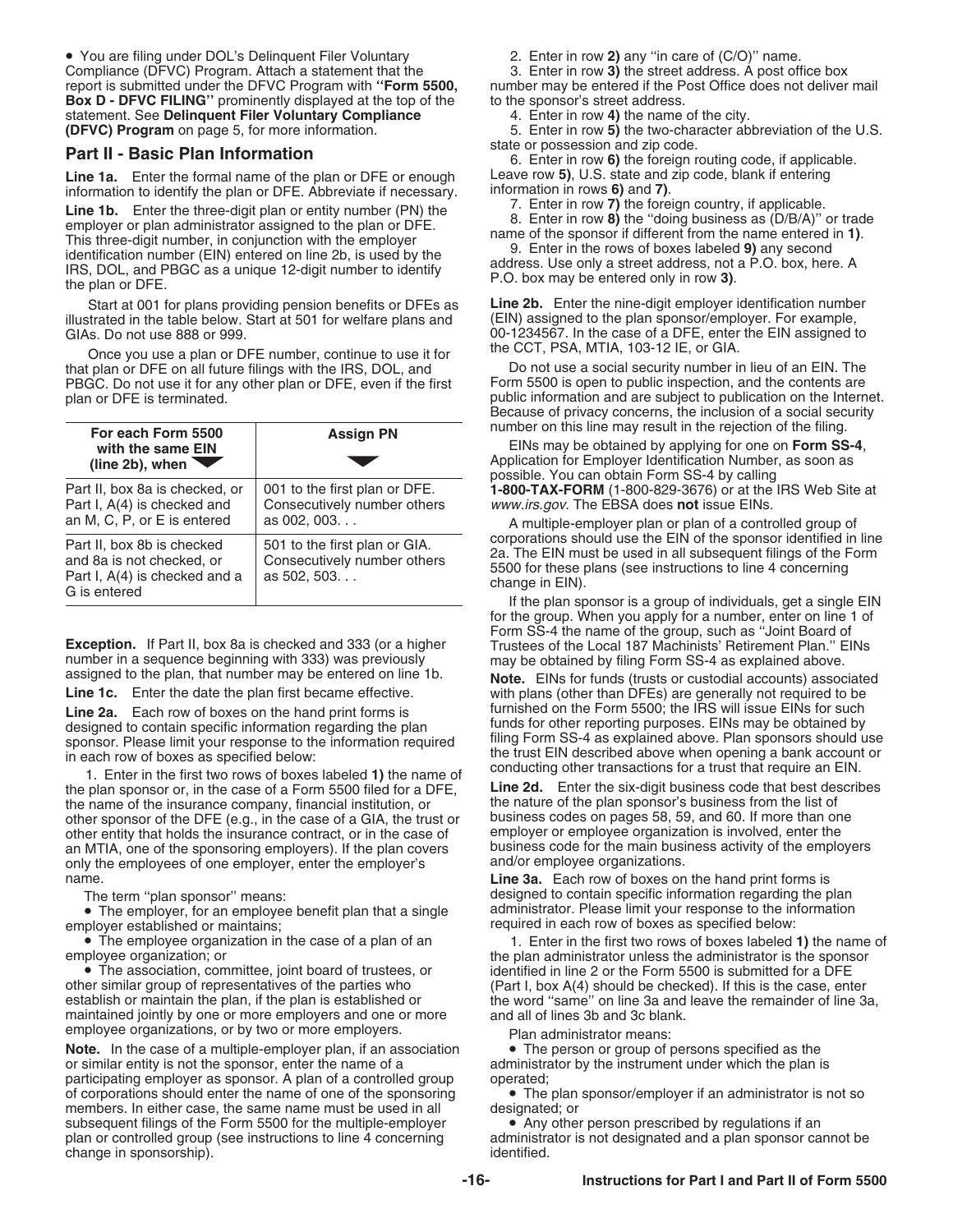3. Enter in row 3) the street address. A post office box the plan even if the contingency for which such benefit is number may be entered if the Post Office does not deliver mail provided should occur, and (B) is not desig

state or possession and zip code. for these lines.<br>6. Enter in rows 6) and 7) the foreign routing code and

**Line 3b.** Enter the plan administrator's nine-digit EIN. A plan 5500 reporting purposes. As a matter of plan design, plan<br>administrator must have an EIN for Form 5500 reporting sponsors can offer benefits through various administrator must have an EIN for Form 5500 reporting sponsors can offer benefits through various structures and<br>purposes. If the plan administrator does not have an EIN, apply combinations. For example, a plan sponsor co purposes. If the plan administrator does not have an EIN, apply for one as explained in the instructions for line 2b. One EIN plan providing major medical benefits, dental benefits, and should be entered for a group of individuals who are, vision benefits, (ii) two plans with one providing major medical

**Note.** Employees of the plan sponsor who perform<br>administrative functions for the plan are generally not the plan<br>administrator unless specifically designated in the plan<br>document. If an employee of the plan sponsor is de

**CAUTION** Identification Number (EIN) or Plan Number (PN) could result in correspondence from the Department of Labor (DOL) whether you have a single welfare benefit plan for Form 5500<br>and the Internal Revenue Service (IRS). end on the proporting purposes, you should consult a qualifie

ine 5. *(Optional)* You may use this line to designate the *consultant or legal counsel.*<br>Line same individual who is included in one of "Participant" means any individual who is included in one of person or entity that is principally responsible for the ''Participant'' means any individual who is included in one of the categories below: preparation of the annual return/report.

designed to contain specific information regarding the preparer. currently in employment covered by a plan and who are<br>Please limit your response to the information required in each expressioning credited service under a p Please limit your response to the information required in each

unless the Form 5500 is filed for a 403(b) Arrangement or IRA insurance company has made an irrevocable commitment to<br>Plan eligible for **Limited Pension Plan Reporting** as described pay all the benefits to which the indivi Plan eligible for **Limited Pension Plan Reporting** as described pay a<br>on page 9 or for a DEE on page 9 or for a DFE.<br>The description of "participant" in the instructions below is a plan.<br>The description of "participant" in the instructions below is a compact of the retired or separated participants entitled to fut

begins participation in the plan; the date on which the individual<br>becomes eligible under the plan for a benefit subject only to<br>occurrence of the contingency for which the benefit is provided;<br>or the date on which the ind an "alternate recipient" entitled to health benefits under a **Line 7g.** Enter the number of participants included on line 7f qualified medical child support order should not be counted as a (total participants at the end of the plan year) who have account participant for lines 6 and 7. An individual is not a participant balances. For example, fo participant for lines 6 and 7. An individual is not a participant balances. For example, for a Code section 401(k) plan the covered under an employee welfare plan on the earliest date on number entered on line 7g should be covered under an employee welfare plan on the earliest date on

2. Enter in row **2)** any "in care of (C/O)" name. which the individual (A) is ineligible to receive any benefit under 3. Enter in row **3)** the street address. A post office box the plan even if the contingency for which su provided should occur, and (B) is not designated by the plan as to the administrator's street address.<br>4. Enter in row 4) the name of the city.<br>plans, "alternate payees" entitled to benefits under a qualified<br>plans, "alternate payees" entitled to benefits under a qualified 4. Enter in row 4) the name of the city. plans, "alternate payees" entitled to benefits under a qualified<br>5. Enter in row 5) the two-character abbreviation of the U.S. domestic relations order are not to be counted as part domestic relations order are not to be counted as participants

Foreign country, if applicable. Leave row 5), U.S. state and zip<br>code, blank if entering information in rows 6) and 7).<br>Line 3b. Finter the plan administrator's nine-digit FIN. A plan 5500 reporting purposes. As a matter o **TIP** collectively, the plan administrator.<br>
Note Employees of the plan appropriative parform benefits, or (iii) three separate plans. You must review the

the plan administrator, that employee must get an EIN. The fact that you have separate insurance policies for each<br>I inset a little plan approacile as DEE's name and/as EIN have different welfare benefit does not necessari **Line 4.** If the plan sponsor's or DFE's name and/or EIN have different welfare benefit does not necessarily mean that you<br>changed since the last return/report was filed for this plan or<br>DFE, enter the plan sponsor's or DF The failure to indicate on Line 4 that a plan was purposes other than Form 5500 reporting. For example, special previously identified by a different Employer rules may apply for purposes of HIPAA, COBRA, and Internal<br>Identification Number (EIN) or Plan Number (PN) could Revenue Code compliance. If you need help determining reporting purposes, you should consult a qualified benefits<br>consultant or legal counsel.

**Line 5a.** Each row of boxes on the hand print forms is **1.** Active participants include any individuals who are designed to contain specific information regarding the preparer. Currently in employment covered by a plan an row of boxes as specified below:<br>I if the person who prepared the annual return/report is not employer make payments to a Code section 401(k) qualified 1. If the person who prepared the annual return/report is not<br>
the employer mame din line 2a or the plan administrator named<br>
in line 2a, or the plan administrator named<br>
in line 3a, or the plan administrator named<br>
in the

Lines 6 and 7. All filers must complete both lines 6 and 7 plan. This category does not include any individual to whom an unless the Form 5500 is filed for a 403(b) Arrangement or IRA insurance company has made an irrevoca

The description of "participant" in the instructions below is<br>
only for purposes of these lines.<br>
For welfare plans, the number of participants should be<br>
determined by reference to 29 CFR 2510.3-3(d), which provides<br>
that

# **Instructions for Part I and Part II of Form 5500 -17-**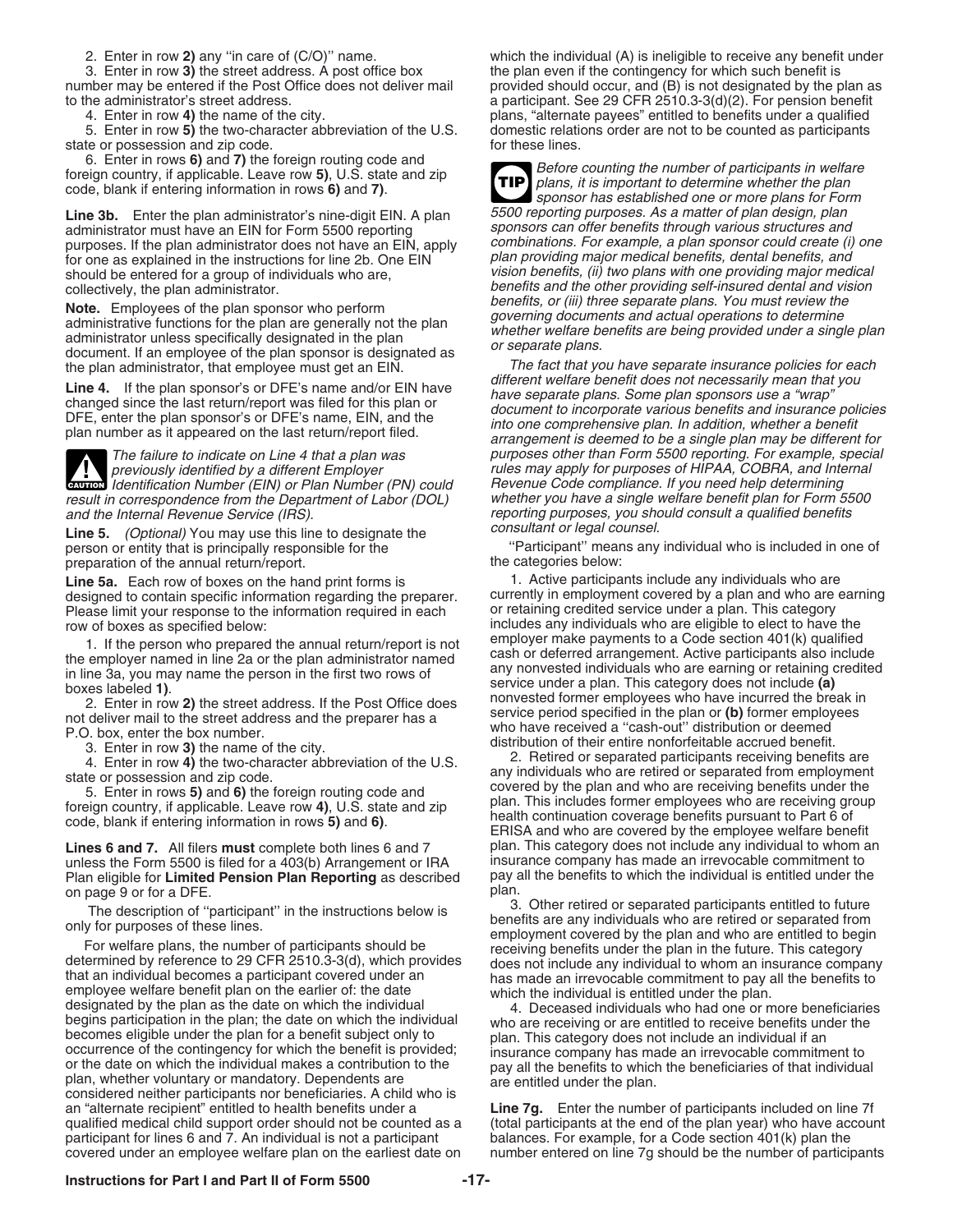# **LIST OF PLAN CHARACTERISTICS CODES FOR LINES 8a AND 8b**

| CODE | <b>Defined Benefit Pension Features</b>                                                                                                                                                                                                                                                                                                                                                                                                                                                                                                                                                                                                                                                                   |
|------|-----------------------------------------------------------------------------------------------------------------------------------------------------------------------------------------------------------------------------------------------------------------------------------------------------------------------------------------------------------------------------------------------------------------------------------------------------------------------------------------------------------------------------------------------------------------------------------------------------------------------------------------------------------------------------------------------------------|
| 1A   | Benefits are primarily pay related.                                                                                                                                                                                                                                                                                                                                                                                                                                                                                                                                                                                                                                                                       |
| 1B   | Benefits are primarily flat dollar (includes dollars<br>per year of service).                                                                                                                                                                                                                                                                                                                                                                                                                                                                                                                                                                                                                             |
| 1C   | Cash balance or similar plan - Plan has a "cash<br>balance" formula. For this purpose, a "cash<br>balance" formula is a benefit formula in a defined<br>benefit plan by whatever name (e.g., personal<br>account plan, pension equity plan, life cycle plan,<br>cash account plan, etc.) that rather than, or in<br>addition to, expressing the accrued benefit as a<br>life annuity commencing at normal retirement<br>age, defines benefits for each employee in terms<br>more common to a defined contribution plan<br>such as a single sum distribution amount (e.g.,<br>10 percent of final average pay times years of<br>service, or the amount of the employee's<br>hypothetical account balance). |
| 1D   | Floor-offset plan - Plan benefits are subject to<br>offset for retirement benefits provided by an<br>employer-sponsored defined contribution plan.                                                                                                                                                                                                                                                                                                                                                                                                                                                                                                                                                        |
| 1E   | Code section 401(h) arrangement - Plan<br>contains separate accounts under Code section<br>401(h) to provide employee health benefits.                                                                                                                                                                                                                                                                                                                                                                                                                                                                                                                                                                    |
| 1F   | Code section 414(k) arrangement - Benefits are<br>based partly on the balance of the separate<br>account of the participant (also include<br>appropriate defined contribution pension feature<br>codes).                                                                                                                                                                                                                                                                                                                                                                                                                                                                                                  |
| 1G   | Covered by PBGC - Plan is covered under the<br>PBGC insurance program (see ERISA section<br>4021).                                                                                                                                                                                                                                                                                                                                                                                                                                                                                                                                                                                                        |
| 1H   | Plan covered by PBGC that was terminated and<br>closed out for PBGC purposes - Before the end<br>of the plan year (or a prior plan year), (1) the plan<br>terminated in a standard (or distress) termination<br>and completed the distribution of plan assets in<br>satisfaction of all benefit liabilities (or all ERISA<br>Title IV benefits for distress termination); or (2) a<br>trustee was appointed for a terminated plan<br>pursuant to ERISA section 4042.                                                                                                                                                                                                                                      |
| 11   | Frozen Plan - As of the last day of the plan year,<br>the plan provides that no participant will get any<br>new benefit accrual (whether because of service<br>or compensation).                                                                                                                                                                                                                                                                                                                                                                                                                                                                                                                          |
| CODE | <b>Defined Contribution Pension Features</b>                                                                                                                                                                                                                                                                                                                                                                                                                                                                                                                                                                                                                                                              |
| 2A   | Age/Service Weighted or New Comparability or<br>Similar Plan - Age/Service Weighted Plan:<br>Allocations are based on age, service, or age<br>and service. New Comparability or Similar Plan:<br>Allocations are based on participant<br>classifications and a classification(s) consists<br>entirely or predominantly of highly compensated<br>employees; or the plan provides an additional<br>allocation rate on compensation above a<br>specified threshold, and the threshold or<br>additional rate exceeds the maximum threshold<br>or rate allowed under the permitted disparity<br>rules of Code section 401(I).                                                                                  |

| 2Β | Target benefit plan                                                                                                                                                                                                                                                                                                                                                                                                    |
|----|------------------------------------------------------------------------------------------------------------------------------------------------------------------------------------------------------------------------------------------------------------------------------------------------------------------------------------------------------------------------------------------------------------------------|
| 2C | Money purchase (other than target benefit)                                                                                                                                                                                                                                                                                                                                                                             |
| 2D | Offset plan - Plan benefits are subject to offset<br>for retirement benefits provided in another plan<br>or arrangement of the employer.                                                                                                                                                                                                                                                                               |
| 2Е | Profit-sharing                                                                                                                                                                                                                                                                                                                                                                                                         |
| 2F | ERISA section 404(c) Plan - This plan, or any<br>part of it, is intended to meet the conditions of<br>29 CFR 2550.404c-1.                                                                                                                                                                                                                                                                                              |
| 2G | Total participant-directed account plan -<br>Participants have the opportunity to direct the<br>investment of all the assets allocated to their<br>individual accounts, regardless of whether 29<br>CFR 2550.404c-1 is intended to be met.                                                                                                                                                                             |
| 2H | Partial participant-directed account plan -<br>Participants have the opportunity to direct the<br>investment of a portion of the assets allocated to<br>their individual accounts, regardless of whether<br>29 CFR 2550.404c-1 is intended to be met.                                                                                                                                                                  |
| 21 | Stock bonus                                                                                                                                                                                                                                                                                                                                                                                                            |
| 2J | Code section $401(k)$ feature – A cash or deferred<br>arrangement described in Code section 401(k)<br>that is part of a qualified defined contribution<br>plan that provides for an election by employees<br>to defer part of their compensation or receive<br>these amounts in cash.                                                                                                                                  |
| 2K | Code section 401(m) arrangement - Employee<br>contributions are allocated to separate accounts<br>under the plan or employer contributions are<br>based, in whole or in part, on employee<br>deferrals or contributions to the plan. Not<br>applicable if plan is 401(k) plan with only QNECs<br>and/or QMACs. Also not applicable if Code<br>section 403(b)(1), 403(b)(7), or 408<br>arrangements/accounts annuities. |
| 2L | Code section 403(b)(1) arrangement - See<br><b>Limited Pension Plan Reporting instructions</b><br>for Code section 403(b)(1) arrangements for<br>certain exempt organizations.                                                                                                                                                                                                                                         |
| 2M | Code section 403(b)(7) accounts - See Limited<br>Pension Plan Reporting instructions for Code<br>section 403(b)(7) custodial accounts for<br>regulated investment company stock for certain<br>exempt organizations.                                                                                                                                                                                                   |
| 2N | Code section 408 accounts and annuities - See<br><b>Limited Pension Plan Reporting instructions</b><br>for pension plan utilizing individual Code section<br>408 retirement accounts or annuities as the<br>funding vehicle for providing benefits.                                                                                                                                                                    |
| 20 | ESOP other than a leveraged ESOP - A<br>completed Schedule E must be attached to a<br>Form 5500 filed for an ESOP.                                                                                                                                                                                                                                                                                                     |
| 2Ρ | Leveraged ESOP - An ESOP that acquires<br>employer securities with borrowed money or<br>other debt-financing techniques. A completed<br>Schedule E must be attached to a Form 5500<br>filed for an ESOP.                                                                                                                                                                                                               |
| 2Q | The employer maintaining this ESOP is an<br>S corporation.                                                                                                                                                                                                                                                                                                                                                             |
| 2R | Participant-directed brokerage accounts<br>provided as an investment option under the<br>plan.                                                                                                                                                                                                                                                                                                                         |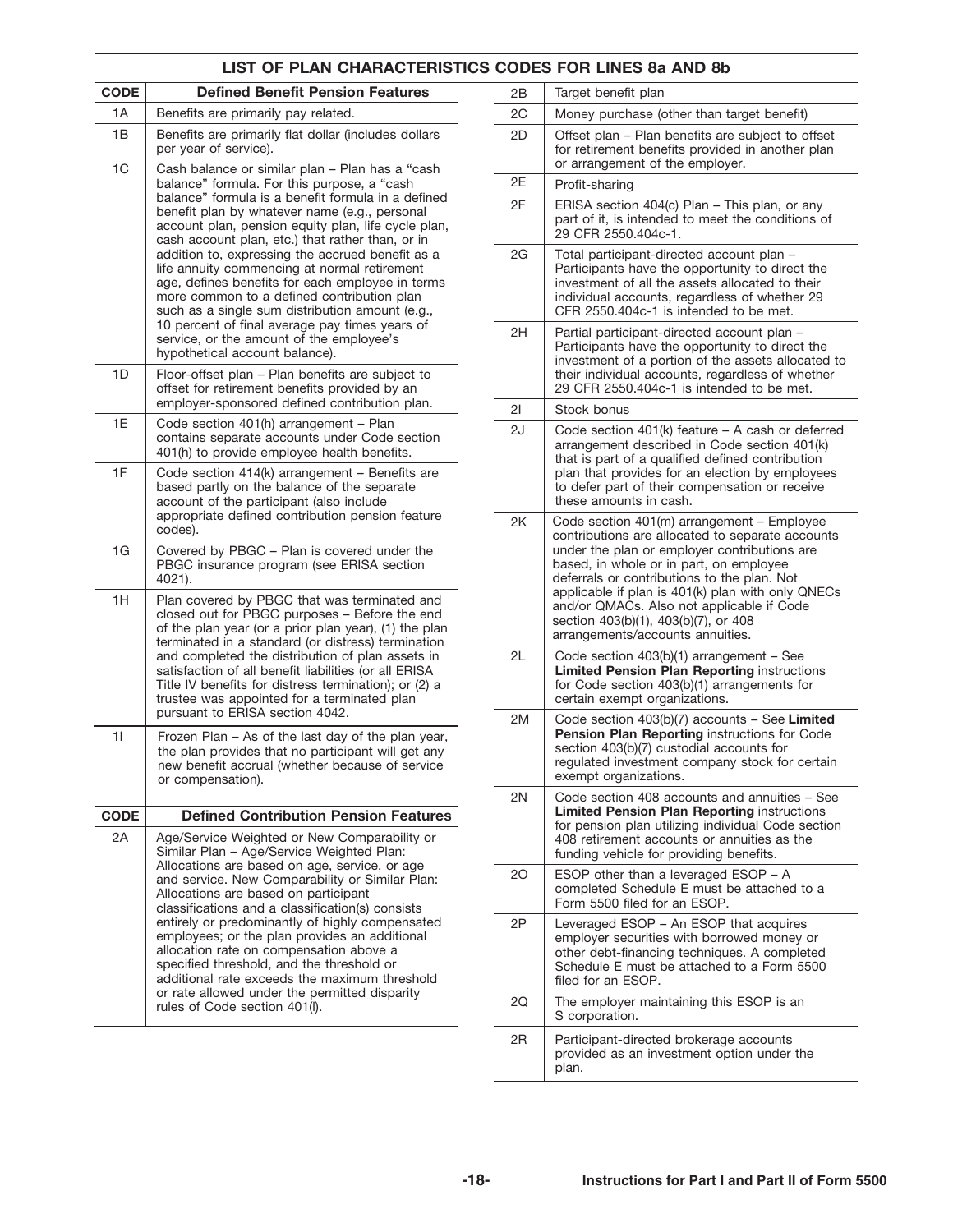| LIST OF PLAN CHARACTERISTICS CODES FOR LINES 8a AND 8b (Continued) |                                                                                                                                                   |             |                                                                                                                                             |
|--------------------------------------------------------------------|---------------------------------------------------------------------------------------------------------------------------------------------------|-------------|---------------------------------------------------------------------------------------------------------------------------------------------|
| <b>CODE</b>                                                        | <b>Other Pension Benefit Features</b>                                                                                                             | <b>CODE</b> | <b>Welfare Benefit Features</b>                                                                                                             |
| 3A                                                                 | Non-U.S. plan - Pension plan maintained                                                                                                           | 4A          | Health (other than dental or vision)                                                                                                        |
|                                                                    | outside the United States primarily for<br>nonresident aliens.                                                                                    |             | Life insurance                                                                                                                              |
| 3B                                                                 | Plan covering Self-Employed individuals.                                                                                                          | 4C          | Supplemental unemployment                                                                                                                   |
| ЗC                                                                 | Plan not intended to be qualified - A plan not                                                                                                    | 4D          | Dental                                                                                                                                      |
|                                                                    | intended to be qualified under Code sections                                                                                                      | 4E          | Vision                                                                                                                                      |
|                                                                    | 401, 403, or 408.                                                                                                                                 | 4F          | Temporary disability (accident and sid                                                                                                      |
| 3D                                                                 | Master plan - A pension plan that is made<br>available by a sponsor for adoption by                                                               | 4G          | Prepaid legal                                                                                                                               |
|                                                                    | employers; that is the subject of a favorable                                                                                                     | 4H          | Long-term disability                                                                                                                        |
|                                                                    | opinion letter; and for which a single funding<br>medium (for example, a trust or custodial                                                       | 41          | Severance pay                                                                                                                               |
|                                                                    | account) is established for the joint use of all                                                                                                  | 4J          | Apprenticeship and training                                                                                                                 |
|                                                                    | adopting employers.                                                                                                                               | 4K          | Scholarship (funded)                                                                                                                        |
|                                                                    | 3E<br>Prototype plan – A pension plan that is made<br>available by a sponsor for adoption by<br>employers; that is the subject of a favorable     | 4L          | Death benefits (include travel accider<br>life insurance)                                                                                   |
|                                                                    | opinion or notification letter; and under which a<br>separate funding medium (for example, a                                                      | 4P          | Taft-Hartley Financial Assistance for E<br><b>Housing Expenses</b>                                                                          |
|                                                                    | separate trust or custodial account) is<br>established for each adopting employer.                                                                | 4Q          | Other                                                                                                                                       |
| 3F                                                                 | Plan sponsor(s) received services of leased<br>employees, as defined in Code section 414(n),<br>during the plan year.                             | 4R          | Unfunded, fully insured, or combination<br>unfunded/insured welfare plan that w<br>Form 5500 for next plan year pursual<br>CFR 2520.104-20. |
| 3G                                                                 | One-participant plan - A plan without employees<br>as defined in 29 CFR 2510.3-3(b).                                                              | 4S          | Unfunded, fully insured, or combination<br>unfunded/insured welfare plan that st                                                            |
| 3H                                                                 | Plan sponsor(s) is (are) a member(s) of a<br>controlled group (Code sections 414(b), (c), or                                                      |             | filing Form 5500s in an earlier plan ye<br>pursuant to 29 CFR 2520.104-20.                                                                  |
|                                                                    | $(m)$ ).                                                                                                                                          | 4T          | 10 or more employer plan under Cod                                                                                                          |
| 3I                                                                 | Plan requiring that all or part of employer<br>contributions be invested and held, at least for a<br>limited period, in employer securities.      | 4U          | 419A(f)(6)<br>Collectively bargained welfare benefit<br>arrangement under Code section 419                                                  |
| 3J                                                                 | U.S.-based plan that covers residents of Puerto<br>Rico and is qualified under both Code section<br>401 and section 8565 of the Puerto Rico Code. |             |                                                                                                                                             |

counted on line 7f who have made a contribution to the plan for under section 1022(i)(2) of ERISA, do not enter condition code this plan year or any prior plan year. Defined benefit plans  $3C$ .<br>Should leave line 7g blank.

**Line 7h.** Include any individual who terminated employment boxes that apply to indicate the funding and benefit during this plan year. The "funding" of the or she (a) incurred a arrangements used during the plan year. The during this plan year, whether or not he or she **(a)** incurred a arrangements used during the plan year. The ''funding break in service, **(b)** received an irrevocable commitment from arrangement" is the method for the receipt, holding, investment an insurance company to pay all the benefits to which he or she and transmittal of plan assets an insurance company to pay all the benefits to which he or she and transmittal of plan assets prior to the time the plan actually<br>is entitled under the plan, and/or (c) received a cash distribution provides benefits. The is entitled under the plan, and/or **(c)** received a cash distribution provides benefits. The "benefit arrangement" is the met<br>or deemed cash distribution of his or her nonforfeitable accrued which the plan provides benefit or deemed cash distribution of his or her nonforfeitable accrued which the plan providencial or the participan<br>benefit, Multiemplover plans and multiple-employer plans that supposes of line 9: benefit. Multiemployer plans and multiple-employer plans that are collectively bargained do not have to complete line 7h.

Schedule SSA (Form 5500) as an attachment to the Form<br>5500.

![](_page_18_Picture_4.jpeg)

**CAUTION** showing the same information reported on Schedule to provide administrative services.<br> **EAUTION** showing the same information reported on Schedule to provide administrative services.

Line 8 - Benefits Provided Under the Plan. Check 8a and/or that provide retirement benefits under a plan that are<br>8b, as appropriate, In addition, enter in the boxes provided all guaranteed by an insurance carrier. In gene applicable plan characteristic codes from the table on pages 18 must provide for level premium payments over the individual's and 19 that describe the characteristics of the plan being period of participation in the plan ( and 19 that describe the characteristics of the plan being period of participation in the plan (to retirement age), premiums reported. (See examples on page 20.) must be timely paid as currently required under the contract

![](_page_18_Picture_7.jpeg)

401(a) of the Internal Revenue Code. If an election was made

| LIST OF PLAN CHARACTERISTICS CODES FOR LINES 8a AND 8b (Continued)                                                              |             |                                                                                                                                                                  |  |  |  |
|---------------------------------------------------------------------------------------------------------------------------------|-------------|------------------------------------------------------------------------------------------------------------------------------------------------------------------|--|--|--|
| <b>Other Pension Benefit Features</b>                                                                                           | <b>CODE</b> | <b>Welfare Benefit Features</b>                                                                                                                                  |  |  |  |
| 1-U.S. plan - Pension plan maintained                                                                                           | 4A          | Health (other than dental or vision)                                                                                                                             |  |  |  |
| side the United States primarily for<br>resident aliens.                                                                        | 4B          | Life insurance                                                                                                                                                   |  |  |  |
| n covering Self-Employed individuals.                                                                                           | 4C          | Supplemental unemployment                                                                                                                                        |  |  |  |
| n not intended to be qualified - A plan not                                                                                     | 4D          | Dental                                                                                                                                                           |  |  |  |
| nded to be qualified under Code sections                                                                                        | 4E          | Vision                                                                                                                                                           |  |  |  |
| , 403, or 408.                                                                                                                  | 4F          | Temporary disability (accident and sickness)                                                                                                                     |  |  |  |
| ster plan – A pension plan that is made<br>ilable by a sponsor for adoption by                                                  | 4G          | Prepaid legal                                                                                                                                                    |  |  |  |
| ployers; that is the subject of a favorable                                                                                     | 4H          | Long-term disability                                                                                                                                             |  |  |  |
| nion letter; and for which a single funding<br>dium (for example, a trust or custodial                                          | 41          | Severance pay                                                                                                                                                    |  |  |  |
| ount) is established for the joint use of all<br>pting employers.                                                               | 4J          | Apprenticeship and training                                                                                                                                      |  |  |  |
|                                                                                                                                 | 4K          | Scholarship (funded)                                                                                                                                             |  |  |  |
| totype plan – A pension plan that is made<br>ilable by a sponsor for adoption by<br>ployers; that is the subject of a favorable | 4L          | Death benefits (include travel accident but not<br>life insurance)                                                                                               |  |  |  |
| nion or notification letter; and under which a<br>arate funding medium (for example, a                                          | 4P          | Taft-Hartley Financial Assistance for Employee<br><b>Housing Expenses</b>                                                                                        |  |  |  |
| arate trust or custodial account) is<br>ablished for each adopting employer.                                                    | 4Q          | Other                                                                                                                                                            |  |  |  |
| n sponsor(s) received services of leased<br>oloyees, as defined in Code section 414(n),<br>ing the plan year.                   | 4R          | Unfunded, fully insured, or combination<br>unfunded/insured welfare plan that will not file a<br>Form 5500 for next plan year pursuant to 29<br>CFR 2520.104-20. |  |  |  |
| e-participant plan – A plan without employees<br>defined in 29 CFR 2510.3-3(b).                                                 | 4S          | Unfunded, fully insured, or combination<br>unfunded/insured welfare plan that stopped                                                                            |  |  |  |
| n sponsor(s) is (are) a member(s) of a<br>trolled group (Code sections 414(b), (c), or                                          |             | filing Form 5500s in an earlier plan year<br>pursuant to 29 CFR 2520.104-20.                                                                                     |  |  |  |
| n requiring that all or part of employer                                                                                        | 4T          | 10 or more employer plan under Code section<br>419A(f)(6)                                                                                                        |  |  |  |
| tributions be invested and held, at least for a<br>ted period, in employer securities.                                          | 4U          | Collectively bargained welfare benefit<br>arrangement under Code section 419A(f)(5)                                                                              |  |  |  |
|                                                                                                                                 |             |                                                                                                                                                                  |  |  |  |

**Line 9 - Funding and Benefit Arrangements.** Check all boxes that apply to indicate the funding and benefit

"Insurance" means the plan has an account, contract, or **Line 7i.** If a number is entered on line 7i, you must file **policy with an insurance company, insurance service, or other** Schedule SSA (Form 5500) as an attachment to the Form **If a similar organization** (such as Blue Cr health maintenance organization) during the plan or DFE year. (This includes investments with insurance companies such as Code section 6057(e) provides that the plan guaranteed investment contracts (GICs).) Do not check<br>daministrator must give each participant a statement "insurance" if the sole function of the insurance compan "insurance" if the sole function of the insurance company was to provide administrative services.

SSA for that participant. guaranteed by an insurance carrier. In general, such contracts must be timely paid as currently required under the contract, no rights under the contract may be subject to a security interest, Applicable to plan sponsors of Puerto Rico plans. Enter and no policy loans may be outstanding. If a plan is funded condition code 3C only in instances where there was no exclusively by the purchase of such contracts, the exclusively by the purchase of such contracts, the otherwise **CAUTION** election made under section 1022(i)(2) of ERISA and, applicable minimum funding requirements of section 412 of the<br>therefore, the plan does not intend to qualify under section Code and section 302 of ERISA do not Code and section 302 of ERISA do not apply for the year and a<br>Schedule B is not required to be filed.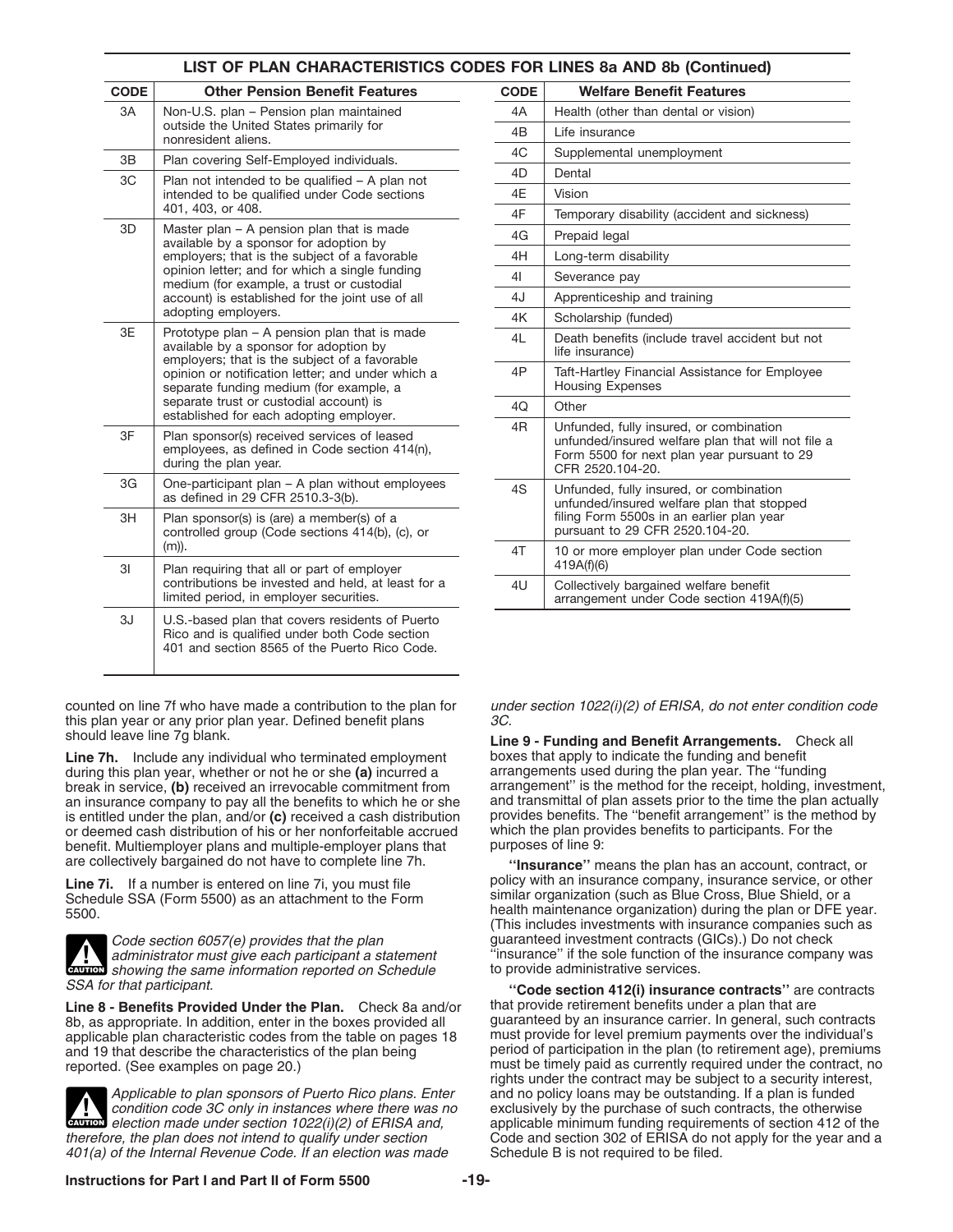# **Examples:**

1. When filing Form 5500 for a qualified defined benefit pension plan, covered by the PBGC, which provides a benefit of 2% of average annual compensation per year of service with a benefit offset based on benefits from an employer-provided defined contribution plan, check box 8a and enter the codes "1A", "1D", and "1G" in the boxes under box 8a as illustrated below:

a X Pension benefits (check this box if the plan provides pension benefits and enter the applicable pension feature codes from the List of Plan Characteristics Codes (printed in the instructions) below). X

![](_page_19_Picture_3.jpeg)

2. When filing Form 5500 for a welfare plan providing health insurance, life insurance, dental insurance, and eye examinations, check box 8b and enter the codes "4A", "4B", "4D", and "4E" in the boxes under box 8b as illustrated below:

b X Welfare benefits (check this box if the plan provides welfare benefits and enter the applicable welfare feature codes from the List of Plan Characteristics Codes (printed in the instructions) below). X

![](_page_19_Picture_6.jpeg)

3. When filing Form 5500 for a prototype profit-sharing plan with Code section 401(k) features, providing participant direction with voluntary employee contributions and regular employer matching contributions which is intended to meet ERISA section 404(c), and which provides ancillary life insurance, check boxes 8a and 8b and enter the codes "2E", "2F", "2H", "2J", "2K", "3E", and "4B" in the boxes under 8a and 8b as illustrated below:

a | X | Pension benefits (check this box if the plan provides pension benefits and enter the applicable pension feature codes from the List of Plan Characteristics Codes (printed in the instructions) below). X

![](_page_19_Picture_9.jpeg)

b  $|X|$  Welfare benefits (check this box if the plan provides welfare benefits and enter the applicable welfare feature codes from the List of Plan Characteristics Codes (printed in the instructions) below). X

|--|--|--|--|--|

**''Trust''** includes any fund or account that receives, holds, **Note.** An employee benefit plan that checks boxes 9a(1), transmits, or invests plan assets other than an account or policy  $9a(2)$ , 9b(1), and/or 9b(2) must attach **Schedule A (Form**<br>5500), Insurance Information, to provide information conce

had no assets or some assets were commingled with the instructions to the Schedule A and enter the number of general assets of the plan sponsor prior to the time the plan actually provided the benefits promised.

*Example.* If the plan held all its assets invested in registered investment companies and other non-insurance company investments until it purchases annuities to pay out the benefits promised under the plan, box 9a(3) should be checked as the funding arrangement and box 9b(1) should be checked as the benefit arrangement.

**5500)**, Insurance Information, to provide information concerning **''General assets of the sponsor''** means either the plan each contract year ending with or within the plan year. See the

> **Line 10.** Check the boxes on line 10 to indicate the schedules being filed and, where applicable, count the schedules and enter the number of attached schedules in the space provided.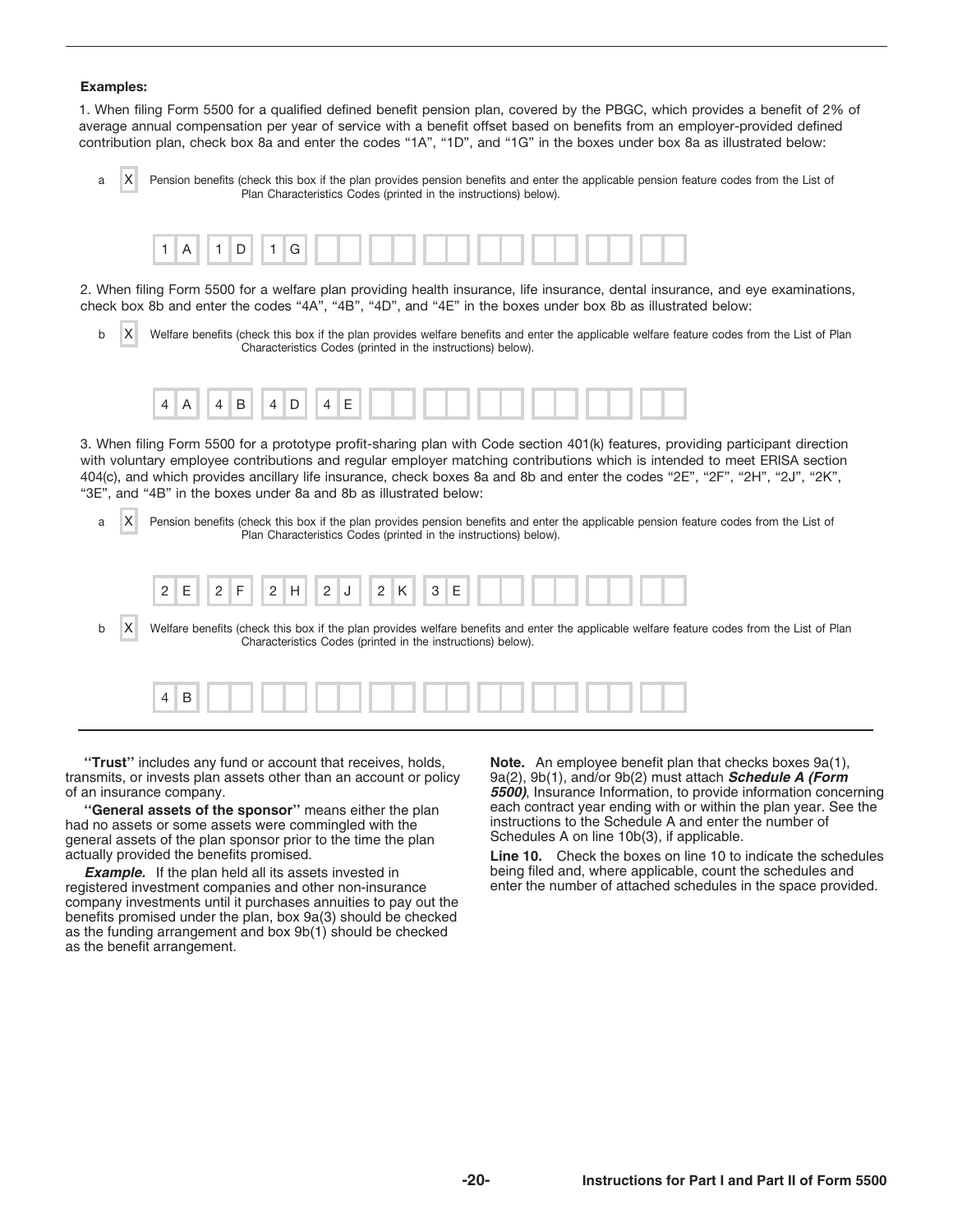# **2007 Instructions for Schedule A** the plan year instead of the policy or contract year.<br>**Eorm 5500)** Include only the contracts issued to or held by the plan, GIA, Include only the contracts issued to or held by the plan,<br>MTIA, or 103-12 IE for which the Form 5500 is being filed.<br>I jnes A, B, C, and D. This information should be the san

**Schedule A**, Insurance Information, must be attached to the<br>
Form 5500 filed for every defined benefit pension plan, defined<br>
contribution pension plan, and welfare benefit plan if any<br>
benefits under the plan are provide Cross, Blue Shield, or a health maintenance organization). This EINs may be obtained by applying for one on **Form SS-4**, includes investments with insurance companies such as

For example, if Form 5500 line 9a(1), 9a(2), 9b(1), or 9b(2)<br>is checked, indicating that either the plan funding arrangement<br>or plan benefit arrangement includes an account, policy, or **Part I - Information Concerning Insu** or plan benefit arrangement includes an account, policy, or **Part I - Information Concerning Insurance Contract**<br>contract with an insurance company (or similar organization), at **Coverage, Fees, and Commissions** least one Schedule A (Form 5500) would be required to be<br>attached to the Form 5500 filed for a pension or welfare plan to<br>provide information concerning the contract year ending with or<br>Association of Insurance Commissione

The addition, Schedules A must be attached to a Form 5500<br>
likely, and 103-12 [Es for each insurance or the parallely for the parameter are a unit for purped as a unit for purped as a unit for purped as unit for purped as

If the plan has fewer than 25 participants, meets all the agent's, or other person's eligibility for the payment or the conditions for PPA-simplified reporting that are listed on pages amount of the payment is based, in wh 8 and 9, and elects to file under this simplified reporting option,<br>then complete only lines A, B, C, D, and the insurance fee and<br>commission information in Part I.<br>Consistency and profitability bonuses.<br>The amount (or pro

**Exception.** If the insurance company maintains records on the based on a calendar year calculation even if the plan year or<br>basis of a plan year rather than a policy or contract year, the policy year was not a calendar ye basis of a plan year rather than a policy or contract year, the

information entered on Schedule A (Form 5500) may pertain to

**Lines A, B, C, and D.** This information should be the same as reported in Part II of the Form 5500 to which this Schedule A is **General Instructions General Instructions Exercise 20** attached. You may abbreviate the plan name (if necessary) to fit in the space provided.

**Who Must File**<br>Composition and its associal security number in lieu of an EIN. The<br>Schedule A and its attachments are open to public inspection.

guaranteed investment contracts (GICs).<br>For example, if Earn EE00 line 0o(1), 0o(2), 0b(1), ex 0b(2), **1-800-TAX-FORM** (1-800-829-3676) or at the IRS Web Site at

within the plan year. Insurance company. If none has been assigned, enter zeros<br>le oddition Schodules A must be attached to a Ferm FEOO (-0-) in the spaces provided.

For purposes of line 2, commissions and fees include sales **Special Rule for Plans with Fewer Than 25 and base commissions and all other monetary and base of line 2, commissions and fees include sales Participants**<br>If the plan has fewer than 25 participants meets all the all the agent's, or other person's eligibility for the payment or the

**Specific Instructions**<br>Information entered on Schedule A (Form 5500) should pertain<br>to the insurance contract or policy year ending with or within the<br>to the insurance contract or policy year ending with or within the<br>(c)

to the insurance contract or policy year ending with or within the<br>plan year (for reporting purposes, a year cannot exceed 12<br>months).<br>**Example.** If an insurance contract year begins on July 1<br>and ends on June 30, and the

# **Instructions for Schedule A (Form 5500) -21-**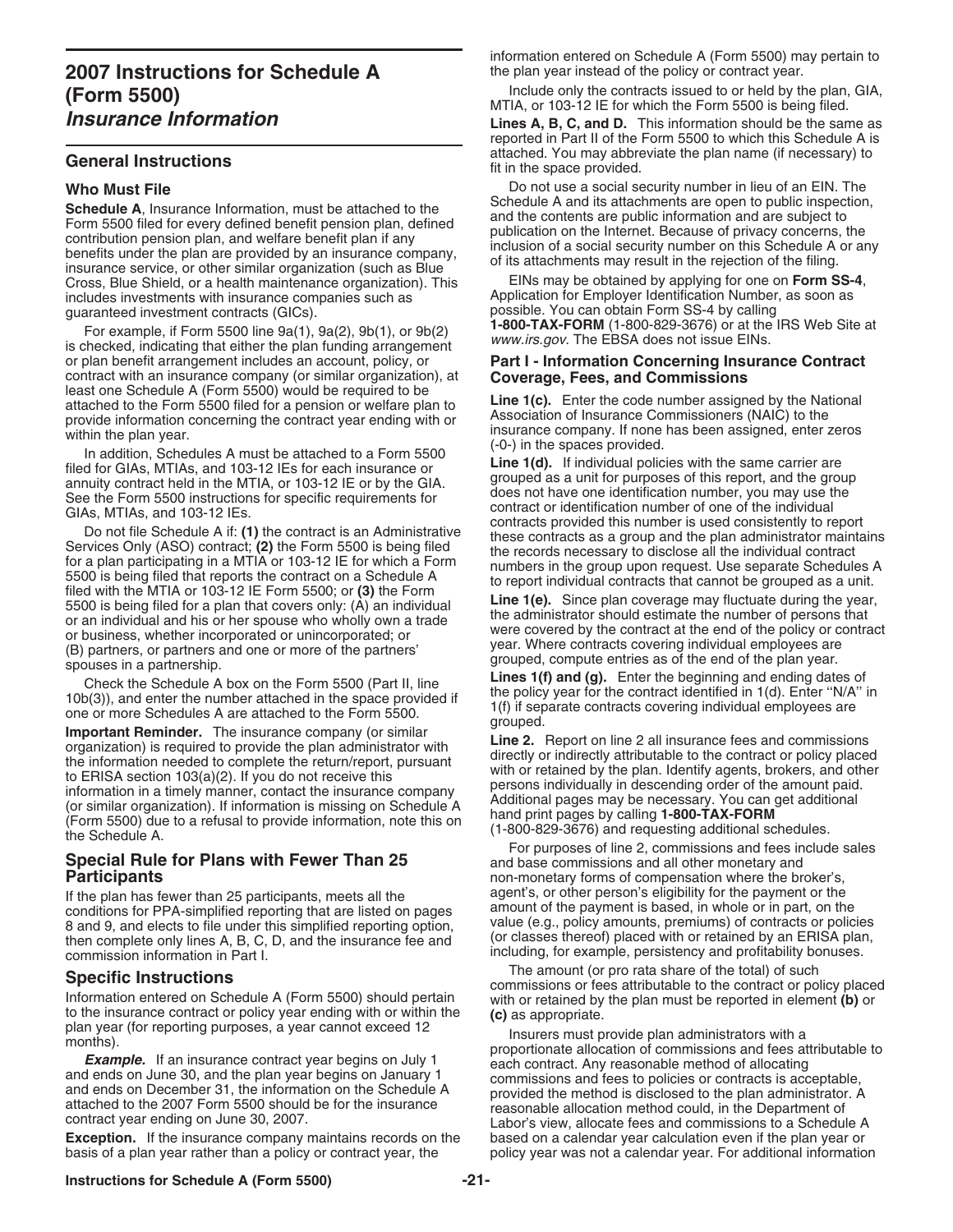on these Schedule A reporting requirements, see ERISA **4** Agent or Broker other than insurance Advisory Opinion 2005-02A, available on the Internet at www.<br>dol.gov/ebsa.<br>**6** Investment Company/Mutual Fund<br>Schedule A reporting is not required for compensation paid **7** Investment Manager/Adviser

Schedule A reporting is not required for compensation paid **7** Investment Manager/Adviser<br>the insurer to third parties for record keeping and claims **8** Labor Union by the insurer to third parties for record keeping and claims processing services provided to the insurer as part of the processing services provided to the insurer as part of the insurer's administration of the insurence policy. Schedule A<br>
insurer's administration of the insurance policy. Schedule A<br>
reporting also is not required for comp performance of administrative functions for the insurer. For this For plans, GIAs, MTIAs, and 103-12 IEs required to file Part<br>purpose, (1) a "general agent" or "manager" does not include I of Schedule C, commissions and f purpose, (1) a "general agent" or "manager" does not include brokers representing insureds and (2) payments would not be brokers representing insureds and (2) payments would not be A are also to be reported on Schedule C (Form 5500), unless treated as paid for managing an agency or performance of the only compensation in relation to the plan administrative functions where the recipient's eligibility for the payment or the amount of the payment is dependent or based payment of the amount of the payment is dependent or based<br>on the value (e.g., policy amounts, premiums) of contracts or<br>policies (or classes thereof) placed with or retained by ERISA<br>Line 3. Enter the current value of the plan(s). end in the contract reported on line 6, e.g., deposit

agents, brokers, and other persons listed on line 2.

each person listed. Enter the name and address of the person on line 3 if (1) the Schedule A is filed for a defined benefit<br>identified in element (a) and complete elements (b) through (e) pension plan and the contract was identified in element **(a)** and complete elements **(b)** through **(e)** 

**Element (a).** Enter the name and address of the agents,<br>
persion plant and the contract is a fully benefit-responsive<br>
praid.<br>
brokers, or other persons to whom commissions or fees were<br>
paid.<br> **Element (b).** Report all

**Example 1.** Enter the purpose(s) for which lees were paid.<br> **Element (e).** Enter the most appropriate organization code for<br>
the plan.<br> **Note.** Employers sponsoring welfare plans may purchase a<br> **Note.** Employers sponsori

- 
- 
- **3** Insurance Agent or Broker
- 
- 
- 
- 
- 
- 
- 

the only compensation in relation to the plan or DFE consists of insurance fees and commissions listed on the Schedule A.

**Line 3.** Enter the current value of the plan's interest at year **Totals.** Enter the total of all commissions and fees paid to administration (DA), immediate participation guarantee (IPG), or agents, brokers, and other persons listed on line 2.

Complete a separate item (elements **(a)** through **(e)**) for **Exception.** Contracts reported on line 6 need not be included as specified below.<br> **Element (a)** Enter the name and address of the agents pension plan and the contract is a fully benefit-responsive

# administrative charges, etc.<br>**Element (d).** Enter the purpose(s) for which fees were paid. **Part III - Welfare Benefit Contract Information**

stop-loss insurance policy with the employer as the insured to<br>Code Type of Organization<br>Banking, Savings & Loan Association, Credit Union, or under the plan. These employer contracts with premiums paid **1** Banking, Savings & Loan Association, Credit Union, or under the plan. These employer contracts with premiums paid other similar financial institution exclusively out of the employer's general assets without any exclusively out of the employer's general assets without any **2** Trust Company **and Structure Contributions** contributions generally are not plan assets and are **3** and are not plan assets and are not reportable on Schedule A.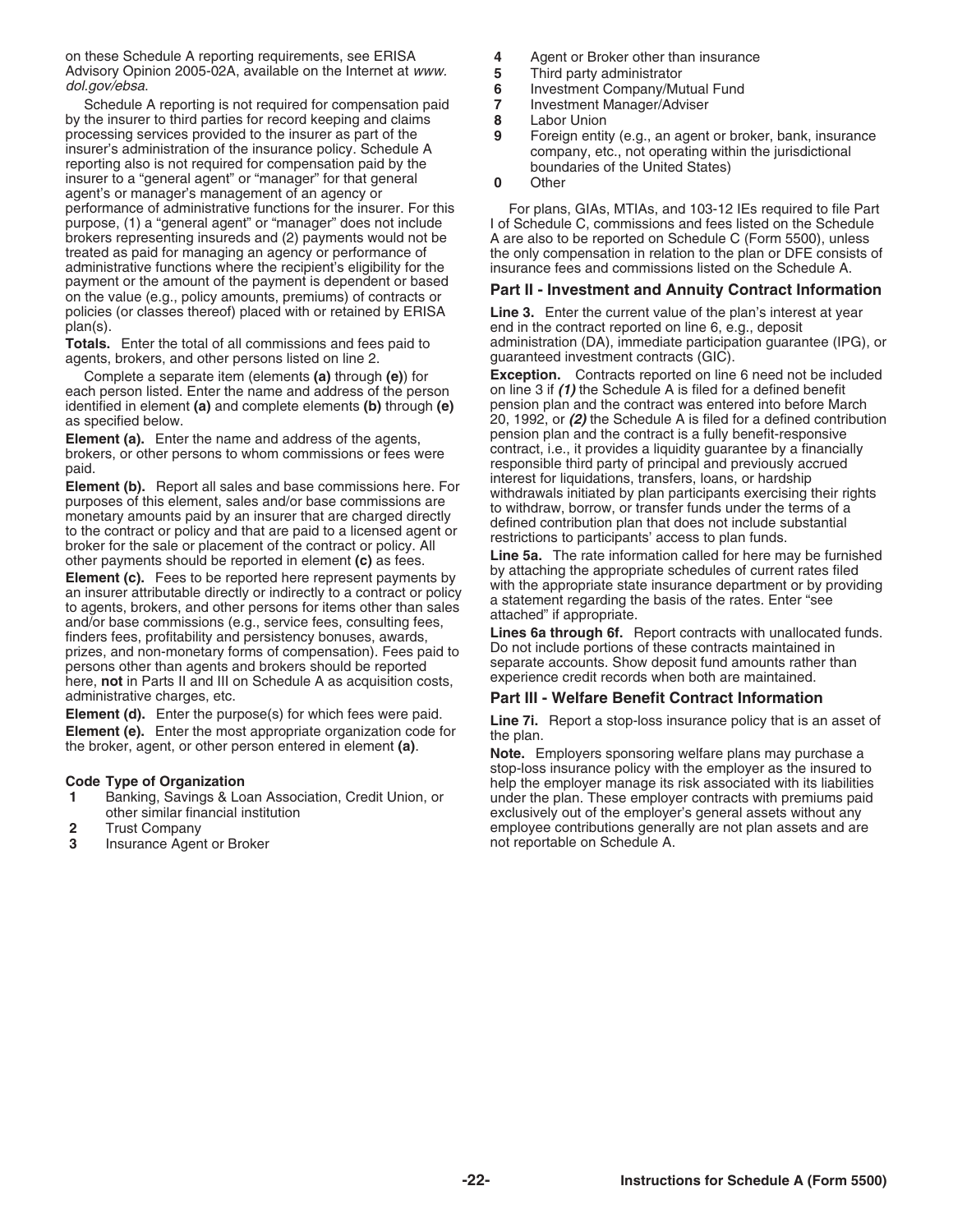**Note.** The Schedule B does not have to be filed with the Form<br>5500-EZ (in accordance with the instructions for Form 5500-EZ<br>under the "What To File" section); however, the funding<br>standard account for the plan must contin even if the Schedule B is not filed. **Statement by Enrolled Actuary**

target benefit plan) has received a waiver of the minimum enrolled actuary may be qualified to state that it is subjec<br>funding standard, and the waiver is currently being amortized, attached qualifications. See Treasury Re funding standard, and the waiver is currently being amortized, Schedule B must be attached to Form 5500 but it need not be signed by an enrolled actuary.

Do not use a social security number in line D in lieu of an information contained in Schedule B.<br>EIN. The Schedule B and its attachments are open to public Env. The oriental even in a security and the contents in species of private the subject of public<br>information and are subject to publication on the Internet.<br>Because of privacy concerns the inclusion of a social security a Because of privacy concerns, the inclusion of a social security and must include the name of the plan, plan sponsor's EIN, a<br>number on this Schedule B or any of its attachments may result plan number. Put "Schedule B" and number on this Schedule B or any of its attachments may result in the rejection of the filing.

EINs may be obtained by applying for one on **Form SS-4**,<br>Application for Employer Identification Number, as soon as<br>possible. You can obtain Form SS-4 by calling<br>**1-800-TAX-FORM** (1-800-829-3676) or at the IRS Web Site at<br> **1-800-TAX-FORM** (1-800-829-3676) or at the IRS Web Site at *www.irs.gov.* The EBSA does **not** issue EINs.

Check the box in line F if the plan has 100 or fewer<br>participants in the prior plan year. A plan has 100 or fewer<br>participants in the prior plan year. A plan has 100 or fewer<br>participants in the prior plan year only if the preceding plan year, taking into account participants in all defined benefit plans maintained by the same employer (or any member of such employer's controlled group) who are also rules to the extent that new Actuarial Information Schedules<br>employees of that employer or member. For this purpose. The eded to be developed for 2008 and later plan employees of that employer or member. For this purpose, entitled to be developed for 2008 and later plan years. As a<br>participants who are solely members of a multiemployer plan entitled the 2007 Schedule B cannot be used b participants who are solely members of a multiemployer plan are not counted. Nonactive participants include vested filers to report actuarial information for plan years after 2007. terminated and retired employees. (See the Caution for 2008 Short Plan Year Filings on page 4.)

All defined benefit plans, regardless of size or type, **must**<br>
complete and file Part I. Part II **must** be filed for all plans other<br>
than those specified in 1 and 2 below:<br>
1. Part II should not be filed for multiemployer

1. Part II should not be filed for multiemployer plans for

2. Part II should not be filed for plans that have 100 or fewer or last day of the plan year. Valuations must be performed participants in the prior plan year as described above.

In addition, please note that "TRA '97" refers to the Taxpayer **Line 1b(1). Current Value of Assets.** Enter the current value Relief Act of 1997 and "RPA '94" refers to the Retirement of assets as of the valuation date. The current value is the Protection Act of 1994.

**Note.** (1) For split-funded plans, the costs and contributions reported on Schedule B should include those relating to both standard account amortization charges and credits see the be different from the entry in line 2a. Such a difference may instructions for lines 9c, 9j, and 12j, as applicable, regarding result, for example, if the valuation

attachment. *(3)* For terminating plans, Rev. Rul. 79-237, 1979-2 **2007 Instructions for Schedule B** C.B. 190, provides that minimum funding standards apply until<br> *I* Fause FFOO) **(Form 5500) Constant of the end of the plan year that includes the termination date.**<br>Accordingly, the Schedule B is not required to be filed for any **Actuarial Information** later plan year. However, if a termination fails to occur whether because assets remain in the plan's related trust (see Rev. Rul. 89-87, 1989-2 C.B. 81) or for any other reason (e.g., **General Instructions** the PBGC issues a notice of noncompliance pursuant to 29 CFR section 4041.31 for a standard termination) — there is no **Who Must File**<br>The employer or plan administrator of a defined benefit plan continue to apply and a Schedule B continues to be required. The employer or plan administrator of a defined benefit plan<br>that is subject to the minimum funding standards (see Code<br>section 412 and Part 3 of Title I of ERISA) must complete this<br>schedule as an attachment to the Form 5

If a money purchase defined contribution plan (including a An enrolled actuary must sign Schedule B. The signature of the<br>get benefit plan) has received a waiver of the minimum<br>enrolled actuary may be qualified to state th lines 3, 9, and 10 of Schedule B must be completed. The 301.6059-1(d) for permitted qualifications. If the actuary has not Schedule B must be attached to Form 5500 but it need not be fully reflected any final or temporary or notice promulgated under the statute in completing the Schedule B, check the box on the last line of page 1. If this box Check the Schedule B box on the Form 5500 (Part II, line<br>
10a(2)) if a Schedule B is attached to the Form 5500 (Part II, line<br>
10a(2)) if a Schedule B is attached to the Form 5500.<br>
Lines A through E and G (most recent enr

schedule relates at the top of each attachment. When<br>assembling the package for filing, you can place attachments

security number. The Schedule B and its attachments are open<br>to public inspection, and the contents are public information and

filed. The Pension Protection Act of 2006 modified plan funding rules to the extent that new Actuarial Information Schedules

which box 1 in line E is checked. year may be as of any date in the plan year, including the first within the period specified by ERISA section 103(d) and Code section 412(c)(9).

same as the fair market value. Do not adjust for items such as the existing credit balance or the outstanding balances of certain amortization bases. Contributions designated for 2007 trust funds and insurance carriers. (2) For plans with funding should not be included in this amount. Note that this entry may standard account amortization charges and credits see the be different from the entry in line 2 result, for example, if the valuation date is not the first day of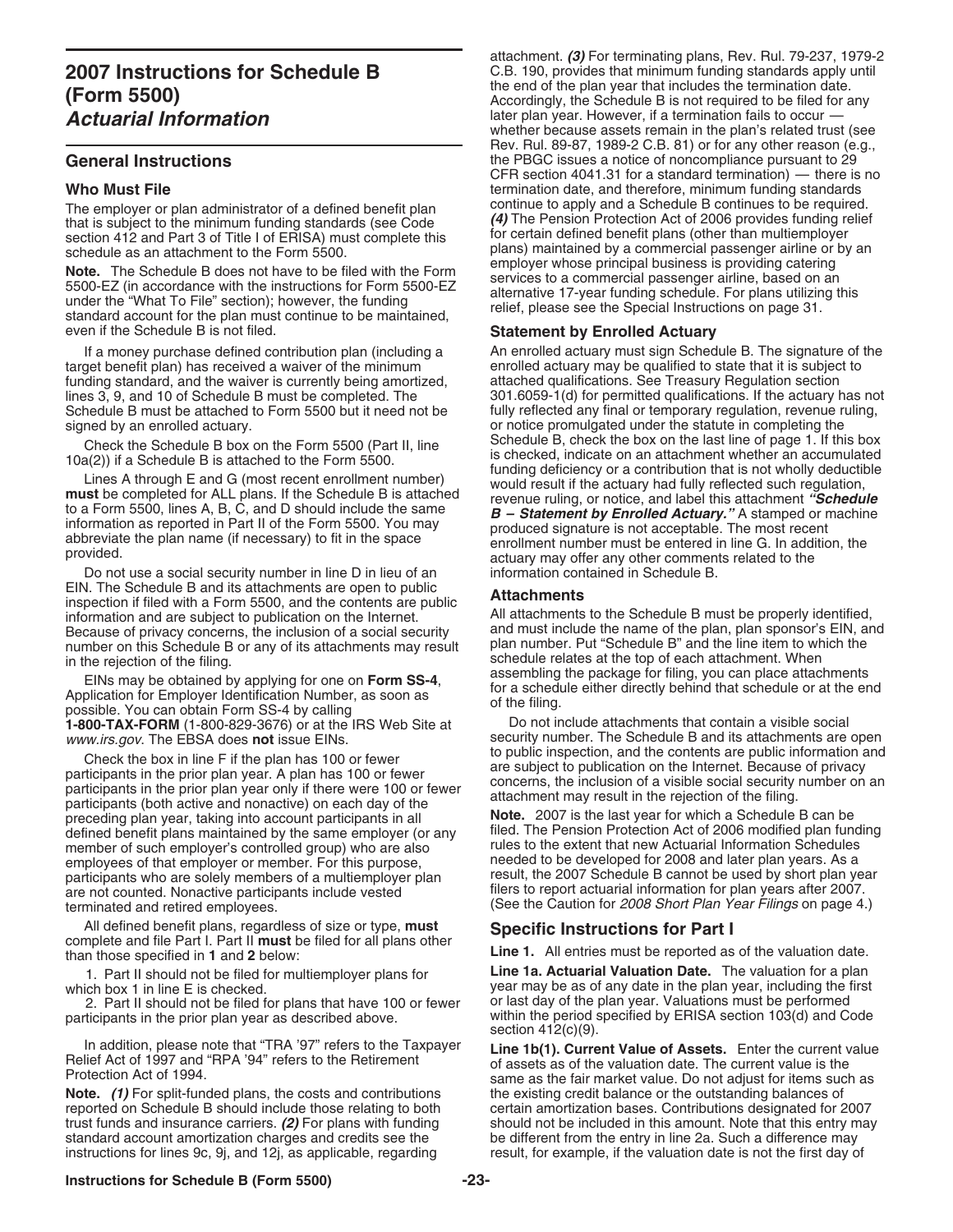the plan year, or if insurance contracts are excluded from year. No salary scale projections should be used in these

that are not available to provide defined benefits under the plan should not be included on line 1(b)(1) regardless of whether **Line 1d(2)(b). Expected Increase in Current Liability.** Enter they are reported on the 2007 Schedule H (Form 5500) (line 1l, the amount by which the "RPA '94" c

**Spread Gain Methods.** Complete these lines only if you use a records should be retained so that the current liability amount spread gain method (see Rev. Rul. 81-213 for a definition of that would otherwise have been ente spread gain method (see Rev. Rul. 81-213 for a definition of spread gain method). computed at a later time if required.

**Line 1c(2)(a). Unfunded Liability for Methods with Bases. Line 1d(2)(d). Expected Release from "RPA '94" Current**

**Lines 1c(2)(b) and (c). Entry Age Normal Accrued Liability** Code sections 412(l)(1), 412(l)(6), or 412(l)(9). Enter the limitation is calculated using the entry age normal method (see

**Line 1d(1). Amount Excluded from Current Liability.** In (but not for purposes of section 412(c)(7)), certain service is of plan disbursements expected to be paid for the plan year.<br>disregarded under Code section 412(l)(7)(D) and ERISA

interest rate used to compute the "RPA '94" current liability<br>must be in accordance with guidelines issued by the IRS and,<br>**Line 2a. Current Value of Assets.** Enter the current value of met assets as of the first day of the plan year. Except for plans<br>above and must not be Pension Protection Act of 2006, must not be<br>above and must not be more than 10 percent below the<br>weighted average of the rates of inte weighted average of the rates of interest, as set forth by the the same as reported on the 2007 Schedule H (Form 5500)<br>Treasury Department, on amounts invested conservatively in (line 1, column (a)) or Schedule I (Form 550

mortality tables published in section 1.412(l)(7)-1 of the Income **Line 2b. "RPA '94" Current Liability (beginning of plan** Tax Regulations, for non-disabled lives, and may be computed taking into account the mortality tables for disabled lives

Each other actuarial assumption used in calculating the<br>
"RPA '94" current liability must be the same assumption used determining "RPA '94" current liability.<br>
for calculating other costs for the funding standard account. for calculating other costs for the funding standard account. See Notice 90-11, 1990-1 C.B. 319. The actuary must take into beneficiaries as of the beginning of the plan year. If the current account rates of early retirement and the plan's early retirement and the plan's early retirement account rates of early retirement and the plan's early retirement liability figures are derived from a valuation that follows the and turnover provisions as they relate to benefits, where these day of the plan year, the pa and turnover provisions as they relate to benefits, where these would significantly affect the results. Regardless of the entries should be derived from the counts used in that valuation<br>valuation date, "RPA '94" current liability is computed taking into in a manner consistent with the valuation date, "RPA '94" current liability is computed taking into in a manner consistent with the account only credited service through the end of the prior plan reported in columns (2) and (3). account only credited service through the end of the prior plan

assets reported on line 1b(1) but not on line 2a. computations. Do not include the expected increase in current Rollover amounts or other assets held in individual accounts liability due to benefits accruing during the plan year reported in<br>are not available to provide defined benefits under the plan line 1d(2)(b) in these computati

they are reported on the 2007 Scheldule H (Form 5500) (line 11,<br>column (a)) or Scheldule I (Form 5500) (line 11, column (a); to increase due to benefits accruint of particular<br>alternatively, the 2007 Form 5500-EZ (line 11a **Line 1c(1). Accrued Liability for Immediate Gain Methods.** plan year is determined according to the instructions under the Complete this line only if you use an immediate gain method (see Rev. Rul. 81-213, 1981-2 C.B. 10 by the "RPA '94" current liability (line  $1d(2)(a)$ ) is greater than or equal to 90%. However, if this line is not completed, sufficient Lines 1c(2)(a), (b), and (c). Information for Plans Using equal to 90%. However, if this line is not completed, sufficient Spread Gain Methods. Complete these lines only if you use a records should be retained so that the

Complete this line only if you use the frozen initial liability or **Liability for the Plan Year.** Do not complete this line if Code section 412(I) does not apply to the plan for this plan year under **and Normal Cost.** For spread gain methods, the full funding expected release from "RPA '94" current liability on account of limitation is calculated using the entry age normal method (see disbursements (including single s Rev. Rul. 81-13, 1981-1 C.B. 229).<br>Line 1d(1) Amount Excluded from Current Liability In for the plan year (see also Q&A-7 of Rev. Rul. 96-21).

computing current liability for purposes of Code section 412(l) **Line 1d(3). Expected Plan Disbursements.** Enter the amount

disregarded under Code section 412(l)(7)(D) and ERISA<br>
provisions apply, only a percentage of the years of service<br>
provisions apply, only a percentage of the years of service<br>
provisions apply, only a percentage of the y

Treasury Department, on amounts invested conservatively in<br>
long-term investment-grade corporate bonds during the 4-year<br>
period ending on the last day before the beginning of the 2007<br>
plan year.<br>
The "RPA '94" current l

the plan year. Do not include the expected increase in current published in Rev. Rul. 96-7, 1996-1 C.B. 59. liability due to benefits accruing during the plan year. See the<br>Each other actuarial assumption used in calculating the instructions for line 1d(2)(a) for actuarial assumptions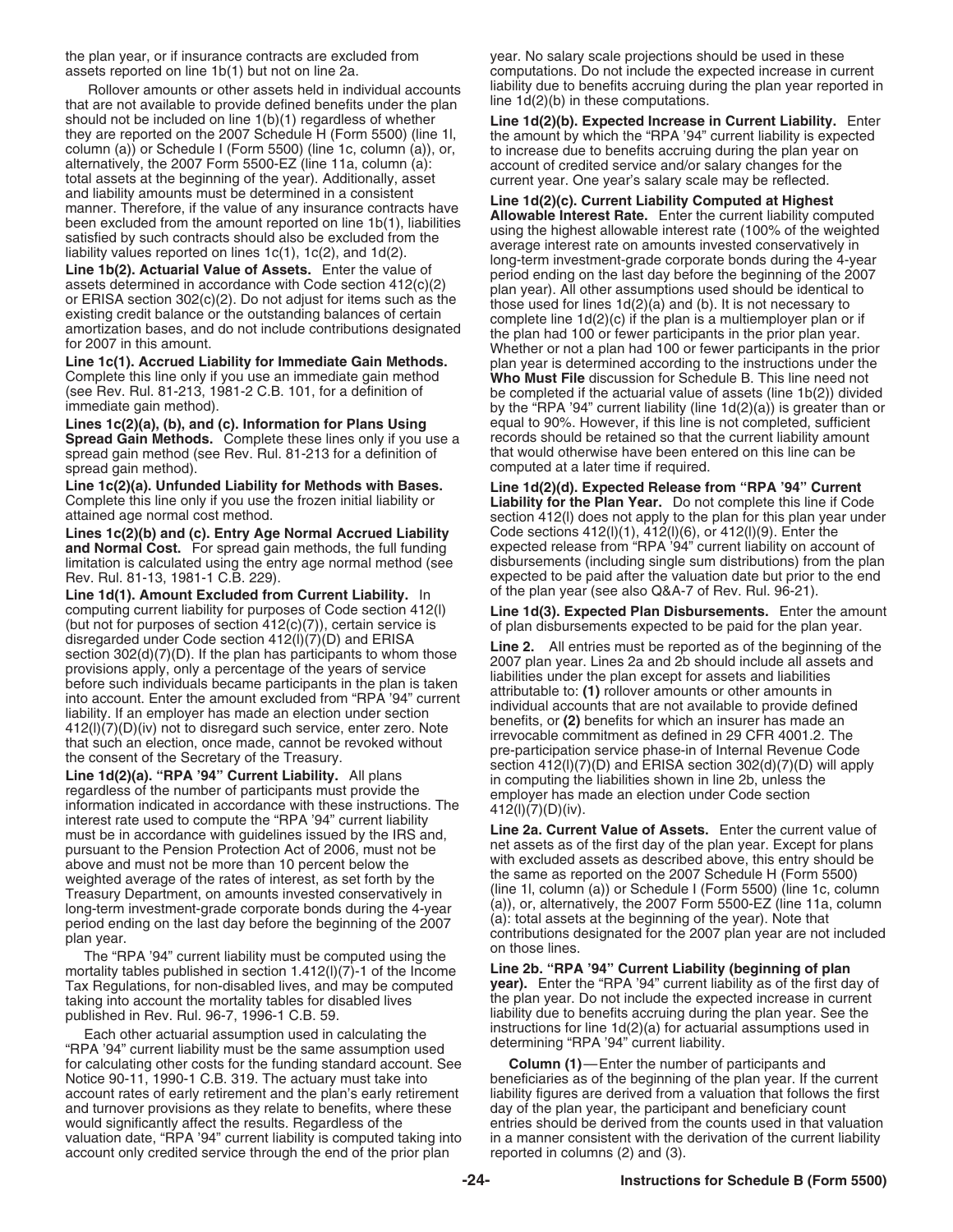attributable to vested benefits. only changes to the overall funding method used by the plan,

employee contributions for the plan year. Include employer<br>
contributions made not later than  $2^{1/2}$  months (or the later date<br>
allowed under Code section 412(c)(10) and ERISA section<br>  $302(c)(10)$ ) after the end of the p contributions actually made to the plan by the date Schedule B is signed. Certain employer contributions must be made in quarterly installments. See Code section 412(m). Note that appropriate in line 6. Note that requests for gender-based i<br>contributions made to meet the liquidity requirement of Code information do not suggest that gender-ba contributions made to meet the liquidity requirement of Code

Add the amounts in both columns (b) and (c) and enter both  $\frac{a_{10}}{a_{10}}$  results on the total line. All contributions must be credited applicable. toward a particular plan year.  $\blacksquare$  Attach a statement of actuarial assumptions (if not fully

'94," only plans that have a funded current liability percentage the figures shown in lines 1 and 9 (if not fully described by line 5), '<br>(as provided in Rev. Rul. 95-31, 1995-1 C.B. 76) for the the state and label the sta (as provided in Rev. Rul. 95-31, 1995-1 C.B. 76) for the and label the statement "Schedule B, line 6 – Statement<br>preceding plan year of less than 100 percent are subject to the **Actuarial Assumptions/Methods.**" The stateme preceding plan year of less than 100 percent are subject to the **Actuarial Assumptions/Methods.**" The statement must<br>quarterly contribution requirement of Code section 412(m) and describe all actuarial assumptions used to quarterly contribution requirement of Code section 412(m) and describe all actuarial assumptions used to determine the<br>ERISA section 302(e), For 2007, the funded current liability diabilities. For example, the statement fo ERISA section 302(e). For 2007, the funded current liability liabilities. For example, the statement for non-traditional plans<br>percentage for the preceding plan year is equal to line 1b(2) (e.g., cash balance plans) must i percentage for the preceding plan year is equal to line 1b(2) (e.g., cash balance plans) must included to annuities.<br>(actuarial value of assets) divided by line 1d(2)(a) ("RPA '94" to convert balances to annuities. (actuarial value of assets) divided by line  $1d(2)(a)$  ("RPA '94" current liability), both lines as reported on the 2006 Schedule B

*Requirement Certification"* (see Code section

If the plan has a liquidity shortfall for any quarter of the plan year (see Q&A-10 of Rev. Rul. 95-31), enter the amount of the liquidity shortfall for each such quarter. If the plan was subject interest rate used to determine "RPA '94" current liability. The to the liquidity requirement, but did not have a liquidity shortfall, interest rate used m to the liquidity requirement, but did not have a liquidity shortfall, interest rate used must be in accordance with the guidelines enter zero. File Form 5330, Return of Excise Taxes Related to issued by the IRS and, pursua enter zero. File Form 5330, Return of Excise Taxes Related to Employee Benefit Plans, with the IRS to pay the 10% excise of 2006, must not be above and must not be more than 10<br>tax(es) if there is a failure to pay the liquidity shortfall by the percent below the weighted average of t required due date, unless a waiver of the 10% tax under Code set forth by the Treasury Department, on amounts invested

**Line 5. Actuarial Cost Method.** Enter only the primary during the 4-year period ending on the last day before the method used. If the plan uses one actuarial cost method in one beginning of the 2007 plan year. Enter the rate to the nearest vear as the basis of establishing an accrued liability for use 01 percent. year as the basis of establishing an accrued liability for use under the frozen initial liability method in subsequent years, **Line 6b. Weighted Average Retirement Age.** If each

cost method, changes in asset valuation method, and changes *line 6b* in the valuation date of plan costs and liabilities or of plan **Age.**" in the valuation date of plan costs and liabilities or of plan

**Column (2)—Include only the portion of the current liability** assets. Changes in the funding method of a plan include not **Column (3)**—Include the current liability attributable to all but also changes to each specific method of computation used benefits, both vested and nonvested.<br> **in applying the overall method. Generally, these changes**<br> **ing 20** This calculation is required under EDISA section require IRS approval. If the change was made pursuant to Rev. **Line 2c.** This calculation is required under ERISA section<br>  $103(d)(11)$ . Do not complete if line 2a divided by line 2b(4),<br>
column (3), is 70% or greater.<br> **Line 3. Contributions Made to Plan.** Show all employer and<br>
empl

are used in developing plan costs, enter those rates where appropriate in line 6. Note that requests for gender-based cost section 412(m)(5) should be reported.<br>Add the amounts in both columns (b) and (c) and onter both and "Female" lines. Complete all blanks. Check "N/A" if not

Line 4a. Quarterly Contributions. In accordance with "RPA described by line 6) and actuarial methods used to calculate the<br>'94," only plans that have a funded current liability percentage figures shown in lines 1 and 9 (if

current liability, both lines as reported on the 2006 Schedule B<br>
(Q&A-3, 4, and 5 of Rev. Rul. 95-31, also provide guidance on<br>
this computation). If line 1d(2)(a) is zero for 2006 or if box B(1)<br>
this computation). If l

412(m)(5)(E)(ii)(III) and Q&A-13 of Rev. Rul. 95-31). Also, include any other information needed to disclose the<br>
the plan best of limitative bortfoll for any quarter of the plan

Line 6a. "RPA '94" Current Liability Interest Rate. Enter the percent below the weighted average of the rates of interest, as section 4971(f) has been granted. The section 4971(f) has been granted. Conservatively in long-term investment-grade corporate bonds

answer as if the frozen initial liability method was used in all<br>
years. The projected unit credit method is included in the<br>
"Accrued benefit (unit credit)" category of line 5c. If a method<br>
other than a method isted in l Changes in funding methods include changes in actuarial each potential retirement age, and label the list "Schedule B,<br>In method, changes in asset valuation method, and changes **line 6b – Description of Weighted Average Re**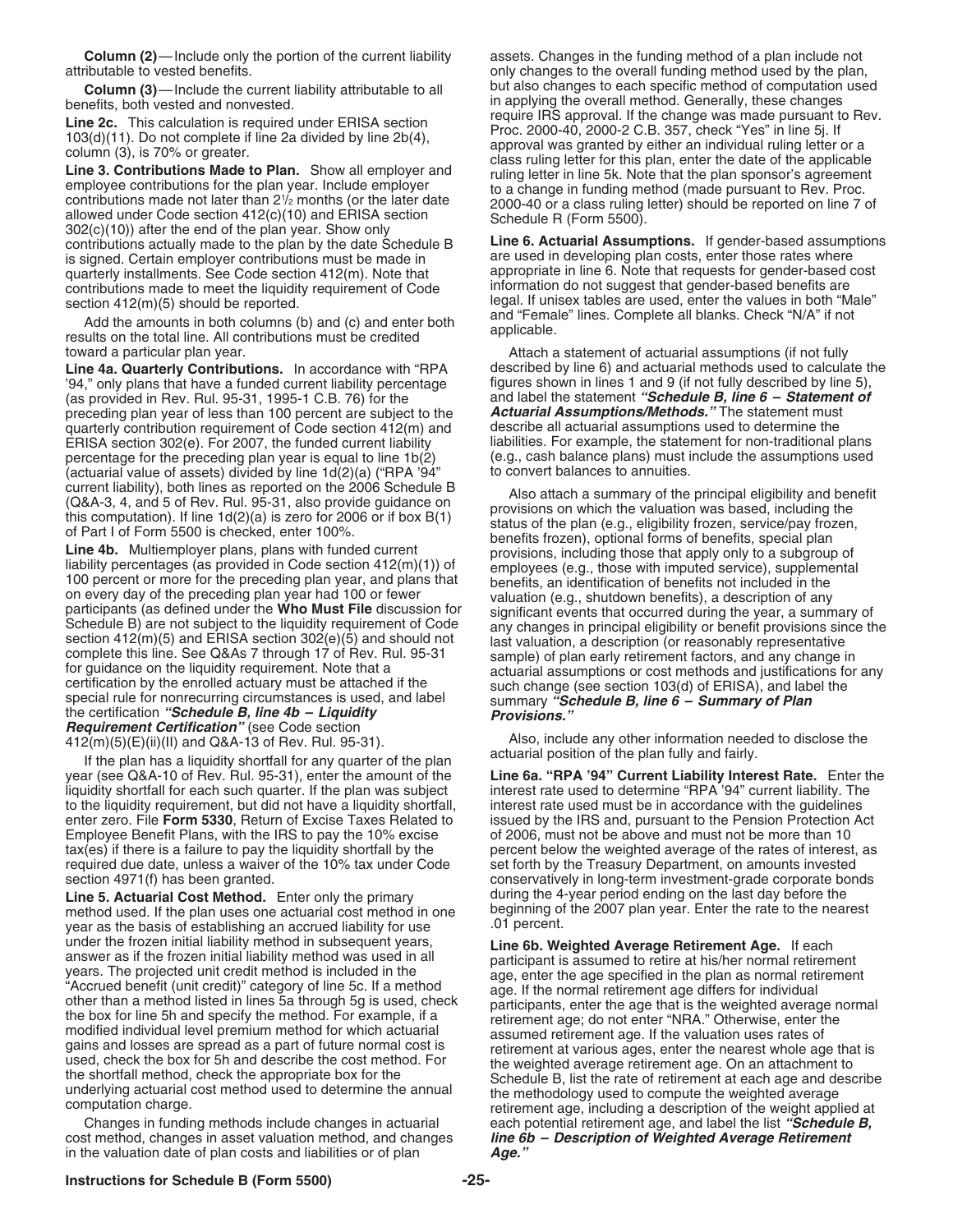**Line 6d. Mortality Table.** The mortality tables published in  $\frac{9j}{2}$ . Enter rates to the section 1.412(l)(7)-1 of the Income Tax Regulations must be used in the calculation of "RPA '94" current liability for  $\frac{1}{2}$ non-disabled lives. Enter the mortality table code for

| <b>Mortality Table</b>                                   | Code |
|----------------------------------------------------------|------|
|                                                          | 1    |
| 1971 Group Annuity Mortality (G.A.M.)                    | 2    |
| 1971 Individual Annuity Mortality (I.A.M.)               | 3    |
|                                                          | 4    |
|                                                          | 5    |
|                                                          | 6    |
| 1983 G.A.M. (solely per Rev. Rul. 95-28)                 | 7    |
|                                                          | 8    |
| 2007 mortality table for 1.412(I)(7)-1 of the Income Tax |      |
|                                                          | 9    |
|                                                          | A    |
|                                                          | 0    |

male-only table used for males, where the 1983 G.A.M.<br>male-only table with a 6-year setback is used for females. Code

males and females, add F to the female table (e.g., 1F). When the rate of return and the actuary's calculations of that rate, and a projection is used with a table, follow the code with "P" and a projection is used with a the year of projection (omit the year if the projection is unrelated **Investment Return (Actuarial Value).**" to a single calendar year); the identity of the projection scale<br>
should be omitted. When an age setback or set forward is used,<br>
indicate with "-" or "+" and the number of years. For example, if<br>
for females the 1951 Gro 1971 is used with a 5-year setback, enter "1P71-5." If the table is not one of those listed, enter "A" with no further notation. If the valuation assumes a maturity value to provide the interest is determined by using the formula 2I/(A + B - I), where I is the post-retirement income without separately identifying the dollar amount of the investment ret mortality, interest and expense elements, under the assets one year ago, and B is the current value of the<br>"post-retirement." enter on line 6d the value of \$1.00 of monthly assets on the current valuation date. Enter rates post-retirement," enter on line 6d the value of \$1.00 of monthly assets on the current valuation date. Enter rates to the neare<br>Percent, If entering a negative number, enter a minus sign nearest on line 6b assuming the sym pension beginning at the age shown on line 6b, assuming the .1 percent. If entering a negative number, enter a minus sign normal form of annuity for an unmarried person; in this case

**Line 6e. Valuation Liability Interest Rate.** Enter the result of using the formula does not represent the true<br>assumption as to the expected interest rate (investment return) estimated rate of return on the current value assumption as to the expected interest rate (investment return) estimated rate of return on the current value of plan assets for current superfunction date. The actuary liability and liabilities determined under the alternative funding rate varies with the year, enter the weighted average of the **Faction Called the statement** *"Schedule B, line*<br>6. Assumed rate for 20 years following the valuation date Foter **Investment Return (Current Value).** assumed rate for 20 years following the valuation date. Enter rates to the nearest .01 percent. **Line 7. New Amortization Bases Established.** List all new

enter -0-. For instance, there would be no expense loading attributable to investments if the rate of investment return on assets is adjusted to take investment expenses into account. If enter the appropriate code under "Type of Base." List<br>there is a single expense loading not separately identified as amortization bases and charges and/or cre there is a single expense loading not separately identified as amortization bases and charges and/or credits as of the<br>pre-retirement or post-retirement, enter it under pre-retirement valuation date. Bases that are conside pre-retirement or post-retirement, enter it under pre-retirement valuation date. Bases that are considered fully amortized<br>and check "N/A" under post-retirement. Where expenses are because there is a credit for the plan ye and check "N/A" under post-retirement. Where expenses are assumed other than as a percentage of plan costs or liabilities. enter the assumed pre-retirement expense as a percentage of

Line 6c. Check "Yes," if the rates in the contract were used the plan's normal cost, and enter the post-retirement expense (e.g., purchase rates at retirement). <br>is zero, enter the assumed pre-retirement expense as a<br>is zero, enter the assumed pre-retirement expense as a

non-disabled lives used for valuation purposes as follows: nearest .01 percent. Enter the rate assumed for a new entrant to the plan at the age shown. Enter "S" before the rate if that rate is different for participants with the same age but longer service. Enter "U" before the rate if all participants of that age are assumed to experience the same withdrawal rates,<br>regardless of service. Enter "C" before the rate if criteria other<br>than service apply to the rates used.

> Line 6h. Salary Scale. If a uniform level annual rate of salary increase is used, enter that annual rate. Otherwise, enter the level annual rate of salary increase that is equivalent to the rate(s) of salary increase used. Enter the annual rate as a percentage to the nearest .01 percent, used for a participant from age 25 to assumed retirement age. If the plan's benefit formula is not related to compensation, check "N/A."

Line 6i. Estimated Investment Return  $-$  Actuarial Value.<br>Enter the estimated rate of return on the actuarial value of plan<br>assets for the 1-year period ending on the valuation date. For this purpose, the rate of return is determined by using the formula  $2I/(A + B - I)$ , where I is the dollar amount of the investment return under the asset valuation method used for the plan, A is the actuarial value of the assets one year ago, Code 6 includes all sex-distinct versions of the 1983 G.A.M.<br>
table other than the table published in Rev. Rul. 95-28. Thus,<br>
for example, Code 6 also would include the 1983 G.A.M.<br>
megative number, enter a minus sign "-"

A includes mortality tables other than those listed in Codes 1<br>A includes mortality tables other than those listed in Codes 1<br>through 9, including any unisex version of the 1983 G.A.M.<br>table.<br>Mhere an indicated table consi Where an indicated table consists of separate tables for may attach a statement showing both the actuary's estimate of<br>les and females, add E to the female table (e.g., 1E). When the rate of return and the actuary's calcul

> see line 1(b)(1) instructions.) For this purpose, the rate of return dollar amount of the investment return, A is the current value of

check "N/A" on lines 6e and 6f.<br>**Note.** Use the above formula even if the actuary feels that the<br>**Note.** Use the above formula does not represent the true<br>result of using the formula does not represent the true used to determine all the calculated values except for current the 1-year period ending on the valuation date. The actuary<br>liability and liabilities determined under the alternative funding may attach a statement showing b standard account (see instructions for line 8b). If the assumed<br>the rate of return and the actuary's calculations of that rate, and<br>rate varies with the year, enter the weighted average of the label the statement "Schedule

Line 6f. Expense Loading. If there is no expense loading, amortization bases established in the current plan year (before enter -0- For instance there would be no expense loading the combining of bases, if bases were combi following table to indicate the type of base established, and enter the appropriate code under "Type of Base." List be listed. If entering a negative number, enter a minus sign "–" to the left of the number.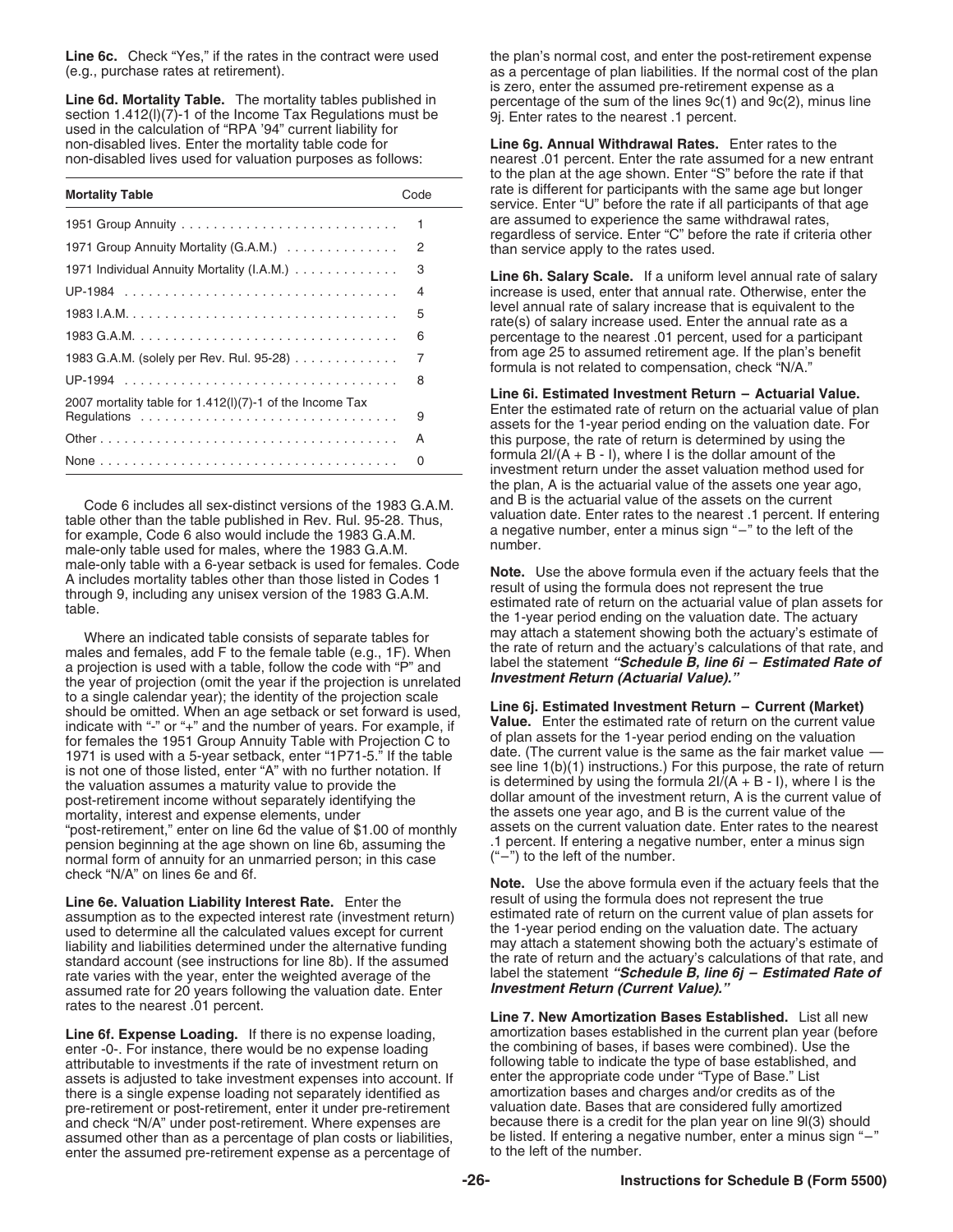# **Code Type of Amortization Base** 2. Normal cost.

- 
- 
- **2** Shortfall gain or loss 4. Interest on **1, 2,** and **3** above.
- **Change in unfunded liability due to change in**
- 
- 
- 
- 

**Line 8a. Funding Waivers or Extensions.** If a funding waiver value of assets should be reduced by the amount of a<br>The Schedule Bis approved after the Schedule B is filed. Contributions for the current plan year. or extension request is approved after the Schedule B is filed, an amended Schedule B should be filed with Form 5500 to

- 
- 
- 
- 
- 
- 

# **Note.** For Code 6, see **Special Instructions for Plans** Line 8c. All multiemployer plans check "No." Plans other than<br> **Utilizing Alternative 17-Year Funding Schedule for Airlines** multiemployer plans check "Yes" only if

**Shortfall Method:** Only certain collectively bargained plans If line 8c is "Yes," attach a schedule of the active plan<br>may elect the shortfall funding method (see regulations under participant data used in the valuation f may elect the shortfall funding method (see regulations under participant data used in the valuation for this plan year. Us<br>Code section 412), Advance approval from the IRS for the same size paper as the Schedule B and the Code section 412). Advance approval from the IRS for the same size paper as the Schedule B and the format showned election of the shortfall method of funding is NOT required if it is below and label the schedule "Schedule election of the shortfall method of funding is NOT required if it is below and label the schedule **"Schedul**"<br>**First adopted for the first plan year to which Code section 412 Schedule of Active Participant Data.** first adopted for the first plan year to which Code section 412 applies. However, advance approval from the IRS is required if

1. The prior year alternate funding deficiency (if any). years credited under the plan's benefit formula.

3. Excess, if any, of the value of accrued benefits over the<br> **1** Experience gain or loss market value of assets.<br> **2** Shortfall gain or loss **1** A Interest on **1**, **2**, and **3** above

**3** Change in unfunded liability due to plan amendment 5. Employer contributions (total from columns (b) of line 3 of <br>**4** Change in unfunded liability due to change in Schedule B).

actuarial assumptions<br>
Change in unfunded liability due to change in<br>
<sup>7</sup> Funding deficiency: if the sum of 1 through 4 above is<br>
<sup>7</sup> Funding deficiency: if the sum of 1 through 4 above is 7. Funding deficiency: if the sum of **1** through **4** above is **<sup>5</sup>** Change in unfunded liability due to change in greater than the sum of **5** and **6** above, enter the difference. actuarial cost method

**6**<br> **6** Waiver of the minimum funding standard<br> **16** Switchback from alternative funding standard<br> **16** Switchback from alternative funding standard<br> **16** account<br> **16** account minimum funding standard account for this ye exclude benefits accrued for the current plan year. The market value of assets should be reduced by the amount of any

an amended Schedule B should be filed with Form 5500 to<br>report the waiver or extension approval (also see instructions<br>for line 9m(1)).<br>Line 8b. Alternative Methods or Rules. Enter the appropriate<br>code from the table below

- 
- 

2. Any amount waived by the IRS,<br> **Code Method or Rule** 3. The development of the minimum contribution 1 Shortfall method<br>2 Alternative funding standard account (AESA) requirement (taking into account the applicable overburden<br>2 Alternative funding standard account (AESA) seedit, cash-flow amount, contribution bases and lim

2 Alternative funding standard account (AFSA)<br>
3 Shortfall method used with AFSA<br>
4 Plan is in reorganization status<br>
5 Shortfall method used when in reorganization status<br>
5 Shortfall method used when in reorganization st

# **<sup>5</sup>** Shortfall method used when in reorganization status Label the worksheet *"Schedule B, line 8b – Reorganization* **<sup>6</sup>** Alternative 17-Year Funding Schedule for Airlines *Status Worksheet."*

applies. However, advance approval from the IRS is required if<br>the shortfall funding method is adopted at a later time, if a<br>specific computation method is changed, or if the shortfall<br>method is discontinued.<br>Mernative Min

|          |                           |         |                 |     |          | Schedule B, Line 8c-Schedule of Active Participant Data |     |            |           |     |         |           |
|----------|---------------------------|---------|-----------------|-----|----------|---------------------------------------------------------|-----|------------|-----------|-----|---------|-----------|
|          | YEARS OF CREDITED SERVICE |         |                 |     |          |                                                         |     |            |           |     |         |           |
| Attained |                           | Under 1 |                 |     | 1 to $4$ |                                                         |     | $5$ to $9$ |           |     | 40 & up |           |
| Age      |                           |         | Average         |     |          | Average                                                 |     |            | Average   |     |         | Average   |
|          | No.                       |         | Comp. Cash Bal. | No. | Comp.    | Cash Bal.                                               | No. | Comp.      | Cash Bal. | No. | Comp.   | Cash Bal. |
| Under 25 |                           |         |                 |     |          |                                                         |     |            |           |     |         |           |
| 25 to 29 |                           |         |                 |     |          |                                                         |     |            |           |     |         |           |
| 30 to 34 |                           |         |                 |     |          |                                                         |     |            |           |     |         |           |
| 35 to 39 |                           |         |                 |     |          |                                                         |     |            |           |     |         |           |
| 40 to 44 |                           |         |                 |     |          |                                                         |     |            |           |     |         |           |
| 45 to 49 |                           |         |                 |     |          |                                                         |     |            |           |     |         |           |
| 50 to 54 |                           |         |                 |     |          |                                                         |     |            |           |     |         |           |
| 55 to 59 |                           |         |                 |     |          |                                                         |     |            |           |     |         |           |
| 60 to 64 |                           |         |                 |     |          |                                                         |     |            |           |     |         |           |
| 65 to 69 |                           |         |                 |     |          |                                                         |     |            |           |     |         |           |
| 70 & up  |                           |         |                 |     |          |                                                         |     |            |           |     |         |           |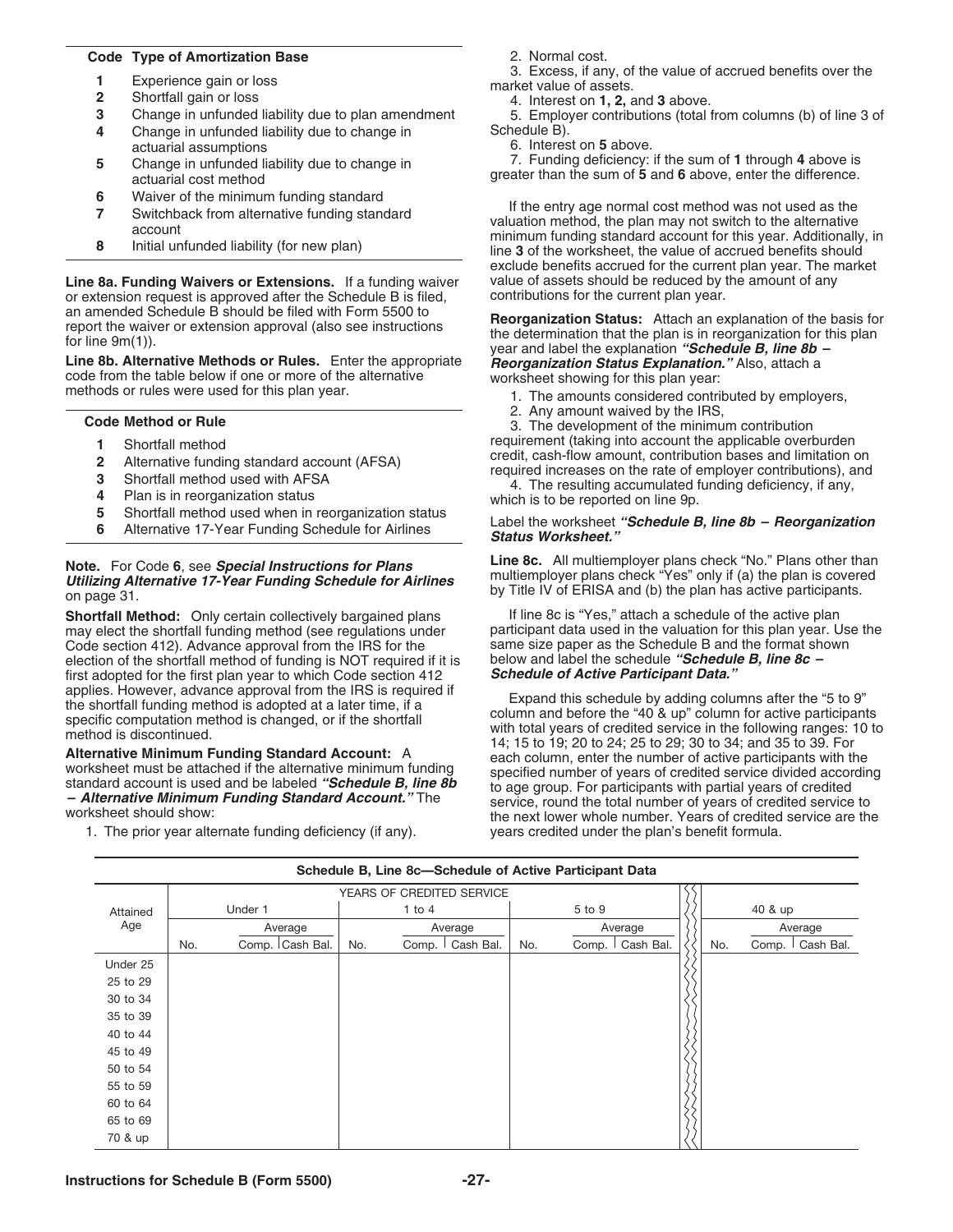2b(3) must also provide average compensation data. For each participating employer maintained a separate plan, attach a<br>grouping, enter the average compensation of the active separate schedule for each participating employ participants in that group. For this purpose, compensation is the multiple-employer plan.<br>
compensation taken into account for each participant under the line **9** Shortfall Meth

Cash balance plans (or any plans using characteristic code installment in the funding standard account is similarly<br>on line 8a of Form 5500) reporting 1,000 or more active calculated. 1C on line 8a of Form 5500) reporting 1,000 or more active participants on line 2b(3) must also provide average cash

participant in the age/service bin, using \$0 for anyone who has

In lieu of the above, two alternatives are provided for possible for the Schedule B to show both a funding deficiency<br>showing compensation and cash balance accounts. Each and a credit balance for section 413(c) plans. This alternative provides for two age/service scatters (one showing appear for other plans.)<br>compensation and one showing cash balance accounts) as **a state of and 91** Amort

• Scatter 1 — Provide participant count and average bases both prior to and after the combining of bases.<br>
compensation for all active participants, whether or not<br>
The outstanding balance and amortization charges

In general, information should be determined as of the<br>valuation date. Average cash balance accounts may be<br>determined as of either:<br>determined as of either:

Average cash balance accounts that are offset by amounts<br>from another plan may be reported either as amounts prior to<br>taking into account the offset, or as amounts after taking into<br>account the offset. Do not report the of

If the plan is a multiple-employer plan, complete one or more<br>schedules of active-participant data in a manner consistent with samount is calculated.<br>the computations for the funding requirements reported on line **Note.** N the computations for the funding requirements reported on line 9. See the specific instructions for **Lines 9a through 9q.** For

Plans reporting 1,000 or more active participants on line example, if the funding requirements are computed as if each separate schedule for each participating employer in the

compensation taken into account for each participant under the<br>plan's benefit formula, limited to the amount defined under<br>section 401(a)(17) of the Code. Do not enter the average<br>compensation in any grouping that contains

participants on line 2b(3) must also provide average cash<br>
balance account data, regardless of whether all active<br>
balance accounts. For each age/service<br>
bin, enter the average cash balance<br>
bin, enter the average cash ba 1. the number of active participants in the age/service bin, normal cost, amortization charges and credits, and all other 2. the average compensation of the active participants in applicable charges or credits to the funding standard account the age/service bin, and that would apply if the employer were maintaining a separate 3. the average cash balance account of the active plan), and label the attachment *"Schedule B, lines 9a through* no cash balance account-based benefit. *for Each Individual Employer.* Compute the entries on<br> *for Each Individual Employer.* Compute the entries on lines 9a, 9h, 9o, and 9p, If the accrued benefit is the greater of a cash balance benefit or<br>some other benefit, average in only the cash balance account.<br>If the accrued benefit is the sum of a cash balance account<br>benefit and some other benefit, a and a credit balance for section 413(c) plans. This could not

Follows:<br>
Follows:<br>
Alternative A:<br>
Scatter 1 — Provide participant count and average<br>
participants, whether or not<br>
participants have account-based benefits.<br>
Participants have account-based benefits.<br>
Participants are an participants have account-based benefits.<br>
• Scatter 2 — Provide participant count and average cash<br>
balance account for *all* active participants, whether or not<br>
participants have account-based benefits.<br>
participants ha Alternative B: the current year, the attachment should show information on

compensation for *all* active participants, whether or not<br>
Scatter 1 in Alternative A).<br>
Scatter 1 in Alternative A).<br>
Scatter 1 in Alternative A).<br>
Scatter 1 in Alternative A).<br>
Scatter 1 in Alternative A).<br>
Note active

the interest rate provided in Section 412(d) ("mandated rate").

1. the valuation date or **Line 9d. Interest as Applicable.** Interest as applicable should 2. the day immediately preceding the valuation date. be charged to the last day of the plan year. The mandated rates

include an explanation of what is being provided. Interest is charged for the entire period of underpayment.

section 412(m)(1) by the Revenue Reconciliation Act of 1989.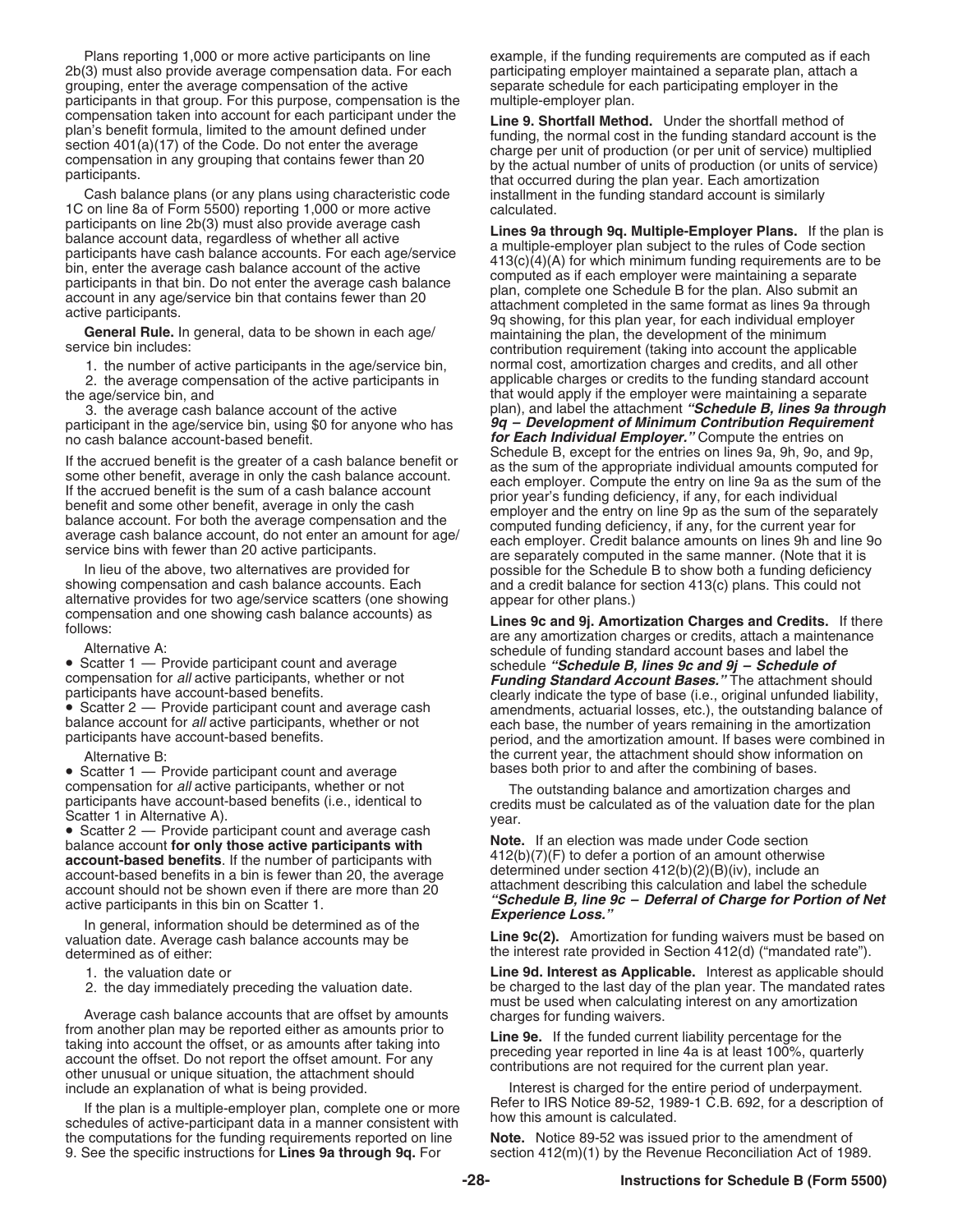Rather than using the rate in the Notice, the applicable interest line reconciliation amounts due to extensions of amortization

1. 175% of the Federal mid-term rate at the beginning of the

or valuation date, if necessary).

**Line 9h.** Note that the credit balance or funding deficiency at<br>
the end of "Year X" should be equal to the credit balance or<br>
funding deficiency at the beginning of "Year X+1." If such credit<br>
balances or funding defici

because contributions for a prior year that were not previously<br>reported are received this plan year, attach a listing of the The following instructions are applicable only to changes in

account balance when computing the required minimum **Condition 3: Amount of Decrease in UCL, and CL Before** funding. **Change in Assumptions**

**Line 9q(1).** The accumulation of additional funding charges for Although the change in assumptions (other than a change prior plane of additional funding charge of Although the change of Although the change of prior plane prior plan years must be included. Enter the sum of line 9q(1) required under Code section 412(l)(7)(C)) resulted in a<br>(increased with interest at the valuation rate to the first day of decrease in the UCL of the plan for (increased with interest at the valuation rate to the first day of decrease in the UCL of the plan for the plan year in which the<br>the current plan year) and line 9f, both from the prior year's assumptions were changed whic the current plan year) and line 9f, both from the prior year's Schedule B (Form 5500).

Line 9q(2). The accumulation of additional interest charges<br>
due to late or unpaid quarterly installments for prior plan years change.<br>
must be included. Enter the sum of line 9q(2) (increased with If the current liability must be included. Enter the sum of line  $9q(2)$  (increased with interest at the valuation rate to the first day of the current plan changed, and such change requires approval of the Service, vear) and line 9e, both from the prior year's Schedule B (Form enter on an attachment the date( year) and line 9e, both from the prior year's Schedule B (Form

*11 – Change in Current Liability Assumptions Approval*<br>
amortized at an interest rate that differs from the valuation rate, **Date."**<br> **Date."** and *Date."* and *Date of the prior year's "reconciliation waiver outstanding* enter the prior year's "reconciliation waiver outstanding current valuation date and decreased by the year end absence of satisfaction of one of the conditions outlined above,<br>amortization amount based on the mandated interest rate. enter on an attachment the number of the applic amortization amount based on the mandated interest rate.<br>Enter the amounts as of the valuation date. Also, include in this and the plan year for which it applies, and label the attachment

rate for this purpose is the greater of:<br>1. 175% of the Federal mid-term rate at the beginning of the statemative 17-year funding schedule for airlines.

plan year,<br>
2. The rate used to determine the "RPA '94" current liability, each adjusted with interest at the valuation rate to the curren (each adjusted with interest at the valuation rate to the current

3. The valuation rate.<br>All other descriptions of the additional interest above. **Note.** The net outstanding balance of amortization charges<br>All other descriptions of the additional interest above.

*All other descriptions of the additional interest charge*<br>
contained in Notice 89-52 still apply.<br>
Line 9f. Enter the required additional funding charge from line<br>
12q. Check "N/A" if line 12 is not applicable.<br>
12q. Che

amounts and dates of such contributions.<br> **Line 9/1)** FRISA Full Funding Limitation Instructions for plans) subject to Title IV of ERISA that resulted in a decrease in **Line 9I(1). ERISA Full Funding Limitation.** Instructions for<br>
this line are reserved pending published guidance.<br> **Line 9I(2). "RPA '94" Override.** Instructions for this line are<br> **Line 9I(2). "RPA '94" Override.** Instru

Line 9m(1). Waived Funding Deficiency Credit. Enter a<br>
credit for a waived funding deficiency for the current plan year<br>
(Code section 412(b)(3)(C)). If a waiver of a funding deficiency<br>
(Code section 412(b)(3)(C)). If a w

and less than or equal to \$50 million, the decrease was less than five percent of the current liability of the plan before such

5500).<br>**Line 9granting approval and label the attachment** *"Schedule B, line***<br>11 – Change in Current Liability Assumptions Approval** 

balance" increased with interest at the valuation rate to the changed, and such change would have required approval in the and the plan year for which it applies, and label the attachment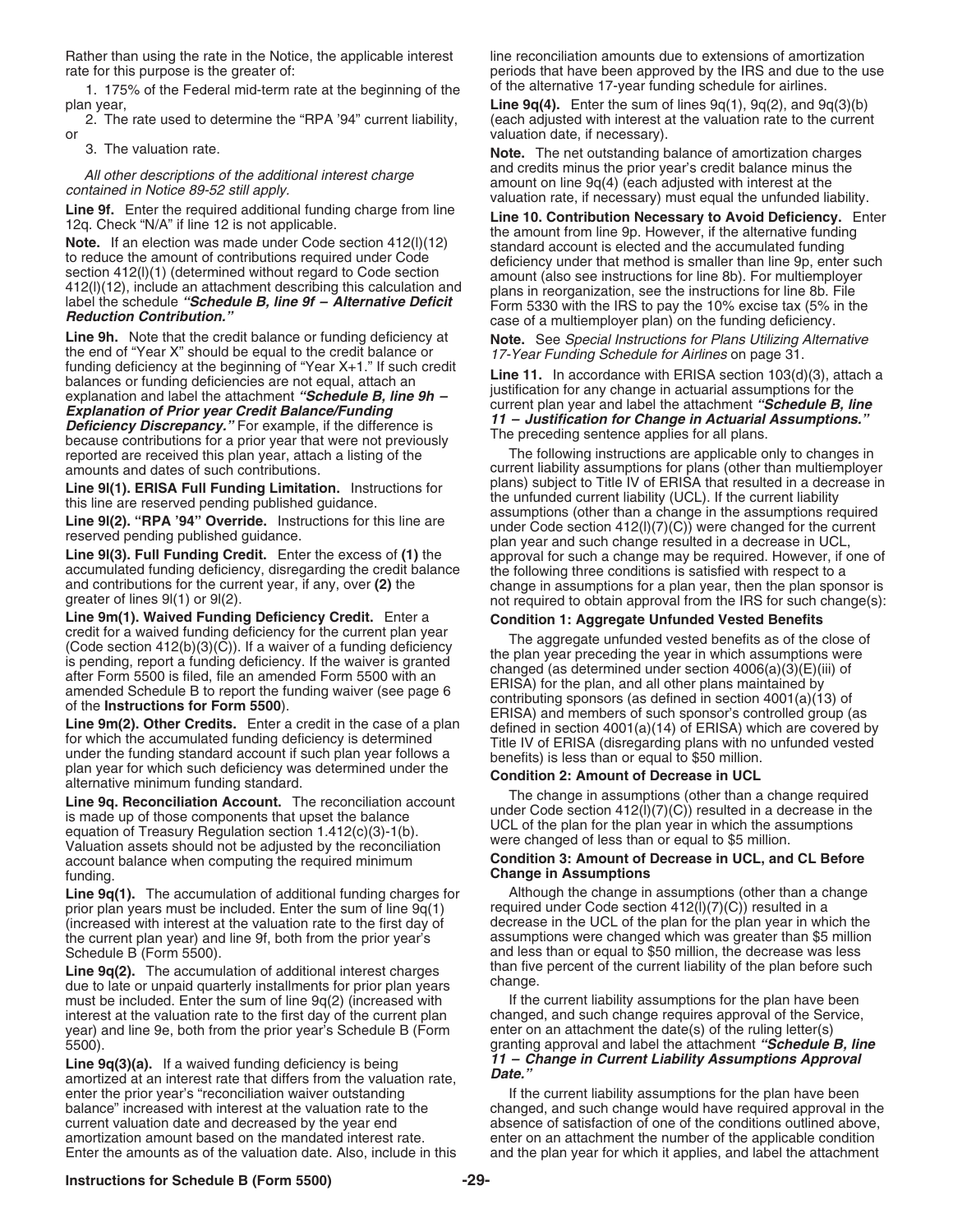*Applicable Condition."* If condition 1 or 2 applies, also enter the amount of the decrease in UCL. Note that only one of the zero. conditions needs to be entered. **Line 12i.** If the unfunded new liability is zero, enter zero for the

**Line 12. Additional Required Funding Charge.** There is no additional funding charge for multiemployer plans that checked additional funding charge for multiemployer plans that checked<br>box 1 on line E or plans that have 100 or fewer participants in<br>the prior plan year (as defined under the **Who Must File**<br>discussion for Schedule B). Do not co

Line 12a. A plan's "Gateway %" is equal to the actuarial value resulting amortization percentage to the nearest 0.01 percent. of assets (line 1b(2), unreduced by any credit balance) divided<br>by the current liability computed with the highest allowable<br>interest rate (line 1d(2)(c)). If line 1d(2)(c) is not completed in above-calculated percentage o accordance with instructions for that line, use "RPA '94" current **Line 12j.** Enter the amortization amount for line 12g based on liability reported on line 1d(2)(a). There is no additional funding the "RPA '94" current li charge for plan years beginning in 2007 if the "Gateway %" is at least 90%. In such cases, enter -0- on line 12q. There is no

least 90%. In such cases, enter-0- on line 12q. There is no<br>diditional funding charge for plan years beginning in 2007 if<br>additional funding charge for plan years beginning in 2007 if<br>**(a)** the "Gateway %" (for 2007) is a

was determined at a date other than the valuation date, adjust<br>the credit balance for interest at the valuation rate to the current<br>valuation and the additional unfunded old liability base.<br>valuation date before subtracti

 $(e.g., 28.72%)$ .

**Line 12f.** Enter the liability for any unpredictable contingent<br>event (other than events that occurred before the first plan year 12m does not apply to the unpredictable contingent event beginning after 1988) that was included in line 12b, whether or benefits (and related liabilities) for an event that occurred not such unpredictable contingent event has occurred.<br>
the first plan year beginning after Decem not such unpredictable contingent event has occurred.

Line 12g. Enter the outstanding balance of the unfunded old<br>liability as of the valuation date. This is line 12(g) of the 2006 year that were paid solely because an unpredictable event liability as of the valuation date. This is line 12(g) of the 2006 year that unpredictable event in the solution of the 2006 scheme 2006 were predicted. Schedule B reduced by the prior year's amortization amount, and adjusted for interest at the prior year's current liability<br>interest rate from the prior year's valuation date to the current<br>valuation date. The unfunded old liability (and therefore all its yar current liability inte valuation date. The unfunded old liability (and therefore all its components) will be considered fully amortized in accordance<br>components) will be considered fully amortized in accordance with Q&A-7 of Rev. Rul. 96-20, 199

**Note.** In the case of a collectively bargained plan, this amount amount is available for the first year of amortization. Refer to must be increased by the unamortized portion of any "unfunded Code section 412(I)(5)(D) for existing benefit increase liability" in accordance with Code section  $412(1)(3)(C)$ .

In addition, the entry in line 12g must be increased by the **Alternative UCEB Calculation."**<br>In additional Amount. Subtract line - In Subtract line for Subtract line Code Line 12m(5). "RPA '94" Additional Amount. Subtract amount of the unfunded mortality increase as defined in Code<br>section 412(I)(10)(B). This is the amount of the increase in 12g from line 12e. If the result is zero or less than zero, enter section 412(l)(10)(B). This is the amount of the increase in current liability due to the change in mortality tables required for -0-. If the result is a positive number, multiply the result by the plan years beginning on or after January 1, 2007, in accordance percentage used to ca plan years beginning on or after January 1, 2007, in accordance percentage used to calculate line 12i. Enter with section 1.412(I)(7)-1 of the Income Tax Regulations. with section  $1.412(1)(7)-1$  of the Income Tax Regulations.

*"Schedule B, line 11 – Change in Current Liability* **Line 12h.** This amount is the unfunded new liability. It is

**Specific Instructions for Part II** unfunded new liability amount. If the unfunded new liability is<br>Line 12. Additional Required Funding Charge. There is no follows:<br>follows:

the "RPA '94" current liability interest rate (line 6a) in effect for the plan year and the following amortization periods:

and the amortization charges (lines 9b, 9c(1), and 9c(2)). Use actuarial value of the assets expressed as a percentage of the valuation date as the due date for the amortization amounts.<br>"RPA '94" current liability. Enter the result to the nearest .01% fentering a negative number, ent If entering a negative number, enter a minus sign " $-$ " to the left

event (other than events that occurred before the first plan year 12m does not apply to the unpredictable contingent event<br>beginning after 1988) that was included in line 12b, whether or benefits (and related liabilities)

Code section  $412(I)(5)(D)$  for a description. If this alternative calculation is used, include an attachment describing the calculation and label the schedule "Schedule B, line 12m(4) –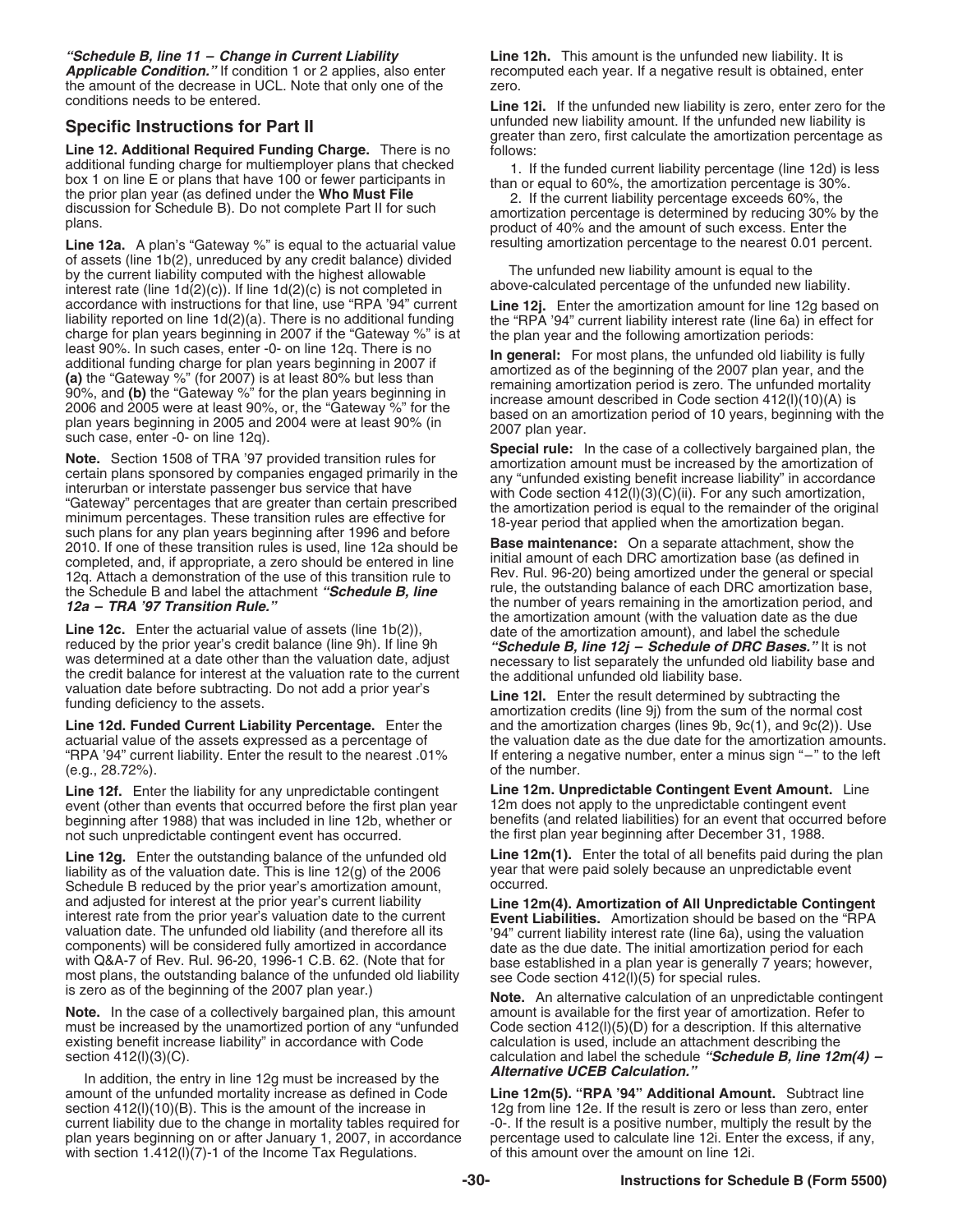**Line 12n. Preliminary charge.** Adjust with interest using the alternative funding schedule had not been elected, except as "RPA '94" current liability interest rate. indicated below:

**Line 12o. Contributions needed to increase current liability Line 8b. Alternative Methods or Rules.** Enter code **6** to **percentage to 100%.** This amount is equal to the excess, if indicate that the plan any, of the "adjusted current liability" over the "adjusted assets." schedule for airlines. any, of the "adjusted current liability" over the "adjusted assets."<br>The adjusted current liability is equal to the excess of (1) the

The adjusted current liability is equal to the excess of (1) the<br>
sum of lines 16(2)(a) and 1d(2)(b), over (2) line 1d(2)(d), and a morochance with section 402(e) of the Pension<br>
adjusted to the end of the plan year using

the credits to the funding standard account as maintained under<br>
Code section 412(b) for the plan year (other than credits under<br>
Code sections 412(b) (c) The adult and 12(b) (c) The adult and the character of the standar

# **Protection Act of 2006, provide the above information for Alternative 17-Year Funding Schedule**<br> **For Airlines** allocation of the minimum funding requirements between

Section 402(e) of the Pension Protection Act (PPA) of 2006<br>provides funding relief for certain defined benefit plans (other provides funding relief for certain defined benefit plans (other **Line 10. Contribution Necessary to Avoid Deficiency.** Enter than multiemployer plans) maintained by a commercial zero if the contributions to the plan for t is providing catering services to a commercial passenger alternative schedule (i.e., if the contribution shortfall in line 4 of with IRS Announcement 2006-70, 2006-40 I.R.B. 629, complete in the case where there is a contribution shortfall in the all items on this Schedule B (including item 9) as if the alternative funding schedule.

**Note.** If a portion of the plan was the result of a spin-off during **Special Instructions for Plans Utilizing** the plan year as described in section 402(e)(5) of the Pension **Altornation 17-Vegar Eunding Schoolule** allocation of the minimum funding requirements between (or among) the affected plans.

than multiemployer plans) maintained by a commercial example zero if the contributions to the plan for the plan year are not less passenger airline, or by an employer whose principal business than the minimum required cont than the minimum required contribution determined under such airline. If an employer has made an election to apply the the alternative funding schedule is zero; see special instructions<br>alternative funding schedule for 2006 or 2007 in accordance for line 8b above). Additional inform for line 8b above). Additional information will be provided later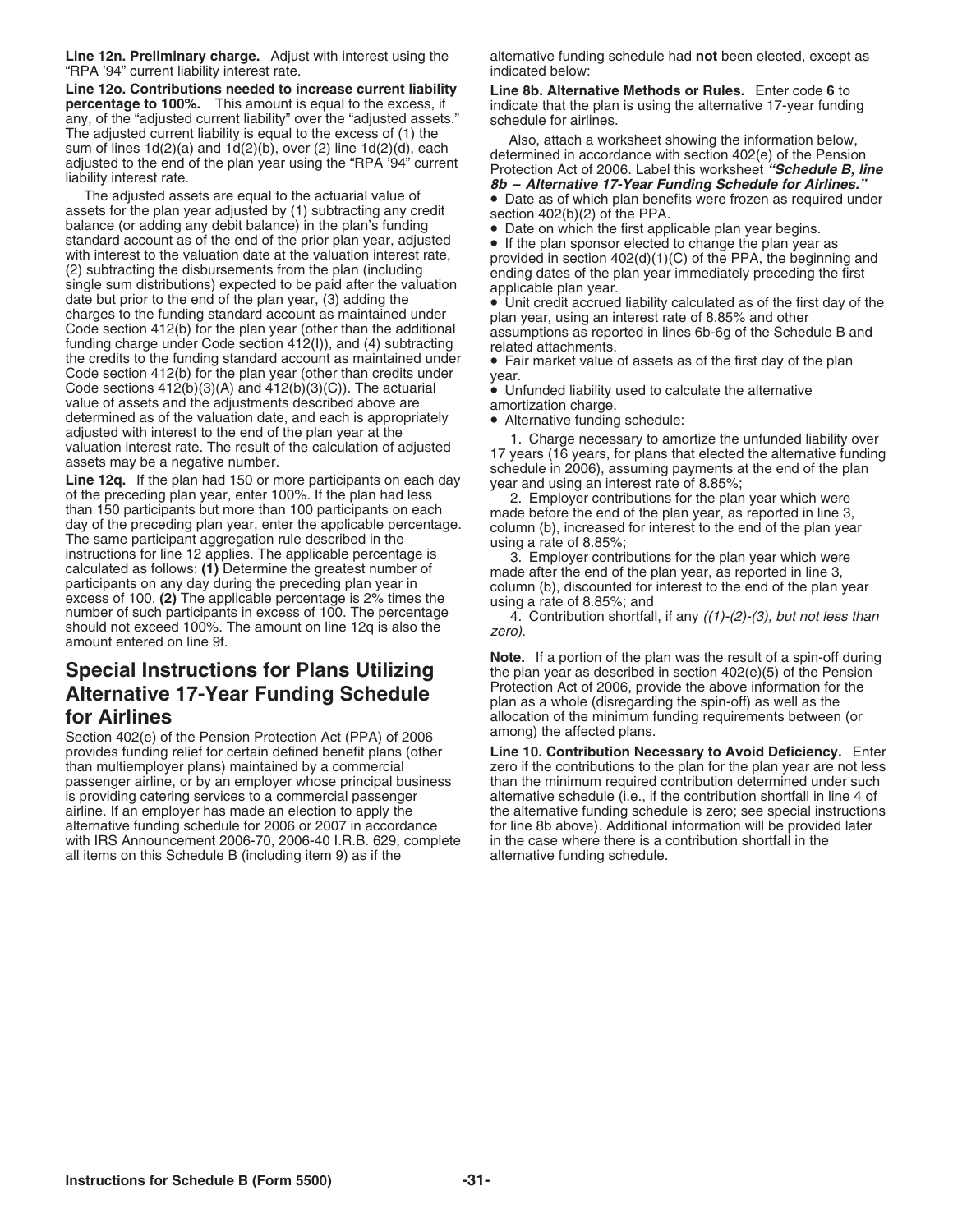for a large pension or welfare benefit plan and to a Form 5500 filed for a MTIA, 103-12 IE, or GIA to report information concerning service providers. See the instructions to the Form 5500 Schedules and Direct Filing Entity

Lines A, B, C, and D. This information should be the same as managing the clerical operations of the plan on a contractu<br>reported in Part II of the Form 5500 to which this Schedule C is basis (e.g., handling membership ros reported in Part II of the Form 5500 to which this Schedule C is basis (e.g., handling membership rosters, claims payment, attached. You may abbreviate the plan name (if necessary) to maintaining books and records), except attached. You may abbreviate the plan name (if necessary) to

Do not use a social security number in line D in lieu of an<br>EIN. The Schedule C and its attachments are open to public<br>inspection, and the contents are public information and are<br>subject to publication on the Internet. Bec subject to publication on the Internet. Because of privacy Next, complete a separate item for each person required concerns, the inclusion of a social security number on this be reported in line 2 in the order of compensat concerns, the inclusion of a social security number on this

1. Employees of the plan whose only compensation in of its attachments may result in the rejection of the filing.<br> $\frac{1}{2}$  relation to the plan was less than \$1,000 for each month of **Flement (c)** Enter for example emplo

relation to the plan was less than \$1,000 for each month of<br>employment during the plan year;<br>2. Employees of the plan sponsor who did not receive direct<br>or indirect compensation from the plan;<br>3. Employees of a business en

partnership, etc.), other than the plan sponsor, who provided **Elements (e) and (f).**<br>services to the plan: or **Plan Filers.** Inclu

Generally, indirect compensation would not include<br>
compensation that would have been received had the service<br>
not been rendered and that cannot be reasonably allocated to<br>
the services performed. Indirect compensation in

DFE filing the Form 5500, not the aggregate amount received<br> **Element (g).** Select and enter all codes that describe the<br>
nature of services provided from the list below. If more that

• The term "persons" on the Schedule C instructions includes service was provided, list the code for the primary service first.<br>
individuals, trades and businesses (whether incorporated or fine essary, use a properly ident unincorporated). See ERISA section 3(9).

# **Specific Instructions**

**Line 1.** Enter the total dollar amount of compensation received by all persons who provided services to the plan who are not by all persons who provided services to the plan who are not *Service Provider Information* listed in line 2 (except for those persons described in 2, 3, or 4 in the General Instructions).

**General Instructions Example.** A plan had service providers, A, B, C, and D, who received \$12,000, \$6,000, \$4,500, and \$430, respectively, **Who Must File**<br>Schedule C (Form 5500) must be attached to a Form 5500 filed separately in line 2 by name, EIN, official plan position, etc. As Schedule C (Form 5500) must be attached to a Form 5500 filed separately in line 2 by name, EIN, official plan position, etc. As<br>for a large pension or welfare benefit plan and to a Form 5500 service providers C and D each amount they received must be combined and \$4,930 entered in<br>line 1

5500 for **Form 5500 Schedules** and **Direct Filing Entity Line 2.** List up to 40 service providers, including the contract **(DFE).** administrator, as specified below.

Check the Schedule C box on the Form 5500 (Part II, line First, list the contract administrator, if any, on the first item 10b(4)) if a Schedule C is attached to the Form 5500. Multiple Schedule C pages must be attached to fit in the space provided.<br>
De not use a conjol equity number in line D in linu of an extended that a contract administrator, leave the first item blank and

Schedule C or any of its attachments may result in the rejection Start with the most highly compensated and end with the lowest of the filing.<br>Fils may be obtained by applying for one on **Form SS-4** complete elements **(b)** through **(g)** as specified below. EINs may be obtained by applying for one on **Form SS-4**,<br>
Application for Employer Identification Number, as soon as<br>
possible. You can obtain Form SS-4 by calling<br>
1-800-TAX-FORM (1-800-829-3676) or at the IRS Web Site at

**Line 1 of Part I.** Line 1 must be completed if line 2 of Part I is<br>required to be completed as specified below.<br>**Line 2 of Part I.** Line 2 of Part I must be completed to report<br>**contract administrators** and persons receiv

services to the plan; or<br>
4. Persons whose only compensation in relation to the plan<br>
4. Persons whose only compensation in relation to the plan<br>
consists of insurance fees and commissions listed in a<br>
Schedule A attached

**Notes.**<br>■ *MTIA and 103-12 IEs.* Include compensation for services<br>■ *Either the cash or accrual basis may be used for the*<br>● *Either the cash or accrual basis may be used for the*<br>● *Paid by the MTIA or 103-12 IE dur* ■ Either the cash or accrual basis may be used for the sales and by the MTIA or 103-12 IE during its fiscal year to persons recognition of transactions reported on the Schedule C as long<br>as you use one method consistently

nature of services provided from the list below. If more than one If necessary, use a properly identified attachment to list all applicable service codes.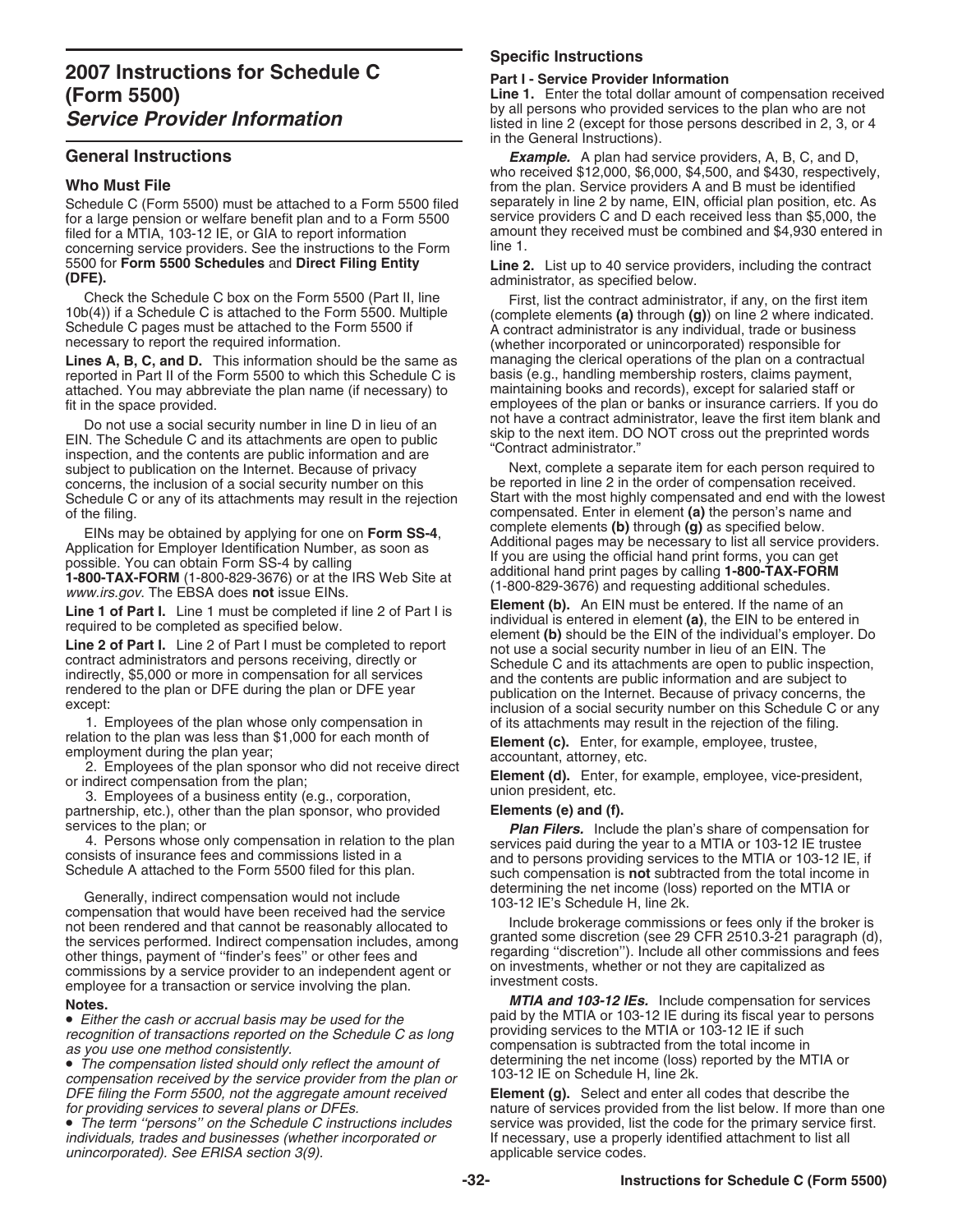**Note.** Do not list PBGC or IRS as a service provider on Part I **Part II - Termination Information on Accountants and**<br>**Enrolled Actuaries** 

- 
- 
- 
- 
- 
- 
- 
- 
- 
- 
- 
- 
- 
- 
- 
- 
- 
- 
- 
- 
- 
- 

# **Enrolled Actuaries**

Complete Part II if there was a termination in the appointment of **Code Service** an accountant or enrolled actuary. In case the service provider<br> **10** Accounting (including auditing) **and accountant of enrolled actuary.** In case the service provider<br> **10** Accounting (including auditing) **10** Accounting (including auditing) **is not an individual (i.e., when the accountant is a legal entity is not an individual (i.e., when the accountant is a legal entity such as a corporation partnership etc.) report when 11** Actuarial Actuarial such as a corporation, partnership, etc.), report when the service provider (not the individual) has been terminated 12 Contract Administrator service provider (not the individual) has been terminated.<br>13 Administration<br>14 Brokerage (real estate) **14 Brokerage (real estate**)

**14** Brokerage (real estate) **Provide an explanation of the reasons for the termination of the reasons for the termination of an explanation of the reasons for the termination of any countant or enrolled actuary. Include a** 16 Computing, tabulating, ADP, etc.<br>
17 Consulting (general)<br>
18 Custodial (securities)<br>
18 Custodial (securities)<br>
19 Insurance agents and brokers<br>
20 Investment advisory<br>
21 Investment management<br>
20 20 20 20 20 20 20 20

Equity investment management<br>
22 Legal<br>
23 Printing and duplicating<br>
23 Printing and duplicating<br>
24 Becordkeeping<br>
25 Trustee (individual)<br>
26 Trustee (individual)<br>
26 Trustee (corporate)<br>
27 Pension insurance advisor<br>
27

28 Valuation services (appraisals, asset valuations, etc.)<br>
29 Investment evaluations<br>
30 Medical accountant or enrolled actuary with a copy of the explanation **31** Legal services to participants for the termination provided in Part II of the Schedule C, along the Schedule C along with a completed copy of the notice below. with a completed copy of the notice below.

# **Notice To Terminated Accountant Or Enrolled Actuary**

I, as plan administrator, verify that the explanation that is reproduced below or attached to this notice is the explanation concerning your termination reported on the Schedule C (Form 5500) attached to the 2007 Annual Return/Report Form 5500 for the (enter name of plan). This Form 5500 is identified in line 2b by the nine-digit EIN \_\_\_\_\_\_\_\_\_\_\_\_\_(enter sponsor's EIN), and in line 1b by the three-digit PN \_\_\_\_\_\_(enter plan number).

You have the opportunity to comment to the Department of Labor concerning any aspect of this explanation. Comments should include the name, EIN, and PN of the plan and be submitted to: Office of Enforcement, Employee Benefits Security Administration, U.S. Department of Labor, 200 Constitution Avenue, N.W., Washington, DC 20210.

**Signed** Dated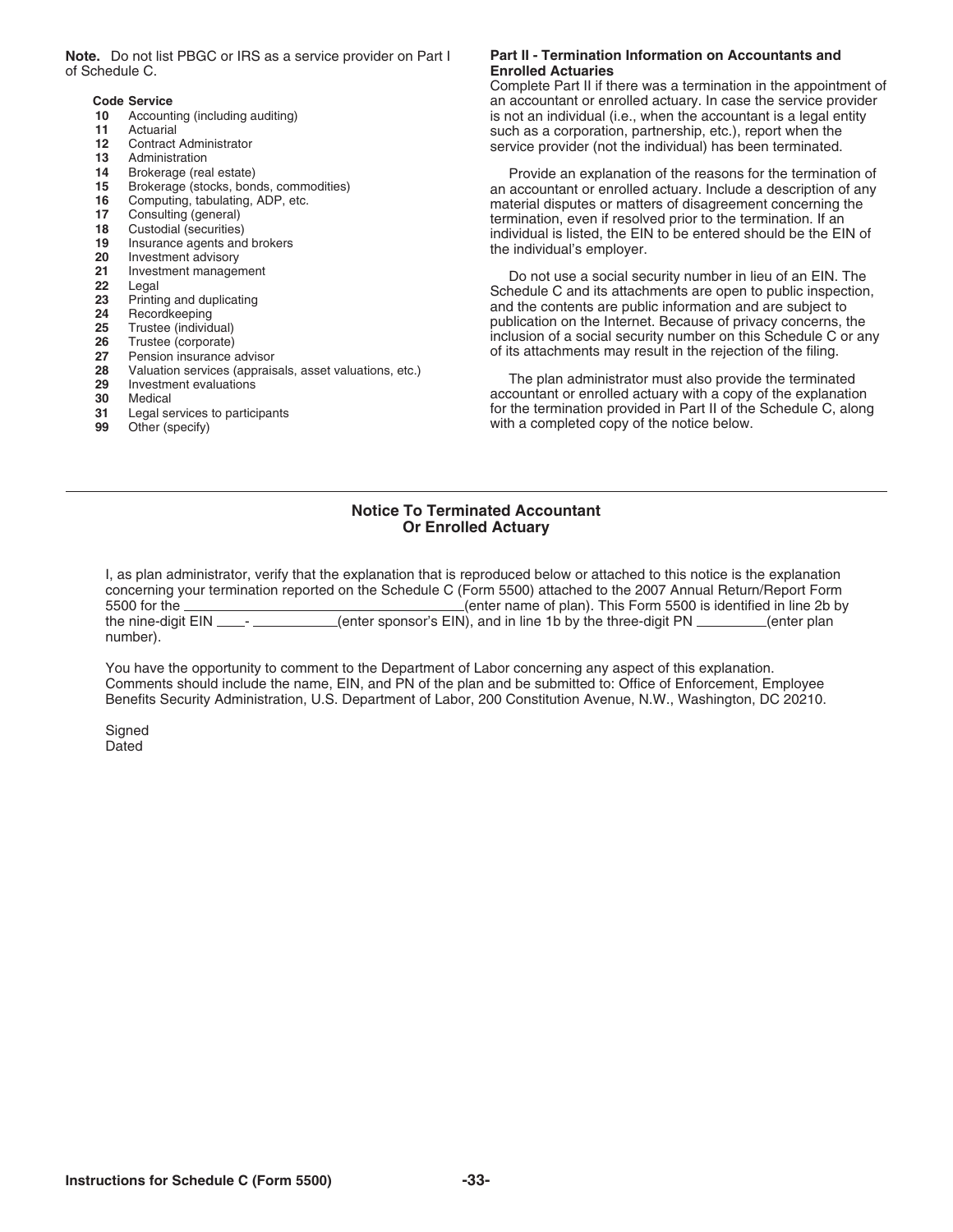5500 is filed for a DFE, Part II provides information about plans participating in the DFE.

# **Who Must File**

**Employee Benefit Plans:** Schedule D must be attached to a Form 5500 filed for an employee benefit plan that participated or invested in one or more common/collective trusts (CCTs), pooled separate accounts (PSAs), master trust investment accounts (MTIAs), or 103-12 Investment Entities (103-12 IEs) at anytime during the plan year.

**Direct Filing Entities:** Schedule D must be attached to a Form 5500 filed for a CCT, PSA, MTIA, 103-12 IE or Group **Element (e).** Enter the dollar value of the plan's or DFE's Insurance Arrangement (GIA), as a Direct Filing Entity (i.e., interest as of the end of the year. If the plan or DFE for which when Form 5500 Part I, line A(4) is checked). For more this Schedule D is filed had no interest information, see instructions for Direct Filing Entity (DFE) on

10b(5)) if a Schedule D is attached to the Form 5500. Multiple element **(b)**; the MTIA's EIN and PN is entered in element **(c)** Schedule D pages must be attached to the Form 5500 if necessary to report the required information. You can get additional hand print pages by calling **1-800-TAX-FORM** (1-800-829-3676) to request additional schedules.

**Lines A, B, C, and D.** The information should be the same as<br>reported in Part II of the Form 5500 to which this Schedule D is<br>attached. You may abbreviate the plan name (if necessary) to<br>fit in the space provided. Do not open to public inspection, and the contents are public **If the plan also participates in a PSA** for which a Form 5500<br>If the plan also participates in a PSA for which a Form 5500 information and are subject to publication information and are subject to publication on the Internet.<br>Because of privacy concerns, the inclusion of a social security Because of privacy concerns, the inclusion of a social security the PSA sponsor is entered in element **(b)**; the PSA's EIN and number on this Schedule D or any of its attachments may result PN is entered in element **(c)** ( number on this Schedule D or any of its attachments may result PN is entered in element **(c)** (such as: 98-7655555-001); a "P" in the rejection of the filing.

EINs may be obtained by applying for one on **Form SS-4**, Application for Employer Identification Number, as soon as Application for Employer Identification Number, as soon as<br>
possible. You can obtain Form SS-4 by calling<br> **1-800-TAX-FORM** (1-800-829-3676) or at the IRS Web Site at<br>
www.irs.gov. The EBSA does **not** issue EINs.<br> **Part I** 

# **Part I - Information on Interests in MTIAs, CCTs, PSAs, and 103-12 IEs (To Be Completed by Plans and** Complete a separate item (elements **(a)** through **(c)**) for each plan.<br>Use as many Schedule D, Part I pages as necessary to enter

the information specified below for all MTIAs, CCTs, PSAs, and<br>
103-12 IEs in which the plan or DFE filing the Form 5500<br>
participated in the DFE at any time during the DFE year. GIAs<br>
participated at anytime during the pl

each MTIA, CCT, PSA, or 103-12 IE.

103-12 IE in which the plan or DFE filing the Form 5500 participated at any time during the plan or DFE year.

number (EIN) and three-digit plan/entity number (PN) for each the Internet. Because of privacy concerns, the inclusion of a<br>MTIA, CCT, PSA, or 103-12 IE named in (a). This must be the social security number on this Schedul MTIA, CCT, PSA, or 103-12 IE named in (a). This must be the social security number on this Schedule D or any of same DFE EIN/PN as reported on lines 2b and 1b of the Form attachments may result in the rejection of the fili same DFE EIN/PN as reported on lines 2b and 1b of the Form

5500 filed for the DFE. If a Form 5500 was **not** filed for a CCT **2007 Instructions for Schedule D** or PSA named in element **(a)**, enter the EIN for the CCT or PSA and enter 000 for the PN. Do not use a social security number and enter 000 for the PN. Do not use a social security number<br>in lieu of an EIN. The Schedule D and its attachments are open<br>to public inspection, and the contents are public information and are subject to publication on the Internet. Because of privacy concerns, the inclusion of a social security number on this **General Instructions** Schedule D or any of its attachments may result in the rejection

of the filing.<br> **Purpose of Schedule**<br>
When the Form 5500 is filed for a plan or DFE that invested or<br>
participated in any MTIAs, 103-12 IEs, CCTs and/or PSAs, Part<br>
I provides information about these entities. When the Fo

| <b>Type of entity</b> | Enter in (d) |  |  |  |
|-----------------------|--------------|--|--|--|
|                       |              |  |  |  |
| <b>MTIA</b>           | M            |  |  |  |
| <b>CCT</b>            | C            |  |  |  |
| <b>PSA</b>            |              |  |  |  |
| 103-12 IE             | F            |  |  |  |

this Schedule D is filed had no interest in the MTIA, CCT, PSA, or 103-12 IE listed at the end of the year, enter "0".

pages 4 and 10 of the instructions for the Form 5500.<br>Check the Schedule D box on the Form 5500 (Part II, line MTIA is named in element (a); the MTIA's sponsor is named MTIA is named in element **(a)**; the MTIA's sponsor is named in element **(c)**<br>element **(b)**; the MTIA's EIN and PN is entered in element **(c)** and the dollar value of the plan's interest in the MTIA as of the end of the plan year is entered in element  $(e)$ .

If the plan also participates in a CCT for which a Form 5500 **Specific Instructions** was **not** filed, the CCT is named in another element **(a)**; the

is entered in element **(d)**; and the dollar value of the plan's interest in the PSA is entered in element **(e)**.

Complete a separate item (elements **(a)** through **(e)**) for **Element (b).** Enter the sponsor of each investing or **(a)** through **(e)** the sponsor of each investing or participating plan.

**Element (a).** Enter the name of the MTIA, CCT, PSA, or **Element (c).** Enter the nine-digit EIN and three-digit PN for 103-12 IE in which the plan or DFE filing the Form 5500 each plan named in element **(a)**. This is the E entered on lines 2b and 1b of the plan's Form 5500. GIAs<br>should enter the EIN of the sponsor listed in element (b). Do not **Element (b).** Enter the name of the sponsor of the MTIA, CCT,<br>PSA, or 103-12 IE named in (a).<br>and its attachments are open to public inspection, and the<br>and its attachments are open to public inspection, and the **Element (c).** Enter the nine-digit employer identification contents are public information and are subject to publication on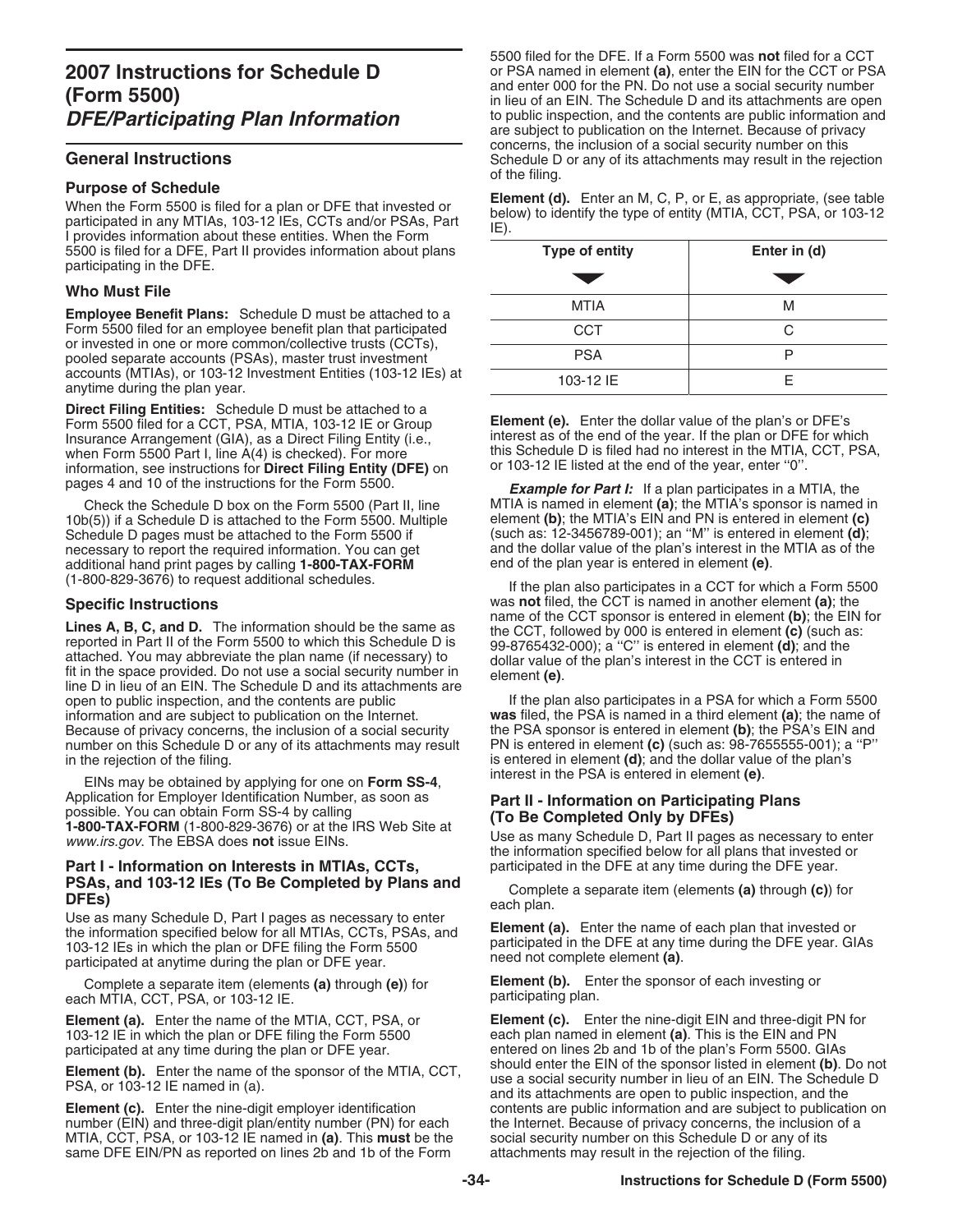# **General Instructions**

File Schedule E (Form 5500) annually as an attachment to<br>
Form 5500 or 5500-EZ. If more than one securities acquisition<br>
loan (see specific instructions for lines 7 through 12) is<br>
outstanding, you must file one Schedule must provide answers to questions 7 through 12, be in a similar thereafter before such securities were acquired.<br>
Surface provides not apply, loans made pursuant format to, and on the same size paper as, the Schedule E.

**Note.** The Small Business Job Protection Act of 1996 repealed securities pursuant to a certain binding written contract (or the partial interest exclusion of Code section 133 effective, in the der offer registered with th general, with respect to loans made after August 20, 1996. and at all times thereafter before the securities are acquired.<br>However, Schedule E (Form 5500) must be filed for securities [3] 3. Any loan made on or before July However, Schedule E (Form 5500) must be filed for securities acquisition loans made to ESOPs before August 21, 1996, loans made pursuant to a written binding contract in effect agreement evidences the intent of the borrower to enter, on all times the the loan agreement evidences the intent of the borrower to enter, on all times thereafte before June 10, 1996, and at all times thereafter before the loan was made, and certain loans made after August 20, 1996, to refinance a securities acquisition loan originally made on or<br>before August 20, 1996.

If the employer maintaining the ESOP is an S<br>corporation and Schedule E is attached to a Form 5500, Corporation and Schedule E is attached to a Form 5500,<br>
exance enter 2Q and other applicable codes on Form 5500, Part requirements of the transition rules described above. See Act<br>
Il line 8 **ENTION** enter 2Q and other applicable codes on Form 5500, Part

Lines A, B, C, and D. This information should be the same as<br>reported in Part II of the Form 5500 to which this Schedule E is<br>attached. You may abbreviate the plan name (if necessary) to<br>fit in the space provided.<br>In the s

making allocations in a nonallocation year (as defined in Code of SBJPA 1996 does not apply to a refinancing of an ESOP section 409(p)(3)) to any disqualified person (within the securities acquisition loan made after August 20, 1996, or<br>meaning of Code section 409(p)(4)). If an ESOP fails Code pursuant to a binding contract in effect before section  $409(p)$ , allocations are taxed to the disqualified person 1. The refinancing loan meets the requirements of  $(see Code section 409(p)(2))$  and an excise tax is imposed on section 133 in effect on August 20, 1996, (see Code section 409(p)(2)) and an excise tax is imposed on section 133 in effect on August 20, 1996,<br>the S corporation under Code section 4979A. (See section  $2.$  The outstanding principal amount of the Ioan is not the S corporation under Code section 4979A. (See section 2. The outs 1.409(p)-1T of the Temporary Regulations.) 1.409(p)-1T of the Temporary Regulations.)<br>**increased, and** if the schodule does not provide anough space, enter and all the original loan is not extended.

**Line 4.** If the schedule does not provide enough space, enter "ATTACHED" and provide the required formula(s) as an

Eine 18(d). In determining the dividend rate for a class of<br>from a lender to an employer corporation followed by a loan<br>from the corporation to the ESOP maintained by the employer<br>corporation. A "back to back loan" constit

1. The loan from the employer corporation to the ESOP and determining the dividend rate for a class of preferred qualifies as an exempt loan under Treasury Regulation sections stock, use the dividend rate stated in the ter

the ESOP are "substantially similar" (as defined in Temporary

Income Tax Regulations section 1.133-1T) to the repayment terms of the loan from the corporation to the lender; and

**3.** If the loan from the corporation to the ESOP provides for<br> **(Form 5500)** more rapid repayment of principal and interest, the allocations<br> **FOOD Annual Information** under the ESOP attributable to such repayments do not *ESOP Annual Information* discriminate in favor of highly compensated employees (within the meaning of Code section 414(q)).

**Line 8.** An immediate allocation loan is any loan to an **Purpose of Schedule**<br>
Lise this schedule to satisfy the requirements under Code employer securities are transferred to the ESOP maintained by Use this schedule to satisfy the requirements under Code<br>section 6047(e) for an annual information return for an<br>employee stock ownership plan (ESOP).<br>employee stock ownership plan (ESOP).<br>participants within one year of t **Who Must File** section 133(b)(1)(B).)

Every employer or plan administrator of a pension benefit plan<br>that contains ESOP benefits must file a Schedule E (Form (6) of the Omnibus Budget Reconciliation Act of 1989<br>5500).<br>P.L. 101-239, provide that the amendments **How To File**<br>
File Schoolule E (Ferm FEOO) appliedly as an attachment to the requirements of those paragraphs. In general, the

Check the Schedule E box on the Form 5500 (Part II, line the state of the proceeds were used to acquire employer<br>10a(3)) if a Schedule E is attached to the Form 5500 (Part II, line extent that the proceeds were used to acq tender offer registered with the SEC) in effect on July 10, 1989, and at all times thereafter before the securities are acquired.

written agreement entered into before July 10, 1989, if the agreement evidences the intent of the borrower to enter, on a Code section 133(b)(1)(B) (as in effect before December 19, 1989). This rule applies only if one or more securities acquisition loans were made to the borrower on or before July 10, 1989.

section 7301(f)(3) through (6) for additional transition rules on refinancings, collective-bargaining agreements, filings with the **Specific Instructions** United States, and the 30% test for certain loans.

**Line 1b.** Code section 409(p) precludes an ESOP from **Line 12b.** The repeal of Code section 133 by Act section 1602

pursuant to a binding contract in effect before June 10, 1996, if:<br>1. The refinancing loan meets the requirements of Code

Line 18. If there are more than three classes of stock, include an attachment with the information required for elements (a) **Lines 7 through 12.** A "securities acquisition loan" is an example the extent that the proceeds are through (f) for each additional class of stock and label the stead to acquire employer securities for the plan.<br> **Line 7** 

qualifies as an exempt loan under Treasury Regulation sections stock, use the dividend rate stated in the terms of the stock, or if<br>54.4975-7 and 54.4975-11;<br>54.4975-7 and 54.4975-11; 4975-7 and 54.4975-11;<br>2. The repayment terms of the loan from the corporation to dividends paid on the class of preferred stock during the plan dividends paid on the class of preferred stock during the plan year over the par value of the class of preferred stock.

# **Instructions for Schedule E (Form 5500) -35-**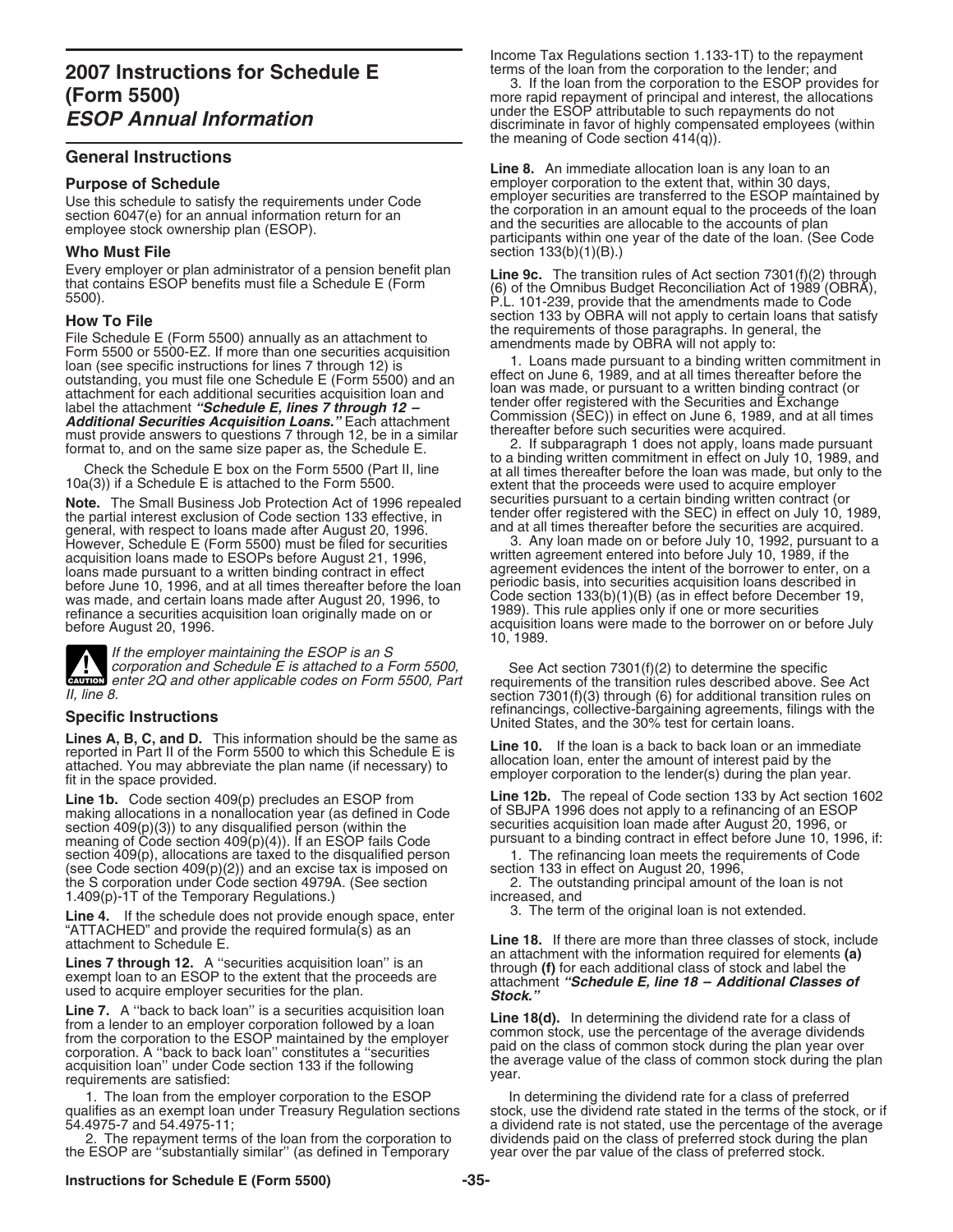Schedule G (Form 5500) must be attached to a Form 5500 filed **Part II - Leases in Default or Classified as** for a plan, MTIA, 103-12 IE, or GIA to report loans or fixed **Uncollectible**

additional hand print pages by calling **1-800-TAX-FORM** amounts for each lease listed and label the attachment (1-800-829-3676) and requesting additional schedules. *"Schedule G, Part II – Overdue Lease Explanation."*

The Schedule G consists of three parts. Part I of the<br>
Schedule G reports any loans or fixed income obligations in<br>
default or determined to be uncollectible as of the end of the<br>
plan year. Part II of the Schedule G repor reports nonexempt transactions. 1. Statutorily exempt under Part 4 of Title I of ERISA;

**Lines A, B, C, and D.** This information should be the same as  $\frac{4}{10}$ . The holding of participant contributions in the employer reported in Part II of the Form 5500 to which this Schedule G is general assets for a welf reported in Part II of the Form 5500 to which this Schedule G is general assets for a welfare plan retrached.<br>attached. You may abbreviate the plan name (if necessary) to ERISA Technical Release 92-01; attached. You may abbreviate the plan name (if necessary) to fit in the space provided.

Do not use a social security number in line D in lieu of an<br>EIN. The Schedule G and its attachments are open to public<br>inspection, and the contents are public information and are<br>subject to publication on the Internet. Bec

subject to publication on the Internet. Because of privacy<br>
scheelule G or any of its attachments may result in the rejection<br>
of the filing.<br>
EINs may be obtained by applying for one on **Form SS-4**,<br>
Application for Emplo

# **Part I - Loans or Fixed Income Obligations in Default** party-in-interest, of any income or assets of the plan.

Provide, on a separate attachment, an explanation of what

The due date, payment amount, and conditions for<br>
determining default in the case of a note or loan are usually<br>
contained in the documents establishing the note or loan. A<br>
loan is in default when the borrower is unable t income obligations are considered uncollectible when payment You may indicate that an application for an administrative has not been made and there is little probability that payment exemption is pending.

will be made. A fixed income obligation has a fixed maturity date at a specified interest rate.

Do not report in Part I participant loans under an individual<br>account plan with investment experience segregated for each<br>account, that are made in accordance with 29 CFR 2550.408b-1, and that are secured solely by a portion of the General Instructions **Contains and Contains and Contains and Contains and Contains and Contains and Contains and Contains and Contains and Contains and Contains and Contains and Contains and Contains and Contains and Conta** loans in default or classified as uncollectible on Part I, and list **Who Must File** each such loan individually.

income obligations in default or determined to be uncollectible<br>as of the end of the plan year, leases in default or classified as<br>uncollectible, and nonexempt transactions. See Schedule H<br>(Form 5500) lines 4b, 4c, and/or

- 
- 
- 

2. Administratively exempt under ERISA section 408(a); **Specific Instructions** 3. Exempt under Code sections 4975(c) or 4975(d);

5. A transaction of a 103-12 IE with parties other than the plan; or

**or Classified as Uncollectible**<br> **E.** Acquisition, on behalf of the plan, of any employer<br>
list all leans at fixed insame abligations in default or security or employer real property in violation of ERISA

List all loans or fixed income obligations in default or<br>
determined to be uncollectible as of the end of the plan year or<br>
the fiscal year of the GIA, MTIA, or 103-12 IE. Include:<br>
the fiscal year of the GIA, MTIA, or 10

![](_page_35_Picture_38.jpeg)

steps have been taken or will be taken to collect overdue<br>amounts for each loan listed and label the attachment<br>"Schedule G, Part I – Overdue Loan Explanation."<br>The due date, payment amount, and conditions for<br>The due date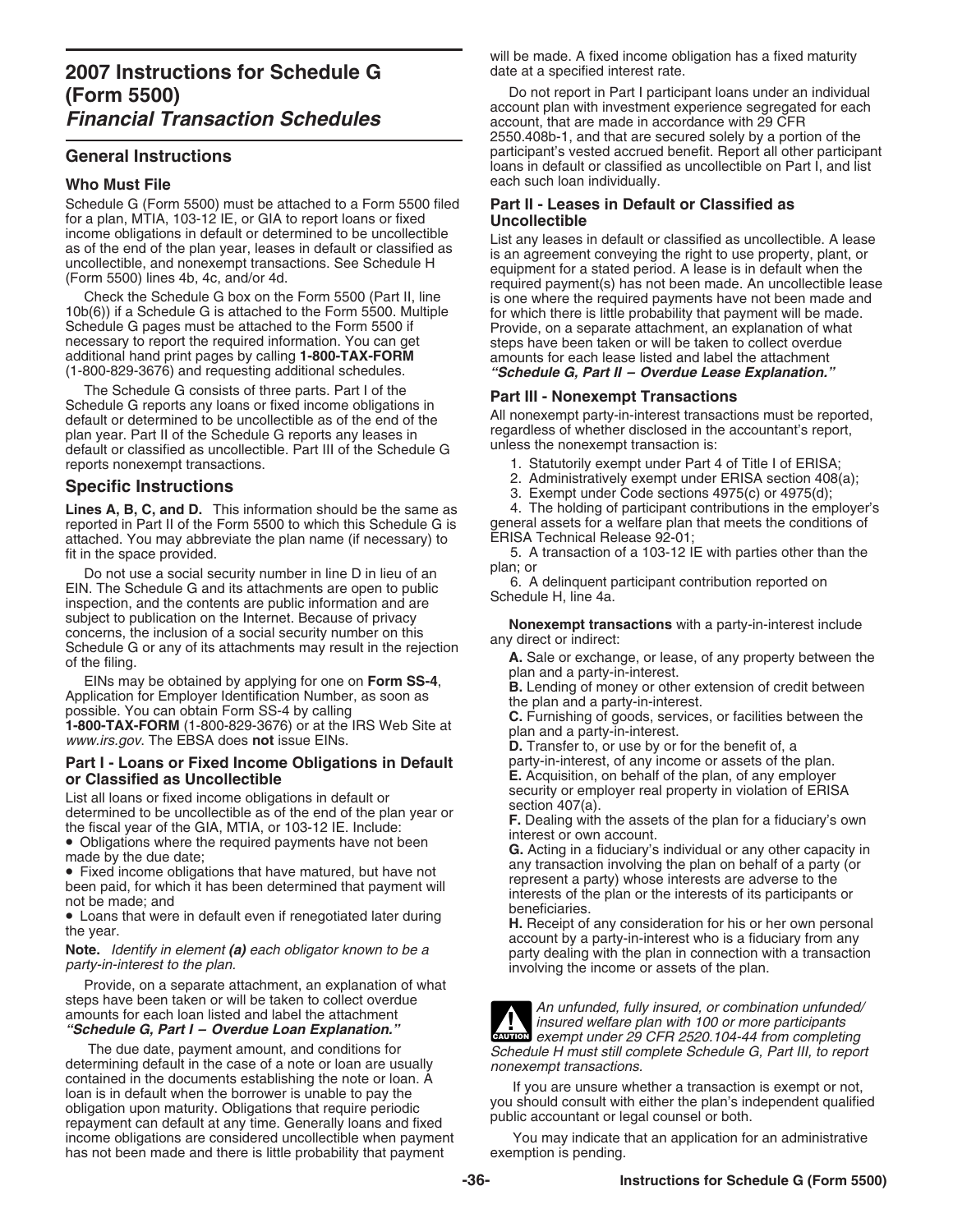If the plan is a qualified pension plan and a nonexempt **C.** An employer, any of whose employees are covered by prohibited transaction occurred with respect to a disqualified person, a Form 5330, Return of Excise Taxes Related to person, a Form 5330, Return of Excise Taxes Related to<br>
Employee Benefit Plans, is required to be filed with the IRS to<br>
pay the excise tax on the transaction.<br>
pay the excise tax on the transaction.<br> **E.** An owner, direct

(VFCP) describes how to apply, the specific transactions **TIP** participant contributions to pension and welfare plans), and partnership, or **(3)** the beneficial interest of a trust or acceptable methods for correcting violations. In addition, extending unincorporated enterprise that is an employ<br>applicants that satisfy both the VFCP requirements and the employee organization described in C or D; applicants that satisfy both the VFCP requirements and the employee organization described in C or D;<br>conditions of Prohibited Transaction Exemption (PTE) 2002-51 **F.** A relative of any individual described in A, B, C, or conditions of Prohibited Transaction Exemption (PTE) 2002-51 are eligible for immediate relief from payment of certain are eligible for immediate relief from payment of certain **G.** A corporation, partnership, or trust or estate of which (or prohibited transaction excise taxes for certain corrected transactions, and are also relieved from Form 5330 with the IRS. For more information, see 71 Fed. shares of all classes of stock of such corporation, (2) the<br>Reg. 20261 (Apr. 19, 2006) and 71 Fed. Reg. 20135 (Apr. 19, securital interest or profits interest of su Heg. 20261 (Apr. 19, 2006) and 71 Fed. Heg. 20135 (Apr. 19,<br>2006). If the conditions of PTE 2002-51 are satisfied, corrected the beneficial interest of such trust or estate is owned<br>transactions should be treated as exempt 4975(c) for the purposes of answering Schedule G, Part III. C, D, or E;<br>
Information about the VFCP is also available on the Internet at<br>
www.dol.gov/ebsa.<br>
For purposes of this form, party-in-interest is deemed to the dir

For purposes of this form, party-in-interest is deemed to include a disqualified person. See Code section 4975(e)(2). The term "party-in-interest" means, as to an employee benefit plan:

employee of the plan; or G.

**B.** A person providing services to the plan;

The DOL Voluntary Fiduciary Correction Program combined voting power of all classes of stock entitled to vote<br>(VFCP) describes how to apply, the specific transactions or the total value of shares of all classes of stock of covered (which transactions include delinquent corporation, **(2)** the capital interest or the profits interest of a<br>interest of a trust or the profits interest of a trust or partnership, or **(3)** the beneficial interest of

indirectly, of a person described in B, C, D, E, or G, or of the employee benefit plan; or

**A.** Any fiduciary (including, but not limited to, any **I.** A 10% or more (directly or indirectly in capital or profits) partner or joint venturer of a person described in B, C, D, E,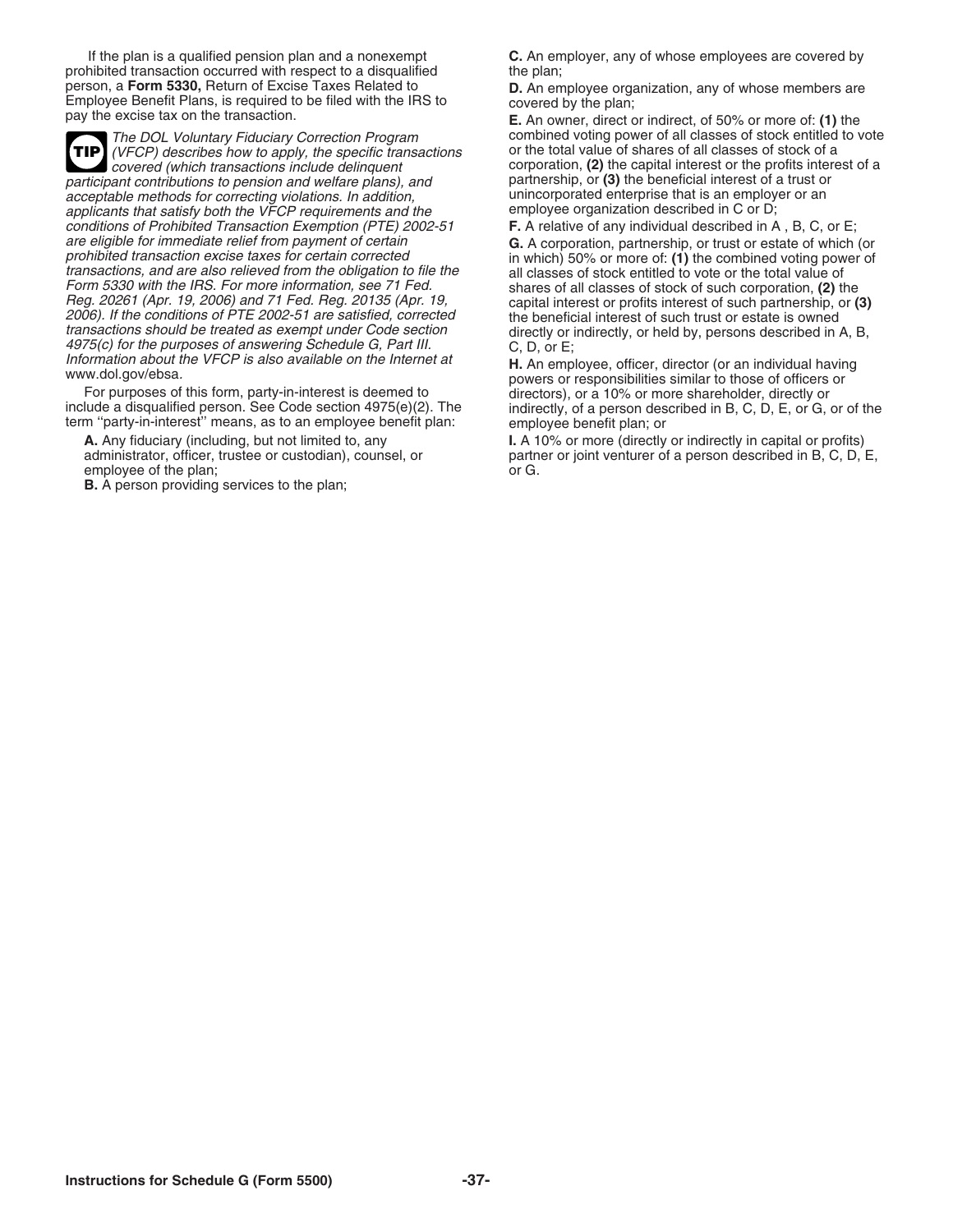$10b(1)$ ) if a Schedule H is attached to the Form 5500. Do not attach both a Schedule H and a Schedule I to the same Form

EINs may be obtained by applying for one on **Form SS-4**,<br>plication for Employer Identification Number, as soon as **Note.** Amounts reported in column (a) must be the same as Application for Employer Identification Number, as soon as **Note.** Amounts reported in column (a) must be the same a<br>**nossible, You can obtain Form SS-4 by calling** 

Note. Do not mark through the printed line descriptions on the<br>Schedule H and insert your own description as this may cause<br>Line 1a. Total noninterest bearing cash includes, among other Schedule H and insert your own description as this may cause **Line 1a.** Total noninterest bearing cash includes, among other<br>correspondence due to a computerized review of the Schedule things, cash on hand or cash in a non correspondence due to a computerized review of the Schedule things, cash of the schedule in a non-H. account.

recognition of transactions in Parts I and II, as long as you use due the plan by the employer but not yet paid. Do not include<br>one method consistently. Round off all amounts reported on the other amounts due from the empl Schedule H to the nearest dollar. Any other amounts are subject to rejection. Check all subtotals and totals carefully.

If the assets of two or more plans are maintained in a fund<br>or account that is not a DFE, a registered investment company,<br>or the general account of an insurance company under an<br>unallocated contract (see the instructions unallocated contract (see the instructions for lines 1c(9) through 1c(14)), complete Parts I and II of the Schedule H by entering

**Exception.** When completing Part II of the Schedule H for a received by the plan and other amounts due to the plan such plan such a received by the plan and other amounts due to the plan such plan such a portunity of  $\frac{$ plan or DFE that participates in a CCT or PSA for which a Form<br>5500 has not been filed, do not allocate the income of the CCT<br>or PSA and expenses that were subtracted from the gross<br>overpayment of benefits. income of the CCT or PSA in determining their net investment<br>gain (loss). Instead, enter the CCT or PSA net gain (loss) on institution account such as interest bearing checking accounts gain (loss). Instead, enter the CCT or PSA net gain (loss) on institution account such as interest bearing checking accounts, line 2b(6) or (7) in accordance with the instructions for these passbook savings accounts, or in lines. **Line 1c(2).** Include securities issued or guaranteed by the

funds, report the combined financial information in Parts I and Savings II.<br>GNMA. II. GNMA.

Current value means fair market value where available. **2007 Instructions for Schedule H** Otherwise, it means the fair value as determined in good faith under the terms of the plan by a trustee or a named fiduciary, **(Form 5500)**<br> **Einancial Information**<br> **Financial Information**<br>
See ERISA section 3(26).

**Note.** For the 2007 plan year, plans that provide participant-directed brokerage accounts as an investment **General Instructions** alternative (and have entered pension feature code ''2R'' on line **Who Must File**<br>
8a of the Form 5500) may report investments in assets made<br>
8a of the Form 5500) may report investments in assets made

Schedule H (Form 5500) must be attached to a Form 5500 filed<br>for a pension benefit plan or a welfare benefit plan that covered<br>for a pension benefit plan or a welfare benefit plan that covered<br>for a pension benefit plan or Check the Schedule H box on the Form 5500 (Part II, line investments in tangible personal property must continue to be<br>(1)) if a Schedule H is attached to the Form 5500. Do not reported as separate assets on the line 4i sc

In the event that investments made through a participant-directed brokerage account are loans, partnership or **participal instructions**<br>**Find are located by the same as** investments that could result in a loss in excess of the account<br>**I ines A B C and D** This information should be the same as investments that could result in a lo Lines A, B, C, and D. This information should be the same as<br>
reported in Part II of the Form 5500 to which this Schedule H is<br>
attached. You may abbreviate the plan name (if necessary) to<br>
fit in the space provided.<br>
Do n

Schedule H or any of its attachments may result in the rejection<br>of the filing.<br>**Columns (a) and (b).** Enter the current value on each line as<br>of the beginning and end of the plan year.

possible. You can obtain Form SS-4 by calling<br>1-800-TAX-FORM (1-800-829-3676) or at the IRS Web Site at items of the return/report for the preceding plan year. Do not<br>www.irs.gov. The EBSA does not issue EINs. include contributions designated for the 2007 plan year in column (a).

The cash, modified cash, or accrual basis may be used for **Line 1b(1).** Noncash basis filers should include contributions

Line 1b(2). Noncash basis filers should include contributions

to the plan that are not includable in lines  $1b(1)$  or  $1b(2)$ . These the plan's allocable part of each line item.<br> **Exception** When completing Part II of the Schedule H for a **received by the plan and other amounts due to the plan such as** 

passbook savings accounts, or in money market accounts.

If assets of one plan are maintained in two or more trust Full S. Government or its designated agencies such as U.S.<br>ds, report the combined financial information in Parts I and Full Savings Bonds, Treasury bonds, Treasury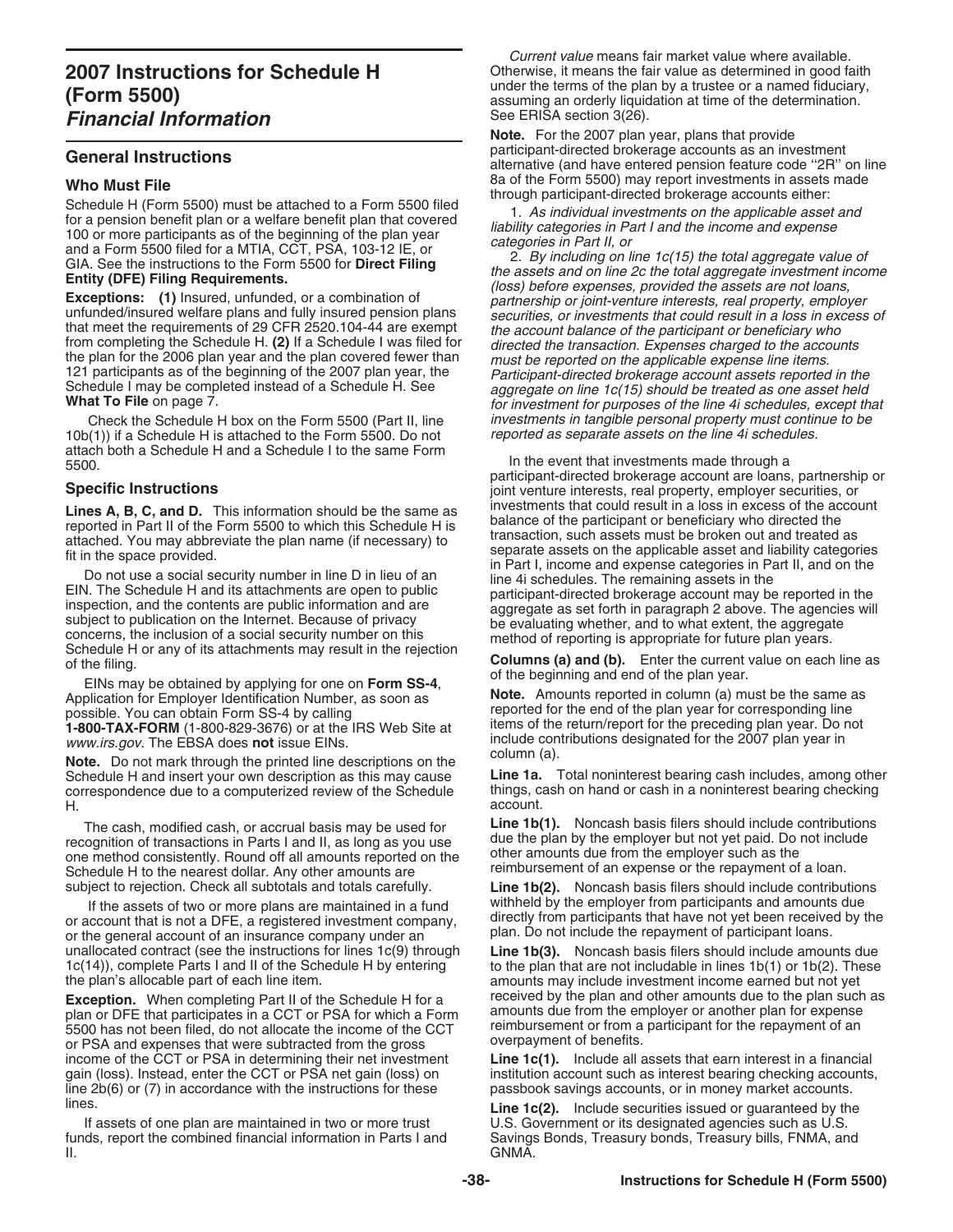Line 1c(3). Include investment securities (other than employer the deemed distribution is not treated as an actual distribution securities defined below in 1d(1)) issued by a corporate entity at for other purposes, such as the qualification requirements of a stated interest rate repayable on a particular future date such Code section 401, including a stated interest rate repayable on a particular future date such as most bonds, debentures, convertible debentures, endicated by the avy status under Code section 416 and the vesting<br>commercial paper and zero coupon bonds. Do not include debt requirements of Treasury Regulation section commercial paper and zero coupon bonds. Do not include debt requirements of Treasury Regulation section 1.411(a)-7(d)(5).<br>Securities of governmental units that should be reported on line See Q&As 12 and 19 of Treasury Regu securities of governmental units that should be reported on line

 ''Preferred'' means any of the above securities that are (participant loans - end of year) or on line 1a, column (b), of securities have a rating of "A" or above. If the securities are not value of any participant loan that was reported as a deemed<br>"Preferred," they are listed as "Other." show that is distribution on line 2g for any earlier

**Line 1c(4)(A).** Include stock issued by corporations (other than employer securities defined in  $1d(1)$  below) which is addition, the amount to be entered on line 2g must be reduced as a accompanied by preferential rights such as the right to share in by the amount of the particip accompanied by preferential rights such as the right to share in by the amount of the participant loan that was reported as the participant of the earlier year. distributions of earnings at a higher rate or which has general

securities defined in 1d(1)) that represents regular ownership of of the plan's or DFE's interest in each DFE at the end of the<br>the corporation and is not accompanied by preferential rights. plan or DFE year must be report the corporation and is not accompanied by preferential rights. plan or Include the value of warrants convertible into common stock. 5500). Include the value of warrants convertible into common stock.

**Line 1c(5).** Include the value of the plan's participation in a<br>partnership or joint venture if the underlying assets of the<br>partnership or joint venture are not considered to be plan assets<br>under 20 CEB 2510.2.101. De p

under 29 CFR 2510.3-101. Do not include the value of a plan's<br>interest in a partnership or joint venture that is a 103-12 IE.<br>Include the value of a 103-12 IE in 1c(12).<br>Include the value of a 103-12 IE in 1c(12).<br>Include

**Line 1c(7).** Enter the current value of all loans made by the plan, except participant loans reportable on line 1c(8). Include of the insurance contracts reported here as you used for line 3 the sum of the value of loans in the loans directly or by purchasing loans originated by a third lines  $1c(1)$  through (14), such as options, index futures,

**Line 1c(8).** Enter the current value of all loans to participants including residential mortgage loans that are subject to Code including residential mortgage loans that are subject to Code<br>
section 72(p). Including the sum of the value of the unpaid interaction<br>
principal balances, plus accrued but unpaid interest, if any, for<br>
principal balances

If both of these circumstances apply, report the loan as a<br>deemed distribution on line 2g. However, if either of these<br>participant loan (including interest accruing thereon after the<br>participant loan (including interest a

deemed distribution) that has not been repaid is still considered **Line 1i.** "Acquisition indebtedness", for debt-financed outstanding for purposes of applying Code section 72(p)(2)(A) property other than real property, me outstanding for purposes of applying Code section  $72(p)(2)(A)$  property other than real property, means to determine the maximum amount of subsequent loans. Also, amount of the principal debt incurred: to determine the maximum amount of subsequent loans. Also,

1c(2) or 1c(15).<br>"The entry on line 1c(8), column (b), of Schedule H<br>"Preferred" means any of the above securities that are (participant loans - end of year) or on line 1a, column Schedule I (plan assets - end of year) must include the current distribution on line 2g for any earlier year if the participant resumes repayment under the loan during the plan year. In

priority over the common stock of the same entity. Include the<br>value of warrants convertible into preferred stock.<br>
Lines 1c(9), (10), (11), and (12). Enter the total current value<br>
of the plan's or DFE's interest in DFEs as of the beginning and end of the plan or DFE year. The value

Line 1c(15). Include all other investments not includable in party), and other miscellaneous loans. repurchase agreements, state and municipal securities,  $\text{Line 1c(8)}$ . Enter the current value of all loans to participants collectibles, and other personal property.

directed investment solely of the participant's individual<br>account; and<br>2. As of the end of the plan year, the participant is not<br>continuing repayment under the loan.<br>3. As of the end of the plan year, the participant is n

# **Instructions for Schedule H (Form 5500) -39-**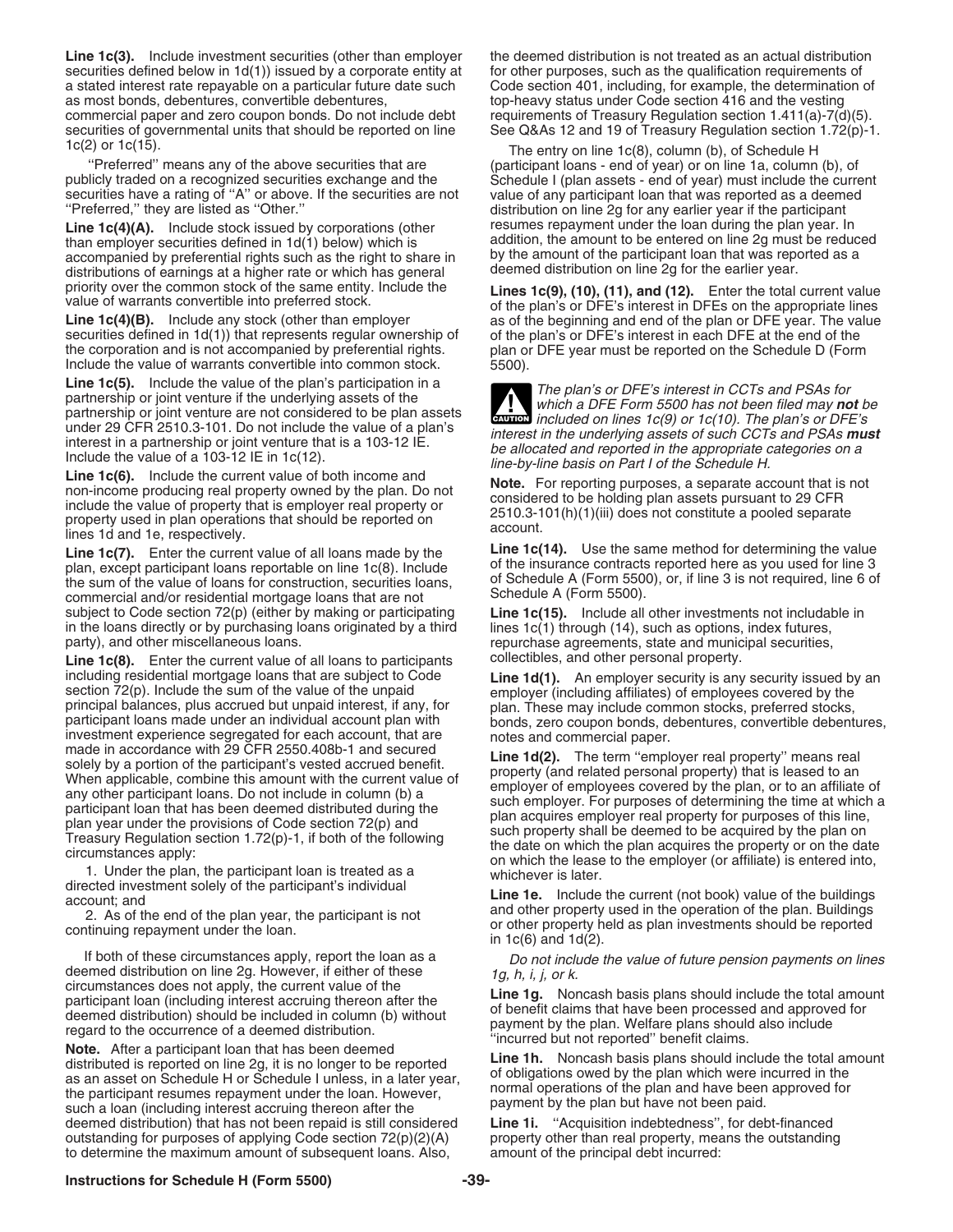the debt was incurred only to acquire or improve the property; disposed of during the plan year; and

3. After the acquisition or improvement of the property if the  $2b(4)(B)$  is subtracted from  $2b(4)(A)$ . If entering a negative bt was incurred only to acquire or improve the property and number, enter a minus sign "-" to t debt was incurred only to acquire or improve the property and was reasonably foreseeable at the time of such acquisition or improvement. For further explanation, see Code section 514(c). Note. Bond write-offs should be reported as realized losses.

Line 2a. Include the total cash contributions received and/or (for accrual basis plans) due to be received.

securities or other noncash property. **2.** Minus the current value of the plan's interest in each

**Line 2b(1)(A).** Enter interest earned on interest-bearing cash, entity at the beginning of the plan year,<br>including earnings from sweep accounts. STIF accounts. 3. Plus any amounts transferred out of each entity by the including earnings from sweep accounts, STIF accounts, 3. Plus any amounts transf<br>money market accounts, certificates of deposit, etc. This is the plan during the plan year, and money market accounts, certificates of deposit, etc. This is the plan during the plan year, and<br>interest earned on the investments reported on line 1c(1). 4. Minus any amounts transferred into each entity by the interest earned on the investments reported on line  $1c(1)$ . 4. Minus any amounts transferred into the intervention of the plan year.

**Line 2b(1)(B).** Enter interest earned on U.S. Government

Line 2b(4). Generally, the dividends are for investment sais  $\frac{1}{2}$  inter action (loss) from registered<br>Line 2b(4). Generally, the dividends are for investment comparison pains (loss) from registered<br>plans, include any

**Note.** As current value reporting is required for the Form 5500,<br>assets are revalued to current value at the end of the plan year.<br>For purposes of this form, the increase or decrease in the value of assets since the begi

exchanged during the plan year is to be calculated as follows: attributable gains that were also distributed.

1. Enter in 2b(4)(A), column (a), the sum of the amount **Line 2g.** Report on line 2g a participant loan that has been

1. By the organization in acquiring or improving the 2. Enter in 2b(4)(B), column (a), the sum of the current property;<br>2. Before the acquisition or improvement of the property if year and the purchase price for assets both acquired and year and the purchase price for assets both acquired and

or 3. After the acquisition or improvement of the property if the  $2b(4)(B)$  is subtracted from  $2b(4)(A)$ . If entering a negative

Line 2b(5). Subtract the current value of assets at the beginning of the year plus the cost of any assets acquired **Line 1j.** Noncash basis plans should include amounts owed<br>for any liabilities that would not be classified as benefit claims<br>payable, operating payables, or acquisition indebtedness.<br>operating payable, operating payables, Line 1l. The entry in column (b) must equal the sum of the enter a minus sign "-" to the left of the number. Do not include entry in column (a) plus lines 2k,  $2|(1)$ , and  $2|(2)$ . the value of assets reportable in lines  $2b(4)$  and  $2b(6)$  through  $\frac{2b(10)}{2b(10)}$ .

Lines 2b(6), (7), (8), and (9). Report all earnings, expenses, gains or losses, and unrealized appreciation or depreciation **Note.** Plans using the accrual basis of accounting should not<br>include contributions designated for years before the 2007 plan<br>include contributions designated for years before the 2007 plan<br>vear on line 2a.<br>**Line 2a(1)(B)** 

Securities. This is the interest earned on the investments<br>
reported on line 1c(2).<br>
Line 2b(1)(C). Generally, this is the interest earned on **Note.** Enter the combined net investment gain or loss from all

**Line 2b(1)(C).** Generally, this is the interest earned on **Note.** Enter the combined net investment gain or loss from all securities that are reported on lines  $1(c)(3)(A)$  and (B) and CCTs and PSAs, regardless of whether a

The sum of the realized gain (or loss) of assets sold or Treasury Regulation section  $1.415-6(b)(6)(iv)$ , as well as any

deemed distributed during the plan year under the provisions of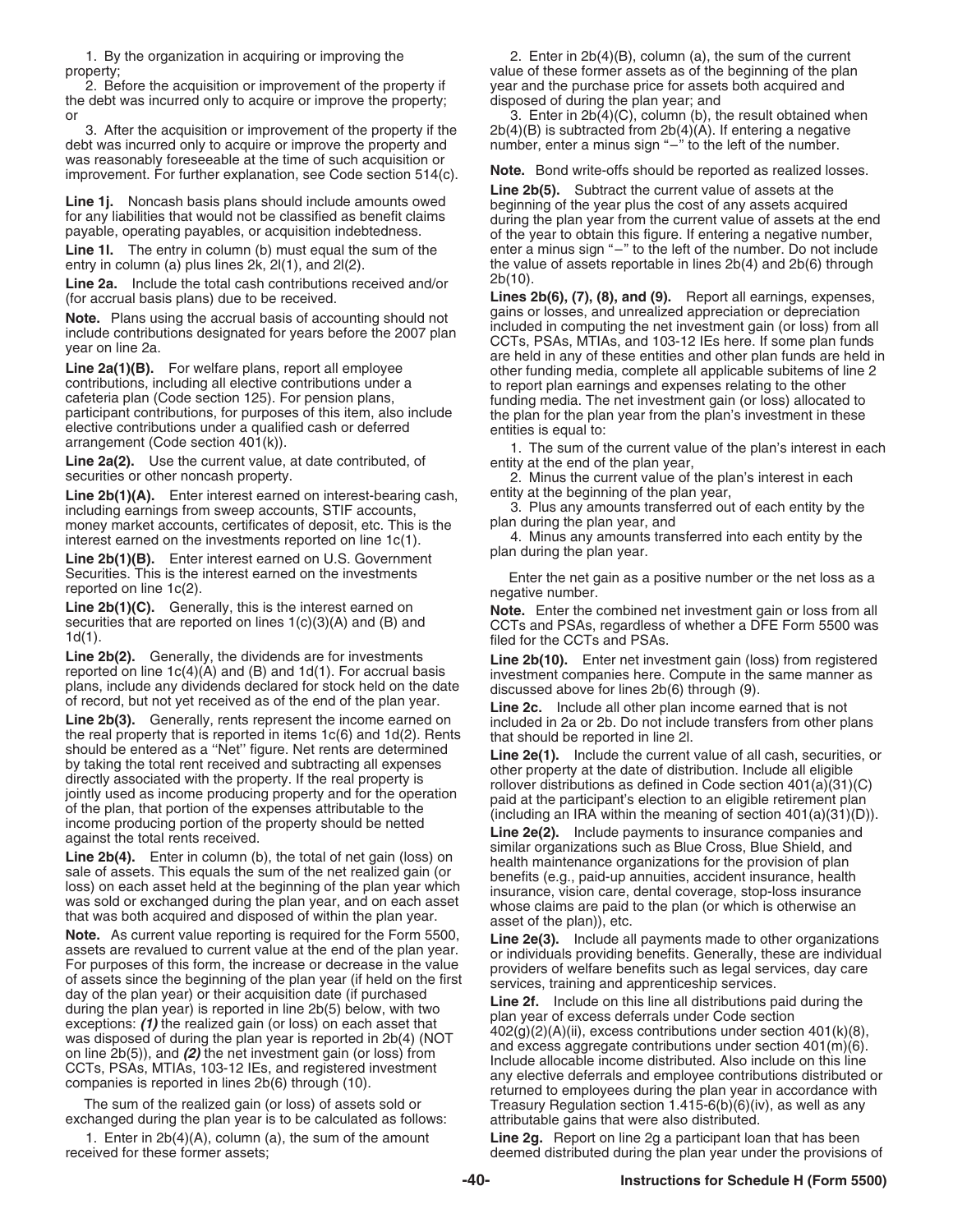only if both of the following circumstances apply: investment portfolio. These may include fees paid to manage

account; and performance.<br>
2. As of the end of the plan year, the participant is not **Line 2i(4)**.

resumes repayment under the loan in a later year), they are still **Note.** If this Schedule H is filed for a DFE, report the value<br>considered outstanding loans and are not treated as actual all asset transfers to the DFE, i distributions for certain purposes. See Q&As 12 and 19 of contributions to participating plans on line 2l(1), and report the Treasury Regulation section 1.72(p)-1.

**Line 2h.** Interest expense is a monetary charge for the use of<br>money borrowed by the plan. This amount should include the<br>total of interest paid or to be paid (for accrual basis plans)<br>during the plan year.<br>during the pla

**Line 2i.** Report all administrative expenses (by specified **Line 3.** The administrator of an employee benefit plan who category) paid by or charged to the plan, including those that files a Schedule H (Form 5500) generally must engage an were not subtracted from the gross income of CCTs, PSAs, independent qualified public accountant (IQPA) pursuant to<br>MTIAs, and 103-12 IFs in determining their net investment<br>MTIAs, and 103-12 IFs in determining their net i MTIAs, and 103-12 IEs in determining their net investment ERISA section 103(a)(3)(A) and 29 CFR 2520.103-1(b). This<br>gain(s) or loss(es), Expenses incurred in the general operations requirement also applies to a Form 5500 f gain(s) or loss(es). Expenses incurred in the general operations

**Line 2i(1).** Include the total fees paid (or in the case of<br>accrual basis plans costs incurred during the plan year but not<br>paid as of the end of the plan year) by the plan for outside<br>paid as of the end of the plan year accounting, actuarial, legal, and valuation/appraisal services. 29 CFR 2520.103-1(b) requires that any separate financial Include fees for the annual audit of the plan by an independent statements prepared in order for the independent qualified qualified public accountant; for payroll audits; for accounting/ public accountant to form the opin bookkeeping services; for actuarial services rendered to the plan, and to a lawyer for rendering legal opinions, litigation, and advice (but not for providing legal services as a benefit to plan participants). Include the fee(s) for valuations or appraisals to may be aggregated into categories in a manner other than that determine the cost, quality, or value of an item such as real used on the Schedule H. The sepa property, personal property (gemstones, coins, etc.), and for either typewritten or printed and consist of reproductions of valuations of closely held securities for which there is no ready Parts I and II or statements incorporating by references Parts I market. Do not include amounts paid to plan employees to and II. See ERISA section 103(a)(3)(A), and the DOL<br>perform bookkeeping/accounting functions that should be regulations 29 CFR 2520.103-1(a)(2) and (b), 2520.10 included in  $2i(4)$ .

**Line 2i(3).** Enter the total fees paid (or in the case of accrual exempt because they satisfy the DOL Voluntary Fiduciary basis plans, costs incurred during the plan year but not paid as Correction Program (VFCP) requirem

Code section 72(p) and Treasury Regulation section 1.72(p)-1 corporation (or other person) for advice to the plan relating to its 1. Under the plan, the participant loan is treated as a the plan's investments, fees for specific advice on a particular directed investment solely of the participant's individual investment, and fees for the evaluation of the plan's investment

2. As of the end of the plan year, the participant is not **Line 2i(4).** Other expenses are those that cannot be included continuing repayment under the loan. in 2i(1) through 2i(3). These may include plan expenditures

If either of these circumstances does not apply, a deemed<br>
digitivation of a parametric of premiums to provide headth insurance benefits to<br>
digitivation of a participant loan should not be reported on line in employees),

total value of all assets transferred out of the DFE, including<br>assets withdrawn for disbursement as benefit payments by

of the plan are classified as administrative expenses.<br> **and for a GIA (see 29 CFR 2520.103-12 and 29 CFR** 2541). The accountant's report must be attached to the

public accountant to form the opinion and notes to these<br>financial statements must be attached to the Form 5500. Any separate statements must include the information required to be disclosed in Parts I and II of the Schedule H; however, they used on the Schedule H. The separate statements should be regulations 29 CFR 2520.103-1(a)(2) and (b), 2520.103-2, and (2520.104-50.

**Line 2i(2).** Enter the total fees paid (or in the case of accrual<br>basis plans, costs incurred during the plan year but not paid as<br>basis performing administrative services for the plan. For purposes of<br>performing administ basis plans, costs incurred during the plan year but not paid as Correction Program (VFCP) requirements and the conditions of of the end of the plan year) to an individual, partnership or Prohibited Transaction Exemption ( Prohibited Transaction Exemption (PTE) 2002-51 do not need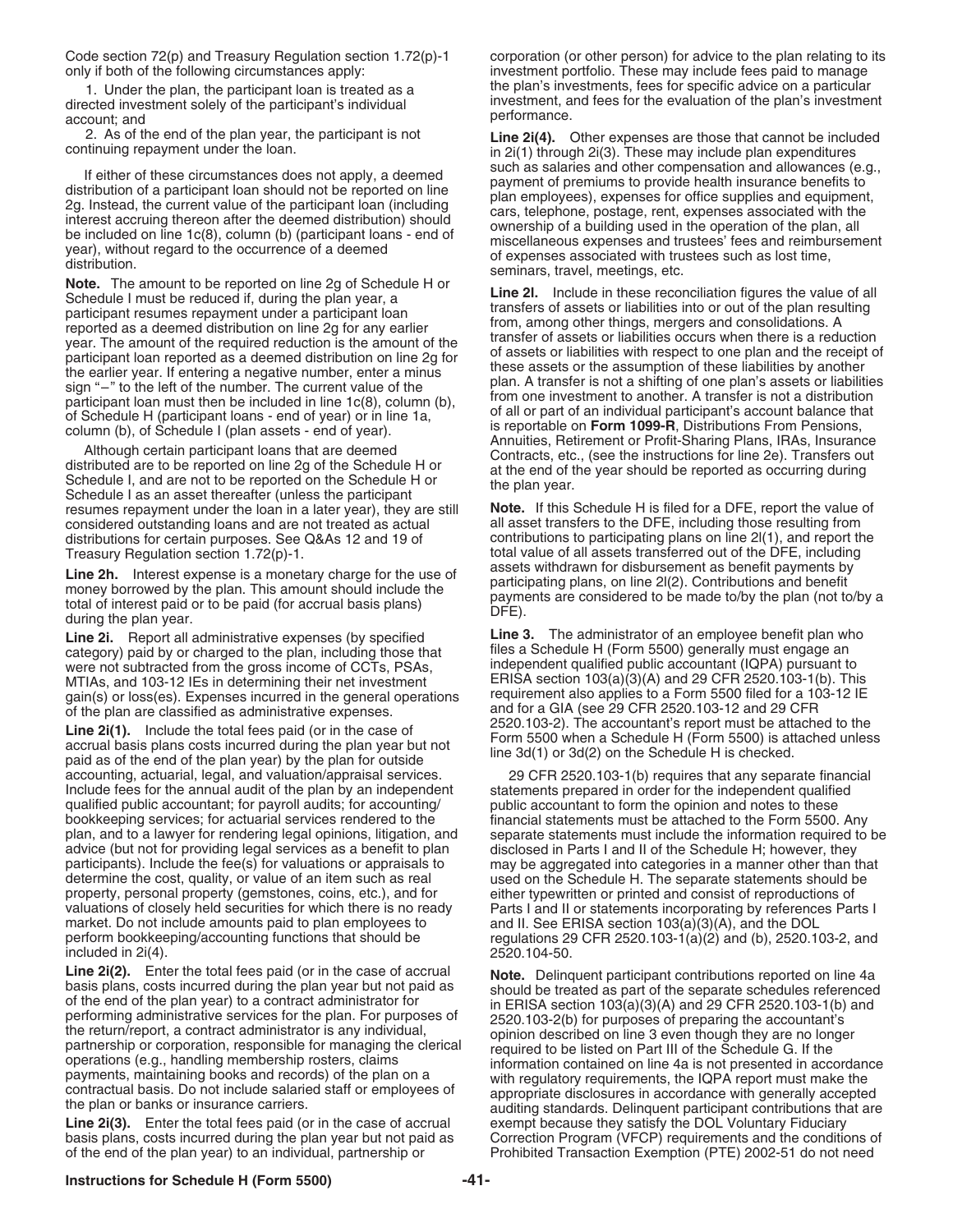Generally, an unqualified opinion is issued when the (regardless of the number of participants covered at the independent qualified public accountant concludes that the beginning of each plan year); and (c) a statement ide independent qualified public accountant concludes that the beginning of each plan year); and **(c)** a statement identifying plan's financial statements present fairly, in all material any material differences between the unaudited financial<br>
respects, the financial status of the plan as of the end of the and information submitted with the first period under audit in conformity with generally accepted

the period under audit in conformity with GAAP or OCBOA, **Lines 4a through 4k.** Plans completing Schedule H must except for the effects of one or more matters described in the answer all these lines either "Yes" or "No." If lines 4a through opinion. 4h are ''Yes,'' an amount must be entered where indicated.

public accountant does not express an opinion on the financial their funds held in a master trust should check ''No'' on line 4b,<br>statements because he or she has not performed an audit 4c, 4i, and 4j. CCTs and PSAs do not statements because he or she has not performed an audit<br>sufficient in scope to enable him or her to form an opinion on  $103-12$  IEs, and GIAs do not complete lines 4a, 4e, 4f, 4g, 4h,<br>the financial statements. or 4k. 103-1

**Line 3a(4).** Check if the plan received an adverse **Line 4a.** Amounts paid by a participant or beneficiary to an accountant's opinion. Generally, an adverse opinion is issued employer and/or withheld by an employer for contribution to the<br>by an independent qualified public accountant when the plan's plan are participant contributions by an independent qualified public accountant when the plan's plan are participant contributions that become plan assets as of financial statements do not present fairly, in all material the earliest date on which such con respects, the financial status of the plan as of the end of the segregated from the employer's general assets (see 29 CFR audit period and the changes in its financial status for the period 2510.3-102). An employer holding audit period and the changes in its financial status for the period

**Line 3b.** Check "Yes" if a box is checked on line 3a and the prohibited use of plan assets (see ERISA section 406). If such a scope of the plan's audit was limited pursuant to DOI connexempt prohibited transaction occurre scope of the plan's audit was limited pursuant to DOL nonexempt prohibited transaction occurred with respect to a<br>requilations 29 CFR 2520,103-8 and 2520,103-12(d) because disqualified person (see Code section 4975(e)(2)), regulations 29 CFR 2520.103-8 and 2520.103-12(d) because disqualified person (see Code section 4975(e)(2)), file **Form** the examination and report of an independent qualified public **5330**, Return of Excise Taxes Related to Employee Benefit<br>Plans, with the IRS to pay any applicable excise tax on the accountant did not extend to: **(a)** statements or information Plans, with the IRS to pay any applicable excise ta<br>Transaction extend to pany similar institution or insurance transaction. regarding assets held by a bank, similar institution or insurance

**Note.** These regulations do not exempt the plan administrator late contributions and reimbursement of the plan for lost from engaging an accountant or from attaching the accountant's earnings or profits. If no participant contributions were received report to the Form 5500. If you check line 3b, you must also or withheld by the employer dur check the appropriate box on line 3a to identify the type of

Line 3c. Enter the name and EIN of the accountant (or **Line 3c.** Brown be treated as part of the separate schedules accounting firm) in the space provided on line 3c. Do not use a **reference in ERISA section 103(a)(A)** and

**Line 3d(2).** Check this box if the plan has elected to defer *Although all delinquent participant contributions must be* attaching the accountant's opinion for the first of 2 consecutive *reported on line 4a, delinquent c* plan years, one of which is a short plan year of 7 months or Voluntary Fiduciary Correction Program (VFCP) requirements less. The Form 5500 for the first of the 2 years must be and the conditions of Prohibited Transaction Exemption (PTE)<br>complete and accurate, with all required attachments, except 2002-51 have been satisfied do not need to complete and accurate, with all required attachments, except for the accountant's report, including an attachment explaining nonexempt party-in-interest transactions.

to be treated as part of the schedule of nonexempt why one of the 2 plan years is of 7 or fewer months duration party-in-interest transactions.<br>If the required escountent's report is not attached to the plan year will include a report of an independent qualified public If the required accountant's report is not attached to the<br>
Form 5500, the filing is subject to rejection as incomplete and<br>
penalties may be assessed.<br>
Lines 3a(1) through 3a(4). These boxes identify the type of<br>
opinion opinion offered by the accountant.<br> **Line 3a(1).** Check if an unqualified opinion was issued.<br> **Change of the and statements for each of the 2 plan years**<br> **Generally, an unqualified opinion is issued when the discuss** (re information submitted with the first Form 5500 and the audited period audited and the changes in its financial status for the financial information submitted with the second Form 5500. See period under audit in conformity with generally accepted 29 CFR 2520.104-50.

accounting principles (GAAP) or an other comprehensive basis<br>of accounting (OCBOA), e.g., cash basis.<br> **Line 3a(2).** Check if a qualified opinion was issued. Generally,<br>
a qualified opinion is issued by an independent qual

**Line 3a(3).** Check if a disclaimer of opinion was issued. A Report investments in CCTs, PSAs, MTIAs, and 103-12 IEs, but disclaimer of opinion is issued when the independent qualified not the investments made by these ent not the investments made by these entities. Plans with all of their funds held in a master trust should check "No" on line 4b,

the earliest date on which such contributions can reasonably be under audit in conformity with GAAP or OCBOA.<br>Line 3b. Check "Yes" if a box is checked on line 3a and the prohibited use of plan assets (see ERISA section 406). If such a

carrier that is regulated and supervised and subject to periodic<br>examination by a state or Federal agency provided that the<br>statements or information are prepared by and certified to by<br>the bank or similar institution or a or withheld by the employer during the plan year, answer "No."

Delinquent participant contributions reported on line 4a<br>should be treated as part of the separate schedules **TIP** accounting firm) in the space provided on line 3c. Do not use a<br>social security number in lieu of an EIN. The Schedule H is<br>open to publication, and the contents are public<br>open to publication on the Internet.<br>Here account reported on line 4a, delinquent contributions for which the DOL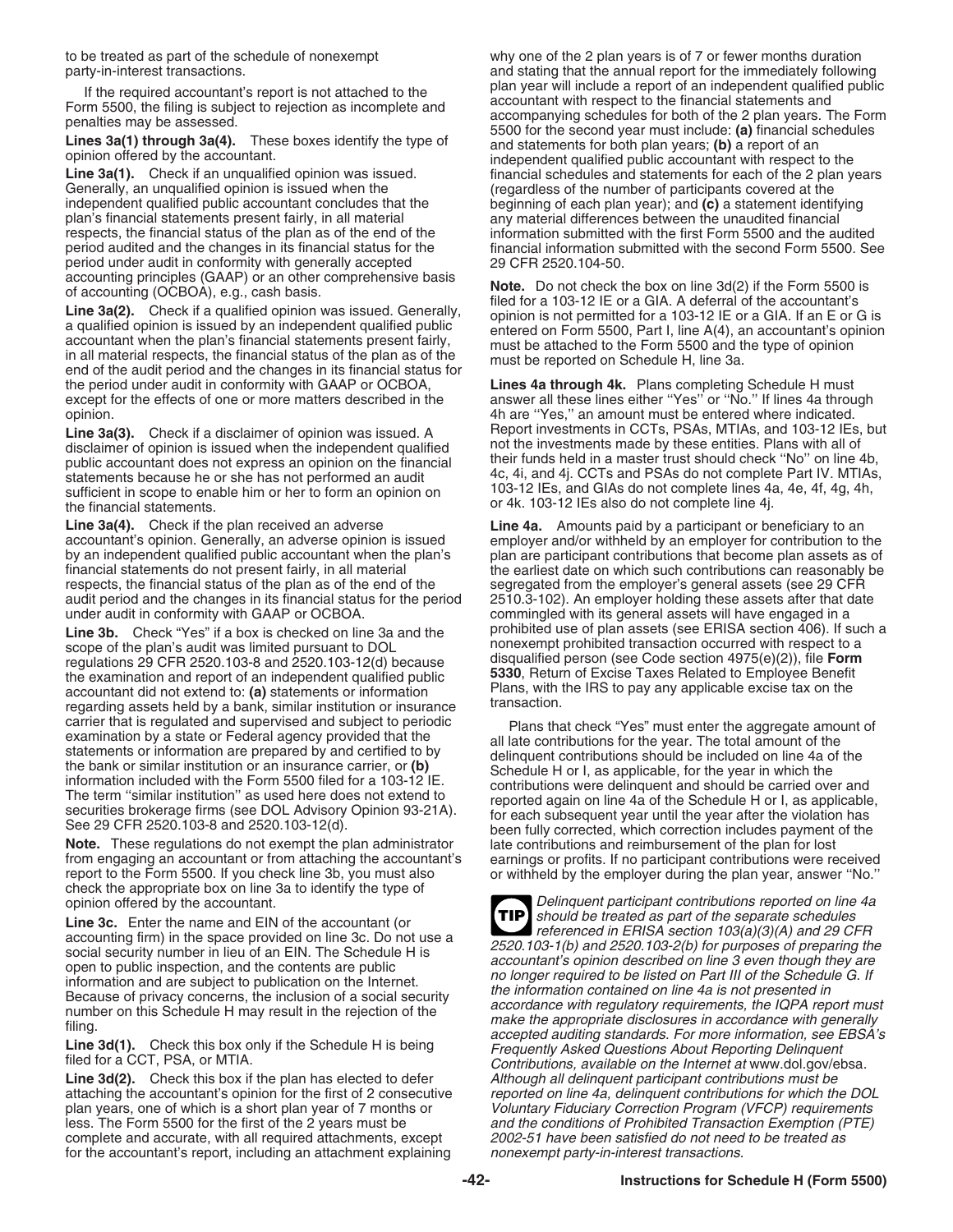covered (which transactions include delinquent participant "'handling'' funds or other property of a plan, so as to require<br>
contributions to pension and welfare plans), and acceptable bonding, whenever his or her other du contributions to pension and welfare plans), and acceptable methods for correcting violations. In addition, applicants that respect to given funds are such that there is a risk that such satisfy both the VFCP requirements and the conditions of PTE funds could be lost in the event o satisfy both the VFCP requirements and the conditions of PTE 2002-51 are eligible for immediate relief from payment of certain prohibited transaction excise taxes for certain corrected others. Section 412 of ERISA and DOL regulations 29 CFR<br>transactions, and are also relieved from the obligation to file the 2580 provide the bonding reguire transactions, and are also relieved from the obligation to file the Form 5330 with the IRS. For more information, see 71 Fed. only of "handling" (29 CFR 2580.412-6), the permissible forms of<br>Reg. 20261 (Apr. 19, 2006) and 71 Fed. Reg. 20135 (Apr. 19, bonds (29 CFR 2580.412-10), the amount 2006). Information about the VFCP is also available on the

**Line 4b.** Plans that check "Yes" must enter the amount and companies (ERISA section 412), and the exemption allo<br>complete Part Lof Schedule G. The due date payment amount plan officials to purchase bonds from surety compa complete Part I of Schedule G. The due date, payment amount and conditions for determining default of a note or loan are usually contained in the documents establishing the note or reinsurers on Federal bonds (29 CFR 2580.412-23).<br>Information concerning the list of approved sureties and loan. A loan by the plan is in default when the borrower is Information concerning the list of approved sureties and<br>Internation into the obligation upon maturity Obligations that Internations is available on the Internet unable to pay the obligation upon maturity. Obligations that reinsurers is a reinsure on the Internet can default at any time. Generally  $c570$ . require periodic repayment can default at any time. Generally,  $\frac{CO_7O_7}{CO_2}$  Plans are permitted under certain conditions to purchase loans and fixed income obligations are considered uncollectible **Note.** Plans are permitted under certain conditions to purch when payment has not been made and there is little probability fiduciary liability insurance. Th when payment has not been made and there is little probability that payment will be made. A fixed income obligation has a plan from dishonest acts and are not bonds that should be fixed maturity date at a specified interest rate. Do not include reported in line 4e.

stated period. A lease is in default when the required payment(s) has not been made. An uncollectible lease is one Willful failure to report is a criminal offense. See ERISA where the required payments have not been made. An uncollectible lease is one where the required payments have not been made and for which there is little probability that payment will be made.

Line 4d. Plans that check "Yes" must enter the amount and **Lines 4g and 4h.** Current value means fair market value complete Part III of Schedule G. Check "Yes" if any nonexempt where available. Otherwise, it means the fair complete Part III of Schedule G. Check "Yes" if any nonexempt where available. Otherwise, it means the fair value as<br>transaction with a party-in-interest occurred regardless of determined in good faith under the terms of t transaction with a party-in-interest occurred regardless of whether the transaction is disclosed in the accountant's report. trustee or a named fiduciary, assuming an orderly liquidation at Do not check "Yes" or complete Schedule G. Part III, with the time of the determination. See Do not check "Yes" or complete Schedule G, Part III, with respect to transactions that are: (1) statutorily exempt under An accurate assessment of fair market value is essential to Part 4 of Title I of ERISA; (2) administratively exempt under a pension plan's ability to comply wi Part 4 of Title I of ERISA; (2) administratively exempt under<br>
ERISA are pension plan's ability to comply with the requirements set<br>
EntSA section 408(a); (4) the holding of participant contributions in the<br>
or 4975(c) ar

You may indicate that an application for an administrative collectibles. Do not check "Yes" on line 4g if the plan is a<br>emption is pending. If you are unsure as to whether a emploided contribution plan and the only assets transaction is exempt or not, you should consult with either the plan's independent qualified public accountant or legal counsel market, are: **(1)** participant loans not in default, or **(2)** assets

Applicants that satisfy the VFCP requirements and the<br>conditions of PTE 2002-51 (see the instructions for line<br>a) are eligible for immediate relief from payment of<br>prohibited transaction excise taxes for certain corrected **TIP** certain prohibited transaction excise taxes for certain corrected<br>
transactions, and are also relieved from the obligation to file the<br>
Form 5330 with the IRS. For more information, see 71 Fed.<br>
Reg. 20261 (Apr. 19, 2006) Reg. 20261 (Apr. 19, 2006) and 71 Fed. Reg. 20135 (Apr. 19,<br>2006). When the conditions of PTE 2002-51 have been exempt under Code section 4975 $(c)$  for the purposes of. answering line 4d. Generally, as it relates to these questions, an appraisal by an

amount of coverage for all claims. Check "Yes" only if the plan prepared by an individual or firm who knows how to judge the<br>itself (as opposed to the plan sponsor or administrator) is a value of such assets and does not h itself (as opposed to the plan sponsor or administrator) is a value of such assets and does not have an ongoing rela<br>named insured under a fidelity bond from an approved surety with the plan or plan fiduciaries except for named insured under a fidelity bond from an approved surety with the plane covering plan officials and that protects the plan as described in appraisals. covering plan officials and that protects the plan as described in appraisals.<br>29 CFR Part 2580. Generally, every plan official of an employee **Line 4i.** Check "Yes" if the plan had any assets held for 29 CFR Part 2580. Generally, every plan official of an employee benefit plan who ''handles'' funds or other property of such plan investment purposes, and attach a schedule of assets held for

The VFCP describes how to apply, the specific transactions must be bonded. Generally, a person shall be deemed to be part of such person, acting either alone or in collusion with bonds (29 ČFR 2580.412-10), the amount of the bond (29 CFR 2580, subpart C), and certain exemptions such as the Internet at www.dol.gov/ebsa.<br> **I ine 4h** Plans that check "Yes" must enter the amount and companies (ERISA section 412), and the exemption allowing authorized by the Secretary of the Treasury as acceptable reinsurers on Federal bonds (29 CFR 2580.412-23).

participant loans made under an individual account plan with<br>investment experience segregated for each account that were<br>made in accordance with 29 CFR 2550.408b-1 and secured<br>solely by a portion of the participant's veste Line 4c. Plans that check "Yes" must enter the amount and loss. If the full amount of the loss has not yet been determined, complete Part II of Schedule G. A lease is an agreement complete Part II of Schedule G. A lease is

![](_page_42_Picture_11.jpeg)

exemption is pending. If you are unsure as to whether a defined contribution plan and the only assets the plan holds,<br>transaction is exempt or not, you should consult with either the that do not have a readily determinable over which the participant exercises control within the meaning of section 404(c) of ERISA.

assets referred to on line 4g whose value was not readily satisfied, the corrected transactions should be treated as determinable on an established market and which were not<br>exempt under Code section 4975(c) for the purposes of valued by an independent third-party appraiser in th Line 4e. Plans that check "Yes" must enter the aggregate independent third party is an evaluation of the value of an asset amount of coverage for all claims. Check "Yes" only if the plan

# **Instructions for Schedule H (Form 5500) -43-**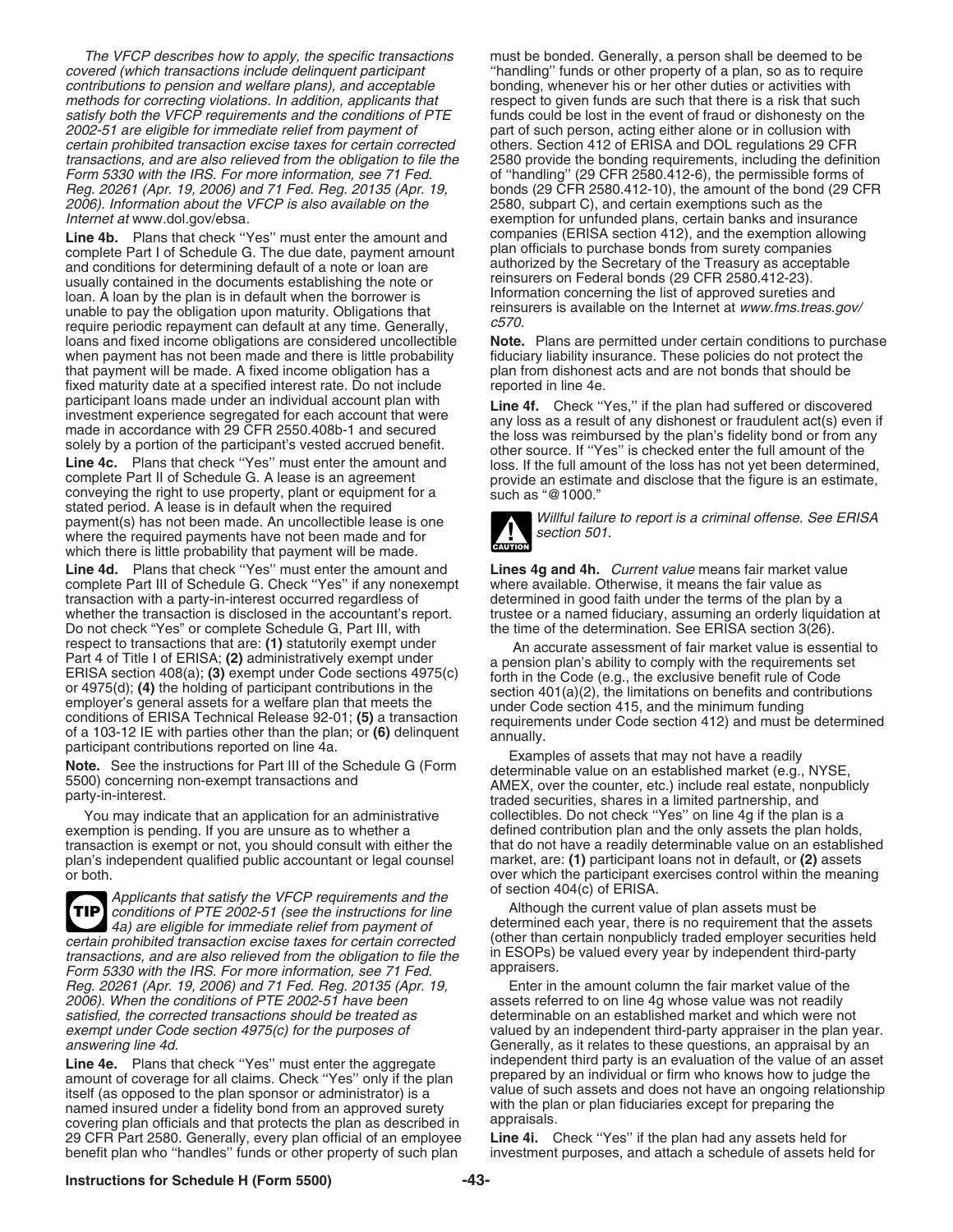investment purposes at end of year, a schedule of assets held Assets held for investment purposes shall not include any<br>for investment purposes that were both acquired and disposed investment that was not held by the plan for investment purposes that were both acquired and disposed of within the plan year, or both, as applicable. The schedules must use the format set forth below or a similar format and the that plan year in any of the following:

Assets held for investment purposes shall include:<br>
■<br>
Any investment asset held by the plan on the last day of the<br>
plan year; and<br>
■<br> **Any investment asset purchased during the plan year and**<br>
Schedule G, Part II; and<br>

company required to file reports with the Securities and Exchange Commission under section 13 of the Securities **A** reportable transaction includes:<br>
Exchange Act of 1934. **A strip 1994** 1. A single transaction within the p

5. Participations in a bank common or collective trust. <br>5. Participations in an insurance company pooled separate 2. Any series of transactions with or in conjunction with the 6. Participations in an insurance company pooled separate account.

7. Securities purchased from a broker-dealer registered amount in the aggregate within the plan year (regardless of the under the Securities Exchange Act of 1934 and either: (1) listed category of asset and the gain or los on a national securities exchange and registered under section more than 5% of the current value of plan assets; 6 of the Securities Exchange Act of 1934, or **(2)** quoted on 3. Any transaction within the plan year involving securities

plan year if that investment is reported in the annual report for

same size paper as the Form 5500. See 29 CFR 2520.103-11. 1. The schedule of loans or fixed income obligations in<br>Assets held for investment nurnoses shall include: default required by Schedule G, Part I;

Investment Company Act of 1940 (e.g., a mutual fund).<br>3. Bank certificates of deposit with a maturity of one year or following schedule if the plan had any reportable transactions less. (see 29 CFR 2520.103-6 and the examples provided in the<br>4. Commercial paper with a maturity of 9 months or less if it<br>is valued in the highest rating category by at least two nationally<br>recognized statistical rating

1. A single transaction within the plan year in excess of 5%

ount.<br>7. Securities purchased from a broker-dealer registered amount in the aggregate within the plan year (regardless of t category of asset and the gain or loss on any transaction) to

of the same issue if within the plan year any series of

**Line 4i schedules.** The first schedule required to be attached is a schedule of all assets held for investment purposes at the end of the plan year, aggregated and identified by issue, maturity date, rate of interest, collateral, par or maturity value, cost and current value, and, in the case of a loan, the payment schedule.

In column (a), place an asterisk (\*) on the line of each identified person known to be a party-in-interest to the plan. In column (c), include any restriction on transferability of corporate securities. (Include lending of securities permitted under Prohibited Transactions Exemption 81-6.)

This schedule must be clearly labeled **"Schedule H, line 4i—Schedule of Assets (Held At End of Year)."**

| (a) (b) Identity of issue, borrower, lessor, or similar party | (c) Description of investment including maturity date,<br>rate of interest, collateral, par, or maturity value | (d) Cost | (e) Current<br>value |
|---------------------------------------------------------------|----------------------------------------------------------------------------------------------------------------|----------|----------------------|
|                                                               |                                                                                                                |          |                      |
|                                                               |                                                                                                                |          |                      |
|                                                               |                                                                                                                |          |                      |

The second schedule required to be attached is a schedule of investment assets that were both acquired and disposed of within the plan year. This schedule must be clearly labeled **"Schedule H, line 4i—Schedule of Assets (Acquired and Disposed of Within Year)."**

| (a) Identity of issue, borrower, lessor, or similar party                                                              | (b) Description of investment including maturity date,<br>rate of interest, collateral, par, or maturity value | (c) Costs of<br>acquisitions | (d) Proceeds of<br>dispositions |
|------------------------------------------------------------------------------------------------------------------------|----------------------------------------------------------------------------------------------------------------|------------------------------|---------------------------------|
|                                                                                                                        |                                                                                                                |                              |                                 |
| <u>Music Andrews Andrews Andrews Andrews Andrews Andrews Andrews Andrews Andrews Andrews Andrews Andrews Andrews A</u> |                                                                                                                |                              |                                 |
|                                                                                                                        |                                                                                                                |                              |                                 |

**Notes:** *(1) Participant loans under an individual account plan with investment experience segregated for each account, that are made in accordance with 29 CFR 2550.408b-1 and that are secured solely by a portion of the participant's vested accrued benefit, may be aggregated for reporting purposes in item 4i. Under identity of borrower enter "Participant loans," under rate of interest enter the lowest rate and the highest rate charged during the plan year (e.g., 8%–10%), under the cost and proceeds columns enter zero, and under current value enter the total amount of these loans. (2) Column (d) cost information for the Schedule of Assets (Held At End of Year) and the column (c) cost of acquisitions information for the Schedule of Assets (Acquired and Disposed of Within Year) may be omitted when reporting investments of an individual account plan that a participant or beneficiary directed with respect to assets allocated to his or her account (including a negative election authorized under the terms of the plan). (3) Participant-directed brokerage account assets reported in the aggregate on line 1c(15) should be treated as one asset held for investment for purposes of the line 4i schedules, except investments in tangible personal property must continue to be reported as separate assets on the line 4i schedules.*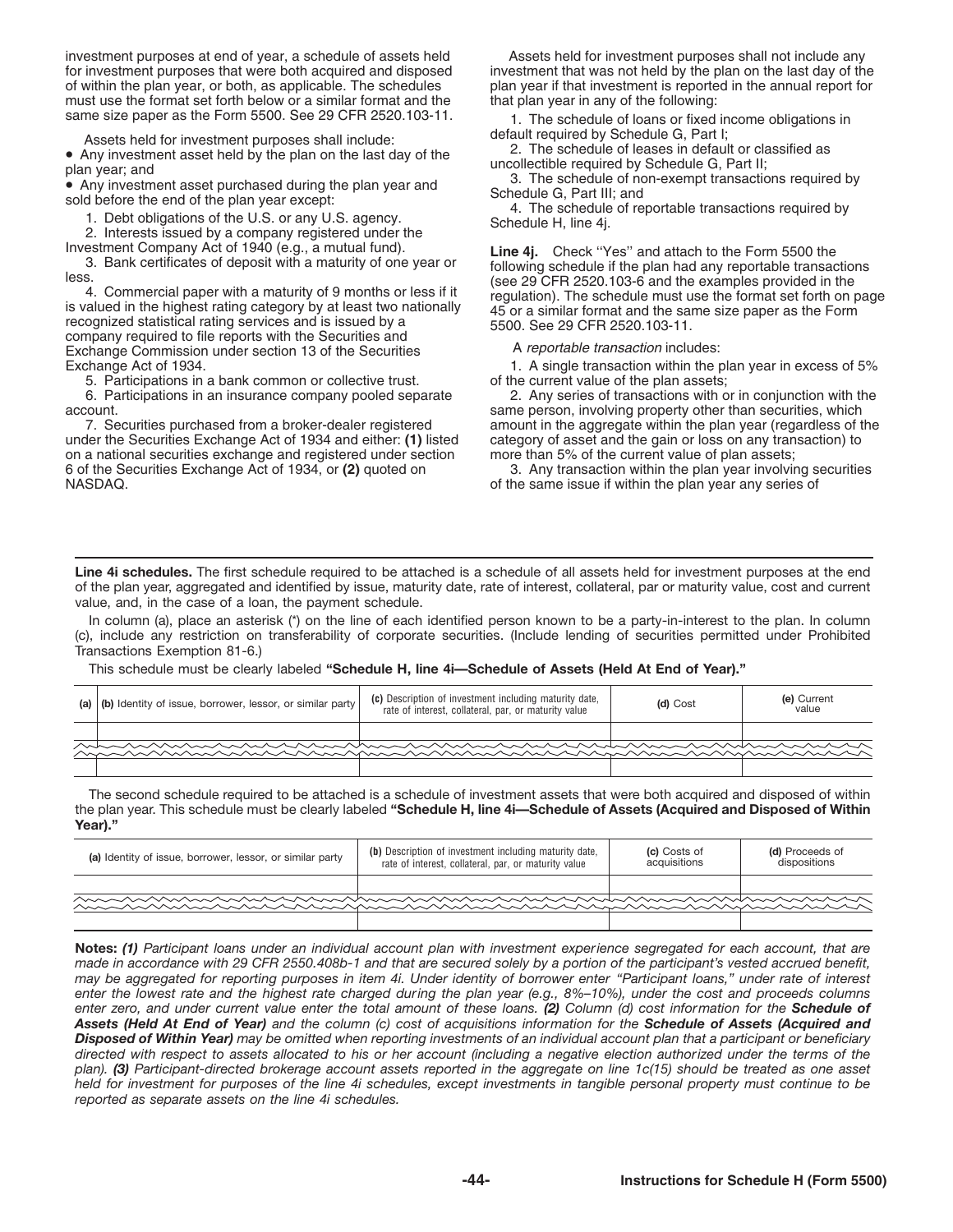securities with, or in conjunction with, a person if any prior or 5500) who has received all of his/her plan benefits, and, subsequent single transaction within the plan year with such therefore, is no longer entitled to r subsequent single transaction within the plan year with such

The 5% figure is determined by comparing the current value<br>of the transaction at the transaction date with the current value<br>of the plan assets at the beginning of the plan year. If this is the<br>initial plan year, you may u

If the assets of two or more plans are maintained in one trust,<br>except as provided below, the plan's allocable portion of the<br>transactions of the trust shall be combined with the other<br>transactions of the plan. If any, to transactions of the plan, if any, to determine which transactions (and a Form 5500 must be filed for each year the plan has (or series of transactions) are reportable (5%) transactions. (or series of transactions) are reportable  $(5%)$  transactions.

For investments in common/collective trusts, pooled<br>separate accounts, 103-12 IEs and registered investment<br>companies, determine the 5% figure by comparing the<br>transaction date value of the acquisition and/or disposition transaction date value of the acquisition and/or disposition of units of participation or shares in the entity with the current value of the plan assets at the beginning of the plan year. If the during the plan year. A transfer of assets or liabilities occurs<br>Schedule H is attached to a Form 5500 filed for a plan with all when there is a reduction Schedule H is attached to a Form 5500 filed for a plan with all when there is a reduction of assets or liabilities with respect to provide to a plan with all when there is a reduction of assets or the assumption of plan pl plan funds held in a master trust, check "No" on line 4j. Plans determine the 5% figure by subtracting the current value of plan the transferee plan(s) involved on lines 5b(1), (2), and (3). If<br>assets held in the master trust from the current value of all plan there are more than four assets held in the master trust from the current value of all plan assets at the beginning of the plan year and check "Yes" or assets at the beginning of the plan year and check ''Yes'' or information required for 5b(1), (2), and (3) for each additional ''No,'' as appropriate. Do not include individual transactions of plan and label the attachment, **''Schedule H, line 5b –** common/collective trusts, pooled separate accounts, master **Additional Plans.''** trust investment accounts, 103-12 IEs, and registered Do not use a social security number in lieu of an EIN or<br>investment companies in which this plan or DFE invests. The include an attachment that contains visible social

**Special rule for certain participant-directed transactions.** Social security number on this schedule H of the inclusion of a<br>Transactions under an individual account plan that a participant<br>or beneficiary directed with re her account (including a negative election authorized under the **Note.** A distribution of all or part of an individual participant's terms of the plan) should not be treated for purposes of line 4i account balance that is terms of the plan) should not be treated for purposes of line 4j account balance that is reportable on Form 1099-R should r<br>as reportable transactions. The current value of all assets of the be included on line 5b. Do not as reportable transactions. The current value of all assets of the be included on included on line submit  $\alpha$  be included on  $\alpha$  be included  $\alpha$ plan, including these participant-directed transactions, should be included in determining the 5% figure for all other

yet paid. See 29 CFR 2520.104b-2(g)(2)(ii).

transactions with respect to such securities amount in the **Note.** If "Yes" was checked on line 4k because all plan assets aggregate to more than 5% of the current value of the plan  $\frac{1}{2}$  were distributed to participan aggregate to more than 5% of the current value of the plan were distributed to participants and/or beneficiaries, you are<br>encouraged to complete Schedule SSA (Form 5500), listing encouraged to complete Schedule SSA (Form 5500), listing<br>4. Any transaction within the plan year with respect to each participant reported on a previous Schedule SSA (Forn each participant reported on a previous Schedule SSA (Form 5500) who has received all of his/her plan benefits, and, person, with respect to securities, exceeds 5% of the current benefits. This will ensure that SSA's records are correct, and<br>help eliminate confusion for participants and plan administratour states of the perminate confusi help eliminate confusion for participants and plan administrators

**CAUTION** liable to pay benefits for claims incurred before the pay is the pay benefits for claims incurred before the

transferred from this plan to another plan(s) (including spin-offs) during the plan year. A transfer of assets or liabilities occurs with assets in a master trust that have other transactions should these liabilities by another plan. Enter the name, PN, and EIN of determine the 5% figure by subtracting the current value of plan the transferee plan(s) in

include an attachment that contains visible social security In the case of a purchase or sale of a security on the market, numbers. The Schedule H is open to public inspection, and the do not identify the person from whom purchased or to whom contents are public information and are subject to publication on sold.<br>**the Internet. Because of privacy concerns, the inclusion of a**<br>**Special rule for certain participant-directed transactions** social security number on this Schedule H or the inclusion of a

be included in determining the 5% figure for all other<br>transactions.<br>Line 4k. Check "Yes" if all the plan assets (including structured by the Spinoff, or Transfer of Plan Assets or Liabilities; Notice<br>Line 4k. Check "Yes" insurance/annuity contracts) were distributed to the participants<br>and beneficiaries, legally transferred to the control of another<br>plan, or brought under the control of the PBGC.<br>plan, or brought under the control of the P Check "No" for a welfare benefit plan that is still liable to pay of benefit liabilities involving a plan covered by PBGC insurance benefits for claims incurred before the termination date, but not may be reportable to the PBGC (see PBGC Form 10 and Form  $y$ et paid. See 29 CFR 2520.104b-2(g)(2)(ii).

**Line 4j schedule.** The schedule required to be attached is a schedule of reportable transactions that must be clearly labeled **"Schedule H, line 4j — Schedule of Reportable Transactions."**

| (a) Identity of<br>party involved | (b) Description of asset<br>linclude interest rate and<br>maturity in case of a loan)                                | (c) Purchase<br>price | $\mathsf{Id}$ ) Selling<br>price | (e) Lease<br>rental | (f) Expense<br>incurred<br>with transaction | (g) Cost of<br>asset | (h) Current<br>value of asset<br>on transaction<br>date | (i) Net gain<br>or (loss) |
|-----------------------------------|----------------------------------------------------------------------------------------------------------------------|-----------------------|----------------------------------|---------------------|---------------------------------------------|----------------------|---------------------------------------------------------|---------------------------|
|                                   |                                                                                                                      |                       |                                  |                     |                                             |                      |                                                         |                           |
|                                   | <u>Munisharkan kanan kanan kanan kanan kanan kanan kanan kanan kanan kanan kanan kanan kanan kanan kanan kanan k</u> |                       |                                  |                     |                                             |                      |                                                         |                           |
|                                   |                                                                                                                      |                       |                                  |                     |                                             |                      |                                                         |                           |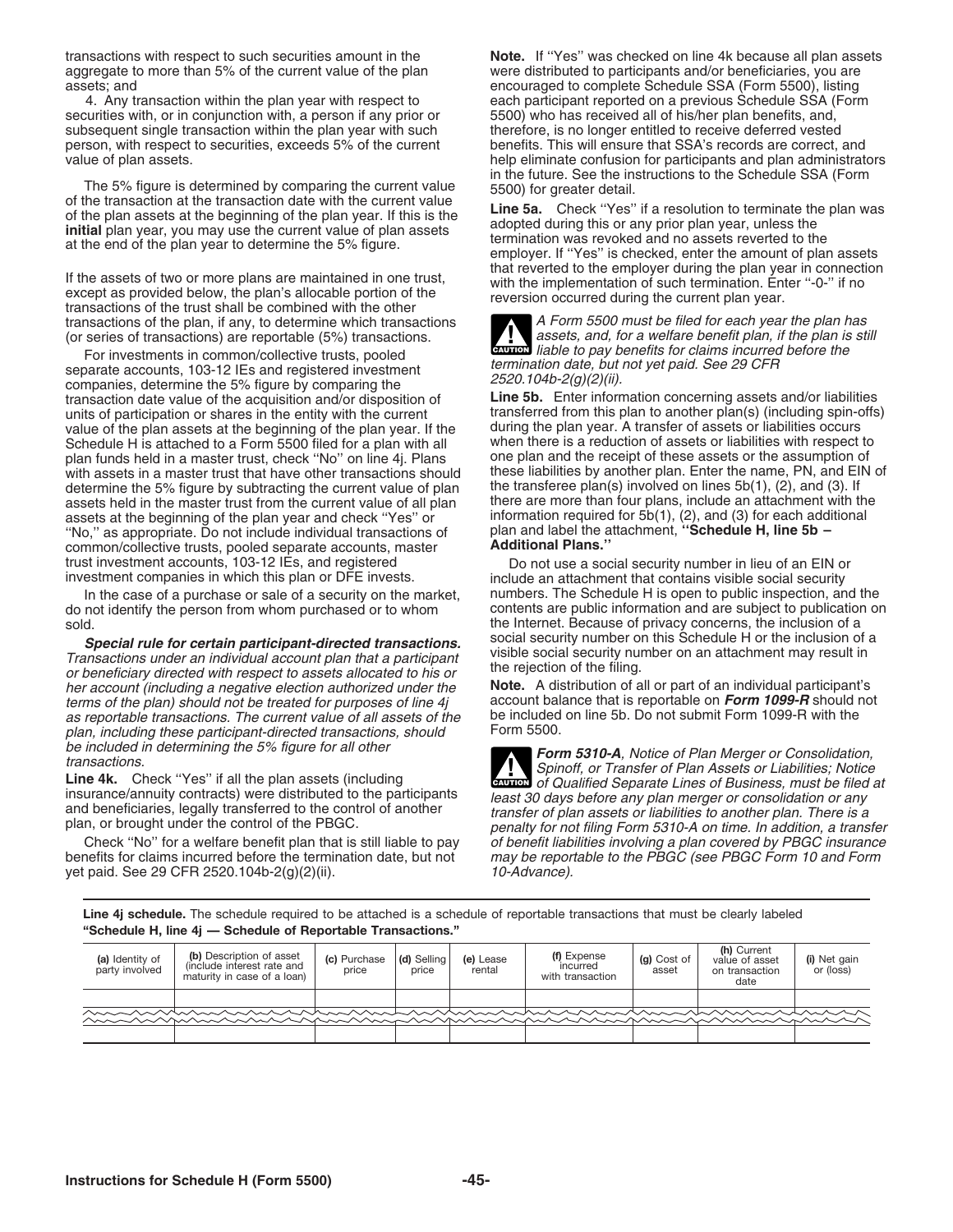Schedule I (Form 5500) must be attached to a Form 5500 filed

**Exception.** If a Schedule I was filed for the plan for the 2006 provisions of Code section  $\frac{72(p)}{2}$  and Treasury Hegulation plan year and the plan covered fewer than 121 participants as section 1.72(p)-1, if both of of the beginning of the 2007 plan year, the Schedule I may be

**Note.** Certain insured, unfunded or combination unfunded/<br>insured welfare plans are exempt from filing the Form 5500 and<br>the Schedule I. In addition, certain fully insured pension plans<br>continuing repayment under the loan

Check the Schedule I box on the Form 5500 (Part II, line 10b(2)) if a Schedule I is attached to the Form 5500. Do not attach both a Schedule I and a Schedule H to the same Form<br>5500.

EIN. The Schedule I and its attachments are open to public to determine the maximum amount of subsequent loans. Also, inspection, and the contents are public information and are the deemed distribution is not treated as an inspection, and the contents are public information and are the deemed distribution is not treated as an actual distribution subject to publication on the Internet. Because of privacy for other purposes, such as the qualif concerns, the inclusion of a social security number on this<br>
Code section 401, including, for example, the determination of<br>
Schedule I or any of its attachments may result in the rejection<br>
top-heavy status under Code sec Schedule I or any of its attachments may result in the rejection

EINs may be obtained by applying for one on **Form SS-4**,<br>plication for Employer Identification Number, as soon as The entry on line 1a, column (b), of Schedule I (plan assets -Application for Employer Identification Number, as soon as possible. You can obtain Form SS-4 by calling 1-800-TAX-FORM (1-800-829-3676) or at the IRS Web Site at www.irs.gov. The EBSA does not issue EINs.

If the assets of two or more plans are maintained in one that have been processed and approved<br>fund, such as when an employer has two plans funded through<br>a single trust (except a DFE), complete Parts I and II by<br>entering

funds, report the combined financial information in Part I. paid; and<br>3. Other liabilities such as acquisition indebtedness and any

**Sultaness and any Current value means fair market value where available.** Other amount owed by the plan. Otherwise, it means the fair value as determined in good faith under the terms of the plan by a trustee or a named f

Amounts reported on lines 1a, 1b, and 1c for the beginning of

Do not include contributions designated for the 2007 plan

**Line 1a.** A plan with assets held in common/collective trusts,<br> **Financial Information – Small Plan**<br>
and/or 103-12 IEs must also attach Schedule D (Form 5500). *Financial Information – Small Plan* and/or 103-12 IEs must also attach Schedule D (Form 5500).

 Use the same method for determining the value of the **General Instructions plan's interest in an insurance company general account** plan's interest in an insurance company general account (unallocated contracts) that you used for line 3 of Schedule A Who Must File<br>Schedule L(Form 5500) must be attached to a Form 5500 filed (Form 5500).<br>Schedule L(Form 5500) must be attached to a Form 5500 filed (Form 5500).

for pension benefit plans and welfare benefit plans that covered **Note.** Do not include in column (b) a participant loan that has fewer than 100 participants as of the beginning of the plan year. been deemed distributed du fewer than 100 participants as of the beginning of the plan year. been deemed distributed during the plan year under the<br>Exception If a Schedule Lwas filed for the plan for the 2006 provisions of Code section 72(p) and Tre

completed instead of a Schedule H. directed investment solely of the participant's individual<br>Note: Quite is used unfunded a service time unfunded (account: and

are exempt from completing the Schedule I. See the Form 5500<br>instructions for **Who Must File** on page 3 and **Limited Pension**<br>**Plan Reporting** on page 9 for more information.<br>Check the Schedule I box on the Form 5500 (Part participant loan (including interest accruing thereon after the deemed distribution) should be included in column (b) without regard to the occurrence of a deemed distribution.

**Specific Instructions**<br> **Specific Instructions**<br> **Lines A, B, C, and D.** This information should be the same as<br>
reported on line 2g, it is no longer to be reported as an asset on<br>
reported in Part II of the Form 5500 to Do not use a social security number in line D in lieu of an outstanding for purposes of applying Code section 72(p)(2)(A) of the filing.<br>
of the filing.<br>
Form 20.4 the state of Treasury Regulation section 1.411(a)-7(d)(5).<br>
See Q&As 12 and 19 of Treasury Regulation section 1.72(p)-1.

end of year) or on line  $1c(8)$ , column (b), of Schedule H (participant loans - end of year) must include the current value of any participant loan reported as a deemed distribution on line 2g for any earlier year if, during the plan year, the participant Note. Do not mark through the printed line descriptions on the<br>Schedule I and insert your own description as this may cause<br>additional correspondence due to a computerized review of the<br>Schedule I.<br>Schedule I.<br>Schedule I.

Use either the cash, modified cash, or accrual basis for<br>recognition of transactions, as long as you use one method<br>consistently. Round off all amounts reported on the Schedule I<br>to the nearest dollar. Any other amounts ar

If assets of one plan are maintained in two or more trust incurred in the normal operations of the plan but have not been<br>
ods, report the combined financial information in Part I and

under the terms of the plan by a trustee or a named fiduciary,<br>assuming an orderly liquidation at time of the determination.<br>See ERISA section 3(26).<br>See ERISA section 3(26). The of the determination. The plan year. (Subtr

**Part I - Small Plan Financial Information Line 2a.** Include the total cash contributions received and/or <br>Amounts reported on lines 1a 1b, and 1c for the beginning of (for accrual basis plans) due to be received.

the plan year must be the same as reported for the end of the **Line 2a(1).** Plans using the accrual basis of accounting should plan year for corresponding lines on the return/report for the  $\frac{1}{2007}$  not include contrib plan year for corresponding lines on the return/report for the not include contributions designated for years before the 2007 plan year on line 2a(1). plan year on line  $2a(1)$ .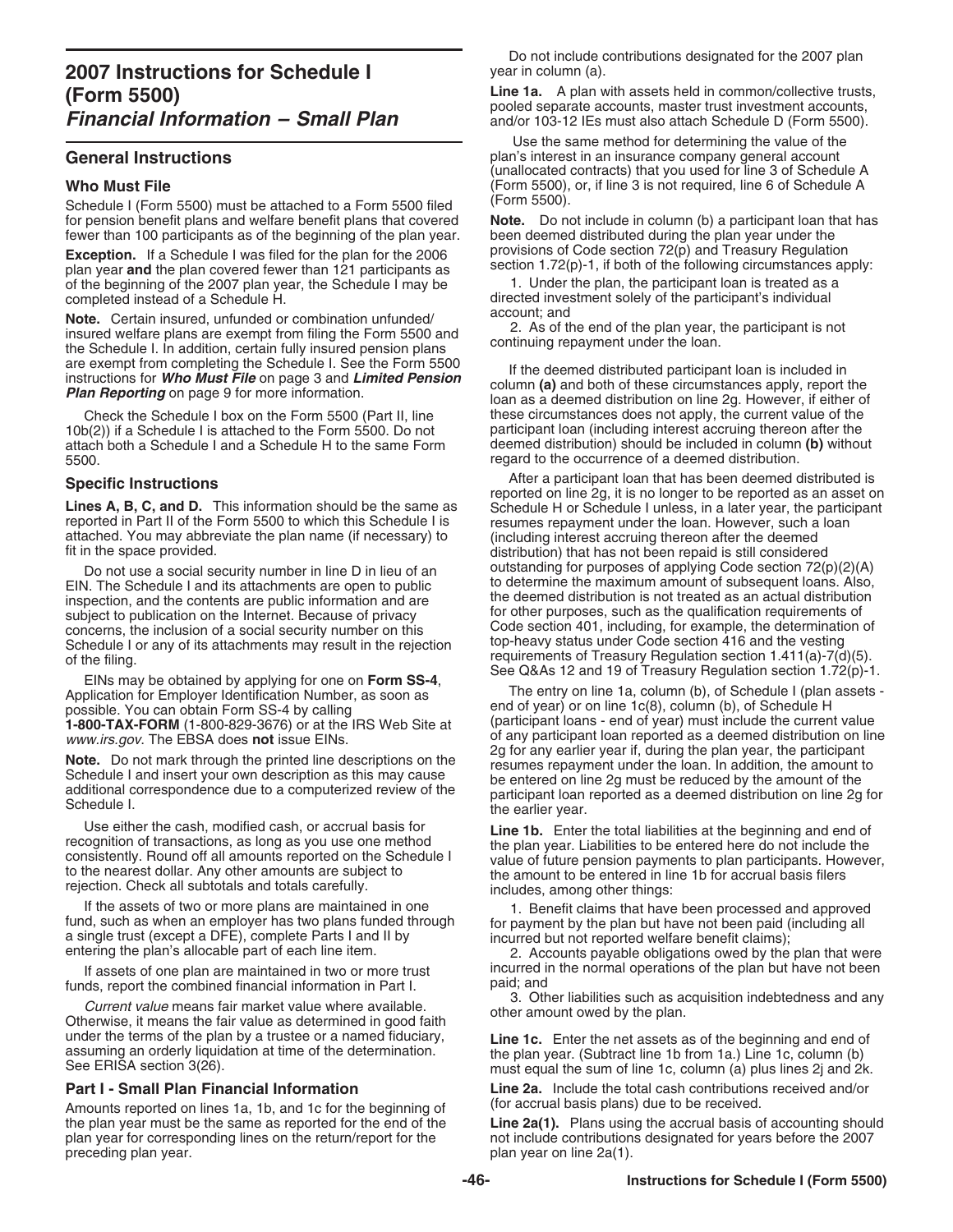**Line 2a(2).** For welfare plans, report all employee interest accruing thereon after the deemed distribution) should contributions, including all elective contributions under a be included on line 1a, column (b) (plan asse contributions, including all elective contributions under a be included on line 1a, column (b) (plan assets - end of year), cafeteria plan (Code section 125). For pension plans, without regard to the occurrence of a deemed

line 2k. Other income received and/or receivable would include: a minus sign "-" to the left of the number. The current value of

(depreciation) in plan assets. To compute this amount subtract<br>the current value of all assets at the beginning of the year plus<br>the cost of any assets acquired during the plan year from the<br>current value of all assets at

Include all eigible rollover distributions as defined in Code<br>section 401(a)(31)(D) paid at the participant's election to an<br>legible retirement plan (including an IRA within the meaning of<br>eligible retirement plan (includ

contributions under section 401(k)(8), and excess aggregate<br> **Lines 3a through 3g.** You must check either "Yes" or "No" on<br> **Lines 3a through 3g.** You must check either "Yes" or "No" on 1.415-6(b)(6)(iv), as well as any attributable gains that were

**Line 2g.** Report on line 2g a participant loan included in line<br>
1a, column (a) (participant loans - beginning of year) and that<br>
thas been deemed distributed during the plan year under the<br>
provisions of Code section 72(

distribution of a participant loan should not be reported on line plan acquires employer real property for purposes of this line,<br>2g. Instead, the current value of the participant loan (including such property shall be dee 2g. Instead, the current value of the participant loan (including

without regard to the occurrence of a deemed distribution. participant contributions, for purposes of this item, also include<br>
elective contributions under a qualified cash or deferred<br>
arrangement (Code section 401(k)).<br>
arrangement (Code section 401(k)).<br>
participant resumes rep **Line 2b.** Use the current value, at date contributed, of reported as a deemed distribution on line 2g for any earlier securities or other noncash property.<br>
year. The amount of the required reduction is the amount of year. The amount of the required reduction is the amount of the Line 2c. Enter all other plan income for the plan year. Do not participant loan that was reported as a deemed distribution on include transfers from other plans that should be reported on line 2g for the earlier year. If e 1. Interest on investments (including money market<br>
accounts, sweep accounts, STIF accounts, etc.).<br>
2. Dividends. (Accrual basis plans should include dividends<br>
declared for all stock held by the plan even if the dividend

Although certain participant loans deemed distributed are to have not been received as of the end of the plan year.) be reported on line 2g of the Schedule H or Schedule I, and are 3. Rents from income-producing property owned by the not to be reported on the Schedule H or Schedule I as an asset plan. thereafter (unless the participant resumes repayment under the 4. Royalities.<br>5. Net gain or loss from the sale of assets. **loan in a later year**), they are still considered outstanding loans<br>5. Net gain or loss from the sale of assets. **http://www.materican.org.** and are not treated and are not treated as actual distributions for certain purposes. 6. Other income, such as unrealized appreciation See Q&As 12 and 19 of Treasury Regulation section 1.72(p)-1.<br>(depreciation) in plan assets. To compute this amount subtract Line 2h. Other expenses (paid and/or payable) may

**Line 2d.** Enter the total of all cash contributions (line 2a(1) through (3), noncash contributions (line 2b), and other plan for travel, seminars, and meeting expenses;<br>income (line 2c) during the plan year. If entering a

distributed, and any elective deferrals and employee each line to report whether the plan held any assets in the listed contributions distributed or returned to employees during the categories at any time during the plan year. If "Yes" is checked<br>
plan year in accordance with Treasury Requilation section on any line, enter in the amount col plan year in accordance with Treasury Regulation section on any line, enter in the amount column for that line the current 1.415-6(b)(6)(iv), as well as any attributable gains that were value of the assets held at the end also distributed.<br> **assets remain in the category at the end of the plan year.** You<br> **assets remain in the category at the end of the plan year.** You

account; and<br>
2. As of the end of the plan year, the participant is not<br> **Line 3b.** The term "employer real property" means real<br>
property (and related personal property) that is leased to<br>
property (and related personal p property (and related personal property) that is leased to an employer of employees covered by the plan, or to an affiliate of If either of these circumstances does not apply, a deemed such employer. For purposes of determining the time at which a<br>tribution of a participant loan should not be reported on line plan acquires employer real property f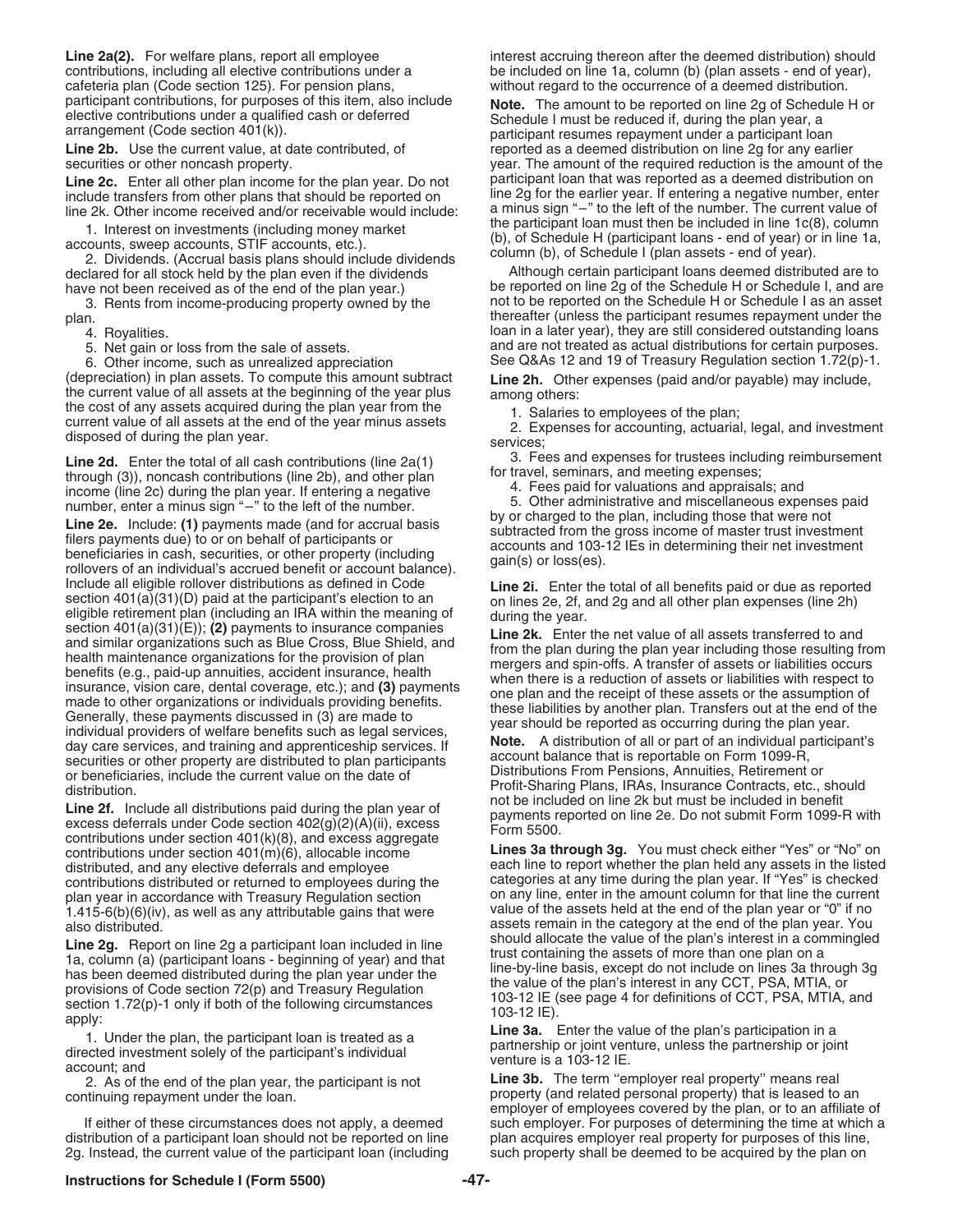the date on which the plan acquires the property or on the date months or less. Plans with all of their funds held in a master<br>on which the lease to the employer (or affiliate) is entered into, trust should check "No" on S on which the lease to the employer (or affiliate) is entered into, whichever is later.

plan. These may include common stocks, preferred stocks, the earliest date on which such contributions can reasonably be<br>bonds, zero coupon bonds, debentures, convertible debentures, segregated from the employer's general bonds, zero coupon bonds, debentures, convertible debentures,

**Line 3e.** Enter the current value of all loans to participants<br>
including residential mortgage loans that are subject to Code<br>
section 72(p). Include the sum of the value of the unpaid<br>
principal balances, plus accrued bu made in accordance with 29 CFR 2550.408b-1 and secured<br>solely by a portion of the participant's vested accrued benefit.<br>When applicable, combine this amount with the current value of all late contributions for the year. Th When applicable, combine this amount with the current value of all late contributions for the year. The total amount of the<br>any other participant loans. Do not include any amount of a delinquent contributions should be inc

the deemed distribution) that have not been repaid are still Fig. 20261 (Apr. 19, 2006) and 71 Fed. Reg. 20135 (Apr. 19, considered outstanding for purposes of applying Code section  $72(p)(2)(A)$  to determine the maximum amou distribution for other purposes, such as the qualification<br>
requirements of Code section 401, including, for example, the<br>
determination of top-heavy status under Code section 416 and<br>
the vesting requirements of Treasury

Line 3f. Enter the current value of all loans made by the plan, maturity. Obligations that require periodic repayment can except participant loans reportable on line 3e. Include the sum default at any time. Generally, loan except participant loans reportable on line 3e. Include the sum of the value of loans for construction, securities loans, obligations are considered **uncollectible** when payment has commercial and/or residential mortgage loans that are not not been made and there is little probability that payment will be<br>subject to Code section 72(p) (either by making or participating made. A fixed income obligation subject to Code section 72(p) (either by making or participating made. A fixed income obligation has a fixed maturity date at a<br>in the loans directly or by purchasing loans originated by a third specified interest rate. Do in the loans directly or by purchasing loans originated by a third

Line 3g. Include all property that has concrete existence and<br>is capable of being processed, such as goods, wares,<br>merchandise, furniture, machines, equipment, animals,<br>automobiles etc. This includes collectibles, such as art, rugs, antiques, metals, gems, stamps, coins, alcoholic become is an agreement conveying the right to use property, plant<br>beverages, musical instruments, and historical objects or equipment for a stated period. A lease notes, mortgages, stocks, claims, interests, or other property **Line 4d.** Plans that check ''Yes'' must enter the amount. that embodies intellectual or legal rights. Check ''Yes'' if any nonexempt transaction with a

Answer all lines either "Yes" or "No," and if lines 4a through 4i respect to transactions that are: **(1)** statutorily exempt under are "Yes," an amount must be entered. If you check "No" on Part 4 of Title I of ERISA; **(2)** are "Yes," an amount must be entered. If you check "No" on line 4k you must attach the report of an independent qualified public accountant or a statement that the plan is eligible and or 4975(d); **(4)** the holding of participant contributions in the elects to defer attaching the IQPA's opinion pursuant to 29 CFR<br>2520.104-50 in connection with a short plan year of seven

Line 4a. Amounts paid by a participant or beneficiary to an Line 3d. An employer security is any security issued by an employer and/or withheld by an employer for contribution to the employer (including affiliates) of employees covered by the plan are participant contributions that plan are participant contributions that become plan assets as of notes and commercial paper. 2510.3-102). An employer holding these assets after that date

any other participant loans. Do not include any amount of a<br>participant loan deemed distributed during the plan year under<br>the provisions of Code section 72(p) and Treasury Regulation<br>section 1.72(p)-1, if both of the foll

If both of these circumstances apply, report the loan as a<br>deemed distribution on line 2g. However, if either of these<br>circumstances does not apply, the current value of the<br>previous covered (which transactions include del **TIP** participant contributions to pension and welfare plans), and<br>participant loan (including interest accruing thereon after the<br>deemed distribution) should be included on line 3e without<br>regard to the occurrence of a deemed d and reported on line 2g of the Schedule I or H, they are no<br>
longer required to be reported as assets on the Schedule I or H.<br>
However, such loans (including interest accruing thereon after<br>
the deemed distribution) that h about the VFCP is also available on the Internet at www.dol.

party), and other miscellaneous loans. under an individual account plan with investment experience<br>https://www.communications.communications. and the second segregated for each account that were made in accordance

automobiles, etc. This includes collectibles, such as works of **Line 4c.** Plans that check ''Yes'' must enter the amount. A

party-in-interest occurred regardless of whether the transaction<br>is disclosed in the accountant's report. Do not check "Yes" with ERISA section 408(a); **(3)** exempt under Code sections 4975(c) conditions of ERISA Technical Release 92-01; **(5)** a transaction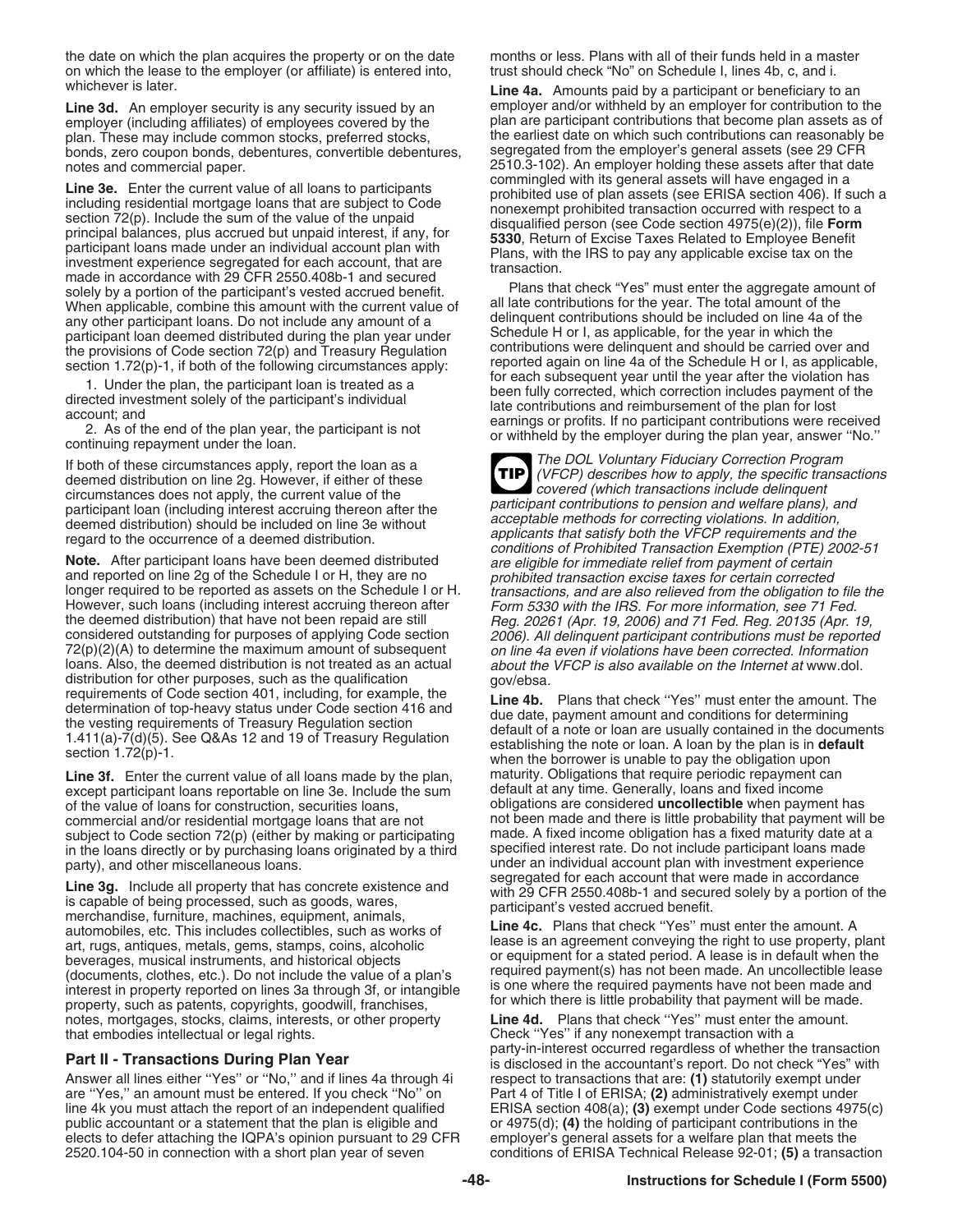of a 103-12 IE with parties other than the plan; or **(6)** delinquent **G.** Acting in a fiduciary's individual or any other capacity in participant contributions reported on line 4a. You may indicate any transaction involving the plan on behalf of a party (or that an application for an administrative exemption is pending. If represent a party) whose intere that an application for an administrative exemption is pending. If you are unsure whether a transaction is exempt or not, you interests of the plan or the interests of its participants or<br>should consult with either a qualified public accountant. legal beneficiaries. should consult with either a qualified public accountant, legal beneficiaries.<br> **H.** Receipt of any consideration for his or her own personal counsel or beneficiaries. counsel or both. If the plan is a qualified pension plan and a nonexempt prohibited transaction occurred with respect to a account by a party-in-interest who is a fiduciary from any<br>disqualified person, a Form 5330 should be filed with the IRS to party dealing with the plan in connect disqualified person, a Form 5330 should be filed with the IRS to pay the excise tax on the transaction. involving the income or assets of the plan.

Applicants that satisfy the VFCP requirements and the<br>
a) are eligible for immediate relief from payment of<br>
certain prohibited transaction excise taxes for certain corrected<br>
and insured under a fidelity bond from an anno **TIP**

party-in-interest is deemed to include a disqualified person. See part of such person, acting either alone or in collusion with Code section 4975(e)(2). The term "party-in-interest" means,

corporation, **(2)** the capital interest or the profits interest of a **Note.** Plans are permitted under certain conditions to partnership, or (3) the beneficial interest of a trust or *purchase fiduciary liability insurance*. These policies do not **(3)** the beneficial interest of a trust or *protect* the plan from dishonest acts and are not b unincorporated enterprise that is an employer or an protect the plan from dishone<br>employee organization described in C or D;<br>grad that the should be reported in line 4e. employee organization described in C or D;

directly or indirectly, or held by, persons described in A, B,

**H.** An employee, officer, director (or an individual having powers or responsibilities similar to those of officers or directors), or a 10% or more shareholder, directly or

**Nonexempt transactions** with a party-in-interest include forth in the Code (e.g., the exclusive benefit rule of Code any direct or indirect:<br>section 401(a)(2), the limitations on benefits and contribu

**A.** Sale or exchange, or lease, of any property between the plan and a party-in-interest.

**B.** Lending of money or other extension of credit between the plan and a party-in-interest.

**F.** Dealing with the assets of the plan for a fiduciary's own interest or own account.

Fransactions, and are also relieved from the obligation of the plan sponsor or administrator) is a<br>transactions, and are also relieved from the obligation to file the<br>Form 5330 with the IRS. For more information, see 71 Fe **Party-in-Interest.** For purposes of this form, **funds could be lost in the event of fraud** or dishonesty on the ty-in-interest is deemed to include a disqualified person. See part of such person, acting either alone or in as to an employee benefit plan:<br>
as to an employee benefit plan:<br>  $\frac{1}{2580}$  provide the bonding requirements, including the definition<br>
of "handling" (29 CFR 2580.412-6), the permissible forms of **A.** Any fiduciary (including, but not limited to, any<br>administrator, officer, trustee or custodian), counsel, or<br>administrator, officer, trustee or custodian), counsel, or<br>**B.** A person providing services to the plan;<br>**B** 

**F.** A relative of any individual described in A, B, C, or E;<br> **C.** A corporation, partnership, or trust or estate of which (or<br>
in which) 50% or more of: (1) the combined voting power of<br>
all classes of stock entitled to shares of all classes of stock of such corporation, (2) the loss. If the full amount of the loss has not yet been determined, capital interest or profits interest of such partnership, or (3) provide an estimate and disclos

![](_page_48_Picture_24.jpeg)

C, D, or E;<br>H. An employee officer director (or an individual having **CONTING SECTION** Section 501.

directors), or a 10% or more shareholder, directly or<br>indirectly, of a person described in B, C, D, E, or G, or of the<br>employee benefit plan; or<br>**L.** A 10% or more (directly or indirectly in capital or profits)<br>partner or

a pension plan's ability to comply with the requirements set section 401(a)(2), the limitations on benefits and contributions under Code section 415, and the minimum funding requirements under Code section 412) and must be determined annually.

the plan and a party-in-interest.<br> **C.** Furnishing of goods, services, or facilities between the<br>
plan and a party-in-interest.<br> **D.** Transfer to, or use by or for the benefit of, a<br> **D.** Transfer to, or use by or for the traded securities, shares in a limited partnership, and party-in-interest, of any income or assets of the plan. collectibles. Do not check "Yes" on line 4g if the plan is a<br>E. Acquisition, on behalf of the plan, of any employer defined contribution plan and the only assets the **E.** Acquisition, on behalf of the plan, of any employer defined contribution plan and the only assets the plan holds, security or employer real property in violation of ERISA that do not have a readily determinable value security or employer real property in violation of ERISA that do not have a readily determinable value on an established<br>market, are: (1) participant loans not in default, or (2) assets market, are: **(1)** participant loans not in default, or **(2)** assets over which the participant exercises control within the meaning of section  $404(c)$  of ERISA.

# **Instructions for Schedule I (Form 5500) -49-**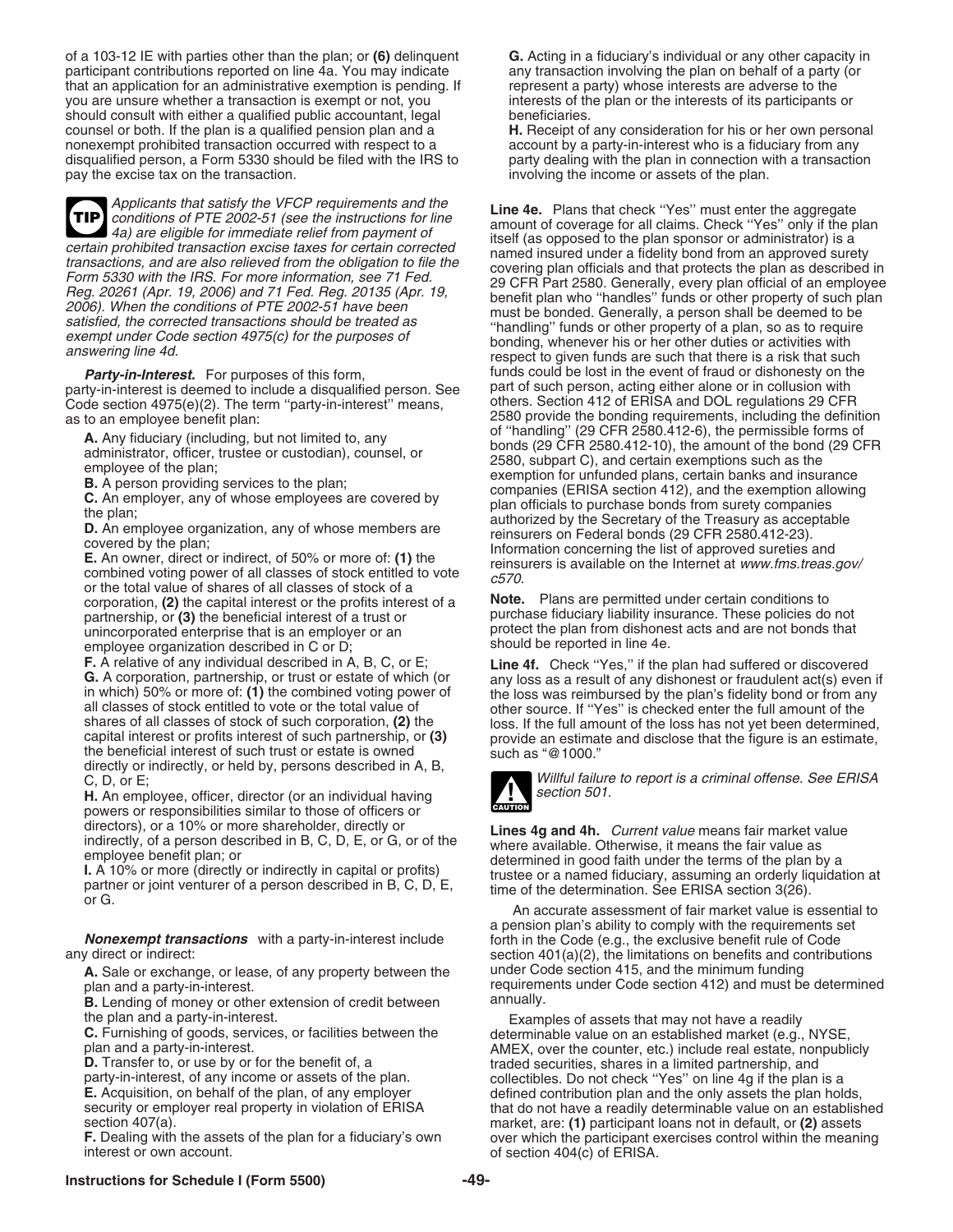determined each year, there is no requirement that the assets (other than certain nonpublicly traded employer securities held in ESOPs) be valued every year by independent third-party constitute qualifying plan assets is **bonded** in accordance with

Enter in the amount column the fair market value of the line 4e), except that the amount of the bond shall not<br>Sets referred to on line 4g whose value was not readily shall not be value of such non-qualifying assets. assets referred to on line 4g whose value was not readily<br>determinable on an established market and which were not valued by an independent third-party appraiser in the plan year. The end of the preceding plan year and the amount of any required Generally, as it relates to these questions, an appraisal by an independent third party is prepared by an individual or firm who knows how to judge the line, you will have satisfied the requirement to make these value of such assets and does not have an ongoing relationship determinations at the beginning of the value of such assets and does not have an ongoing relationship determinations at the beginning of the plan reporting year for with the plan or plan fiduciaries except for preparing the which the waiver is being claimed if they are made as soon appraisals.

issue. An example of a single issue is a certificate of deposit issued by the XYZ Bank on July 1, 2006, which matures on June 30, 2007, and yields 5.5%. For the purposes of line 4i, do procedures to be used for estimation to the U.S. Government amount of the price and the not check "Yes" for securities issued by the U.S. Government not check ''Yes'' for securities issued by the U.S. Government no preceding plan year. or its agencies. Also, do not check "Yes" for securities held as a The term "**qualifying plan assets,**" for purposes of this<br>result of participant-directed transactions. line, means:

**Line 4j.** Check "Yes" if all the plan assets (including 1. Any assets held by any of the following regulated insurance/annuity contracts) were distributed to the participants and beneficiaries, legally transferred to the

and beneficiaries, legally transferred to the control of another<br>
plan, or brought under the control of the PBGC.<br>
CFR 2550.408b-4(c);<br>
CFR 2550.408b-4(c);<br>
Let in surance company qualified to do business under the<br>
benefi **Note.** If "Yes" was checked on line 4j because all plan assets Securities Exchange Act of 1934; or were distributed to participants and/or beneficiaries, you are distributed to participants and/or beneficiaries, you are d were distributed to participants and/or beneficiaries, you are encouraged to complete Schedule SSA (Form 5500), listing individual retirement accounts under Code section 408.<br>
each participant reported on a previous Schedule SSA (Form 2. Shares issued by an investment company register each participant reported on a previous Schedule SSA (Form 5500) who has received all of his/her plan benefits, and therefore, is no longer entitled to receive deferred vested funds);<br>benefits. This will ensure that SSA's records are correct, and funds 3. Investment and annuity contracts issued by any benefits. This will ensure that SSA's records are correct, and 3. Investment and annuity contracts issued by any<br>help eliminate confusion for participants and plan administrators insurance company qualified to do business help eliminate confusion for participants and plan administrators in the future. See the instructions to the Schedule SSA (Form state;<br>5500) for greater detail. 4.

Check "No" and attach the report of the IQPA meeting the section  $408(b)(1)$ .<br>requirements of 29 CFR 2520.103-1(b) if you are not claiming requirements of 29 CFR 2520.103-1(b) if you are not claiming<br>the waiver. Also check "No," and attach the required IQPA<br>reports or the required explanatory statement if you are relying<br>on 29 CFR 2520.104-50 in connection wi seven months or less. At the top of any attached 2520.104-50 1. The name of each regulated financial institution holding<br>statement, enter "2520, 104-50. Statement, Schedule LLine 4k " 0r issuing qualifying plan assets and statement, enter "2520.104-50 Statement, Schedule I, Line 4k." or issuing qualitying plan assets and the amount of such assets and the amount of such assets and the amount of such assets and the plan year (this For more information on the requirements for deferring an IQPA reported by the institution as of the end of the plan year (the reported by the institution as of the end of the plan year (the reported by the plan year (the report pursuant to 29 CFR 2520.104-50 in connection with a SAR disclosure requirement does not apply to qualifying<br>short plan vear of seven months or less and the contents of the employer securities, participant loans and short plan year of seven months or less and the contents of the employer securities, participant loans and individual accour-<br>
required explanatory statement, see the instructions for assets described in paragraphs 4, 5 an Schedule H, line 3d(2) or call the EFAST Help Line at 1-866-463-3278.

2520.104-46 that must be met for a small pension plan with a<br>
plan year beginning on or after April 18, 2001, to be eligible for<br>
the EBSA Regional Office if they are unable to examine or<br>
the waiver. For more information 2520.104-46, which are available at www.dol.gov/ebsa, or call the EFAST Help Line at 1-866-463-3278.

Although the current value of plan assets must be **Condition 1:** At least 95 percent of plan assets are<br>termined each year, there is no requirement that the assets "qualifying plan assets" as of the end of the preceding pl year, or any person who handles assets of the plan that do not appraisers.<br>
For the appropriate the market value of the structions for the structions for the structions for the structions for<br>
For the the amount column the fair market value of the structure of the 4e), except that the

determinable on an established market and which were not<br>valued by an independent third-party appraiser in the plan year. end of the preceding plan year and the amount of any required year for which the waiver is being claimed. For purposes of this after the date when such year begins as the necessary Line 4i. Include as a single security all securities of the same information from the preceding reporting year can practically be issue. An example of a single issue is a certificate of deposit ascertained. See 29 CFR 2580 guidance on these determinations, and 29 CFR 2580.412-15 for procedures to be used for estimating these amounts if there is

under the Investment Company Act of 1940 (e.g., mutual

4. In the case of an individual account plan, any assets in **Line 4k.** Check "Yes" if you are claiming a waiver of the the individual account of a participant or beneficiary over which<br>
annual examination and report of an independent qualified<br>
public accountant (IQPA) under 29 CFR

bond, if the plan has more than 5% of its assets in non-qualifying plan assets;

**Note.** For plans that check "No," the IQPA report must make<br>the appropriate disclosures in accordance with generally<br>accepted auditing standards if the information reported on line<br>4a is not presented in accordance with r

participant or beneficiary, the administrator, without charge to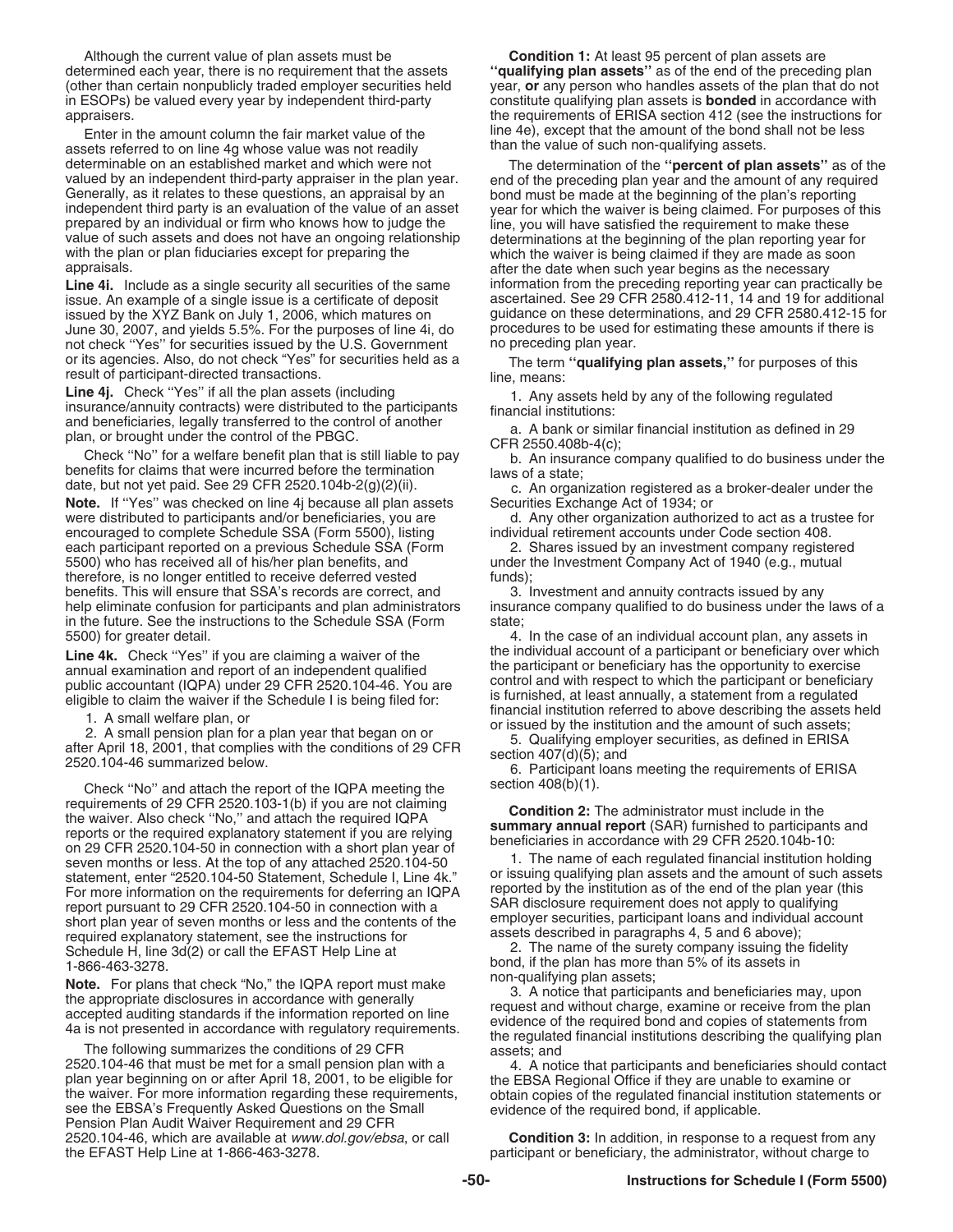examination, or upon request furnish copies of, each regulated that reverted to the employer during the plan year in connect financial institution statement and evidence of any required with the implementation of such term financial institution statement and evidence of any required bond. **reversion occurred during the current plan year.** The current plan year.

**Examples.** Plan A, which has a plan year that began on or<br>of the 2000 plan year that included: investments in various<br>bank, insurance company and mutual fund products of<br>bank, insurance company and mutual fund products of  $$40,000;$  investments in qualifying employer securities of *incurred before the termination date, but not yet paid. See 29*<br>\$40,000; participant loans (meeting the requirements of ERISA  $CFR 2520.104b-2(g)(2)(ii)$ .<br>section 40 in a real estate limited partnership. Because the only asset of transferred from this plan to another plan(s) (including spin-c<br>the plan that did not constitute a "qualifying plan asset" is the during the plan year. A tran the plan that did not constitute a "qualifying plan asset" is the during the plan year. A transfer of assets or liabilities occurs<br>\$20.000 real estate limited partnership investment and that when there is a reduction of as \$20,000 real estate limited partnership investment and that when there is a reduction of assets or liabilities with respect to investment represents less than 5% of the plan's total assets, one plan and the receipt of thes investment represents less than 5% of the plan's total assets, no fidelity bond is required as a condition for the plan to be eligible for the waiver for the 2001 plan year. the transferee plan(s) involved on lines 5b(1), b(2) and b(3). If

S558,000 constitutes "qualifying plan assets" and \$42,000<br>
\$558,000 constitutes "qualifying plan assets" and \$42,000<br>
than 5% – of Plan B's assets do not constitute "qualifying plan<br>
than 5% – of Plan B's assets do not con than 5% – of Plan B's assets do not constitute "qualifying plan<br>
ansests," Plan B, as a condition to be eligible for the waiver for<br>
the 2001 plan year, must ensure that it has a fidelity bond in an<br>
amount equal to at le

termination was revoked and no assets reverted to the

the participant or beneficiary, must make available for employer. If "Yes" is checked, enter the amount of plan assets<br>examination, or upon request furnish copies of, each regulated that reverted to the employer during the

plan is still liable to pay benefits for claims that were

section 408(b)(1)), totaling \$20,000; and a \$20,000 investment<br>in a real estate limited partnership. Because the only asset of transferred from this plan to another plan(s) (including spin-offs) these liabilities by another plan. Enter the name, PN, and EIN of Plan B is identical to Plan A except that of Plan B's total there are more than three plans, include an attachment with the<br>assets of \$600,000 as of the end of the 2000 plan year, information required for 5b(1), b(2) and b

assets in non-qualifying plan assets, the required bond is for the<br>total amount of the non-qualifying plan assets, not just the<br>amount in excess of 5%.<br>If you need further information regarding these requirements,<br>If you n **!** If you need further information regarding these requirements,<br>see 29 CFR 2520.104-46 which is available at *www.dol.gov/*<br>ebsa or call the EFAST Help Line at 1-866-463-3278.<br>Line 5a. Check "Yes" if a resolution to terminat **Line 5a.** Check "Yes" if a resolution to terminate the plan was of benefit liabilities involving a plan covered by PBGC insurance adopted during this or any prior plan year, unless the may be reportable to the PBGC (see P may be reportable to the PBGC (see PBGC Form 10 and Form<br>10-Advance).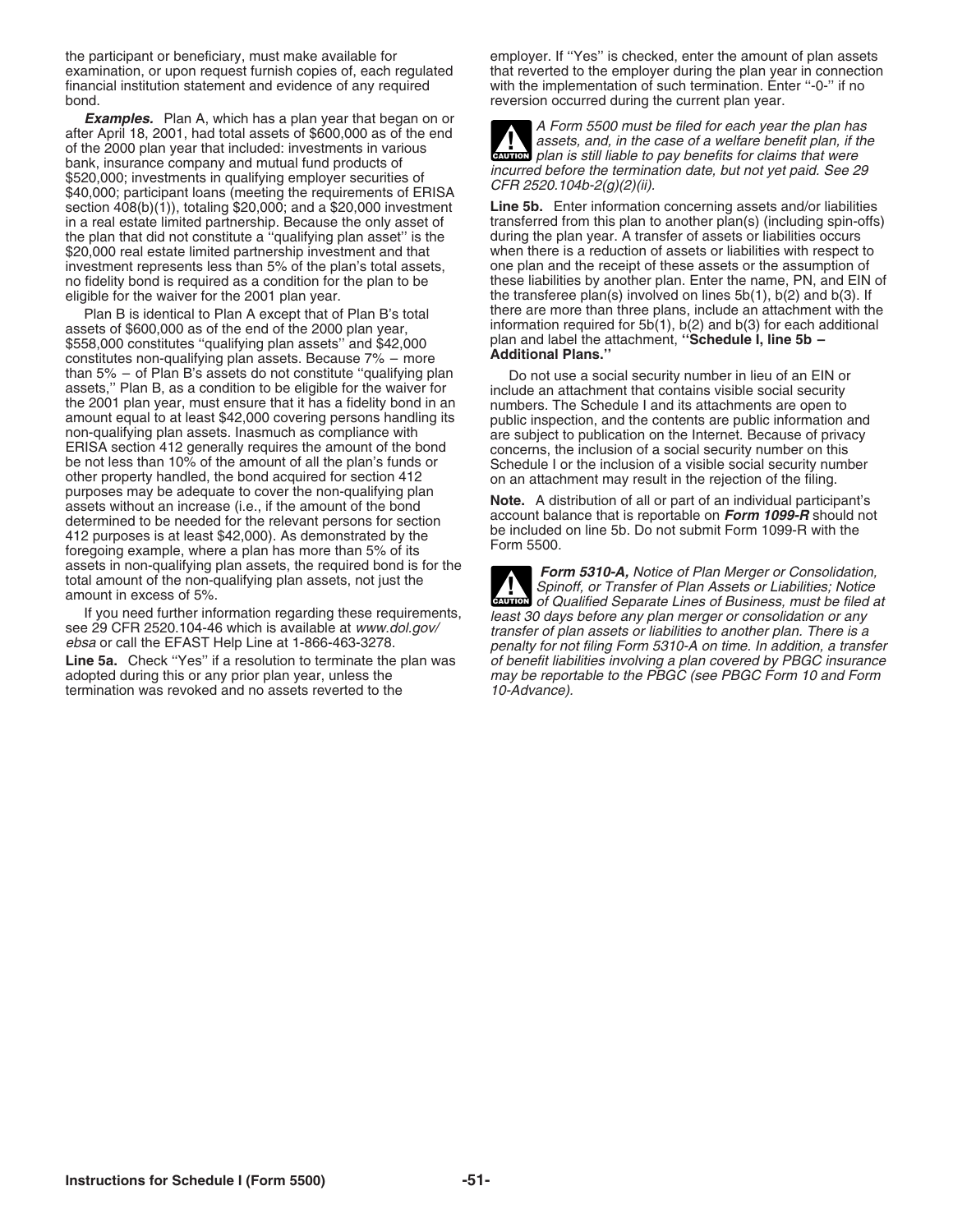Schedule R (Form 5500) must be attached to a Form 5500 filed<br>for both tax qualified and nonqualified pension benefit plans.<br>The parts of the Schedule R that must be completed depend on<br>whether the plan is subject to the mi Frequirement of Code section 410(b).<br> **Part I – Distributions**<br> **Exceptions:** (1) Schedule R should not be completed when<br>
the Form 5500 is filed for a pension plan that uses, as the sole<br> **Part I – Distributions**<br> **Part I** 

the Form 5500 is filed for a pension plan that uses, as the sole "Distribution" includes only payments of benefits during the funding vehicle for providing benefits, a tax deferred annuity plan year, in cash, in kind, by p funding vehicle for providing benefits, a tax deferred annuity plan year, in cash, in kind, by purchase for the distributee of an arrangement under Code section 403(b)(1), a custodial account annuity contract from an insur for regulated investment company stock under Code section 403(b)(7), and/or individual retirement accounts or annuities (as distributions of excess deferrals, excess contributions, or described in Code section 408). See the Form 5500 instructions excess aggregate contributions, or the income allocable to any for **Limited Pension Plan Reporting** on page 9 for more of these amounts. It also does not inclu

**(2)** Schedule R also should not be completed if each of the

• The plan is not a defined benefit plan or otherwise subject to a loan treated as a distribution under Code section 72(p);<br>the minimum funding standards of Code section 412 or FBISA bowever, it does include a distribution the minimum funding standards of Code section 412 or ERISA section 302. **amount as defined in section 1.402(c)-2, Q&A 9(b).** amount as defined in section 1.402(c)-2, Q&A 9(b).

• No plan benefits that would be reportable on line 1 of Part I of "**Participant**" means any present or former employee who at this Schedule R were distributed during the plan year. See the any time during the plan year ha

beginning with the 2008 plan year. For the 2008 plan year, this new information will be filed as attachments to the Schedule R. attachment to the Schedule R reporting certain PPA-required began, but take into account payments from an insurance<br>information about contributing employers and liabilities for two company under an annuity only in the year information about contributing employers and liabilities for two company under more plans. Defined benefit pension plans with 1,000 or purchased. or more plans. Defined benefit pension plans with 1,000 or more participants will be required to provide financial asset

plan year filers that fall into either of these categories for plan distribution of a participant's benefits will not fail to be vears after the date of the vears after the date of the vears after the date of the years after 2007. (See the Caution for *2008 Short Plan Year* sum distribution merely beause. Filings on page

conditions for PPA-simplified reporting that are listed on pages

8 and 9, and elects to file under this simplified reporting option, then complete only lines A, B, C, D, and Part II.

**Retirement Plan Information Lines A, B, C, and D.** This information should be the same as reported in Part II of the Form 5500 to which this Schedule R is **attached.** You may abbreviate the plan name (if necessary) to **General Instructions** fit in the space provided.

**Purpose of Schedule**<br>
Do not use a social security number in line D in lieu of an<br>
EIN. The Schedule R and its attachments are open to public Schedule R reports certain information on plan distributions,<br>
funding, and the adoption of amendments increasing or<br>
decreasing the value of benefits in a defined benefit pension<br>
plan.<br> **Who Must File**<br>
Who Must File<br>
Wh

annuity contract from an insurance company, or by distribution of life insurance contracts. It does not include corrective of these amounts. It also does not include the distribution of information.<br>(2) Schedule Balso should not be completed if each of the correct excess annual additions under Code section 415, or the following conditions is met:<br>
• The plan is not a defined benefit plan or otherwise subject to a loan treated as a distribution under Code section 72(p);

this Schedule R were distributed during the plan year. See the any time during the plan year had an accrued benefit (account instructions for Part I, line 1, below.

instructions for Part I, line 1, below.<br>
• No benefits, as described in the instructions for Part I, line 2,<br>
• No benefits were paid during the plan year other than by the plan<br>
below, were paid during the plan year other

distributed during the plan year in the form of a single sum<br>distribution. See the instructions for Part I, line 3, below. sponsor or plan administrator on line 2b or 3b of the Form<br>Note a Caback is Debauld not be filed if **Note.** Schedule R should not be filed if lines 1 through 8 are<br>left blank or checked "N/A".<br>Check the Schedule R box on the Form 5500 (Part II, line<br>Check the Schedule R box on the Form 5500 (Part II, line<br>is is the EN th Check the Schedule R box on the Form 5500 (Part II, line issued to report the payments. Include the EIN of the trust if<br>10a(1)) if a Schedule R is attached to the Form 5500. different than that of the sponsor or plan admin **Note.** The Pension Protection Act of 2006 requires filers of than two payors made such payments during the year, enter the certain pension plans to provide additional new information EINs of the two payors who paid the gr EINs of the two payors who paid the greatest dollar amounts during the year. For purposes of this line 2, take into account all new information will be filed as attachments to the Schedule R. payments made during the plan year, in cash or in kind, that are<br>Multiemployer defined benefit plans will have to file an reportable on Form 1099-R, regardles reportable on Form 1099-R, regardless of when the payments began, but take into account payments from an insurance

more participants will be required to provide financial asset<br>breakout information as an attachment to the Schedule R. Whose benefits under the plan were distributed during the plan As a result, the 2007 Schedule R cannot be used by short year in the form of a single sum distribution. For this purpose, a<br>In year filers that fall into either of these categories for plan distribution of a participant's distribution, the plan makes a supplemental distribution as a result of earnings or other adjustments made after the date of Special Rule for Plans with Fewer Than 25<br>Participants<br>If the plan has fewer than 25 participants, meets all the structure of the single sum distribution. Also include any participants whose<br>If the plan has fewer than 25 p trustee or custodian of a qualified plan or individual retirement account.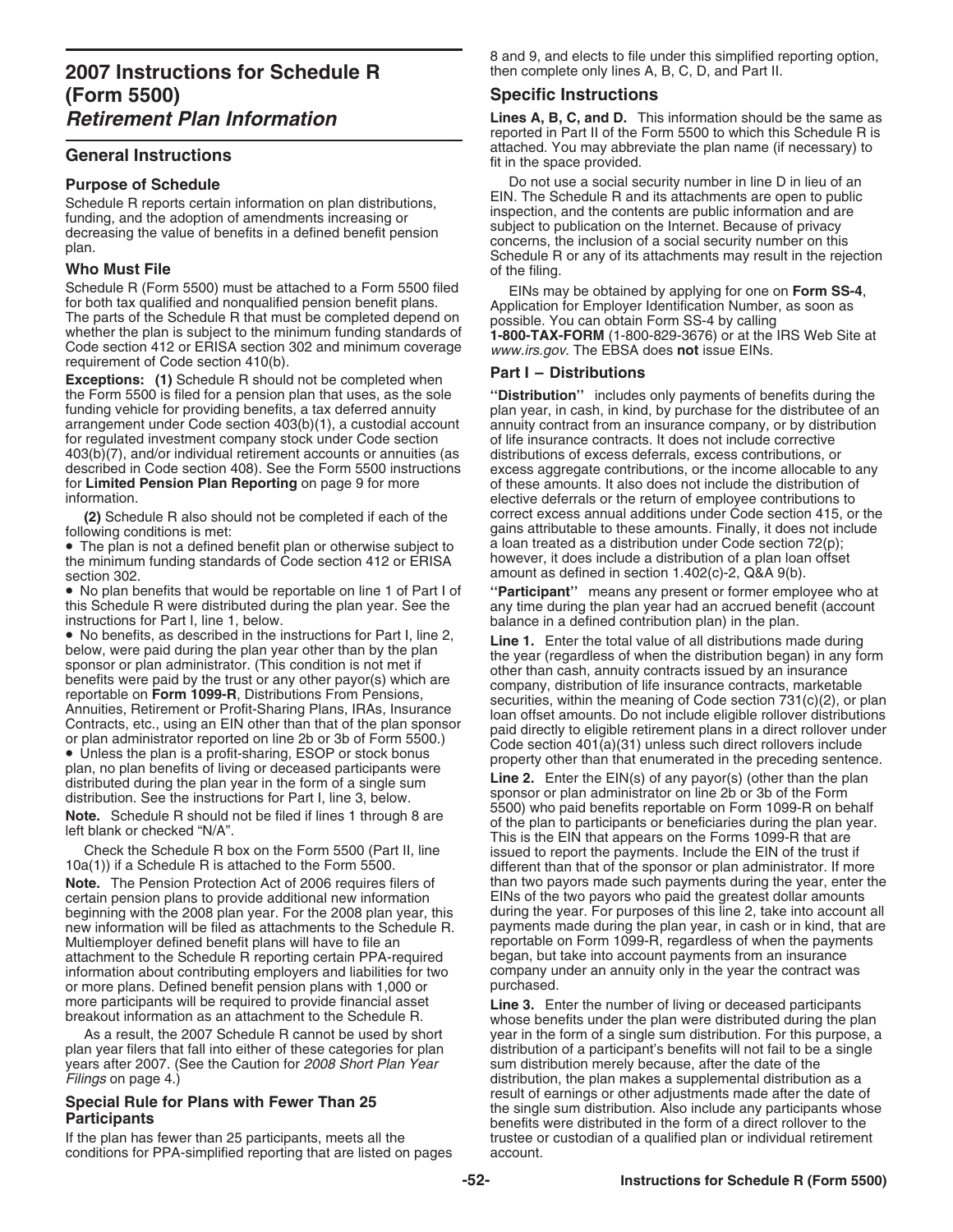Complete Part II only if the plan is subject to the minimum for a change in funding method for a plan year generally<br>funding requirements of Code section 412 or EBISA section for apply unless the plan administrator or an a

The employer or plan administrator of a defined benefit plan **Line 8.**<br>It is subject to the minimum funding requirements must file **Check "No"** if no amendments were adopted during this plan that is subject to the minimum funding requirements must file  $\bullet$  Check "No" if no amendments were adopted during Schedule B as an attachment to Form 5500. Schedule B is not year that increased or decreased the value of b Schedule B as an attachment to Form 5500. Schedule B is not year that increased or decreased the value of benefits.<br>
required to be filed for a money purchase defined contribution • Check "Increase" if an amendment was ado required to be filed for a money purchase defined contribution • Check "Increase" if an amendment was adopted during the<br>plan that is subject to the minimum funding requirements unless plan year that increased the value of plan that is subject to the minimum funding requirements unless plan year that increased the value of benefits in any way. This<br>the plan is currently amortizing a waiver of the minimum funding includes an amendment providi the plan is currently amortizing a waiver of the minimum funding

Line 4. Check "Yes" if, for purposes of computing the COLAS, more rapid vesting, additional payment for the plan minimum funding requirements for the plan year, the plan earlier eligibility for some benefits.<br>administrator is making an election intended to satisfy the Check "Decrease" if an amendment was adopted during the administrator is making an election intended to satisfy the<br>requirements of Code section 412(c)(8) or ERISA section<br>302(c)(8). Under Code section 412(c)(8) and ERISA section<br>302(c)(8), a plan administrator may elect to hav year if all of the following requirements are met: **Part IV – Coverage**

1. The amendment is adopted no later than two and one-half months after the close of such plan year (two years for<br>a multiemployer plan);

2. The amendment does not reduce the accrued benefit of any participant determined as of the beginning of such plan

any participant determined as of the adoption of the  $93-42$ , 1993-2 C.B. 540. That exception does not apply to Part amendment unless the plan administrator potitied the Secretary  $\frac{1}{2}$  IV of the Schedule R. amendment unless the plan administrator notified the Secretary

Line 6b. Include all contributions for the plan year made not safe harbor percentage. The safe harbor percentage is 50%,<br>later than 8<sup>1</sup>/<sub>2</sub> months after the end of the plan year. Show only reduced by <sup>3/</sup><sub>4</sub> of a percenta later than 8 $\frac{1}{2}$  months after the end of the plan year. Show only and reduced by  $\frac{3}{4}$  of a percentage point for each percentage point contributions actually made to the plan by the date the form is by which the nonhighly compensated employee concentration filed, i.e., do not include receivable contributions for this percentage exceeds 60%. The nonhighly compensated

contributions for the plan year made not later than 81/2 months employees. after the end of the plan year, the excess is an accumulated In general, a plan satisfies the average benefit percentage funding deficiency for the plan year and **Form 5330**, Return of test if the actual benefit percentage Excise Taxes Related to Employee Benefit Plans, should be employees is at least 70% of the actual benefit percentage for filed with the IRS to pay the excise tax on the deficiency. There highly compensated employees. See T filed with the IRS to pay the excise tax on the deficiency. There highly compensated employees. See Treasury Regulation is a penalty for not filing Form 5330 on time.

**Part II – Funding Information**<br>Complete Part II only if the plan is subject to the minimum for a change in funding method for a plan year generally does funding requirements of Code section 412 or ERISA section<br>
202.<br>
All qualified defined benefit and defined contribution plans<br>
are subject to the minimum funding requirements of Code<br>
are subject to the minimum funding req

requirements.<br> **Line 4** Check "Yes" if for purposes of computing the COLAs, more rapid vesting, additional payment forms, and/or

Questions regarding coverage were previously raised in the Schedule T but the Schedule T has been **ENTION** discontinued. The instructions to the Schedule T year; and provided that the Schedule T need not be filed every year if the 3. The amendment does not reduce the accrued benefit of employer was using the three-year testing cycle of Rev. Proc.

of the Treasury of the amendment and the Secretary either and the secretary either approved the amendment or failed to disapprove the amendment or failed to disapprove the amendment within 90 days after the date the notice See Temporary Regulations section 11.412(c)-7(b) for<br>details on when and how to make the election and the<br>information to include on the statement of election, which must<br>be filed with the Form 5500.<br>Line 5. If a money purc

The Schedule B must be attached to Form 5500 but it need not<br>
be signed by an enrolled actuary.<br> **Line 6a.** The minimum required contribution for a money<br>
purchase defined contribution plan (including a target benefit<br>
pla purpose. employee concentration percentage is the percentage of all the Line 6c. If the minimum required contribution exceeds the employees of the employer who are not highly compensated<br>contributions for the plan year made not later than 8<sup>1</sup>/<sub>2</sub> months employees.

> test if the actual benefit percentage for nonhighly compensated section 1.410(b)-5. All qualified plans of the employer, including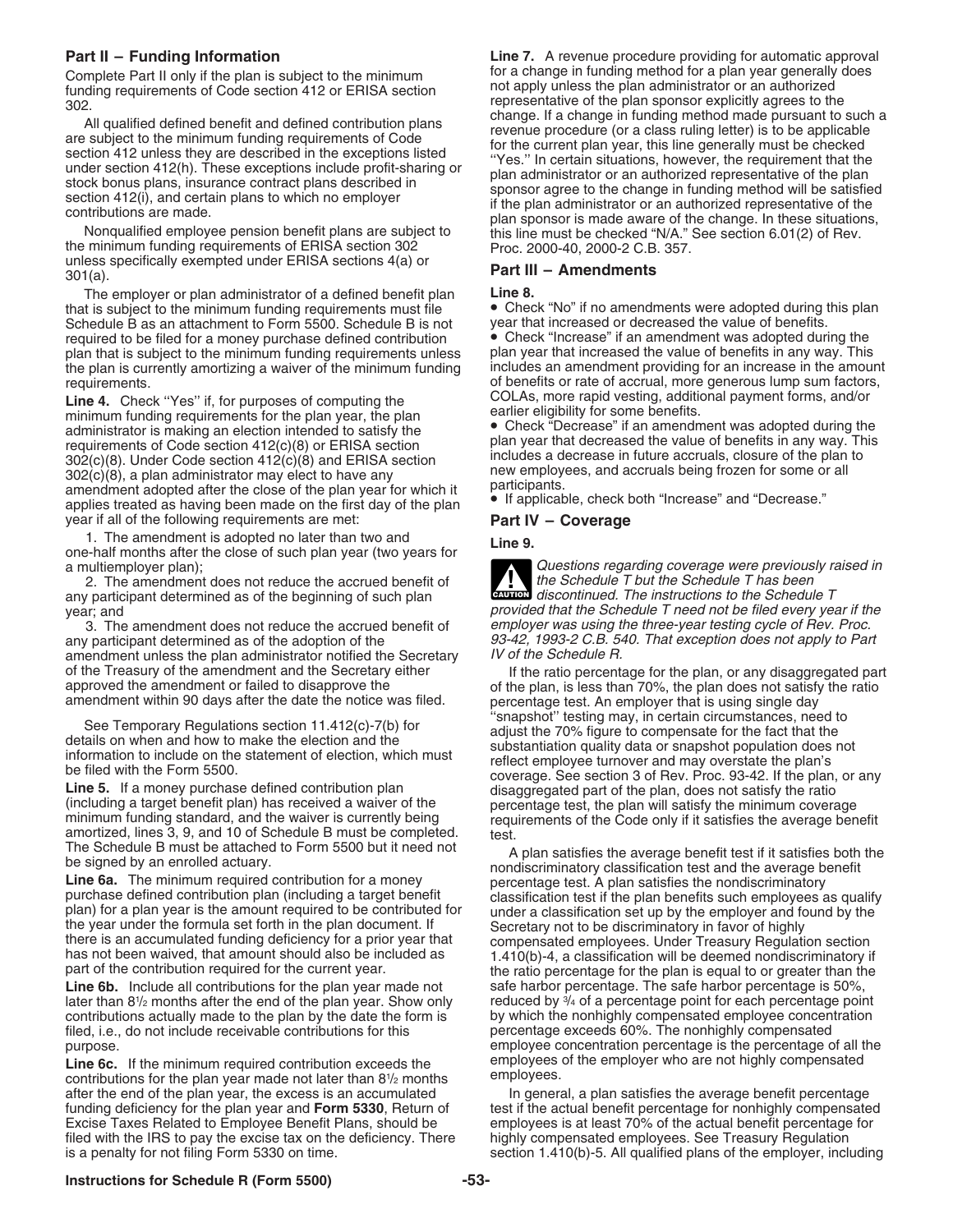ESOPs, Code section 401(k) plans, and plans with employee or exception does not apply if more than 2% of the employees aggregated in determining the actual benefit percentages. Do not aggregate plans that may not be aggregated for purposes of 4. If, during the plan year, the plan benefitted 100% of the satisfying the ratio percentage test, other than ESOPs and nonexcludable nonhighly compensated employees of the<br>Code sections 401(k) and 401(m) plans. In addition, all employer. (This exception also applies if, during the nonexcludable employees, including those with no benefit all of the nonhighly compensated employees of the employer<br>under any qualified plan of the employer, are included in were excludable.) The nonhighly compensated empl determining the actual benefit percentages. The employer include all the self-employed individuals,

**Notes.** (1) Certain plans are required to be disaggregated, or common-law employees, and leased employees (within the may be permissively disaggregated, into two or more separate meaning of Code section 414(n)) employed b may be permissively disaggregated, into two or more separate meaning of Code section 414(n)) employed by the employer<br>parts for purpose of applying the minimum coverage same any entity aggregated with the employer under Co parts for purpose of applying the minimum coverage any entity aggregated with the employer under Code section<br>
requirements of Code section 410(b). Check the box for "ratio 414(b), (c), or (m) at any time during the plan y requirements of Code section 410(b). Check the box for "ratio 414(b), (c), or (m) at any time during the plan year, excluding<br>percentage test" or "average benefit test." whichever is highly compensated employees (within th percentage test" or "average benefit test," whichever is applicable to the disaggregated plans. Both boxes may be section 414(q)). Any such employee is a nonexcludable<br>checked if each test is satisfied by one or more of the employee unless the employee is in one of the following checked if each test is satisfied by one or more of the employee unless the employee unless the employee unless the employee unless the employee is in one of the following employee is: disaggregated plans. (2) Multiple-employer plan filers should complete one Schedule R to report satisfaction with the a. Employees who have not attained the minimum age and coverage rules by all of the employers that participate in the service requirements of the plan.<br>
plan. Check the box for "ratio percentage test," "average benefit

plan. Check the box or "ratio percentage test," "average tensel" and spain as multiple age and service conditions or if the back in the weaptions noted below.<br>
Leave line 9 blank if all of the participating employer uses

Treasury Regulation section 1.410(b)-6(d)(2)). However, this

covered by the plan were professional employees (within the meaning of Treasury Regulation section 1.410(b)-9).

employer. (This exception also applies if, during the plan year, were excludable.) The nonhighly compensated employees of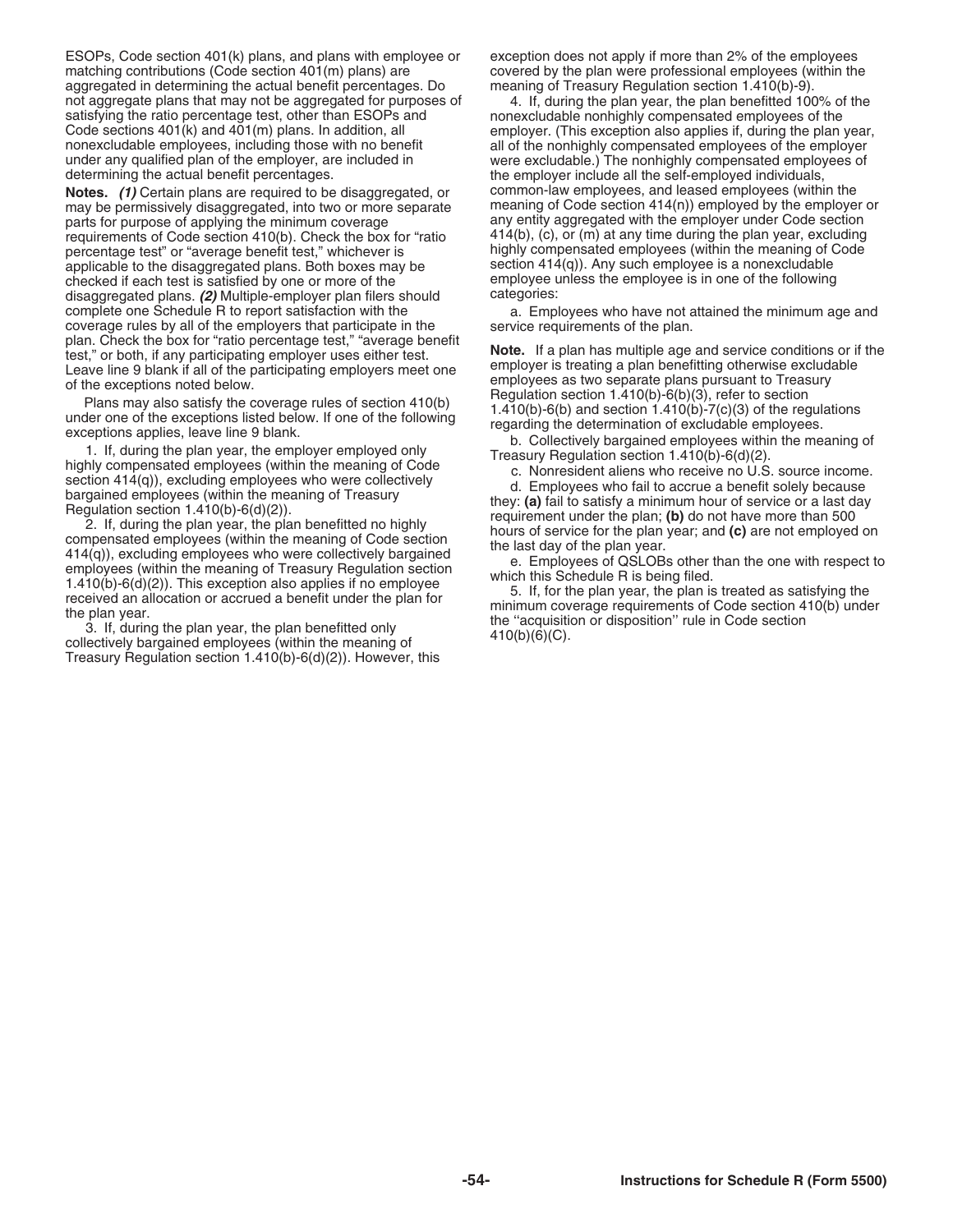# **2007 Instructions for Schedule SSA** separate<br>(Farme FFOO) **(Form 5500)**<br> **Annual Registration Statement**<br> *Mentifying Separated Participants With* A participant is not required to be reported on Schedule SSA if,<br> **Identifying Separated Participants With** before the date the Sch Identifying Separated Participants With before the date the Schedule SSA is required to be filed<br> **Deferred Vested Benefits** (including any extension of time for filing), the participant:

Use Schedule SSA to report information concerning separated

- 
- 

Also use Schedule SSA to correct information previously reported concerning participants with deferred vested benefits.

information for more separated participants than one page 2 a participant you reported on a previous Schedule SSA. This is important<br>allows. Do not use attachments other than the page 2 Schedule will ensure that SSA's reco SSA. SSA provides Schedule SSA provides Schedule SSA information that it has on file

Who Must File<br>The plan administrator is responsible for filing Schedule SSA.<br>Plans that cover only owners and their spouses do not have to<br>file this schedule.<br>Transfer of a Participant to a New Plan

Check the Schedule SSA box on the Form 5500 (Part II, line When a separated participant with deferred vested benefits is<br>10a(4)) if a Schedule SSA is attached to the Form 5500. It ansferred from the plan he or she was orig

Note. Government, church, or other plans that elect to file the Schedule SSA voluntarily *must* check the appropriate box on 1. The new plan administrator should complete a Schedule the schedule and complete lines 2 through 3c.

*contributes,* a participant must be reported on Schedule SSA if:

1. The participant separates from service covered by the plan in a plan year, and

2. The participant is entitled to a deferred vested benefit<br>
The as an attachment to For<br>
File as an attachment to For

The separated participant must be reported no later than on<br>the Schedule SSA filed for the plan year following the plan year<br>in which separation occurred. However, you can report the<br>separation in the plan year in which it report earlier. Do not report a participant more than once unless<br>you wish to revise or update a prior Schedule SSA (see<br>instructions for line 4, box (a), under codes B, C, or D).

In general, *for a plan to which more than one employer contributes,* a participant must be reported on Schedule SSA

1. The participant incurs two successive 1-year breaks in • Complete all applicable fields on Schedule SSA.<br>service (as defined in the plan for vesting purposes), and • Please verify that the EIN and plan number being

2. The participant is (or may be) entitled to a deferred the Form 5500 and this Schedule SSA are correct for this plan.<br>I ine D Fotor the sponsor's employer identification number

The participant must be reported no later than on the Schedule SSA filed for the plan year in which the participant **Line 2.** If the Post Office does not deliver mail to the street completed the second of the two consecutive 1-year breaks in address and you have a P.O. box, e service. The participant may be reported earlier (i.e., on the

Schedule SSA filed for the plan year in which he or she separated from service or completed the first 1-year break in

**Deferred Vested Benefits**<br> **External of the deferred vested retirement**<br> **External of the deferred vested retirement**<br> **External of the deferred vested retirement**<br> **External of the deferred vested retirement**<br> **External** 

**beneral Instructions**<br>
2. Returns to service covered by the plan and/or accrues<br>
additional retirement benefits under the plan, or

additional retirement benefits under the plan, or **Purpose of Schedule** 3. Forfeits all the deferred vested retirement benefit.

![](_page_54_Picture_30.jpeg)

participants with deferred vested benefit rights. Report for the payment of the deferred vested retirement benefit<br>
participants who:<br>
Separated from your company during the plan year; or<br>
Separated from your company durin • transferred into this plan during the plan year; or<br>
• previously were reported under this plan but are no longer<br>
• previously were reported under this plan but are no longer<br>
• previously were reported under this plan

reported concerning participants with deferred vested benefits.<br>
The information on this schedule is given to the Social<br>
Security Administration to provide to participants when they file<br>
for Social Security benefits.<br>
No

Schedule SSA. Use additional pages 2 when you need to report Use Schedule SSA to report revisions to pension information for<br>information for more separated participants than one page 2 aparticipant you reported on a previo will ensure that SSA's records are correct. This is important The Social Security Administration is revising its processing<br>of participant plan data to avoid inaccurate information in the<br>pension notice.<br>Whe Must File<br>Must File<br>Must File<br>of the pension notice.<br>Note that the participa

# **Transfer of a Participant to a New Plan**

transferred from the plan he or she was originally reported under to a new plan,

**SSA USING 2018 Vertex 2 through 3c. • Entry Code C for line 4, box (a), when the original plan When to Report a Separated Participant information is available, or** 

In general, **for a plan to which only one employer** • Entry Code A for line 4, box (a), when the original plan **contributes.** a participant must be reported on Schedule SSA information is not available.

2. The original plan administrator should complete a Schedule SSA using Entry Code D for line 4, box (a).

File as an attachment to Form 5500.

![](_page_54_Picture_46.jpeg)

**ENUTION** furnished.

# **Specific Instructions**

vice (as defined in the plan for vesting purposes), and • Please verify that the EIN and plan number being used on<br>2. The participant is (or may be) entitled to a deferred the Form 5500 and this Schedule SSA are correct fo

Line D. Enter the sponsor's employer identification number (EIN) shown on Form 5500, line 2b.

address and you have a P.O. box, enter the box number instead of the street address.

# **Instructions for Schedule SSA (Form 5500) -55-**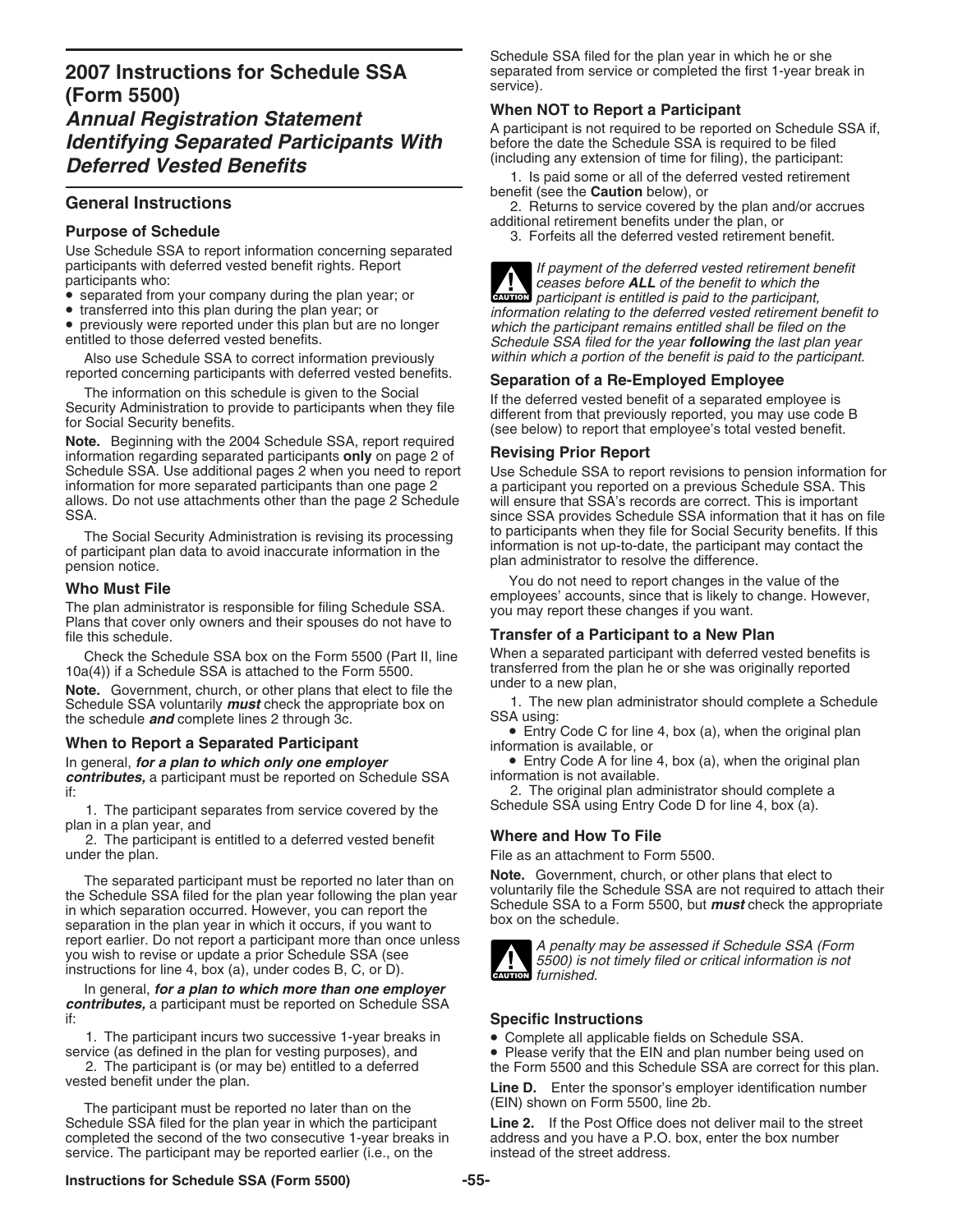**Line 4, box (a).** Enter the appropriate code from the following **Type of Annuity Code** list. **A** A single sum

Code A — Use this code for a participant not previously<br>
reported. Also complete boxes (b) through (h).<br>
Code B — Use this code for a participant previously<br>
Code B — Use this code for a participant previously<br>
F Modified

reported under the plan number shown on this schedule to **G** Joint and last survivor life annuity<br>modify some of the previously reported information. Enter all **M** Other modify some of the previously reported information. Enter all the current information for boxes (b) through (h).

reported under another plan number who will now be describer of the benefit from the plan reported on this period. receiving his/her future benefit from the plan reported on this

schedule. Also complete boxes (b), (c), (i), and (j).<br> **Code D** — Use this code for a participant previously<br> **Code D** — Use this code for a participant previously<br> **Code D** — Use this code for a participant previously<br> **A** reported under the plan number shown on this schedule who **A** Lump sum is a larger strike the sum **B** Annually is no longer entitled to those deferred vested benefits. This<br>
includes a participant who has begun receiving benefits, has<br>
received a lump-sum payout, or has been transferred to<br> **D** Quarterly<br> **E** Monthly<br> **E** Monthly<br>

**Line 4, box (f).** Enter the amount<br>of each participant listed. If the participant is a foreign national<br>employed outside the United States who does not have an<br>SSN, enter the word "FOREIGN." for a plan to which more than

appears on the participant's social security card. Do not enter periods; however, initials, if on the social security card, are periods; nowever, initials, if on the social security card, are<br>permitted. Space is available for the first eleven characters of<br>the participant's share of the fund will be determined<br>the participant's first name, one for first fifteen characters of their last name. If the participant does not have a middle initial, leave the space for the middle initial.

**Line 4, box (d).** From the following list, select the code that describes the type of annuity that will be provided for the **Line 4, box (h).** For defined contribution plans, enter the participant. Enter the code that describes the type of annuity value of the participant's account at the time of separation. that normally accrues under the plan at the time of the **Line 4, boxes (i) and (j).** Show the EIN and plan number of participant's separation from service covered by the plan (or for the plan under which the participant wa participant's separation from service covered by the plan (or for a plan to which more than one employer contributes at the time a plan to which more than one employer contributes at the time<br>the participant incurs the second consecutive 1-year break in<br>service under the plan).<br>service under the plan).

- 
- **B** Annuity payable over fixed number of years **C** Life annuity
- 
- 
- 
- 
- 
- 

**Code C** — Use this code for a participant previously **Line 4, box (e).** From the following list, select the code that reported under another plan number who will now be describes the benefit payment frequency during a 12-

- 
- 
- 
- 
- 
- 

determined because the plan administrator does not maintain<br>**Line 4, box (c).** Enter each participant's name exactly as it<br>amount. complete records of covered service, enter an estimated<br>amount.

not have a middle initial, leave the space for the middle initial If, under the plan, participation is determined on the basis of blank.<br>Blank. shares of stock of the employer, enter the number of shares and add the letters "S" to indicate shares. A number without the "S" will be interpreted to mean units.

plan, only the initial page one should be signed.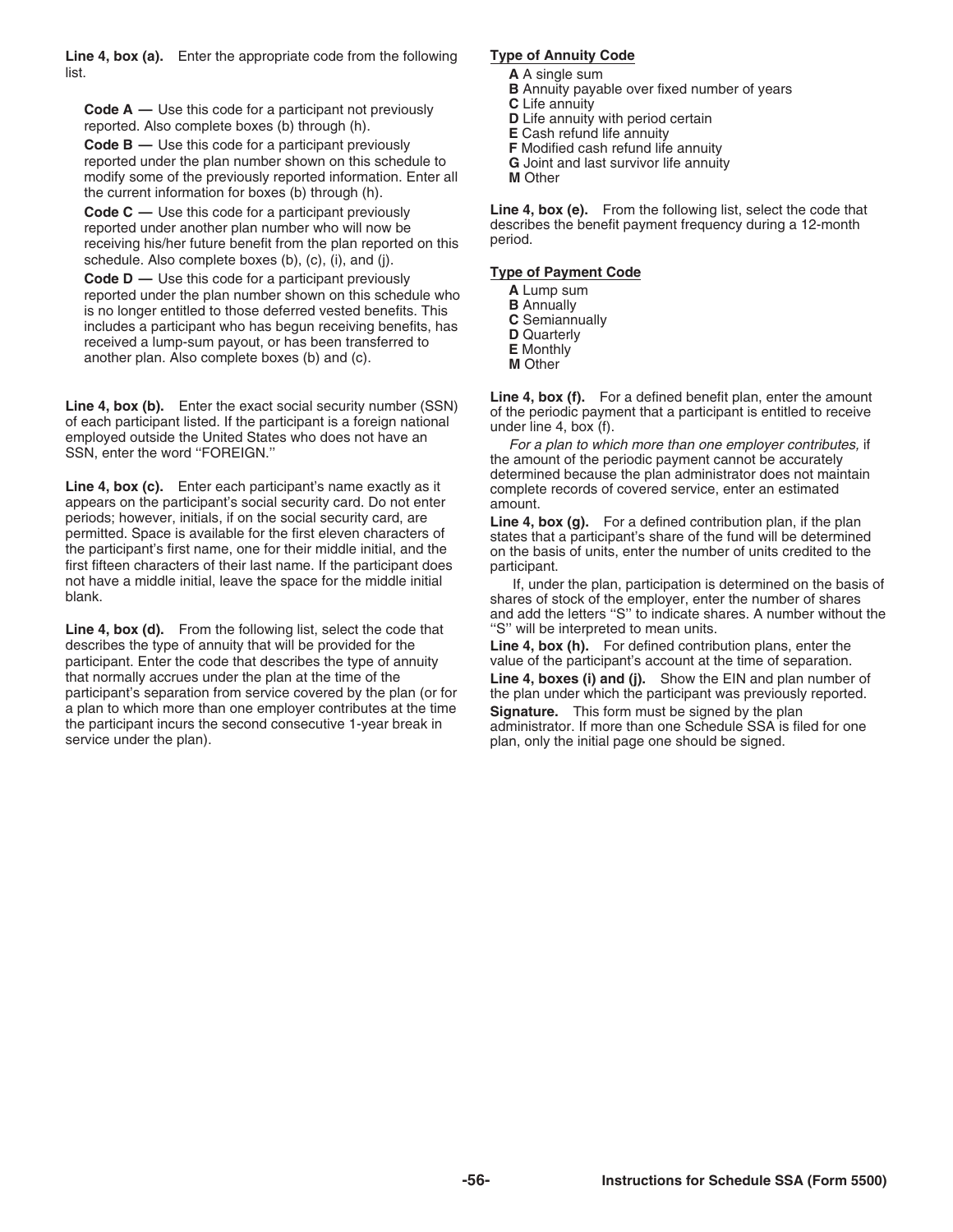# **OMB Control Numbers**

| <b>Agency</b><br>Employee Benefits Security Administration 1210-0110 | <b>OMB Number</b> | Agency<br><b>Pension Benefit Guaranty Corporation  1212-0057</b> | <b>OMB Number</b> |
|----------------------------------------------------------------------|-------------------|------------------------------------------------------------------|-------------------|
|                                                                      | 1210-0089         | Social Security Administration 0960-0606                         |                   |
| Internal Revenue Service 1545–1610                                   |                   |                                                                  |                   |

# **Paperwork Reduction Act Notice**

We ask for the information on this form to carry out the law as specified in ERISA and Code sections 6047(e), 6057(b), and 6058(a). You are required to give us the information. We need it to determine whether the plan is operating according to the law.

You are not required to provide the information requested on a form that is subject to the Paperwork Reduction Act unless the form displays a valid OMB control number. Books and records relating to a form or its instructions must be retained as long as their contents may become material in the administration of the Internal Revenue Code or are required to be maintained pursuant to Title I or IV of ERISA. Generally, the Form 5500 return/reports are open to public inspection. However, Schedules E and SSA (Form 5500) are confidential, as required by Code section 6103.

The time needed to complete and file the forms listed below reflects the combined requirements of the Internal Revenue Service, Department of Labor, Pension Benefit Guaranty Corporation, and the Social Security Administration. These times will vary depending on individual circumstances. The estimated average times are:

|              | <b>Pension Plans</b> |                | <b>Welfare Plans</b> |                |  |  |
|--------------|----------------------|----------------|----------------------|----------------|--|--|
|              | Large                | Small*         | Large                | Small*         |  |  |
| Form 5500    | 1 hr., 43 min.       | 1 hr., 17 min. | 1 hr., 45 min.       | 1 hr., 14 min. |  |  |
| Schedule A   | 2 hr., 41 min.       | 2 hr., 44 min. | 3 hr., 30 min.       | 2 hr., 36 min. |  |  |
| Schedule B   | 7 hr., 56 min.       | 7 hr., 55 min. |                      |                |  |  |
| Schedule C   | 2 hr., 22 min.       |                | 3 hr., 8 min.        |                |  |  |
| Schedule D   | 1 hr., 39 min.       | 20 min.        | 1 hr., 52 min.       | 20 min.        |  |  |
| Schedule E   | 3 hr., 18 min.       | 3 hr., 18 min. |                      |                |  |  |
| Schedule G   | 11 hr., 29 min.      |                | $11$ hr.             |                |  |  |
| Schedule H   | 7 hr., 12 min.       |                | 8 hr.                |                |  |  |
| Schedule I   |                      | 1 hr., 57 min. |                      | 1 hr., 48 min. |  |  |
| Schedule R   | 1 hr., 36 min.       | 1 hr., 3 min.  |                      |                |  |  |
| Schedule SSA | 6 hr., 25 min.       | 1 hr., 42 min. |                      |                |  |  |

\*In 2007, certain small plans have a simplified reporting alternative, as described in the instructions, which allows eligible filers to complete fewer schedules and line items on certain schedules. We have assumed for purposes of assessing the paperwork burden that not all filers will use the simplified reporting method because this method of filing is optional. For eligible plans that choose to use the simplified reporting option, the burden of filing will be smaller than the table indicates, because this option allows eligible plans to fill out fewer line items and schedules.

If you have comments concerning the accuracy of these time estimates or suggestions for making these forms simpler, we would be happy to hear from you. You can write to the Internal Revenue Service, Tax Products Coordinating Committee, SE:W:CAR:MP:T:T:SP, 1111 Constitution Ave. NW, IR-6526, Washington, DC 20224. **Do not** send any of these forms or schedules to this address. Instead, see **Where To File** on page 5.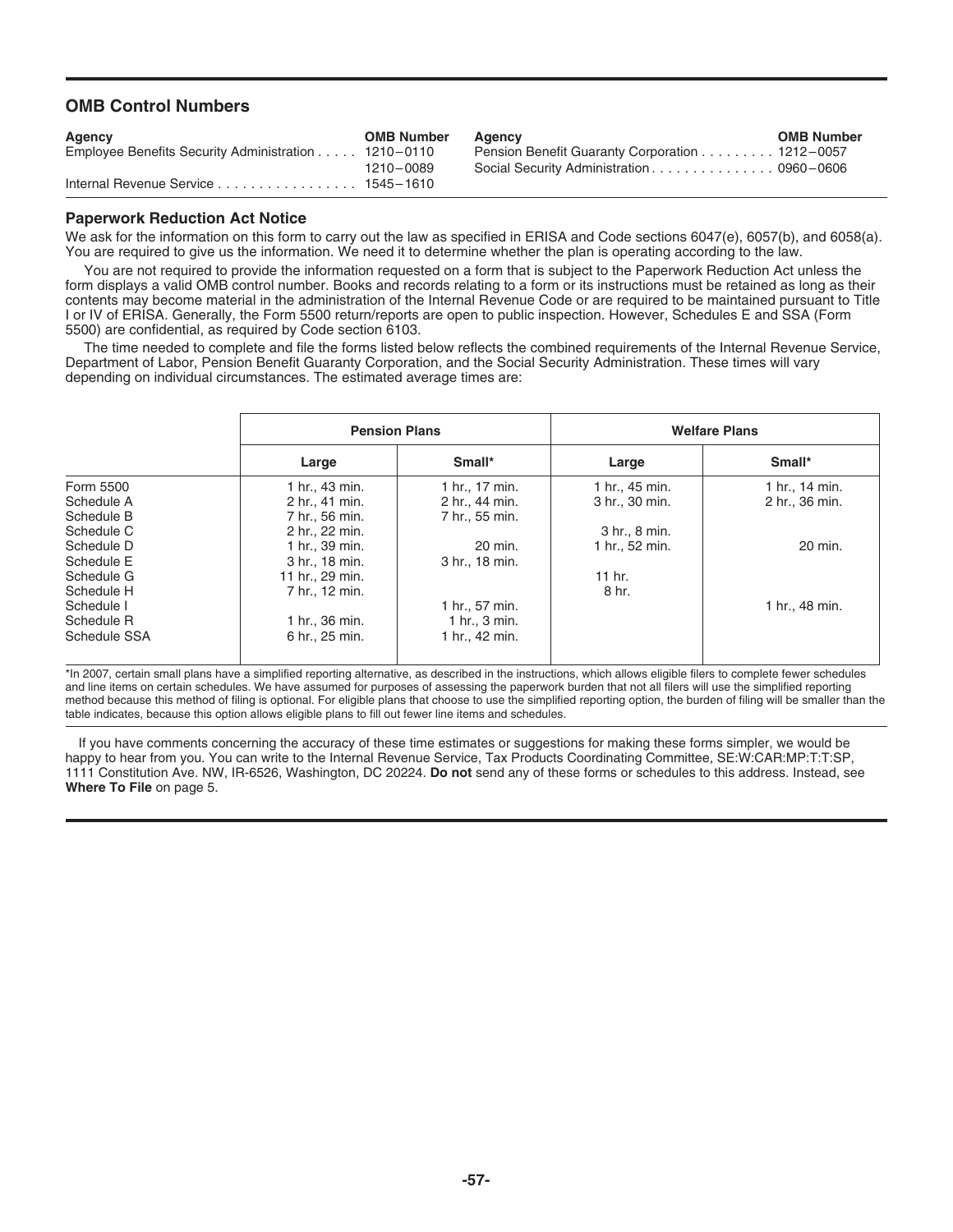# **Forms 5500 and 5500-EZ**<br>
This list of principal business activities and their engaged. These principal activity codes are based<br> **Codes for Principal Business** enterprise by the type of activity in which it is System.<br>
Sy **Activity**

| Code                   |                                                                  | Code              |                                                                       | Code                    |                                                               | Code             |                                                                      |
|------------------------|------------------------------------------------------------------|-------------------|-----------------------------------------------------------------------|-------------------------|---------------------------------------------------------------|------------------|----------------------------------------------------------------------|
|                        | Agriculture, Forestry, Fishing                                   |                   | <b>Specialty Trade Contractors</b>                                    |                         | <b>Petroleum and Coal Products</b>                            |                  | <b>Computer and Electronic Product</b>                               |
| and Hunting            |                                                                  | 238100            | Foundation, Structure, &                                              | Manufacturing           | 324110 Petroleum Refineries                                   | Manufacturing    |                                                                      |
| <b>Crop Production</b> |                                                                  |                   | <b>Building Exterior Contractors</b><br>(including framing carpentry, |                         | (including integrated)                                        |                  | 334110 Computer & Peripheral<br>Equipment Mfg                        |
|                        | 111100 Oilseed & Grain Farming                                   |                   | masonry, glass, roofing, &                                            | 324120                  | Asphalt Paving, Roofing, &                                    | 334200           | <b>Communications Equipment</b>                                      |
|                        | 111210 Vegetable & Melon Farming<br>(including potatoes & yams)  |                   | siding)                                                               |                         | <b>Saturated Materials Mfg</b>                                |                  | Mfg                                                                  |
|                        | 111300 Fruit & Tree Nut Farming                                  | 238210<br>238220  | <b>Electrical Contractors</b><br>Plumbing, Heating, &                 | 324190                  | Other Petroleum & Coal<br>Products Mfg                        | 334310           | Audio & Video Equipment<br>Mfg                                       |
|                        | 111400 Greenhouse, Nursery, &                                    |                   | Air-Conditioning Contractors                                          |                         | <b>Chemical Manufacturing</b>                                 | 334410           | Semiconductor & Other                                                |
|                        | <b>Floriculture Production</b>                                   | 238290            | <b>Other Building Equipment</b>                                       | 325100                  | <b>Basic Chemical Mfg</b>                                     |                  | Electronic Component Mfg                                             |
| 111900                 | <b>Other Crop Farming</b><br>(including tobacco, cotton,         |                   | Contractors                                                           |                         | 325200 Resin, Synthetic Rubber, &                             | 334500           | Navigational, Measuring,                                             |
|                        | sugarcane, hay, peanut,                                          | 238300            | <b>Building Finishing</b><br>Contractors (including                   |                         | Artificial & Synthetic Fibers &                               |                  | Electromedical, & Control<br><b>Instruments Mfg</b>                  |
|                        | sugar beet, & all other crop                                     |                   | drywall, insulation, painting,                                        | 325300                  | Filaments Mfg<br>Pesticide, Fertilizer, & Other               | 334610           | Manufacturing & Reproducing                                          |
|                        | farming)<br><b>Animal Production</b>                             |                   | wallcovering, flooring, tile, &<br>finish carpentry)                  |                         | Agricultural Chemical Mfg                                     |                  | Magnetic & Optical Media                                             |
| 112111                 | Beef Cattle Ranching &                                           | 238900            | <b>Other Specialty Trade</b>                                          | 325410                  | <b>Pharmaceutical &amp; Medicine</b>                          |                  | Electrical Equipment, Appliance, and                                 |
|                        | Farming                                                          |                   | Contractors (including site                                           |                         | Mfg                                                           |                  | <b>Component Manufacturing</b><br>335100 Electric Lighting Equipment |
|                        | 112112 Cattle Feedlots                                           |                   | preparation)                                                          | 325500                  | Paint, Coating, & Adhesive<br>Mfg                             |                  | Mfg                                                                  |
| 112120                 | Dairy Cattle & Milk                                              |                   |                                                                       | 325600                  | Soap, Cleaning Compound, &                                    | 335200           | Household Appliance Mfg                                              |
|                        | Production<br>112210 Hog & Pig Farming                           |                   | <b>Manufacturing</b><br><b>Food Manufacturing</b>                     |                         | <b>Toilet Preparation Mfg</b>                                 | 335310           | <b>Electrical Equipment Mfg</b>                                      |
|                        | 112300 Poultry & Egg Production                                  |                   | 311110 Animal Food Mfg                                                | 325900                  | Other Chemical Product &                                      | 335900           | Other Electrical Equipment &                                         |
| 112400                 | Sheep & Goat Farming                                             | 311200            | Grain & Oilseed Milling                                               |                         | <b>Preparation Mfg</b><br><b>Plastics and Rubber Products</b> |                  | <b>Component Mfg</b><br><b>Transportation Equipment</b>              |
|                        | 112510 Aquaculture (including                                    | 311300            | Sugar & Confectionery                                                 | Manufacturing           |                                                               | Manufacturing    |                                                                      |
|                        | shellfish & finfish farms &<br>hatcheries)                       |                   | <b>Product Mfg</b>                                                    |                         | 326100 Plastics Product Mfg                                   | 336100           | Motor Vehicle Mfg                                                    |
|                        | 112900 Other Animal Production                                   |                   | 311400 Fruit & Vegetable Preserving<br>& Specialty Food Mfg           |                         | 326200 Rubber Product Mfg                                     | 336210           | Motor Vehicle Body & Trailer                                         |
|                        | <b>Forestry and Logging</b>                                      | 311500            | Dairy Product Mfg                                                     |                         | <b>Nonmetallic Mineral Product</b>                            |                  | Mfg                                                                  |
|                        | 113110 Timber Tract Operations                                   | 311610            | Animal Slaughtering and                                               | Manufacturing<br>327100 | Clay Product & Refractory                                     | 336300<br>336410 | Motor Vehicle Parts Mfg<br>Aerospace Product & Parts                 |
|                        | 113210 Forest Nurseries & Gathering                              |                   | Processing                                                            |                         | Mfa                                                           |                  | Mfg                                                                  |
|                        | of Forest Products                                               | 311710            | Seafood Product Preparation                                           | 327210                  | Glass & Glass Product Mfg                                     | 336510           | Railroad Rolling Stock Mfg                                           |
| 113310 Logging         |                                                                  | 311800            | & Packaging<br>Bakeries & Tortilla Mfg                                | 327300                  | <b>Cement &amp; Concrete Product</b>                          | 336610           | Ship & Boat Building                                                 |
| 114110 Fishing         | <b>Fishing, Hunting and Trapping</b>                             | 311900            | Other Food Mfg (including                                             |                         | Mfg                                                           | 336990           | <b>Other Transportation</b><br><b>Equipment Mfg</b>                  |
|                        | 114210 Hunting & Trapping                                        |                   | coffee, tea, flavorings &                                             | 327400<br>327900        | Lime & Gypsum Product Mfg<br><b>Other Nonmetallic Mineral</b> |                  | <b>Furniture and Related Product</b>                                 |
|                        | <b>Support Activities for Agriculture</b>                        |                   | seasonings)                                                           |                         | Product Mfg                                                   | Manufacturing    |                                                                      |
| and Forestry           |                                                                  | Manufacturing     | <b>Beverage and Tobacco Product</b>                                   |                         | <b>Primary Metal Manufacturing</b>                            |                  | 337000 Furniture & Related Product                                   |
|                        | 115110 Support Activities for Crop                               |                   | 312110 Soft Drink & Ice Mfg                                           | 331110                  | Iron & Steel Mills & Ferroalloy                               |                  | Manufacturing                                                        |
|                        | Production (including cotton<br>ginning, soil preparation,       |                   | 312120 Breweries                                                      | 331200                  | Mfg<br>Steel Product Mfg from                                 | 339110           | <b>Miscellaneous Manufacturing</b><br>Medical Equipment &            |
|                        | planting, & cultivating)                                         |                   | 312130 Wineries                                                       |                         | <b>Purchased Steel</b>                                        |                  | Supplies Mfg                                                         |
| 115210                 | Support Activities for Animal                                    | 312140            | <b>Distilleries</b>                                                   | 331310                  | Alumina & Aluminum                                            | 339900           | <b>Other Miscellaneous</b>                                           |
| 115310                 | Production<br><b>Support Activities For</b>                      |                   | 312200 Tobacco Manufacturing                                          |                         | Production & Processing                                       |                  | Manufacturing                                                        |
|                        | Forestry                                                         | Mills             | <b>Textile Mills and Textile Product</b>                              | 331400                  | Nonferrous Metal (except<br>Aluminum) Production &            |                  | <b>Wholesale Trade</b>                                               |
|                        |                                                                  |                   | 313000 Textile Mills                                                  |                         | Processing                                                    |                  | <b>Merchant Wholesalers, Durable</b>                                 |
| <b>Mining</b>          |                                                                  |                   | 314000 Textile Product Mills                                          |                         | 331500 Foundries                                              | Goods            |                                                                      |
| 211110                 | Oil & Gas Extraction                                             |                   | <b>Apparel Manufacturing</b>                                          |                         | <b>Fabricated Metal Product</b>                               | 423100           | Motor Vehicle & Motor                                                |
| 212110<br>212200       | Coal Mining<br>Metal Ore Mining                                  | 315100            | <b>Apparel Knitting Mills</b>                                         | Manufacturing           | 332110 Forging & Stamping                                     | 423200           | Vehicle Parts & Supplies<br>Furniture & Home                         |
| 212310                 | Stone Mining & Quarrying                                         |                   | 315210 Cut & Sew Apparel<br>Contractors                               | 332210                  | Cutlery & Handtool Mfg                                        |                  | Furnishings                                                          |
| 212320                 | Sand, Gravel, Clay, &                                            | 315220            | Men's & Boys' Cut & Sew                                               | 332300                  | Architectural & Structural                                    | 423300           | Lumber & Other Construction                                          |
|                        | Ceramic & Refractory                                             |                   | Apparel Mfg                                                           |                         | Metals Mfg                                                    |                  | Materials                                                            |
|                        | Minerals Mining & Quarrying<br><b>Other Nonmetallic Mineral</b>  | 315230            | Women's & Girls' Cut & Sew                                            | 332400                  | Boiler, Tank, & Shipping                                      | 423400           | Professional & Commercial<br>Equipment & Supplies                    |
| 212390                 | Mining & Quarrying                                               | 315290            | Apparel Mfg<br>Other Cut & Sew Apparel Mfg                            | 332510                  | Container Mfg<br>Hardware Mfg                                 | 423500           | Metals & Minerals (except                                            |
| 213110                 | Support Activities for Mining                                    | 315990            | Apparel Accessories & Other                                           | 332610                  | Spring & Wire Product Mfg                                     |                  | Petroleum)                                                           |
|                        |                                                                  |                   | Apparel Mfg                                                           | 332700                  | Machine Shops; Turned                                         | 423600           | Electrical & Electronic Goods                                        |
| <b>Utilities</b>       |                                                                  |                   | <b>Leather and Allied Product</b>                                     |                         | Product; & Screw, Nut, & Bolt                                 | 423700           | Hardware, Plumbing &<br>Heating Equipment &                          |
|                        | 221100 Electric Power Generation,<br>Transmission & Distribution | Manufacturing     | 316110 Leather & Hide Tanning &                                       | 332810                  | Mfg<br>Coating, Engraving, Heat                               |                  | Supplies                                                             |
| 221210                 | <b>Natural Gas Distribution</b>                                  |                   | Finishing                                                             |                         | Treating, & Allied Activities                                 | 423800           | Machinery, Equipment, &                                              |
| 221300                 | Water, Sewage, & Other                                           |                   | 316210 Footwear Mfg (including                                        | 332900                  | <b>Other Fabricated Metal</b>                                 |                  | Supplies                                                             |
|                        | Systems                                                          |                   | rubber & plastics)                                                    |                         | <b>Product Mfg</b>                                            | 423910           | Sporting & Recreational<br>Goods & Supplies                          |
|                        | 221500 Combination Gas & Electric                                | 316990            | Other Leather & Allied<br><b>Product Mfg</b>                          |                         | <b>Machinery Manufacturing</b>                                | 423920           | Toy & Hobby Goods &                                                  |
| <b>Construction</b>    |                                                                  |                   | <b>Wood Product Manufacturing</b>                                     | 333100                  | Agriculture, Construction, &<br>Mining Machinery Mfg          |                  | Supplies                                                             |
|                        | <b>Construction of Buildings</b>                                 | 321110            | Sawmills & Wood                                                       | 333200                  | Industrial Machinery Mfg                                      | 423930           | <b>Recyclable Materials</b>                                          |
|                        | 236110 Residential Building                                      |                   | Preservation                                                          | 333310                  | <b>Commercial &amp; Service</b>                               | 423940           | Jewelry, Watches, Precious                                           |
|                        | Construction                                                     | 321210            | Veneer, Plywood, &                                                    |                         | <b>Industry Machinery Mfg</b>                                 | 423990           | Stones, & Precious Metals<br><b>Other Miscellaneous Durable</b>      |
| 236200                 | Nonresidential Building                                          |                   | <b>Engineered Wood Product</b><br>Mfg                                 | 333410                  | Ventilation, Heating,<br>Air-Conditioning, &                  |                  | Goods                                                                |
|                        | Construction                                                     |                   | 321900 Other Wood Product Mfg                                         |                         | <b>Commercial Refrigeration</b>                               |                  | Merchant Wholesalers, Nondurable                                     |
| Construction           | <b>Heavy and Civil Engineering</b>                               |                   | <b>Paper Manufacturing</b>                                            |                         | <b>Equipment Mfg</b>                                          | Goods            |                                                                      |
| 237100                 | <b>Utility System Construction</b>                               | 322100            | Pulp, Paper, & Paperboard                                             | 333510                  | Metalworking Machinery Mfg                                    | 424100           | Paper & Paper Products                                               |
| 237210                 | <b>Land Subdivision</b>                                          |                   | <b>Mills</b>                                                          | 333610                  | Engine, Turbine & Power<br>Transmission Equipment Mfg         | 424210<br>424300 | Drugs & Druggists' Sundries<br>Apparel, Piece Goods, &               |
| 237310                 | Highway, Street, & Bridge                                        |                   | 322200 Converted Paper Product Mfg                                    | 333900                  | <b>Other General Purpose</b>                                  |                  | Notions                                                              |
| 237990                 | Construction<br>Other Heavy & Civil                              | <b>Activities</b> | <b>Printing and Related Support</b>                                   |                         | <b>Machinery Mfg</b>                                          | 424400           | Grocery & Related Products                                           |
|                        | Engineering Construction                                         |                   | 323100 Printing & Related Support                                     |                         |                                                               |                  | 424500 Farm Product Raw Materials                                    |

| <b>Petroleum and Coal Products</b><br><b>Specialty Trade Contractors</b><br><b>Agriculture, Forestry, Fishing</b><br>Manufacturing<br>Manufacturing<br>238100<br>Foundation, Structure, &<br>and Hunting<br><b>Building Exterior Contractors</b><br>324110 Petroleum Refineries<br><b>Crop Production</b><br>(including framing carpentry,<br>(including integrated)<br>111100 Oilseed & Grain Farming<br>masonry, glass, roofing, &<br>Asphalt Paving, Roofing, &<br>324120<br>334200<br>111210 Vegetable & Melon Farming<br>siding)<br><b>Saturated Materials Mfg</b><br>Mfg<br>(including potatoes & yams)<br>238210<br><b>Electrical Contractors</b><br>324190<br>Other Petroleum & Coal<br>334310<br>111300 Fruit & Tree Nut Farming<br>238220<br>Plumbing, Heating, &<br>Products Mfg<br>Mfg<br>111400<br>Greenhouse, Nursery, &<br>Air-Conditioning Contractors<br><b>Chemical Manufacturing</b><br>334410<br><b>Floriculture Production</b><br>238290<br>Other Building Equipment<br>325100<br><b>Basic Chemical Mfg</b><br><b>Other Crop Farming</b><br>111900<br>Contractors<br>334500<br>325200<br>Resin, Synthetic Rubber, &<br>(including tobacco, cotton,<br><b>Building Finishing</b><br>238300<br>Artificial & Synthetic Fibers &<br>sugarcane, hay, peanut,<br>Contractors (including<br><b>Filaments Mfg</b><br>sugar beet, & all other crop<br>drywall, insulation, painting,<br>334610<br>Pesticide, Fertilizer, & Other<br>325300<br>farming)<br>wallcovering, flooring, tile, &<br>Agricultural Chemical Mfg<br><b>Animal Production</b><br>finish carpentry)<br>325410<br>Pharmaceutical & Medicine<br>Beef Cattle Ranching &<br>112111<br>238900<br><b>Other Specialty Trade</b><br><b>Component Manufacturing</b><br>Mfg<br>Farming<br>Contractors (including site<br>Paint, Coating, & Adhesive<br>325500<br>preparation)<br>112112 Cattle Feedlots<br>Mfg<br>Mfg<br>Dairy Cattle & Milk<br>112120<br>335200<br>Soap, Cleaning Compound, &<br>325600<br><b>Manufacturing</b><br>Production<br><b>Toilet Preparation Mfg</b><br>335310<br><b>Food Manufacturing</b><br>112210 Hog & Pig Farming<br>Other Chemical Product &<br>335900<br>325900<br>Poultry & Egg Production<br>311110 Animal Food Mfg<br>112300<br><b>Preparation Mfg</b><br>Sheep & Goat Farming<br>311200 Grain & Oilseed Milling<br>112400<br><b>Transportation Equipment</b><br><b>Plastics and Rubber Products</b><br>112510 | <b>Computer and Electronic Product</b><br>334110 Computer & Peripheral<br><b>Equipment Mfg</b><br><b>Communications Equipment</b><br>Audio & Video Equipment<br>Semiconductor & Other<br>Electronic Component Mfg<br>Navigational, Measuring,<br>Electromedical, & Control<br>Instruments Mfg<br>Manufacturing & Reproducin<br>Magnetic & Optical Media<br>Electrical Equipment, Appliance, an<br>335100 Electric Lighting Equipment<br>Household Appliance Mfg<br><b>Electrical Equipment Mfg</b> |
|----------------------------------------------------------------------------------------------------------------------------------------------------------------------------------------------------------------------------------------------------------------------------------------------------------------------------------------------------------------------------------------------------------------------------------------------------------------------------------------------------------------------------------------------------------------------------------------------------------------------------------------------------------------------------------------------------------------------------------------------------------------------------------------------------------------------------------------------------------------------------------------------------------------------------------------------------------------------------------------------------------------------------------------------------------------------------------------------------------------------------------------------------------------------------------------------------------------------------------------------------------------------------------------------------------------------------------------------------------------------------------------------------------------------------------------------------------------------------------------------------------------------------------------------------------------------------------------------------------------------------------------------------------------------------------------------------------------------------------------------------------------------------------------------------------------------------------------------------------------------------------------------------------------------------------------------------------------------------------------------------------------------------------------------------------------------------------------------------------------------------------------------------------------------------------------------------------------------------------------------------------------------------------------------------------------------------------------------------------------------------------------------------------------------------|----------------------------------------------------------------------------------------------------------------------------------------------------------------------------------------------------------------------------------------------------------------------------------------------------------------------------------------------------------------------------------------------------------------------------------------------------------------------------------------------------|
|                                                                                                                                                                                                                                                                                                                                                                                                                                                                                                                                                                                                                                                                                                                                                                                                                                                                                                                                                                                                                                                                                                                                                                                                                                                                                                                                                                                                                                                                                                                                                                                                                                                                                                                                                                                                                                                                                                                                                                                                                                                                                                                                                                                                                                                                                                                                                                                                                            |                                                                                                                                                                                                                                                                                                                                                                                                                                                                                                    |
|                                                                                                                                                                                                                                                                                                                                                                                                                                                                                                                                                                                                                                                                                                                                                                                                                                                                                                                                                                                                                                                                                                                                                                                                                                                                                                                                                                                                                                                                                                                                                                                                                                                                                                                                                                                                                                                                                                                                                                                                                                                                                                                                                                                                                                                                                                                                                                                                                            |                                                                                                                                                                                                                                                                                                                                                                                                                                                                                                    |
|                                                                                                                                                                                                                                                                                                                                                                                                                                                                                                                                                                                                                                                                                                                                                                                                                                                                                                                                                                                                                                                                                                                                                                                                                                                                                                                                                                                                                                                                                                                                                                                                                                                                                                                                                                                                                                                                                                                                                                                                                                                                                                                                                                                                                                                                                                                                                                                                                            |                                                                                                                                                                                                                                                                                                                                                                                                                                                                                                    |
|                                                                                                                                                                                                                                                                                                                                                                                                                                                                                                                                                                                                                                                                                                                                                                                                                                                                                                                                                                                                                                                                                                                                                                                                                                                                                                                                                                                                                                                                                                                                                                                                                                                                                                                                                                                                                                                                                                                                                                                                                                                                                                                                                                                                                                                                                                                                                                                                                            |                                                                                                                                                                                                                                                                                                                                                                                                                                                                                                    |
|                                                                                                                                                                                                                                                                                                                                                                                                                                                                                                                                                                                                                                                                                                                                                                                                                                                                                                                                                                                                                                                                                                                                                                                                                                                                                                                                                                                                                                                                                                                                                                                                                                                                                                                                                                                                                                                                                                                                                                                                                                                                                                                                                                                                                                                                                                                                                                                                                            |                                                                                                                                                                                                                                                                                                                                                                                                                                                                                                    |
|                                                                                                                                                                                                                                                                                                                                                                                                                                                                                                                                                                                                                                                                                                                                                                                                                                                                                                                                                                                                                                                                                                                                                                                                                                                                                                                                                                                                                                                                                                                                                                                                                                                                                                                                                                                                                                                                                                                                                                                                                                                                                                                                                                                                                                                                                                                                                                                                                            |                                                                                                                                                                                                                                                                                                                                                                                                                                                                                                    |
|                                                                                                                                                                                                                                                                                                                                                                                                                                                                                                                                                                                                                                                                                                                                                                                                                                                                                                                                                                                                                                                                                                                                                                                                                                                                                                                                                                                                                                                                                                                                                                                                                                                                                                                                                                                                                                                                                                                                                                                                                                                                                                                                                                                                                                                                                                                                                                                                                            |                                                                                                                                                                                                                                                                                                                                                                                                                                                                                                    |
|                                                                                                                                                                                                                                                                                                                                                                                                                                                                                                                                                                                                                                                                                                                                                                                                                                                                                                                                                                                                                                                                                                                                                                                                                                                                                                                                                                                                                                                                                                                                                                                                                                                                                                                                                                                                                                                                                                                                                                                                                                                                                                                                                                                                                                                                                                                                                                                                                            |                                                                                                                                                                                                                                                                                                                                                                                                                                                                                                    |
|                                                                                                                                                                                                                                                                                                                                                                                                                                                                                                                                                                                                                                                                                                                                                                                                                                                                                                                                                                                                                                                                                                                                                                                                                                                                                                                                                                                                                                                                                                                                                                                                                                                                                                                                                                                                                                                                                                                                                                                                                                                                                                                                                                                                                                                                                                                                                                                                                            |                                                                                                                                                                                                                                                                                                                                                                                                                                                                                                    |
|                                                                                                                                                                                                                                                                                                                                                                                                                                                                                                                                                                                                                                                                                                                                                                                                                                                                                                                                                                                                                                                                                                                                                                                                                                                                                                                                                                                                                                                                                                                                                                                                                                                                                                                                                                                                                                                                                                                                                                                                                                                                                                                                                                                                                                                                                                                                                                                                                            |                                                                                                                                                                                                                                                                                                                                                                                                                                                                                                    |
|                                                                                                                                                                                                                                                                                                                                                                                                                                                                                                                                                                                                                                                                                                                                                                                                                                                                                                                                                                                                                                                                                                                                                                                                                                                                                                                                                                                                                                                                                                                                                                                                                                                                                                                                                                                                                                                                                                                                                                                                                                                                                                                                                                                                                                                                                                                                                                                                                            |                                                                                                                                                                                                                                                                                                                                                                                                                                                                                                    |
|                                                                                                                                                                                                                                                                                                                                                                                                                                                                                                                                                                                                                                                                                                                                                                                                                                                                                                                                                                                                                                                                                                                                                                                                                                                                                                                                                                                                                                                                                                                                                                                                                                                                                                                                                                                                                                                                                                                                                                                                                                                                                                                                                                                                                                                                                                                                                                                                                            |                                                                                                                                                                                                                                                                                                                                                                                                                                                                                                    |
|                                                                                                                                                                                                                                                                                                                                                                                                                                                                                                                                                                                                                                                                                                                                                                                                                                                                                                                                                                                                                                                                                                                                                                                                                                                                                                                                                                                                                                                                                                                                                                                                                                                                                                                                                                                                                                                                                                                                                                                                                                                                                                                                                                                                                                                                                                                                                                                                                            |                                                                                                                                                                                                                                                                                                                                                                                                                                                                                                    |
|                                                                                                                                                                                                                                                                                                                                                                                                                                                                                                                                                                                                                                                                                                                                                                                                                                                                                                                                                                                                                                                                                                                                                                                                                                                                                                                                                                                                                                                                                                                                                                                                                                                                                                                                                                                                                                                                                                                                                                                                                                                                                                                                                                                                                                                                                                                                                                                                                            | Other Electrical Equipment &                                                                                                                                                                                                                                                                                                                                                                                                                                                                       |
|                                                                                                                                                                                                                                                                                                                                                                                                                                                                                                                                                                                                                                                                                                                                                                                                                                                                                                                                                                                                                                                                                                                                                                                                                                                                                                                                                                                                                                                                                                                                                                                                                                                                                                                                                                                                                                                                                                                                                                                                                                                                                                                                                                                                                                                                                                                                                                                                                            | <b>Component Mfg</b>                                                                                                                                                                                                                                                                                                                                                                                                                                                                               |
|                                                                                                                                                                                                                                                                                                                                                                                                                                                                                                                                                                                                                                                                                                                                                                                                                                                                                                                                                                                                                                                                                                                                                                                                                                                                                                                                                                                                                                                                                                                                                                                                                                                                                                                                                                                                                                                                                                                                                                                                                                                                                                                                                                                                                                                                                                                                                                                                                            |                                                                                                                                                                                                                                                                                                                                                                                                                                                                                                    |
| Sugar & Confectionery<br>Aquaculture (including<br>311300<br>Manufacturing<br>Manufacturing<br>shellfish & finfish farms &<br><b>Product Mfg</b>                                                                                                                                                                                                                                                                                                                                                                                                                                                                                                                                                                                                                                                                                                                                                                                                                                                                                                                                                                                                                                                                                                                                                                                                                                                                                                                                                                                                                                                                                                                                                                                                                                                                                                                                                                                                                                                                                                                                                                                                                                                                                                                                                                                                                                                                           |                                                                                                                                                                                                                                                                                                                                                                                                                                                                                                    |
| 326100 Plastics Product Mfg<br>336100<br>hatcheries)<br>Fruit & Vegetable Preserving<br>311400                                                                                                                                                                                                                                                                                                                                                                                                                                                                                                                                                                                                                                                                                                                                                                                                                                                                                                                                                                                                                                                                                                                                                                                                                                                                                                                                                                                                                                                                                                                                                                                                                                                                                                                                                                                                                                                                                                                                                                                                                                                                                                                                                                                                                                                                                                                             | Motor Vehicle Mfg                                                                                                                                                                                                                                                                                                                                                                                                                                                                                  |
| 326200 Rubber Product Mfg<br>336210<br>112900 Other Animal Production<br>& Specialty Food Mfg<br>Mfg                                                                                                                                                                                                                                                                                                                                                                                                                                                                                                                                                                                                                                                                                                                                                                                                                                                                                                                                                                                                                                                                                                                                                                                                                                                                                                                                                                                                                                                                                                                                                                                                                                                                                                                                                                                                                                                                                                                                                                                                                                                                                                                                                                                                                                                                                                                       | Motor Vehicle Body & Trailer                                                                                                                                                                                                                                                                                                                                                                                                                                                                       |
| <b>Nonmetallic Mineral Product</b><br>Dairy Product Mfg<br><b>Forestry and Logging</b><br>311500<br>336300<br>Manufacturing                                                                                                                                                                                                                                                                                                                                                                                                                                                                                                                                                                                                                                                                                                                                                                                                                                                                                                                                                                                                                                                                                                                                                                                                                                                                                                                                                                                                                                                                                                                                                                                                                                                                                                                                                                                                                                                                                                                                                                                                                                                                                                                                                                                                                                                                                                | Motor Vehicle Parts Mfg                                                                                                                                                                                                                                                                                                                                                                                                                                                                            |
| 311610<br>Animal Slaughtering and<br>113110 Timber Tract Operations<br>327100 Clay Product & Refractory<br>336410                                                                                                                                                                                                                                                                                                                                                                                                                                                                                                                                                                                                                                                                                                                                                                                                                                                                                                                                                                                                                                                                                                                                                                                                                                                                                                                                                                                                                                                                                                                                                                                                                                                                                                                                                                                                                                                                                                                                                                                                                                                                                                                                                                                                                                                                                                          | Aerospace Product & Parts                                                                                                                                                                                                                                                                                                                                                                                                                                                                          |
| Processing<br>113210 Forest Nurseries & Gathering<br>Mfg<br>Mfg                                                                                                                                                                                                                                                                                                                                                                                                                                                                                                                                                                                                                                                                                                                                                                                                                                                                                                                                                                                                                                                                                                                                                                                                                                                                                                                                                                                                                                                                                                                                                                                                                                                                                                                                                                                                                                                                                                                                                                                                                                                                                                                                                                                                                                                                                                                                                            |                                                                                                                                                                                                                                                                                                                                                                                                                                                                                                    |
| 311710 Seafood Product Preparation<br>of Forest Products<br>Glass & Glass Product Mfg<br>336510<br>327210<br>& Packaging                                                                                                                                                                                                                                                                                                                                                                                                                                                                                                                                                                                                                                                                                                                                                                                                                                                                                                                                                                                                                                                                                                                                                                                                                                                                                                                                                                                                                                                                                                                                                                                                                                                                                                                                                                                                                                                                                                                                                                                                                                                                                                                                                                                                                                                                                                   | Railroad Rolling Stock Mfg                                                                                                                                                                                                                                                                                                                                                                                                                                                                         |
| 113310 Logging<br>327300<br>Cement & Concrete Product<br>336610<br>311800<br>Bakeries & Tortilla Mfg<br><b>Fishing, Hunting and Trapping</b>                                                                                                                                                                                                                                                                                                                                                                                                                                                                                                                                                                                                                                                                                                                                                                                                                                                                                                                                                                                                                                                                                                                                                                                                                                                                                                                                                                                                                                                                                                                                                                                                                                                                                                                                                                                                                                                                                                                                                                                                                                                                                                                                                                                                                                                                               | Ship & Boat Building                                                                                                                                                                                                                                                                                                                                                                                                                                                                               |
| Mfg<br>336990<br>311900<br>Other Food Mfg (including<br>114110 Fishing<br>Lime & Gypsum Product Mfg<br>327400                                                                                                                                                                                                                                                                                                                                                                                                                                                                                                                                                                                                                                                                                                                                                                                                                                                                                                                                                                                                                                                                                                                                                                                                                                                                                                                                                                                                                                                                                                                                                                                                                                                                                                                                                                                                                                                                                                                                                                                                                                                                                                                                                                                                                                                                                                              | <b>Other Transportation</b><br><b>Equipment Mfg</b>                                                                                                                                                                                                                                                                                                                                                                                                                                                |
| coffee, tea, flavorings &<br>114210 Hunting & Trapping<br>327900<br><b>Other Nonmetallic Mineral</b>                                                                                                                                                                                                                                                                                                                                                                                                                                                                                                                                                                                                                                                                                                                                                                                                                                                                                                                                                                                                                                                                                                                                                                                                                                                                                                                                                                                                                                                                                                                                                                                                                                                                                                                                                                                                                                                                                                                                                                                                                                                                                                                                                                                                                                                                                                                       | <b>Furniture and Related Product</b>                                                                                                                                                                                                                                                                                                                                                                                                                                                               |
| seasonings)<br><b>Product Mfg</b><br>Manufacturing<br><b>Support Activities for Agriculture</b>                                                                                                                                                                                                                                                                                                                                                                                                                                                                                                                                                                                                                                                                                                                                                                                                                                                                                                                                                                                                                                                                                                                                                                                                                                                                                                                                                                                                                                                                                                                                                                                                                                                                                                                                                                                                                                                                                                                                                                                                                                                                                                                                                                                                                                                                                                                            |                                                                                                                                                                                                                                                                                                                                                                                                                                                                                                    |
| <b>Beverage and Tobacco Product</b><br>and Forestry<br><b>Primary Metal Manufacturing</b><br>Manufacturing                                                                                                                                                                                                                                                                                                                                                                                                                                                                                                                                                                                                                                                                                                                                                                                                                                                                                                                                                                                                                                                                                                                                                                                                                                                                                                                                                                                                                                                                                                                                                                                                                                                                                                                                                                                                                                                                                                                                                                                                                                                                                                                                                                                                                                                                                                                 | 337000 Furniture & Related Product                                                                                                                                                                                                                                                                                                                                                                                                                                                                 |
| 115110 Support Activities for Crop<br>Iron & Steel Mills & Ferroalloy<br>331110<br>312110 Soft Drink & Ice Mfg                                                                                                                                                                                                                                                                                                                                                                                                                                                                                                                                                                                                                                                                                                                                                                                                                                                                                                                                                                                                                                                                                                                                                                                                                                                                                                                                                                                                                                                                                                                                                                                                                                                                                                                                                                                                                                                                                                                                                                                                                                                                                                                                                                                                                                                                                                             | Manufacturing                                                                                                                                                                                                                                                                                                                                                                                                                                                                                      |
| Production (including cotton<br>Mfg<br>312120 Breweries<br>ginning, soil preparation,                                                                                                                                                                                                                                                                                                                                                                                                                                                                                                                                                                                                                                                                                                                                                                                                                                                                                                                                                                                                                                                                                                                                                                                                                                                                                                                                                                                                                                                                                                                                                                                                                                                                                                                                                                                                                                                                                                                                                                                                                                                                                                                                                                                                                                                                                                                                      | <b>Miscellaneous Manufacturing</b>                                                                                                                                                                                                                                                                                                                                                                                                                                                                 |
| Steel Product Mfg from<br>339110<br>331200<br>312130 Wineries<br>planting, & cultivating)<br><b>Purchased Steel</b>                                                                                                                                                                                                                                                                                                                                                                                                                                                                                                                                                                                                                                                                                                                                                                                                                                                                                                                                                                                                                                                                                                                                                                                                                                                                                                                                                                                                                                                                                                                                                                                                                                                                                                                                                                                                                                                                                                                                                                                                                                                                                                                                                                                                                                                                                                        | Medical Equipment &<br>Supplies Mfg                                                                                                                                                                                                                                                                                                                                                                                                                                                                |
| <b>Distilleries</b><br><b>Support Activities for Animal</b><br>312140<br>115210<br>Alumina & Aluminum<br>331310<br>339900                                                                                                                                                                                                                                                                                                                                                                                                                                                                                                                                                                                                                                                                                                                                                                                                                                                                                                                                                                                                                                                                                                                                                                                                                                                                                                                                                                                                                                                                                                                                                                                                                                                                                                                                                                                                                                                                                                                                                                                                                                                                                                                                                                                                                                                                                                  | Other Miscellaneous                                                                                                                                                                                                                                                                                                                                                                                                                                                                                |
| Production<br>312200 Tobacco Manufacturing<br>Production & Processing                                                                                                                                                                                                                                                                                                                                                                                                                                                                                                                                                                                                                                                                                                                                                                                                                                                                                                                                                                                                                                                                                                                                                                                                                                                                                                                                                                                                                                                                                                                                                                                                                                                                                                                                                                                                                                                                                                                                                                                                                                                                                                                                                                                                                                                                                                                                                      | Manufacturing                                                                                                                                                                                                                                                                                                                                                                                                                                                                                      |
| <b>Support Activities For</b><br>115310<br><b>Textile Mills and Textile Product</b><br>Nonferrous Metal (except<br>331400<br>Forestry<br>Mills<br>Aluminum) Production &<br><b>Wholesale Trade</b>                                                                                                                                                                                                                                                                                                                                                                                                                                                                                                                                                                                                                                                                                                                                                                                                                                                                                                                                                                                                                                                                                                                                                                                                                                                                                                                                                                                                                                                                                                                                                                                                                                                                                                                                                                                                                                                                                                                                                                                                                                                                                                                                                                                                                         |                                                                                                                                                                                                                                                                                                                                                                                                                                                                                                    |
| 313000 Textile Mills<br>Processing                                                                                                                                                                                                                                                                                                                                                                                                                                                                                                                                                                                                                                                                                                                                                                                                                                                                                                                                                                                                                                                                                                                                                                                                                                                                                                                                                                                                                                                                                                                                                                                                                                                                                                                                                                                                                                                                                                                                                                                                                                                                                                                                                                                                                                                                                                                                                                                         | <b>Merchant Wholesalers, Durable</b>                                                                                                                                                                                                                                                                                                                                                                                                                                                               |
| Mining<br>331500 Foundries<br>314000 Textile Product Mills<br>Goods                                                                                                                                                                                                                                                                                                                                                                                                                                                                                                                                                                                                                                                                                                                                                                                                                                                                                                                                                                                                                                                                                                                                                                                                                                                                                                                                                                                                                                                                                                                                                                                                                                                                                                                                                                                                                                                                                                                                                                                                                                                                                                                                                                                                                                                                                                                                                        |                                                                                                                                                                                                                                                                                                                                                                                                                                                                                                    |
| 211110 Oil & Gas Extraction<br><b>Fabricated Metal Product</b><br><b>Apparel Manufacturing</b><br>423100                                                                                                                                                                                                                                                                                                                                                                                                                                                                                                                                                                                                                                                                                                                                                                                                                                                                                                                                                                                                                                                                                                                                                                                                                                                                                                                                                                                                                                                                                                                                                                                                                                                                                                                                                                                                                                                                                                                                                                                                                                                                                                                                                                                                                                                                                                                   |                                                                                                                                                                                                                                                                                                                                                                                                                                                                                                    |
|                                                                                                                                                                                                                                                                                                                                                                                                                                                                                                                                                                                                                                                                                                                                                                                                                                                                                                                                                                                                                                                                                                                                                                                                                                                                                                                                                                                                                                                                                                                                                                                                                                                                                                                                                                                                                                                                                                                                                                                                                                                                                                                                                                                                                                                                                                                                                                                                                            | Motor Vehicle & Motor                                                                                                                                                                                                                                                                                                                                                                                                                                                                              |
| 212110<br>Coal Mining<br>Manufacturing<br>315100 Apparel Knitting Mills                                                                                                                                                                                                                                                                                                                                                                                                                                                                                                                                                                                                                                                                                                                                                                                                                                                                                                                                                                                                                                                                                                                                                                                                                                                                                                                                                                                                                                                                                                                                                                                                                                                                                                                                                                                                                                                                                                                                                                                                                                                                                                                                                                                                                                                                                                                                                    | Vehicle Parts & Supplies                                                                                                                                                                                                                                                                                                                                                                                                                                                                           |
| 212200<br>Metal Ore Mining<br>332110 Forging & Stamping<br>423200<br>315210<br>Cut & Sew Apparel                                                                                                                                                                                                                                                                                                                                                                                                                                                                                                                                                                                                                                                                                                                                                                                                                                                                                                                                                                                                                                                                                                                                                                                                                                                                                                                                                                                                                                                                                                                                                                                                                                                                                                                                                                                                                                                                                                                                                                                                                                                                                                                                                                                                                                                                                                                           | Furniture & Home                                                                                                                                                                                                                                                                                                                                                                                                                                                                                   |
| 212310<br>Stone Mining & Quarrying<br>Cutlery & Handtool Mfg<br>332210<br>Contractors<br>212320<br>Sand, Gravel, Clay, &<br>Men's & Boys' Cut & Sew<br>332300<br>Architectural & Structural<br>315220                                                                                                                                                                                                                                                                                                                                                                                                                                                                                                                                                                                                                                                                                                                                                                                                                                                                                                                                                                                                                                                                                                                                                                                                                                                                                                                                                                                                                                                                                                                                                                                                                                                                                                                                                                                                                                                                                                                                                                                                                                                                                                                                                                                                                      | Furnishings<br>423300 Lumber & Other Construction                                                                                                                                                                                                                                                                                                                                                                                                                                                  |
| Ceramic & Refractory<br>Materials<br>Metals Mfg<br>Apparel Mfg<br>Minerals Mining & Quarrying<br>Boiler, Tank, & Shipping<br>332400<br>Women's & Girls' Cut & Sew<br>315230                                                                                                                                                                                                                                                                                                                                                                                                                                                                                                                                                                                                                                                                                                                                                                                                                                                                                                                                                                                                                                                                                                                                                                                                                                                                                                                                                                                                                                                                                                                                                                                                                                                                                                                                                                                                                                                                                                                                                                                                                                                                                                                                                                                                                                                | 423400 Professional & Commercial                                                                                                                                                                                                                                                                                                                                                                                                                                                                   |
| 212390 Other Nonmetallic Mineral<br><b>Container Mfg</b><br>Apparel Mfg<br>423500                                                                                                                                                                                                                                                                                                                                                                                                                                                                                                                                                                                                                                                                                                                                                                                                                                                                                                                                                                                                                                                                                                                                                                                                                                                                                                                                                                                                                                                                                                                                                                                                                                                                                                                                                                                                                                                                                                                                                                                                                                                                                                                                                                                                                                                                                                                                          | Equipment & Supplies                                                                                                                                                                                                                                                                                                                                                                                                                                                                               |
| Mining & Quarrying<br>332510<br>Hardware Mfg<br>Other Cut & Sew Apparel Mfg<br>315290<br><b>Support Activities for Mining</b><br>213110                                                                                                                                                                                                                                                                                                                                                                                                                                                                                                                                                                                                                                                                                                                                                                                                                                                                                                                                                                                                                                                                                                                                                                                                                                                                                                                                                                                                                                                                                                                                                                                                                                                                                                                                                                                                                                                                                                                                                                                                                                                                                                                                                                                                                                                                                    | Metals & Minerals (except<br>Petroleum)                                                                                                                                                                                                                                                                                                                                                                                                                                                            |
| Spring & Wire Product Mfg<br>Apparel Accessories & Other<br>332610<br>315990<br>423600<br>Apparel Mfg<br>Machine Shops; Turned<br>332700                                                                                                                                                                                                                                                                                                                                                                                                                                                                                                                                                                                                                                                                                                                                                                                                                                                                                                                                                                                                                                                                                                                                                                                                                                                                                                                                                                                                                                                                                                                                                                                                                                                                                                                                                                                                                                                                                                                                                                                                                                                                                                                                                                                                                                                                                   | Electrical & Electronic Goods                                                                                                                                                                                                                                                                                                                                                                                                                                                                      |
| Utilities<br>423700<br>Product; & Screw, Nut, & Bolt<br><b>Leather and Allied Product</b>                                                                                                                                                                                                                                                                                                                                                                                                                                                                                                                                                                                                                                                                                                                                                                                                                                                                                                                                                                                                                                                                                                                                                                                                                                                                                                                                                                                                                                                                                                                                                                                                                                                                                                                                                                                                                                                                                                                                                                                                                                                                                                                                                                                                                                                                                                                                  | Hardware, Plumbing &                                                                                                                                                                                                                                                                                                                                                                                                                                                                               |
| Mfg<br>221100<br>Electric Power Generation,<br>Manufacturing                                                                                                                                                                                                                                                                                                                                                                                                                                                                                                                                                                                                                                                                                                                                                                                                                                                                                                                                                                                                                                                                                                                                                                                                                                                                                                                                                                                                                                                                                                                                                                                                                                                                                                                                                                                                                                                                                                                                                                                                                                                                                                                                                                                                                                                                                                                                                               | Heating Equipment &                                                                                                                                                                                                                                                                                                                                                                                                                                                                                |
| Supplies<br>Transmission & Distribution<br>332810<br>Coating, Engraving, Heat<br>316110 Leather & Hide Tanning &<br>Treating, & Allied Activities<br>423800                                                                                                                                                                                                                                                                                                                                                                                                                                                                                                                                                                                                                                                                                                                                                                                                                                                                                                                                                                                                                                                                                                                                                                                                                                                                                                                                                                                                                                                                                                                                                                                                                                                                                                                                                                                                                                                                                                                                                                                                                                                                                                                                                                                                                                                                |                                                                                                                                                                                                                                                                                                                                                                                                                                                                                                    |
| 221210<br><b>Natural Gas Distribution</b><br>Finishing<br>Supplies<br><b>Other Fabricated Metal</b><br>332900<br>221300<br>Water, Sewage, & Other<br>Footwear Mfg (including<br>316210                                                                                                                                                                                                                                                                                                                                                                                                                                                                                                                                                                                                                                                                                                                                                                                                                                                                                                                                                                                                                                                                                                                                                                                                                                                                                                                                                                                                                                                                                                                                                                                                                                                                                                                                                                                                                                                                                                                                                                                                                                                                                                                                                                                                                                     | Machinery, Equipment, &                                                                                                                                                                                                                                                                                                                                                                                                                                                                            |
| 423910<br><b>Product Mfg</b><br>Systems<br>rubber & plastics)                                                                                                                                                                                                                                                                                                                                                                                                                                                                                                                                                                                                                                                                                                                                                                                                                                                                                                                                                                                                                                                                                                                                                                                                                                                                                                                                                                                                                                                                                                                                                                                                                                                                                                                                                                                                                                                                                                                                                                                                                                                                                                                                                                                                                                                                                                                                                              | Sporting & Recreational                                                                                                                                                                                                                                                                                                                                                                                                                                                                            |
| <b>Combination Gas &amp; Electric</b><br><b>Machinery Manufacturing</b><br>221500<br>Other Leather & Allied<br>316990                                                                                                                                                                                                                                                                                                                                                                                                                                                                                                                                                                                                                                                                                                                                                                                                                                                                                                                                                                                                                                                                                                                                                                                                                                                                                                                                                                                                                                                                                                                                                                                                                                                                                                                                                                                                                                                                                                                                                                                                                                                                                                                                                                                                                                                                                                      | Goods & Supplies                                                                                                                                                                                                                                                                                                                                                                                                                                                                                   |
| 423920<br>Product Mfg<br>Agriculture, Construction, &<br>333100<br>Supplies                                                                                                                                                                                                                                                                                                                                                                                                                                                                                                                                                                                                                                                                                                                                                                                                                                                                                                                                                                                                                                                                                                                                                                                                                                                                                                                                                                                                                                                                                                                                                                                                                                                                                                                                                                                                                                                                                                                                                                                                                                                                                                                                                                                                                                                                                                                                                | Toy & Hobby Goods &                                                                                                                                                                                                                                                                                                                                                                                                                                                                                |
| Mining Machinery Mfg<br>Construction<br><b>Wood Product Manufacturing</b><br>423930                                                                                                                                                                                                                                                                                                                                                                                                                                                                                                                                                                                                                                                                                                                                                                                                                                                                                                                                                                                                                                                                                                                                                                                                                                                                                                                                                                                                                                                                                                                                                                                                                                                                                                                                                                                                                                                                                                                                                                                                                                                                                                                                                                                                                                                                                                                                        | Recyclable Materials                                                                                                                                                                                                                                                                                                                                                                                                                                                                               |
| <b>Industrial Machinery Mfg</b><br>333200<br>Sawmills & Wood<br><b>Construction of Buildings</b><br>321110<br>423940<br>Preservation<br>333310                                                                                                                                                                                                                                                                                                                                                                                                                                                                                                                                                                                                                                                                                                                                                                                                                                                                                                                                                                                                                                                                                                                                                                                                                                                                                                                                                                                                                                                                                                                                                                                                                                                                                                                                                                                                                                                                                                                                                                                                                                                                                                                                                                                                                                                                             | Jewelry, Watches, Precious                                                                                                                                                                                                                                                                                                                                                                                                                                                                         |
| <b>Commercial &amp; Service</b><br>236110 Residential Building<br>Industry Machinery Mfg<br>Veneer, Plywood, &<br>Construction<br>321210                                                                                                                                                                                                                                                                                                                                                                                                                                                                                                                                                                                                                                                                                                                                                                                                                                                                                                                                                                                                                                                                                                                                                                                                                                                                                                                                                                                                                                                                                                                                                                                                                                                                                                                                                                                                                                                                                                                                                                                                                                                                                                                                                                                                                                                                                   | Stones, & Precious Metals                                                                                                                                                                                                                                                                                                                                                                                                                                                                          |
| 423990<br><b>Engineered Wood Product</b><br>333410<br>Ventilation, Heating,<br>Nonresidential Building<br>236200                                                                                                                                                                                                                                                                                                                                                                                                                                                                                                                                                                                                                                                                                                                                                                                                                                                                                                                                                                                                                                                                                                                                                                                                                                                                                                                                                                                                                                                                                                                                                                                                                                                                                                                                                                                                                                                                                                                                                                                                                                                                                                                                                                                                                                                                                                           | Other Miscellaneous Durable                                                                                                                                                                                                                                                                                                                                                                                                                                                                        |
| Goods<br>Mfg<br>Air-Conditioning, &<br>Construction                                                                                                                                                                                                                                                                                                                                                                                                                                                                                                                                                                                                                                                                                                                                                                                                                                                                                                                                                                                                                                                                                                                                                                                                                                                                                                                                                                                                                                                                                                                                                                                                                                                                                                                                                                                                                                                                                                                                                                                                                                                                                                                                                                                                                                                                                                                                                                        |                                                                                                                                                                                                                                                                                                                                                                                                                                                                                                    |
| <b>Commercial Refrigeration</b><br>321900 Other Wood Product Mfg<br><b>Heavy and Civil Engineering</b><br><b>Equipment Mfg</b><br>Goods                                                                                                                                                                                                                                                                                                                                                                                                                                                                                                                                                                                                                                                                                                                                                                                                                                                                                                                                                                                                                                                                                                                                                                                                                                                                                                                                                                                                                                                                                                                                                                                                                                                                                                                                                                                                                                                                                                                                                                                                                                                                                                                                                                                                                                                                                    | Merchant Wholesalers, Nondurable                                                                                                                                                                                                                                                                                                                                                                                                                                                                   |
| <b>Paper Manufacturing</b><br>Construction<br>424100<br>333510<br>Metalworking Machinery Mfg                                                                                                                                                                                                                                                                                                                                                                                                                                                                                                                                                                                                                                                                                                                                                                                                                                                                                                                                                                                                                                                                                                                                                                                                                                                                                                                                                                                                                                                                                                                                                                                                                                                                                                                                                                                                                                                                                                                                                                                                                                                                                                                                                                                                                                                                                                                               | Paper & Paper Products                                                                                                                                                                                                                                                                                                                                                                                                                                                                             |
| Pulp, Paper, & Paperboard<br>322100<br>237100 Utility System Construction<br>Engine, Turbine & Power<br>333610<br>424210<br>Mills                                                                                                                                                                                                                                                                                                                                                                                                                                                                                                                                                                                                                                                                                                                                                                                                                                                                                                                                                                                                                                                                                                                                                                                                                                                                                                                                                                                                                                                                                                                                                                                                                                                                                                                                                                                                                                                                                                                                                                                                                                                                                                                                                                                                                                                                                          | Drugs & Druggists' Sundries                                                                                                                                                                                                                                                                                                                                                                                                                                                                        |
| 237210<br><b>Land Subdivision</b><br><b>Transmission Equipment Mfg</b><br>424300<br>322200 Converted Paper Product Mfg<br>Highway, Street, & Bridge<br>237310                                                                                                                                                                                                                                                                                                                                                                                                                                                                                                                                                                                                                                                                                                                                                                                                                                                                                                                                                                                                                                                                                                                                                                                                                                                                                                                                                                                                                                                                                                                                                                                                                                                                                                                                                                                                                                                                                                                                                                                                                                                                                                                                                                                                                                                              | Apparel, Piece Goods, &                                                                                                                                                                                                                                                                                                                                                                                                                                                                            |
| Other General Purpose<br>333900<br>Notions<br><b>Printing and Related Support</b><br>Construction                                                                                                                                                                                                                                                                                                                                                                                                                                                                                                                                                                                                                                                                                                                                                                                                                                                                                                                                                                                                                                                                                                                                                                                                                                                                                                                                                                                                                                                                                                                                                                                                                                                                                                                                                                                                                                                                                                                                                                                                                                                                                                                                                                                                                                                                                                                          |                                                                                                                                                                                                                                                                                                                                                                                                                                                                                                    |
| <b>Machinery Mfg</b><br>424400<br><b>Activities</b><br>237990<br>Other Heavy & Civil<br>424500<br>323100 Printing & Related Support<br><b>Engineering Construction</b>                                                                                                                                                                                                                                                                                                                                                                                                                                                                                                                                                                                                                                                                                                                                                                                                                                                                                                                                                                                                                                                                                                                                                                                                                                                                                                                                                                                                                                                                                                                                                                                                                                                                                                                                                                                                                                                                                                                                                                                                                                                                                                                                                                                                                                                     | Grocery & Related Products<br>Farm Product Raw Materials                                                                                                                                                                                                                                                                                                                                                                                                                                           |

|                                                                  | Code             |                                                                  | Code                    |                                                                         |
|------------------------------------------------------------------|------------------|------------------------------------------------------------------|-------------------------|-------------------------------------------------------------------------|
| <b>Trade Contractors</b>                                         | Manufacturing    | <b>Petroleum and Coal Products</b>                               | Manufacturing           | <b>Computer and Electronic Prod</b>                                     |
| Foundation, Structure, &<br><b>Building Exterior Contractors</b> | 324110           | <b>Petroleum Refineries</b>                                      | 334110                  | Computer & Periphera                                                    |
| (including framing carpentry,<br>masonry, glass, roofing, &      |                  | (including integrated)                                           |                         | Equipment Mfg                                                           |
| siding)                                                          | 324120           | Asphalt Paving, Roofing, &<br>Saturated Materials Mfg            | 334200                  | <b>Communications Equip</b><br>Mfg                                      |
| <b>Electrical Contractors</b><br>Plumbing, Heating, &            |                  | 324190 Other Petroleum & Coal<br>Products Mfg                    | 334310                  | Audio & Video Equipm<br>Mfg                                             |
| Air-Conditioning Contractors                                     |                  | <b>Chemical Manufacturing</b>                                    | 334410                  | Semiconductor & Othe                                                    |
| Other Building Equipment<br>Contractors                          | 325100<br>325200 | <b>Basic Chemical Mfg</b>                                        | 334500                  | <b>Electronic Component</b><br>Navigational, Measurir                   |
| <b>Building Finishing</b>                                        |                  | Resin, Synthetic Rubber, &<br>Artificial & Synthetic Fibers &    |                         | Electromedical, & Con                                                   |
| Contractors (including<br>drywall, insulation, painting,         | 325300           | <b>Filaments Mfg</b><br>Pesticide, Fertilizer, & Other           | 334610                  | Instruments Mfg<br>Manufacturing & Repro                                |
| wallcovering, flooring, tile, &<br>finish carpentry)             |                  | Agricultural Chemical Mfg                                        |                         | Magnetic & Optical Me                                                   |
| Other Specialty Trade                                            | 325410           | <b>Pharmaceutical &amp; Medicine</b><br>Mfg                      |                         | <b>Electrical Equipment, Appliane</b><br><b>Component Manufacturing</b> |
| Contractors (including site<br>preparation)                      | 325500           | Paint, Coating, & Adhesive                                       |                         | 335100 Electric Lighting Equip                                          |
| cturing                                                          | 325600           | Mtg<br>Soap, Cleaning Compound, &                                | 335200                  | Mfg<br>Household Appliance I                                            |
| าufacturing                                                      |                  | <b>Toilet Preparation Mfg</b><br>325900 Other Chemical Product & | 335310<br>335900        | Electrical Equipment M<br><b>Other Electrical Equipr</b>                |
| Animal Food Mfg                                                  |                  | <b>Preparation Mfg</b>                                           |                         | Component Mfg                                                           |
| Grain & Oilseed Milling<br>Sugar & Confectionery                 | Manufacturing    | <b>Plastics and Rubber Products</b>                              | Manufacturing           | <b>Transportation Equipment</b>                                         |
| <b>Product Mfg</b>                                               |                  | 326100 Plastics Product Mfg                                      | 336100                  | Motor Vehicle Mfg                                                       |
| Fruit & Vegetable Preserving<br>& Specialty Food Mfg             |                  | 326200 Rubber Product Mfg                                        | 336210                  | Motor Vehicle Body &<br>Mfg                                             |
| Dairy Product Mfg                                                | Manufacturing    | <b>Nonmetallic Mineral Product</b>                               | 336300                  | Motor Vehicle Parts Mt                                                  |
| Animal Slaughtering and<br>Processing                            |                  | 327100 Clay Product & Refractory<br>Mfg                          | 336410                  | Aerospace Product & I<br>Mfg                                            |
| <b>Seafood Product Preparation</b>                               | 327210           | Glass & Glass Product Mfg                                        | 336510                  | <b>Railroad Rolling Stock</b>                                           |
| & Packaging<br>Bakeries & Tortilla Mfg                           | 327300           | Cement & Concrete Product                                        | 336610                  | Ship & Boat Building                                                    |
| Other Food Mfg (including                                        | 327400           | Mfg<br>Lime & Gypsum Product Mfg                                 | 336990                  | Other Transportation<br>Equipment Mfg                                   |
| coffee, tea, flavorings &<br>seasonings)                         | 327900           | <b>Other Nonmetallic Mineral</b>                                 |                         | <b>Furniture and Related Product</b>                                    |
| and Tobacco Product                                              |                  | <b>Product Mfg</b><br><b>Primary Metal Manufacturing</b>         | Manufacturing<br>337000 | Furniture & Related Pr                                                  |
| uring<br>Soft Drink & Ice Mfg                                    | 331110           | Iron & Steel Mills & Ferroalloy                                  |                         | Manufacturing                                                           |
| Breweries                                                        | 331200           | Mfg<br>Steel Product Mfg from                                    | 339110                  | <b>Miscellaneous Manufacturing</b><br>Medical Equipment &               |
| Wineries<br>Distilleries                                         |                  | <b>Purchased Steel</b>                                           |                         | Supplies Mfg                                                            |
| Tobacco Manufacturing                                            | 331310           | Alumina & Aluminum<br>Production & Processing                    | 339900                  | <b>Other Miscellaneous</b><br>Manufacturing                             |
| ills and Textile Product                                         | 331400           | Nonferrous Metal (except<br>Aluminum) Production &               |                         | <b>Wholesale Trade</b>                                                  |
| <b>Textile Mills</b>                                             |                  | Processing<br>331500 Foundries                                   |                         | <b>Merchant Wholesalers, Durabl</b>                                     |
| <b>Textile Product Mills</b><br><b>Manufacturing</b>             |                  | <b>Fabricated Metal Product</b>                                  | Goods<br>423100         | Motor Vehicle & Motor                                                   |
| Apparel Knitting Mills                                           | Manufacturing    |                                                                  |                         | Vehicle Parts & Suppli                                                  |
| Cut & Sew Apparel<br>Contractors                                 |                  | 332110 Forging & Stamping<br>332210 Cutlery & Handtool Mfg       | 423200                  | Furniture & Home<br>Furnishings                                         |
| Men's & Boys' Cut & Sew                                          | 332300           | Architectural & Structural                                       | 423300                  | Lumber & Other Const                                                    |
| Apparel Mfg<br>Women's & Girls' Cut & Sew                        | 332400           | Metals Mfg<br>Boiler, Tank, & Shipping                           | 423400                  | Materials<br>Professional & Comme                                       |
| Apparel Mfg<br>Other Cut & Sew Apparel Mfg                       | 332510           | Container Mfg<br>Hardware Mfg                                    | 423500                  | Equipment & Supplies<br>Metals & Minerals (exc                          |
| Apparel Accessories & Other                                      | 332610           | Spring & Wire Product Mfg                                        |                         | Petroleum)                                                              |
| Apparel Mfg                                                      | 332700           | Machine Shops; Turned<br>Product; & Screw, Nut, & Bolt           | 423600<br>423700        | Electrical & Electronic<br>Hardware, Plumbing &                         |
| nd Allied Product<br>uring                                       |                  | Mfg                                                              |                         | Heating Equipment &                                                     |
| Leather & Hide Tanning &<br>Finishing                            | 332810           | Coating, Engraving, Heat<br>Treating, & Allied Activities        | 423800                  | Supplies<br>Machinery, Equipment                                        |
| Footwear Mfg (including                                          | 332900           | <b>Other Fabricated Metal</b>                                    | 423910                  | Supplies<br>Sporting & Recreationa                                      |
| rubber & plastics)<br>Other Leather & Allied                     |                  | <b>Product Mfg</b><br><b>Machinery Manufacturing</b>             |                         | Goods & Supplies                                                        |
| Product Mfg<br>oduct Manufacturing                               | 333100           | Agriculture, Construction, &<br>Mining Machinery Mfg             | 423920                  | Toy & Hobby Goods &<br>Supplies                                         |
| Sawmills & Wood                                                  | 333200           | Industrial Machinery Mfg                                         | 423930                  | Recyclable Materials                                                    |
| Preservation                                                     | 333310           | <b>Commercial &amp; Service</b><br>Industry Machinery Mfg        | 423940                  | Jewelry, Watches, Pre<br>Stones, & Precious Me                          |
| Veneer, Plywood, &<br><b>Engineered Wood Product</b><br>Mfg      | 333410           | Ventilation, Heating,                                            | 423990                  | Other Miscellaneous D<br>Goods                                          |
| Other Wood Product Mfg                                           |                  | Air-Conditioning, &<br><b>Commercial Refrigeration</b>           |                         | <b>Merchant Wholesalers, Nondu</b>                                      |
| nufacturing                                                      | 333510           | <b>Equipment Mfg</b><br>Metalworking Machinery Mfg               | Goods<br>424100         | Paper & Paper Produc                                                    |
| Pulp, Paper, & Paperboard<br>Mills                               | 333610           | Engine, Turbine & Power                                          | 424210                  | Drugs & Druggists' Sur                                                  |
| Converted Paper Product Mfg<br>and Related Support               | 333900           | Transmission Equipment Mfg<br><b>Other General Purpose</b>       | 424300                  | Apparel, Piece Goods,<br>Notions                                        |
|                                                                  |                  | Machinery Mfg                                                    | 424400<br>424500        | Grocery & Related Pro<br>Farm Product Raw Ma                            |
| Printing & Related Support                                       |                  |                                                                  |                         |                                                                         |

| Code                    |                                                                                   |
|-------------------------|-----------------------------------------------------------------------------------|
|                         | <b>Computer and Electronic Product</b>                                            |
| Manufacturing<br>334110 |                                                                                   |
|                         | Computer & Peripheral<br>Equipment Mfg                                            |
| 334200                  | <b>Communications Equipment</b><br>Mfa                                            |
| 334310                  | Audio & Video Equipment<br>Mfa                                                    |
| 334410                  | Semiconductor & Other<br>Electronic Component Mfg                                 |
| 334500                  | Navigational, Measuring,<br>Electromedical, & Control                             |
| 334610                  | <b>Instruments Mfg</b><br>Manufacturing & Reproducing<br>Magnetic & Optical Media |
|                         | Electrical Equipment, Appliance, and                                              |
|                         | <b>Component Manufacturing</b>                                                    |
| 335100                  | <b>Electric Lighting Equipment</b><br>Mfg                                         |
| 335200                  | Household Appliance Mfg                                                           |
| 335310                  | <b>Electrical Equipment Mfg</b>                                                   |
| 335900                  | Other Electrical Equipment &<br>Component Mfg                                     |
| Manufacturing           | <b>Transportation Equipment</b>                                                   |
| 336100                  | Motor Vehicle Mfg                                                                 |
| 336210                  | Motor Vehicle Body & Trailer<br>Mfa                                               |
| 336300                  | Motor Vehicle Parts Mfg                                                           |
| 336410                  | Aerospace Product & Parts<br>Mfg                                                  |
| 336510                  | Railroad Rolling Stock Mfg                                                        |
| 336610                  | Ship & Boat Building                                                              |
| 336990                  | <b>Other Transportation</b><br>Equipment Mfg                                      |
| Manufacturing           | <b>Furniture and Related Product</b>                                              |
| 337000                  | <b>Furniture &amp; Related Product</b>                                            |
|                         | Manufacturing                                                                     |
| 339110                  | <b>Miscellaneous Manufacturing</b><br>Medical Equipment &                         |
|                         | Supplies Mfg                                                                      |
| 339900                  | <b>Other Miscellaneous</b><br>Manufacturing                                       |
|                         | <b>Wholesale Trade</b>                                                            |
|                         | <b>Merchant Wholesalers, Durable</b>                                              |
| Goods                   |                                                                                   |
| 423100                  | Motor Vehicle & Motor<br><b>Vehicle Parts &amp; Supplies</b>                      |
| 423200                  | Furniture & Home<br>Furnishings                                                   |
| 423300                  | Lumber & Other Construction                                                       |
| 423400                  | Materials<br>Professional & Commercial                                            |
| 423500                  | Equipment & Supplies<br>Metals & Minerals (except                                 |
|                         | Petroleum)                                                                        |
| 423600                  | Electrical & Electronic Goods                                                     |
| 423700                  | Hardware, Plumbing &<br>Heating Equipment &                                       |
| 423800                  | Supplies<br>Machinery, Equipment, &                                               |
| 423910                  | Supplies<br>Sporting & Recreational                                               |
| 423920                  | Goods & Supplies<br>Toy & Hobby Goods &                                           |
|                         | Supplies                                                                          |
| 423930                  | Recyclable Materials                                                              |
| 423940                  | Jewelry, Watches, Precious<br>Stones, & Precious Metals                           |
| 423990                  | <b>Other Miscellaneous Durable</b><br>Goods                                       |
|                         | Merchant Wholesalers, Nondurable                                                  |
| Goods<br>424100         | Paper & Paper Products                                                            |
| 424210                  | Drugs & Druggists' Sundries                                                       |
| 424300                  | Apparel, Piece Goods, &<br><b>Notions</b>                                         |
| 424400                  | Grocery & Related Products                                                        |
| 424500                  | Farm Product Raw Materials                                                        |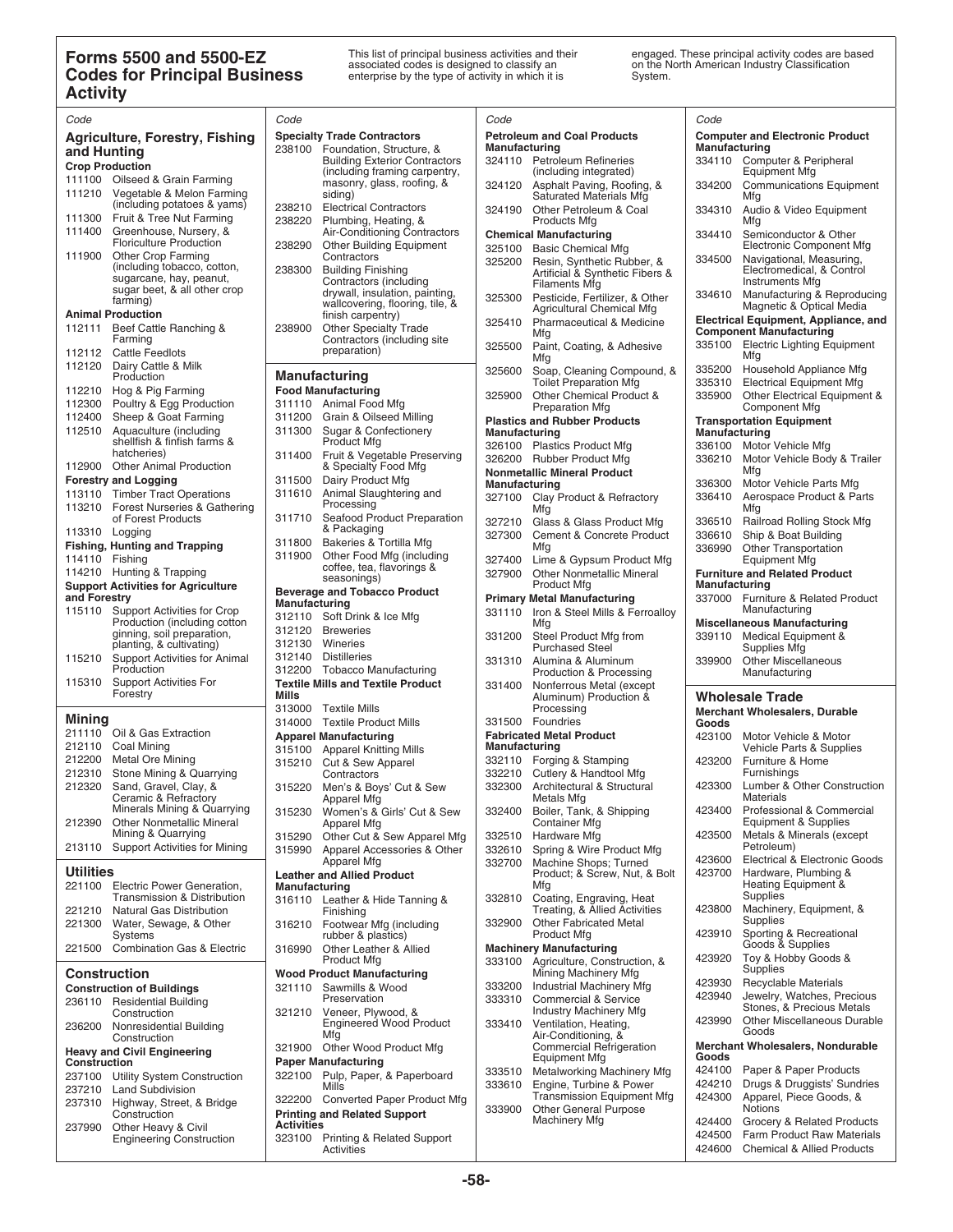# for Principal Business Activity (continued)

|                     | Forms 5500 and 5500-EZ Codes                                                                 |
|---------------------|----------------------------------------------------------------------------------------------|
| Code                |                                                                                              |
| 424700              | Petroleum & Petroleum                                                                        |
|                     | Products                                                                                     |
| 424800              | Beer, Wine, & Distilled<br>Alcoholic Beverages                                               |
| 424910              | <b>Farm Supplies</b>                                                                         |
| 424920              | Books, Periodicals, &                                                                        |
| 424930              | Newspapers<br>Flower, Nursery Stock, &                                                       |
|                     | Florists' Supplies                                                                           |
| 424940              | <b>Tobacco &amp; Tobacco Products</b>                                                        |
| 424950              | Paint, Varnish, & Supplies                                                                   |
| 424990              | <b>Other Miscellaneous</b><br>Nondurable Goods                                               |
|                     | <b>Wholesale Electronic Markets and</b>                                                      |
|                     | <b>Agents and Brokers</b>                                                                    |
| 425110              | <b>Business to Business</b><br><b>Electronic Markets</b>                                     |
| 425120              | Wholesale Trade Agents &                                                                     |
|                     | <b>Brokers</b>                                                                               |
| <b>Retail Trade</b> |                                                                                              |
|                     | <b>Motor Vehicle and Parts Dealers</b>                                                       |
| 441110              | <b>New Car Dealers</b>                                                                       |
| 441120              | <b>Used Car Dealers</b>                                                                      |
| 441210              | <b>Recreational Vehicle Dealers</b>                                                          |
| 441221              | <b>Motorcycle Dealers</b>                                                                    |
| 441222              | <b>Boat Dealers</b>                                                                          |
| 441229              | All Other Motor Vehicle<br>Dealers                                                           |
| 441300              | Automotive Parts,<br>Accessories, & Tire Stores                                              |
|                     | <b>Furniture and Home Furnishings</b>                                                        |
| Stores              |                                                                                              |
| 442110              | <b>Furniture Stores</b>                                                                      |
| 442210              | <b>Floor Covering Stores</b>                                                                 |
| 442291              | <b>Window Treatment Stores</b>                                                               |
| 442299              | All Other Home Furnishings                                                                   |
|                     | Stores                                                                                       |
| 443111              | <b>Electronics and Appliance Stores</b>                                                      |
| 443112              | <b>Household Appliance Stores</b><br>Radio, Television, & Other<br><b>Electronics Stores</b> |
| 443120              | Computer & Software Stores                                                                   |
| 443130              | Camera & Photographic                                                                        |
|                     | <b>Supplies Stores</b>                                                                       |
|                     | <b>Building Material and Garden</b><br><b>Equipment and Supplies Dealers</b>                 |
| 444110              | <b>Home Centers</b>                                                                          |
| 444120              | Paint & Wallpaper Stores                                                                     |
| 444130              | <b>Hardware Stores</b>                                                                       |
| 444190              | <b>Other Building Material</b>                                                               |
| 444200              | ealers<br>Lawn & Garden Equipment &                                                          |
|                     | <b>Supplies Stores</b>                                                                       |
|                     | <b>Food and Beverage Stores</b>                                                              |
| 445110              | Supermarkets and Other<br>Grocery (except                                                    |
|                     | Convenience) Stores                                                                          |
| 445120              | <b>Convenience Stores</b>                                                                    |
| 445210              | <b>Meat Markets</b>                                                                          |
| 445220              | Fish & Seafood Markets                                                                       |
| 445230              | Fruit & Vegetable Markets                                                                    |
| 445291              | <b>Baked Goods Stores</b>                                                                    |
| 445292              | Confectionery & Nut Stores                                                                   |
| 445299              | All Other Specialty Food<br><b>Stores</b>                                                    |
| 445310              | Beer, Wine, & Liquor Stores                                                                  |
|                     | <b>Health and Personal Care Stores</b>                                                       |
| 446110<br>446120    | Pharmacies & Drug Stores<br>Cosmetics, Beauty Supplies,                                      |
|                     | & Perfume Stores                                                                             |
| 446130              | <b>Optical Goods Stores</b>                                                                  |
| 446190              | Other Health & Personal<br><b>Care Stores</b>                                                |
|                     | <b>Gasoline Stations</b>                                                                     |
| 447100              | Gasoline Stations (including                                                                 |
|                     | convenience stores with gas)                                                                 |
| Stores              | <b>Clothing and Clothing Accessories</b>                                                     |
| 448110              | Men's Clothing Stores                                                                        |
|                     | 448120 Women's Clothing Stores                                                               |

| Code             |                                                                              | Code                                                                                    | Code                                                                                 | Code                                                             |                                                                                              |
|------------------|------------------------------------------------------------------------------|-----------------------------------------------------------------------------------------|--------------------------------------------------------------------------------------|------------------------------------------------------------------|----------------------------------------------------------------------------------------------|
| 424700           | Petroleum & Petroleum<br>Products                                            | 448140<br><b>Family Clothing Stores</b><br><b>Clothing Accessories Stores</b><br>448150 | <b>Support Activities for Transportation</b><br>488100<br>Support Activities for Air | <b>Activities Related to Credit</b><br>Intermediation            |                                                                                              |
| 424800           | Beer, Wine, & Distilled<br><b>Alcoholic Beverages</b>                        | 448190<br><b>Other Clothing Stores</b><br>448210<br><b>Shoe Stores</b>                  | Transportation<br>488210<br>Support Activities for Rail                              |                                                                  | 522300 Activities Related to Credit<br>Intermediation (including loan                        |
| 424920           | 424910 Farm Supplies<br>Books, Periodicals, &<br>Newspapers                  | 448310<br><b>Jewelry Stores</b><br>448320<br>Luggage & Leather Goods                    | Transportation<br>488300                                                             | <b>Support Activities for Water</b>                              | brokers, check clearing, &<br>money transmitting)<br><b>Securities, Commodity Contracts,</b> |
| 424930           | Flower, Nursery Stock, &<br>Florists' Supplies                               | <b>Stores</b><br>Sporting Goods, Hobby, Book, and                                       | Transportation<br>488410<br>Motor Vehicle Towing<br>488490                           | <b>Related Activities</b><br>Other Support Activities for        | and Other Financial Investments and                                                          |
|                  | 424940 Tobacco & Tobacco Products                                            | <b>Music Stores</b><br>451110 Sporting Goods Stores                                     | Road Transportation                                                                  | 523110 Investment Banking &                                      |                                                                                              |
|                  | 424950 Paint, Varnish, & Supplies                                            | 451120 Hobby, Toy, & Game Stores                                                        | <b>Freight Transportation</b><br>488510                                              |                                                                  | <b>Securities Dealing</b><br>Securities Brokerage                                            |
| 424990           | <b>Other Miscellaneous</b><br>Nondurable Goods                               | Sewing, Needlework, & Piece<br>451130                                                   | Arrangement<br>488990                                                                | 523120<br>523130<br>Other Support Activities for                 | <b>Commodity Contracts</b>                                                                   |
|                  | Wholesale Electronic Markets and                                             | <b>Goods Stores</b><br>Musical Instrument &<br>451140                                   | Transportation                                                                       | Dealing<br>523140                                                | <b>Commodity Contracts</b>                                                                   |
|                  | <b>Agents and Brokers</b><br>425110 Business to Business                     | <b>Supplies Stores</b>                                                                  | <b>Couriers and Messengers</b><br>492110 Couriers                                    | <b>Brokerage</b>                                                 |                                                                                              |
|                  | <b>Electronic Markets</b>                                                    | <b>Book Stores</b><br>451211                                                            | 492210<br>Local Messengers & Local                                                   | 523210                                                           | Securities & Commodity                                                                       |
| 425120           | Wholesale Trade Agents &                                                     | 451212 News Dealers & Newsstands<br>Prerecorded Tape, Compact<br>451220                 | Delivery                                                                             | Exchanges<br>523900                                              | <b>Other Financial Investment</b>                                                            |
|                  | <b>Brokers</b>                                                               | Disc, & Record Stores                                                                   | <b>Warehousing and Storage</b><br>Warehousing & Storage<br>493100                    |                                                                  | Activities (including portfolio<br>management & investment                                   |
| Retail Trade     |                                                                              | <b>General Merchandise Stores</b><br>452110 Department Stores                           | (except lessors of                                                                   | advice)                                                          |                                                                                              |
|                  | <b>Motor Vehicle and Parts Dealers</b>                                       | 452900<br><b>Other General Merchandise</b>                                              | miniwarehouses &<br>self-storage units)                                              | <b>Insurance Carriers and Related</b>                            |                                                                                              |
|                  | 441110 New Car Dealers<br>441120 Used Car Dealers                            | <b>Stores</b>                                                                           |                                                                                      | <b>Activities</b><br>524140                                      | Direct Life, Health, & Medical                                                               |
|                  | 441210 Recreational Vehicle Dealers                                          | <b>Miscellaneous Store Retailers</b>                                                    | <b>Information</b>                                                                   |                                                                  | Insurance & Reinsurance                                                                      |
|                  | 441221 Motorcycle Dealers                                                    | 453110 Florists<br>453210<br>Office Supplies & Stationery                               | <b>Publishing Industries (except</b>                                                 | Carriers                                                         |                                                                                              |
|                  | 441222 Boat Dealers                                                          | <b>Stores</b>                                                                           | Internet)<br>511110 Newspaper Publishers                                             | 524150                                                           | Direct Insurance &<br>Reinsurance (except Life,                                              |
|                  | 441229 All Other Motor Vehicle<br>Dealers                                    | Gift, Novelty, & Souvenir<br>453220                                                     | 511120 Periodical Publishers                                                         |                                                                  | Health & Medical) Carriers                                                                   |
|                  | 441300 Automotive Parts,                                                     | <b>Stores</b><br>453310<br>Used Merchandise Stores                                      | 511130<br><b>Book Publishers</b>                                                     | 524210                                                           | Insurance Agencies &                                                                         |
|                  | Accessories, & Tire Stores                                                   | 453910<br>Pet & Pet Supplies Stores                                                     | 511140<br>Directory & Mailing List<br>Publishers                                     | <b>Brokerages</b><br>524290                                      | Other Insurance Related                                                                      |
| <b>Stores</b>    | <b>Furniture and Home Furnishings</b>                                        | 453920<br><b>Art Dealers</b>                                                            | 511190<br><b>Other Publishers</b>                                                    |                                                                  | Activities (including                                                                        |
|                  | 442110 Furniture Stores                                                      | 453930<br>Manufactured (Mobile) Home<br>Dealers                                         | 511210 Software Publishers                                                           |                                                                  | third-party administration of<br>insurance and pension funds)                                |
|                  | 442210 Floor Covering Stores                                                 | 453990<br>All Other Miscellaneous Store                                                 | <b>Motion Picture and Sound</b>                                                      |                                                                  | <b>Funds, Trusts, and Other Financial</b>                                                    |
| 442291           | <b>Window Treatment Stores</b>                                               | Retailers (including tobacco,                                                           | <b>Recording Industries</b><br>512100 Motion Picture & Video                         | <b>Vehicles</b>                                                  |                                                                                              |
|                  | 442299 All Other Home Furnishings<br><b>Stores</b>                           | candle, & trophy shops)<br><b>Nonstore Retailers</b>                                    | Industries (except video                                                             | 525100<br><b>Benefit Funds</b>                                   | Insurance & Employee                                                                         |
|                  | <b>Electronics and Appliance Stores</b>                                      | 454110<br>Electronic Shopping &                                                         | rental)                                                                              | 525910                                                           | Open-End Investment Funds                                                                    |
|                  | 443111 Household Appliance Stores                                            | <b>Mail-Order Houses</b>                                                                | 512200 Sound Recording Industries<br><b>Broadcasting (except Internet)</b>           |                                                                  | (Form 1120-RIC)                                                                              |
|                  | 443112 Radio, Television, & Other<br><b>Electronics Stores</b>               | 454210 Vending Machine Operators                                                        | 515100 Radio & Television                                                            | 525920<br>Accounts                                               | Trusts, Estates, & Agency                                                                    |
|                  | 443120 Computer & Software Stores                                            | 454311<br><b>Heating Oil Dealers</b><br>454312<br><b>Liquefied Petroleum Gas</b>        | <b>Broadcasting</b>                                                                  | 525990                                                           | <b>Other Financial Vehicles</b>                                                              |
| 443130           | Camera & Photographic                                                        | (bottled gas) Dealers                                                                   | 515210<br>Programming                                                                | Cable & Other Subscription                                       | (including mortgage REITs &                                                                  |
|                  | <b>Supplies Stores</b>                                                       | <b>Other Fuel Dealers</b><br>454319                                                     | <b>Telecommunications</b>                                                            |                                                                  | closed-end investment funds)<br>"Offices of Bank Holding Companies"                          |
|                  | <b>Building Material and Garden</b><br><b>Equipment and Supplies Dealers</b> | 454390<br><b>Other Direct Selling</b><br>Establishments (including                      | 517000<br>Telecommunications                                                         | and "Offices of Other Holding                                    |                                                                                              |
|                  | 444110 Home Centers                                                          | door-to-door retailing, frozen                                                          | (including paging, cellular,<br>satellite, cable & other                             | Companies" are located under                                     | <b>Management of Companies (Holding</b>                                                      |
|                  | 444120 Paint & Wallpaper Stores                                              | food plan providers, party<br>plan merchandisers, &                                     | program distribution,                                                                | Companies).                                                      |                                                                                              |
| 444190           | 444130 Hardware Stores<br><b>Other Building Material</b>                     | coffee-break service                                                                    | resellers, other<br>telecommunications, &                                            |                                                                  |                                                                                              |
|                  | Dealers                                                                      | providers)                                                                              | internet service providers)                                                          | Leasing                                                          | <b>Real Estate and Rental and</b>                                                            |
|                  | 444200 Lawn & Garden Equipment &                                             | <b>Transportation and</b>                                                               | <b>Data Processing Services</b>                                                      | <b>Real Estate</b>                                               |                                                                                              |
|                  | Supplies Stores<br><b>Food and Beverage Stores</b>                           | Warehousing                                                                             | 518210<br><b>Related Services</b>                                                    | Data Processing, Hosting, &<br>531110                            | <b>Lessors of Residential</b>                                                                |
|                  | 445110 Supermarkets and Other                                                | Air, Rail, and Water Transportation                                                     | <b>Other Information Services</b>                                                    |                                                                  | <b>Buildings &amp; Dwellings</b><br>(including equity REITs)                                 |
|                  | Grocery (except<br>Convenience) Stores                                       | 481000 Air Transportation<br>482110 Rail Transportation                                 | <b>Other Information Services</b><br>519100                                          | 531114                                                           | <b>Cooperative Housing</b>                                                                   |
|                  | 445120 Convenience Stores                                                    | 483000 Water Transportation                                                             |                                                                                      | (including news syndicates,<br>libraries, internet publishing &  | (including equity REITs)                                                                     |
|                  | 445210 Meat Markets                                                          | <b>Truck Transportation</b>                                                             | broadcasting)                                                                        | 531120                                                           | Lessors of Nonresidential<br><b>Buildings (except</b>                                        |
| 445220           | Fish & Seafood Markets                                                       | General Freight Trucking,<br>484110<br>Local                                            | <b>Finance and Insurance</b>                                                         |                                                                  | Miniwarehouses) (including                                                                   |
| 445230<br>445291 | Fruit & Vegetable Markets<br><b>Baked Goods Stores</b>                       | General Freight Trucking,<br>484120                                                     | <b>Depository Credit Intermediation</b>                                              | equity REITs)<br>531130                                          | Lessors of Miniwarehouses &                                                                  |
| 445292           | Confectionery & Nut Stores                                                   | Long-distance                                                                           | 522110 Commercial Banking                                                            |                                                                  | Self-Storage Units (including                                                                |
| 445299           | All Other Specialty Food                                                     | 484200 Specialized Freight Trucking                                                     | Savings Institutions<br>522120                                                       | equity REITs)                                                    |                                                                                              |
|                  | Stores<br>445310 Beer, Wine, & Liquor Stores                                 | <b>Transit and Ground Passenger</b><br>Transportation                                   | 522130<br><b>Credit Unions</b><br>522190<br><b>Other Depository Credit</b>           | 531190                                                           | Lessors of Other Real Estate<br>Property (including equity                                   |
|                  | <b>Health and Personal Care Stores</b>                                       | 485110 Urban Transit Systems                                                            | Intermediation                                                                       | REIT <sub>s</sub> )                                              |                                                                                              |
|                  | 446110 Pharmacies & Drug Stores                                              | Interurban & Rural Bus<br>485210                                                        | <b>Nondepository Credit Intermediation</b>                                           | 531210<br>& Brokers                                              | Offices of Real Estate Agents                                                                |
| 446120           | Cosmetics, Beauty Supplies,                                                  | Transportation<br><b>Taxi Service</b><br>485310                                         | <b>Credit Card Issuing</b><br>522210                                                 | 531310                                                           | <b>Real Estate Property</b>                                                                  |
| 446130           | & Perfume Stores<br><b>Optical Goods Stores</b>                              | 485320<br>Limousine Service                                                             | <b>Sales Financing</b><br>522220<br>522291<br><b>Consumer Lending</b>                | Managers                                                         |                                                                                              |
| 446190           | Other Health & Personal                                                      | School & Employee Bus<br>485410                                                         | 522292                                                                               | 531320<br>Real Estate Credit (including<br>Appraisers            | Offices of Real Estate                                                                       |
|                  | <b>Care Stores</b>                                                           | Transportation<br><b>Charter Bus Industry</b><br>485510                                 | mortgage bankers &<br>originators)                                                   | 531390                                                           | Other Activities Related to                                                                  |
| 447100           | <b>Gasoline Stations</b><br><b>Gasoline Stations (including</b>              | Other Transit & Ground<br>485990                                                        | 522293                                                                               | <b>Real Estate</b><br>International Trade Financing              |                                                                                              |
|                  |                                                                              |                                                                                         |                                                                                      | <b>Rental and Leasing Services</b><br>Secondary Market Financing |                                                                                              |
|                  | convenience stores with gas)                                                 | Passenger Transportation                                                                | 522294                                                                               |                                                                  |                                                                                              |
|                  | <b>Clothing and Clothing Accessories</b>                                     | <b>Pipeline Transportation</b>                                                          | 522298<br>All Other Nondepository                                                    | & Leasing                                                        | 532100 Automotive Equipment Rental                                                           |
| <b>Stores</b>    |                                                                              | 486000 Pipeline Transportation                                                          | Credit Intermediation                                                                | 532210                                                           | Consumer Electronics &                                                                       |
| 448110<br>448120 | Men's Clothing Stores<br>Women's Clothing Stores                             | <b>Scenic &amp; Sightseeing Transportation</b><br>Scenic & Sightseeing<br>487000        |                                                                                      |                                                                  | Appliances Rental                                                                            |
| 448130           | Children's & Infants' Clothing<br>Stores                                     | Transportation                                                                          |                                                                                      | 532220<br>Rental                                                 | Formal Wear & Costume<br>532230 Video Tape & Disc Rental                                     |

| Code       |                                                         |
|------------|---------------------------------------------------------|
|            | <b>Support Activities for Transportation</b>            |
| 188100     | Support Activities for Air                              |
|            | Transportation                                          |
| 188210     | <b>Support Activities for Rail</b>                      |
|            | Transportation                                          |
| 188300     | <b>Support Activities for Water</b>                     |
|            | Transportation                                          |
| 188410     | Motor Vehicle Towing                                    |
| 188490     | Other Support Activities for                            |
|            | Road Transportation                                     |
| 188510     | <b>Freight Transportation</b>                           |
|            | Arrangement                                             |
| 188990     | Other Support Activities for                            |
|            | Transportation                                          |
|            | <b>Couriers and Messengers</b>                          |
| 192110     | Couriers                                                |
| 192210     | Local Messengers & Local                                |
|            | Delivery                                                |
|            | <b>Narehousing and Storage</b>                          |
| 193100     | Warehousing & Storage                                   |
|            | (except lessors of                                      |
|            | miniwarehouses &                                        |
|            | self-storage units)                                     |
|            |                                                         |
| nformation |                                                         |
|            | Publishing Industries (except                           |
| nternet)   |                                                         |
| 511110     | Newspaper Publishers                                    |
| 511120     | <b>Periodical Publishers</b>                            |
| 511130     | <b>Book Publishers</b>                                  |
| 511140     | Directory & Mailing List                                |
|            | Publishers                                              |
| 511190     | <b>Other Publishers</b>                                 |
| 511210     | Software Publishers                                     |
|            | <b>Motion Picture and Sound</b>                         |
|            | Recording Industries                                    |
| 512100     | Motion Picture & Video                                  |
|            | Industries (except video                                |
| 512200     | rental)<br>Sound Recording Industries                   |
|            |                                                         |
|            | Broadcasting (except Internet)                          |
| 515100     | Radio & Television                                      |
|            | Broadcasting                                            |
| 515210     | Cable & Other Subscription<br>Programming               |
|            |                                                         |
| 517000     | <b>Felecommunications</b>                               |
|            | Telecommunications<br>(including paging, cellular,      |
|            | satellite, cable & other                                |
|            | program distribution,                                   |
|            | resellers, other                                        |
|            | telecommunications, &                                   |
|            | internet service providers)                             |
|            | <b>Data Processing Services</b>                         |
| 18210ء     | Data Processing, Hosting, &                             |
|            | <b>Related Services</b>                                 |
|            | Other Information Services                              |
| 519100     | <b>Other Information Services</b>                       |
|            | (including news syndicates,                             |
|            | libraries, internet publishing &<br>broadcasting)       |
|            |                                                         |
|            | <b>Finance and Insurance</b>                            |
|            | <b>Depository Credit Intermediation</b>                 |
| 22110      | <b>Commercial Banking</b>                               |
| 22120      | Savings Institutions                                    |
|            |                                                         |
| 22130      | <b>Credit Unions</b>                                    |
| 22190      | <b>Other Depository Credit</b><br>Intermediation        |
|            |                                                         |
|            | <b>Nondepository Credit Intermediation</b>              |
| 22210      | Credit Card Issuing                                     |
| 22220      | <b>Sales Financing</b>                                  |
| 22291      | Consumer Lending                                        |
| 22292      | Real Estate Credit (including                           |
|            | mortgage bankers &<br>originators)                      |
|            |                                                         |
| 522293     | International Trade Financing                           |
| 22294      | Secondary Market Financing                              |
| 22298      | All Other Nondepository<br><b>Credit Intermediation</b> |
|            |                                                         |
|            |                                                         |
|            |                                                         |

# 448190 Other Clothing Stores<br>488210 Shoe Stores<br>Transport Activities for Rail Intermediation (including loan 448210 Shoe Stores<br>198210 Shokers, check clearing loan 424920 Books, Periodicals, &<br>
448320 Luggage & Leather Goods<br>
A48320 Luggage & Leather Goods<br>
A48320 Luggage & Leather Goods<br>
Support Activities for Water<br>
Transportation<br>
Transportation<br>
Transportation<br>
Support Activities 453930 Manufactured (Mobile) Home 511210 Software Publishers third-party administration of Dealers Dealers and Dealers and Dealers and Dealers and Dealers served insurance and pension funds) Funds, Trusts, and Other Financial<br>Vehicles<br>525100 Insurance & Employee 44312 Liquefied Petroleum Gas<br>
443130 Cable & Other Subscription (including mortgage REITs & Programming Conductions)<br>
443130 Other Fuel Dealers (including mortgage REITs & closed-end investment funds)<br>
454390 Other Direct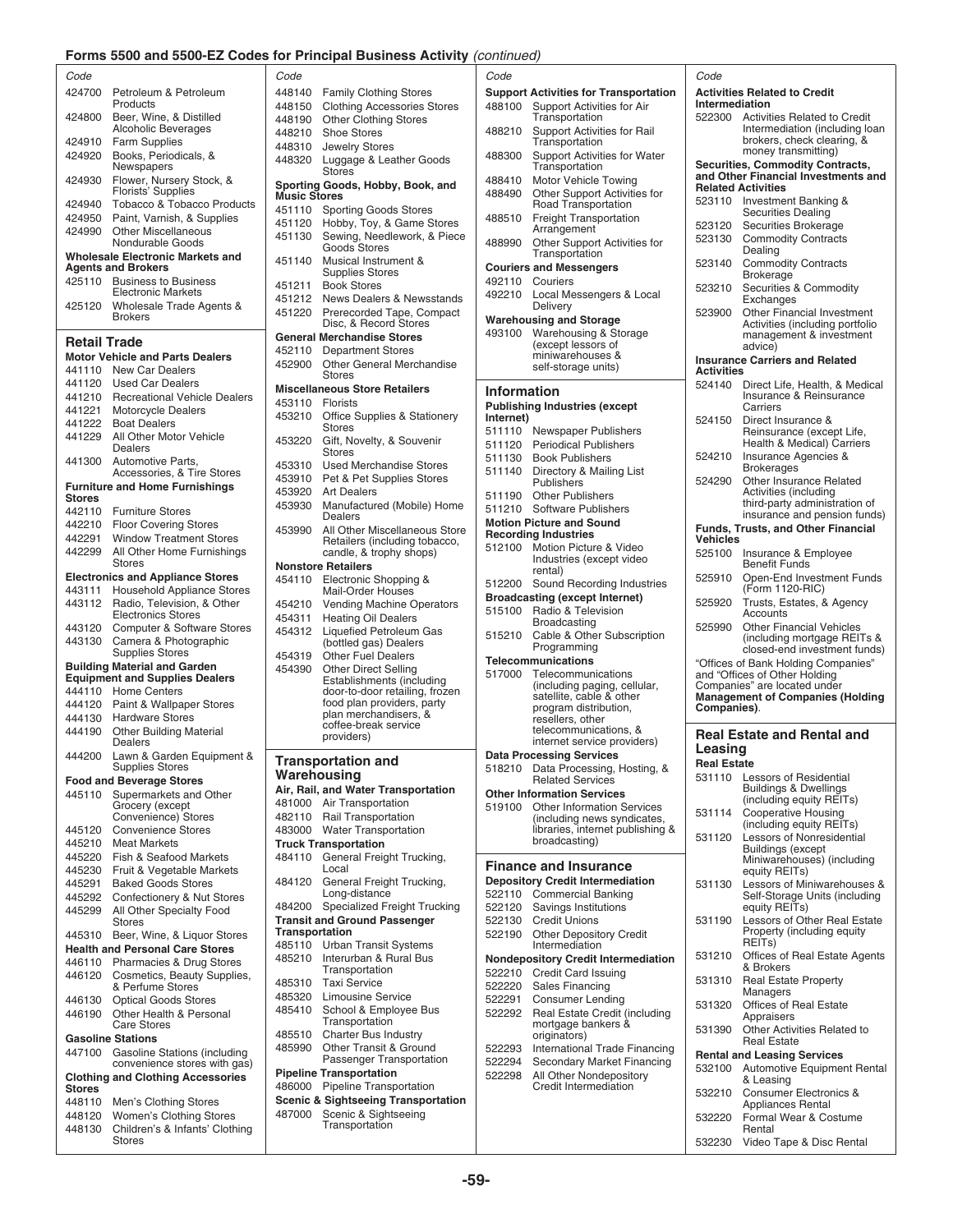# **For Principal Business Activity** (continued)

|                       | Forms 5500 and 5500-EZ Codes for Principal Business Activity (continued)   |            |                                                              |                   |                                                                |
|-----------------------|----------------------------------------------------------------------------|------------|--------------------------------------------------------------|-------------------|----------------------------------------------------------------|
| Code                  |                                                                            | Code       |                                                              | Code              |                                                                |
| 532290                | <b>Other Consumer Goods</b>                                                | 561210     | <b>Facilities Support Services</b>                           |                   | Medical and Diagnostic Laboratorie                             |
| 532310                | Rental<br><b>General Rental Centers</b>                                    | 561300     | <b>Employment Services</b>                                   | 621510            | Medical & Diagnostic<br>Laboratories                           |
| 532400                | Commercial & Industrial                                                    | 561410     | <b>Document Preparation</b><br>Services                      |                   | <b>Home Health Care Services</b>                               |
|                       | Machinery & Equipment                                                      | 561420     | <b>Telephone Call Centers</b>                                |                   | 621610 Home Health Care Services                               |
|                       | Rental & Leasing                                                           | 561430     | <b>Business Service Centers</b>                              |                   | <b>Other Ambulatory Health Care</b>                            |
|                       | <b>Lessors of Nonfinancial Intangible</b>                                  |            | (including private mail centers                              | Services          |                                                                |
|                       | Assets (except copyrighted works)                                          |            | & copy shops)                                                |                   | 621900 Other Ambulatory Health                                 |
|                       | 533110 Lessors of Nonfinancial<br>Intangible Assets (except                | 561440     | <b>Collection Agencies</b>                                   |                   | Care Services (including<br>ambulance services & blood         |
|                       | copyrighted works)                                                         | 561490     | 561450 Credit Bureaus<br><b>Other Business Support</b>       |                   | & organ banks)                                                 |
|                       |                                                                            |            | Services (including                                          | <b>Hospitals</b>  |                                                                |
|                       | Professional, Scientific, and                                              |            | repossession services, court                                 |                   | 622000 Hospitals                                               |
|                       | <b>Technical Services</b>                                                  |            | reporting, & stenotype<br>services)                          |                   | <b>Nursing and Residential Care</b>                            |
| <b>Legal Services</b> |                                                                            | 561500     | Travel Arrangement &                                         | <b>Facilities</b> |                                                                |
|                       | 541110 Offices of Lawyers<br>541190 Other Legal Services                   |            | <b>Reservation Services</b>                                  |                   | 623000 Nursing & Residential Care<br><b>Facilities</b>         |
|                       | <b>Accounting, Tax Preparation,</b>                                        | 561600     | Investigation & Security                                     |                   | <b>Social Assistance</b>                                       |
|                       | <b>Bookkeeping, and Payroll Services</b>                                   |            | Services                                                     |                   | 624100 Individual & Family Services                            |
|                       | 541211 Offices of Certified Public                                         | 561710     | <b>Exterminating &amp; Pest Control</b><br>Services          | 624200            | Community Food & Housing                                       |
|                       | Accountants                                                                | 561720     | <b>Janitorial Services</b>                                   |                   | & Emergency & Other Relie                                      |
|                       | 541213 Tax Preparation Services<br>541214 Payroll Services                 | 561730     | <b>Landscaping Services</b>                                  | 624310            | Services<br><b>Vocational Rehabilitation</b>                   |
|                       | 541219 Other Accounting Services                                           | 561740     | Carpet & Upholstery Cleaning                                 |                   | Services                                                       |
|                       | Architectural, Engineering, and                                            |            | Services                                                     |                   | 624410 Child Day Care Services                                 |
|                       | <b>Related Services</b>                                                    | 561790     | Other Services to Buildings &<br>Dwellings                   |                   |                                                                |
|                       | 541310 Architectural Services                                              | 561900     | <b>Other Support Services</b>                                |                   | Arts, Entertainment, and                                       |
|                       | 541320 Landscape Architecture                                              |            | (including packaging &                                       | <b>Recreation</b> |                                                                |
|                       | Services                                                                   |            | labeling services, &<br>convention & trade show              |                   | Performing Arts, Spectator Sports,<br>and Related Industries   |
|                       | 541330 Engineering Services<br>541340 Drafting Services                    |            | organizers)                                                  |                   | 711100 Performing Arts Companies                               |
| 541350                | <b>Building Inspection Services</b>                                        |            | <b>Waste Management and</b>                                  | 711210            | Spectator Sports (including                                    |
| 541360                | Geophysical Surveying &                                                    |            | <b>Remediation Services</b>                                  |                   | sports clubs & racetracks)                                     |
|                       | <b>Mapping Services</b>                                                    | 562000     | Waste Management &                                           | 711300            | Promoters of Performing Art                                    |
| 541370                | Surveying & Mapping (except<br>Geophysical) Services                       |            | <b>Remediation Services</b>                                  | 711410            | Sports, & Similar Events<br>Agents & Managers for              |
|                       | 541380 Testing Laboratories                                                |            | <b>Educational Services</b>                                  |                   | Artists, Athletes, Entertainer                                 |
|                       | <b>Specialized Design Services</b>                                         |            | 611000 Educational Services                                  |                   | & Other Public Figures                                         |
| 541400                | <b>Specialized Design Services</b>                                         |            | (including schools, colleges,<br>& universities)             | 711510            | Independent Artists, Writers<br>& Performers                   |
|                       | (including interior, industrial,                                           |            |                                                              |                   | Museums, Historical Sites, and                                 |
|                       | graphic, & fashion design)<br><b>Computer Systems Design and</b>           |            | <b>Health Care and Social</b>                                |                   | <b>Similar Institutions</b>                                    |
|                       | <b>Related Services</b>                                                    | Assistance |                                                              | 712100            | Museums, Historical Sites, &                                   |
| 541511                | <b>Custom Computer</b>                                                     |            | <b>Offices of Physicians and Dentists</b>                    |                   | Similar Institutions                                           |
|                       | <b>Programming Services</b>                                                |            | 621111 Offices of Physicians (except                         |                   | Amusement, Gambling, and<br><b>Recreation Industries</b>       |
| 541512                | <b>Computer Systems Design</b><br>Services                                 |            | mental health specialists)                                   |                   | 713100 Amusement Parks & Arcade                                |
|                       | 541513 Computer Facilities                                                 | 621112     | Offices of Physicians, Mental<br><b>Health Specialists</b>   | 713200            | Gambling Industries                                            |
|                       | <b>Management Services</b>                                                 |            | 621210 Offices of Dentists                                   | 713900            | Other Amusement &                                              |
| 541519                | <b>Other Computer Related</b>                                              |            | <b>Offices of Other Health Practitioners</b>                 |                   | <b>Recreation Industries</b>                                   |
|                       | Services                                                                   |            | 621310 Offices of Chiropractors                              |                   | (including golf courses, skiir<br>facilities, marinas, fitness |
|                       | Other Professional, Scientific, and<br>Technical Services                  |            | 621320 Offices of Optometrists                               |                   | centers, & bowling centers)                                    |
|                       | 541600 Management, Scientific, &                                           | 621330     | Offices of Mental Health<br>Practitioners (except            |                   |                                                                |
|                       | <b>Technical Consulting</b>                                                |            | Physicians)                                                  | <b>Services</b>   | <b>Accommodation and Food</b>                                  |
|                       | Services                                                                   | 621340     | Offices of Physical.                                         |                   | Accommodation                                                  |
| 541700                | Scientific Research &<br>Development Services                              |            | Occupational & Speech                                        |                   | 721110 Hotels (except Casino Hotel                             |
| 541800                | Advertising & Related                                                      | 621391     | Therapists, & Audiologists<br><b>Offices of Podiatrists</b>  |                   | & Motels                                                       |
|                       | Services                                                                   | 621399     | Offices of All Other                                         | 721120            | Casino Hotels                                                  |
| 541910                | Marketing Research & Public                                                |            | Miscellaneous Health                                         | 721191            | Bed & Breakfast Inns                                           |
| 541920                | Opinion Polling<br><b>Photographic Services</b>                            |            | Practitioners                                                | 721199            | All Other Traveler<br>Accommodation                            |
| 541930                | Translation & Interpretation                                               |            | <b>Outpatient Care Centers</b>                               |                   | 721210 RV (Recreational Vehicle)                               |
|                       | Services                                                                   | 621420     | 621410 Family Planning Centers<br>Outpatient Mental Health & |                   | Parks & Recreational Camp                                      |
| 541940                | <b>Veterinary Services</b>                                                 |            | Substance Abuse Centers                                      |                   | 721310 Rooming & Boarding House                                |
| 541990                | All Other Professional,                                                    | 621491     | <b>HMO Medical Centers</b>                                   |                   | <b>Food Services and Drinking Places</b>                       |
|                       | Scientific, & Technical<br>Services                                        |            | 621492 Kidney Dialysis Centers                               |                   | 722110 Full-Service Restaurants                                |
|                       |                                                                            | 621493     | <b>Freestanding Ambulatory</b>                               |                   | 722210 Limited-Service Eating<br>Places                        |
|                       | <b>Management of Companies</b>                                             |            | Surgical & Emergency<br>Centers                              |                   |                                                                |
|                       | (Holding Companies)                                                        | 621498     | All Other Outpatient Care                                    |                   |                                                                |
|                       | 551111 Offices of Bank Holding                                             |            | Centers                                                      |                   |                                                                |
|                       | Companies                                                                  |            |                                                              |                   |                                                                |
| 551112                | Offices of Other Holding<br>Companies                                      |            |                                                              |                   |                                                                |
|                       |                                                                            |            |                                                              |                   |                                                                |
|                       | <b>Administrative and Support</b>                                          |            |                                                              |                   |                                                                |
|                       | and Waste Management and                                                   |            |                                                              |                   |                                                                |
|                       | <b>Remediation Services</b>                                                |            |                                                              |                   |                                                                |
|                       | <b>Administrative and Support Services</b><br>561110 Office Administrative |            |                                                              |                   |                                                                |
|                       |                                                                            |            |                                                              |                   |                                                                |

| Office Adn |
|------------|
| Services   |

| Code       |                                                                            | Code              |                                                      |
|------------|----------------------------------------------------------------------------|-------------------|------------------------------------------------------|
| 561210     | <b>Facilities Support Services</b>                                         |                   | <b>Medical and Diagnostic Labora</b>                 |
| 561300     | <b>Employment Services</b>                                                 | 621510            | Medical & Diagnostic                                 |
| 561410     | <b>Document Preparation</b><br>Services                                    |                   | Laboratories<br><b>Home Health Care Services</b>     |
| 561420     | <b>Telephone Call Centers</b>                                              | 621610            | Home Health Care Ser                                 |
| 561430     | <b>Business Service Centers</b>                                            |                   | <b>Other Ambulatory Health Care</b>                  |
|            | including private mail centers)                                            | Services          |                                                      |
| 561440     | & copy shops)<br><b>Collection Agencies</b>                                | 621900            | Other Ambulatory Hea                                 |
| 561450     | <b>Credit Bureaus</b>                                                      |                   | Care Services (includir<br>ambulance services &      |
| 561490     | Other Business Support                                                     |                   | & organ banks)                                       |
|            | Services (including                                                        | Hospitals         |                                                      |
|            | repossession services, court<br>reporting, & stenotype                     |                   | 622000 Hospitals                                     |
|            | services)                                                                  | <b>Facilities</b> | <b>Nursing and Residential Care</b>                  |
| 561500     | Travel Arrangement &                                                       | 623000            | Nursing & Residential                                |
|            | <b>Reservation Services</b>                                                |                   | <b>Facilities</b>                                    |
| 561600     | <b>Investigation &amp; Security</b><br>Services                            |                   | <b>Social Assistance</b>                             |
| 561710     | <b>Exterminating &amp; Pest Control</b>                                    | 624100            | Individual & Family Se                               |
|            | Services                                                                   | 624200            | Community Food & Ho                                  |
| 561720     | <b>Janitorial Services</b>                                                 |                   | & Emergency & Other<br>Services                      |
| 561730     | <b>Landscaping Services</b>                                                | 624310            | Vocational Rehabilitati                              |
| 561740     | Carpet & Upholstery Cleaning<br>Services                                   |                   | Services                                             |
| 561790     | Other Services to Buildings &                                              | 624410            | Child Day Care Service                               |
|            | Dwellings                                                                  |                   | Arts, Entertainment, and                             |
| 561900     | <b>Other Support Services</b>                                              | <b>Recreation</b> |                                                      |
|            | (including packaging &<br>labeling services, &                             |                   | Performing Arts, Spectator Sp                        |
|            | convention & trade show                                                    |                   | and Related Industries                               |
|            | organizers)                                                                | 711100            | Performing Arts Compa                                |
|            | Waste Management and<br><b>Remediation Services</b>                        | 711210            | Spectator Sports (inclu<br>sports clubs & racetrac   |
| 562000     | Waste Management &                                                         | 711300            | Promoters of Performir                               |
|            | <b>Remediation Services</b>                                                |                   | Sports, & Similar Even                               |
|            |                                                                            | 711410            | Agents & Managers fo                                 |
|            | <b>Educational Services</b>                                                |                   | Artists, Athletes, Enter<br>& Other Public Figures   |
| 611000     | <b>Educational Services</b><br>(including schools, colleges,               | 711510            | Independent Artists, W                               |
|            | & universities)                                                            |                   | & Performers                                         |
|            |                                                                            |                   | Museums, Historical Sites, and                       |
|            | <b>Health Care and Social</b>                                              |                   | <b>Similar Institutions</b>                          |
| Assistance |                                                                            | 712100            | Museums, Historical S<br>Similar Institutions        |
| 621111     | <b>Offices of Physicians and Dentists</b><br>Offices of Physicians (except |                   | Amusement, Gambling, and                             |
|            | mental health specialists)                                                 |                   | <b>Recreation Industries</b>                         |
| 621112     | Offices of Physicians, Mental                                              | 713100            | Amusement Parks & A                                  |
|            | <b>Health Specialists</b>                                                  | 713200<br>713900  | Gambling Industries                                  |
| 621210     | <b>Offices of Dentists</b>                                                 |                   | Other Amusement &<br><b>Recreation Industries</b>    |
| 621310     | Offices of Other Health Practitioners<br>Offices of Chiropractors          |                   | (including golf courses                              |
| 621320     | Offices of Optometrists                                                    |                   | facilities, marinas, fitne<br>centers, & bowling cen |
| 621330     | <b>Offices of Mental Health</b>                                            |                   |                                                      |
|            | Practitioners (except                                                      |                   | <b>Accommodation and Fo</b>                          |
|            | Physicians)                                                                | <b>Services</b>   |                                                      |
| 621340     | Offices of Physical,<br>Occupational & Speech                              |                   | <b>Accommodation</b>                                 |
|            | Therapists, & Audiologists                                                 | 721110            | Hotels (except Casino<br>& Motels                    |
| 621391     | <b>Offices of Podiatrists</b>                                              | 721120            | Casino Hotels                                        |
| 621399     | Offices of All Other<br>Miscellaneous Health                               | 721191            | <b>Bed &amp; Breakfast Inns</b>                      |
|            | Practitioners                                                              | 721199            | All Other Traveler                                   |
|            | <b>Outpatient Care Centers</b>                                             |                   | Accommodation                                        |
| 621410     | <b>Family Planning Centers</b>                                             | 721210            | RV (Recreational Vehi<br>Parks & Recreational 0      |
| 621420     | Outpatient Mental Health &                                                 | 721310            | Rooming & Boarding H                                 |
| 621491     | Substance Abuse Centers<br><b>HMO Medical Centers</b>                      |                   | <b>Food Services and Drinking PI</b>                 |
| 621492     | <b>Kidney Dialysis Centers</b>                                             | 722110            | <b>Full-Service Restaurar</b>                        |
| 621493     | <b>Freestanding Ambulatory</b>                                             | 722210            | Limited-Service Eating                               |
|            | Surgical & Emergency                                                       |                   | Places                                               |
|            | Centers                                                                    |                   |                                                      |
| 621498     | All Other Outpatient Care<br>Centers                                       |                   |                                                      |
|            |                                                                            |                   |                                                      |
|            |                                                                            |                   |                                                      |
|            |                                                                            |                   |                                                      |
|            |                                                                            |                   |                                                      |
|            |                                                                            |                   |                                                      |

| Code                  |                                                                                | Code              |                                                                    | Code              |                                                                             | Code             |                                                                    |
|-----------------------|--------------------------------------------------------------------------------|-------------------|--------------------------------------------------------------------|-------------------|-----------------------------------------------------------------------------|------------------|--------------------------------------------------------------------|
| 532290                | <b>Other Consumer Goods</b>                                                    | 561210            | <b>Facilities Support Services</b>                                 |                   | <b>Medical and Diagnostic Laboratories</b>                                  | 722300           | <b>Special Food Services</b>                                       |
|                       | Rental                                                                         | 561300            | <b>Employment Services</b>                                         | 621510            | Medical & Diagnostic                                                        |                  | (including food service)<br>contractors & caterers)                |
| 532310<br>532400      | <b>General Rental Centers</b><br>Commercial & Industrial                       | 561410            | <b>Document Preparation</b><br>Services                            |                   | Laboratories<br><b>Home Health Care Services</b>                            | 722410           | <b>Drinking Places (Alcoholic</b>                                  |
|                       | Machinery & Equipment                                                          | 561420            | <b>Telephone Call Centers</b>                                      |                   | 621610 Home Health Care Services                                            |                  | Beverages)                                                         |
|                       | Rental & Leasing                                                               | 561430            | <b>Business Service Centers</b>                                    |                   | <b>Other Ambulatory Health Care</b>                                         |                  | <b>Other Services</b>                                              |
|                       | <b>Lessors of Nonfinancial Intangible</b><br>Assets (except copyrighted works) |                   | (including private mail centers<br>& copy shops)                   | <b>Services</b>   |                                                                             |                  | <b>Repair and Maintenance</b>                                      |
|                       | 533110 Lessors of Nonfinancial                                                 | 561440            | <b>Collection Agencies</b>                                         | 621900            | <b>Other Ambulatory Health</b><br>Care Services (including                  |                  | 811110 Automotive Mechanical &                                     |
|                       | Intangible Assets (except                                                      | 561450            | <b>Credit Bureaus</b>                                              |                   | ambulance services & blood                                                  |                  | Electrical Repair &                                                |
|                       | copyrighted works)                                                             | 561490            | <b>Other Business Support</b>                                      |                   | & organ banks)                                                              | 811120           | Maintenance<br>Automotive Body, Paint,                             |
|                       | Professional, Scientific, and                                                  |                   | Services (including<br>repossession services, court                | <b>Hospitals</b>  | 622000 Hospitals                                                            |                  | Interior, & Glass Repair                                           |
|                       | <b>Technical Services</b>                                                      |                   | reporting, & stenotype                                             |                   | <b>Nursing and Residential Care</b>                                         | 811190           | Other Automotive Repair &                                          |
| <b>Legal Services</b> |                                                                                | 561500            | services)<br>Travel Arrangement &                                  | <b>Facilities</b> |                                                                             |                  | Maintenance (including oil<br>change & lubrication shops &         |
|                       | 541110 Offices of Lawyers<br>541190 Other Legal Services                       |                   | <b>Reservation Services</b>                                        |                   | 623000 Nursing & Residential Care<br><b>Facilities</b>                      |                  | car washes)                                                        |
|                       | <b>Accounting, Tax Preparation,</b>                                            | 561600            | <b>Investigation &amp; Security</b><br>Services                    |                   | <b>Social Assistance</b>                                                    | 811210           | Electronic & Precision<br>Equipment Repair &                       |
|                       | <b>Bookkeeping, and Payroll Services</b>                                       | 561710            | <b>Exterminating &amp; Pest Control</b>                            |                   | 624100 Individual & Family Services                                         |                  | Maintenance                                                        |
|                       | 541211 Offices of Certified Public<br>Accountants                              |                   | Services                                                           | 624200            | Community Food & Housing,<br>& Emergency & Other Relief                     | 811310           | Commercial & Industrial<br>Machinery & Equipment                   |
|                       | 541213 Tax Preparation Services                                                | 561720            | <b>Janitorial Services</b>                                         |                   | Services                                                                    |                  | (except Automotive &                                               |
| 541214                | <b>Payroll Services</b>                                                        | 561730<br>561740  | <b>Landscaping Services</b><br>Carpet & Upholstery Cleaning        | 624310            | <b>Vocational Rehabilitation</b>                                            |                  | Electronic) Repair &<br>Maintenance                                |
|                       | 541219 Other Accounting Services<br>Architectural, Engineering, and            |                   | Services                                                           |                   | Services<br>624410 Child Day Care Services                                  | 811410           | Home & Garden Equipment &                                          |
|                       | <b>Related Services</b>                                                        | 561790            | Other Services to Buildings &<br>Dwellings                         |                   |                                                                             |                  | Appliance Repair &                                                 |
|                       | 541310 Architectural Services                                                  | 561900            | Other Support Services                                             |                   | Arts, Entertainment, and                                                    | 811420           | Maintenance<br>Reupholstery & Furniture                            |
|                       | 541320 Landscape Architecture<br>Services                                      |                   | (including packaging &                                             | <b>Recreation</b> |                                                                             |                  | Repair                                                             |
| 541330                | <b>Engineering Services</b>                                                    |                   | labeling services, &<br>convention & trade show                    |                   | Performing Arts, Spectator Sports,<br>and Related Industries                | 811430           | Footwear & Leather Goods                                           |
| 541340                | <b>Drafting Services</b>                                                       |                   | organizers)                                                        |                   | 711100 Performing Arts Companies                                            | 811490           | Repair<br>Other Personal & Household                               |
| 541350                | <b>Building Inspection Services</b>                                            |                   | <b>Waste Management and</b><br><b>Remediation Services</b>         | 711210            | Spectator Sports (including<br>sports clubs & racetracks)                   |                  | Goods Repair & Maintenance                                         |
| 541360                | Geophysical Surveying &<br><b>Mapping Services</b>                             |                   | 562000 Waste Management &                                          | 711300            | Promoters of Performing Arts,                                               |                  | <b>Personal and Laundry Services</b>                               |
| 541370                | Surveying & Mapping (except                                                    |                   | <b>Remediation Services</b>                                        |                   | Sports, & Similar Events                                                    | 812111<br>812112 | <b>Barber Shops</b><br><b>Beauty Salons</b>                        |
|                       | Geophysical) Services<br>541380 Testing Laboratories                           |                   | <b>Educational Services</b>                                        | 711410            | Agents & Managers for<br>Artists, Athletes, Entertainers,                   | 812113           | <b>Nail Salons</b>                                                 |
|                       | <b>Specialized Design Services</b>                                             | 611000            | <b>Educational Services</b>                                        |                   | & Other Public Figures                                                      | 812190           | <b>Other Personal Care</b>                                         |
|                       | 541400 Specialized Design Services                                             |                   | (including schools, colleges,                                      | 711510            | Independent Artists, Writers,<br>& Performers                               |                  | Services (including diet &<br>weight reducing centers)             |
|                       |                                                                                |                   |                                                                    |                   |                                                                             |                  |                                                                    |
|                       | (including interior, industrial,                                               |                   | & universities)                                                    |                   | <b>Museums, Historical Sites, and</b>                                       | 812210           | Funeral Homes & Funeral                                            |
|                       | graphic, & fashion design)<br><b>Computer Systems Design and</b>               |                   | <b>Health Care and Social</b>                                      |                   | <b>Similar Institutions</b>                                                 |                  | Services                                                           |
|                       | <b>Related Services</b>                                                        | <b>Assistance</b> |                                                                    | 712100            | Museums, Historical Sites, &<br>Similar Institutions                        | 812220<br>812310 | <b>Cemeteries &amp; Crematories</b><br>Coin-Operated Laundries &   |
|                       | 541511 Custom Computer                                                         |                   | <b>Offices of Physicians and Dentists</b>                          |                   | Amusement, Gambling, and                                                    |                  | Drycleaners                                                        |
|                       | <b>Programming Services</b><br>541512 Computer Systems Design                  |                   | 621111 Offices of Physicians (except<br>mental health specialists) |                   | <b>Recreation Industries</b>                                                | 812320           | Drycleaning & Laundry                                              |
|                       | Services                                                                       |                   | 621112 Offices of Physicians, Mental                               |                   | 713100 Amusement Parks & Arcades                                            |                  | Services (except<br>Coin-Operated)                                 |
|                       | 541513 Computer Facilities<br><b>Management Services</b>                       |                   | <b>Health Specialists</b><br>621210 Offices of Dentists            | 713200<br>713900  | <b>Gambling Industries</b><br>Other Amusement &                             | 812330           | Linen & Uniform Supply                                             |
| 541519                | <b>Other Computer Related</b>                                                  |                   | <b>Offices of Other Health Practitioners</b>                       |                   | <b>Recreation Industries</b>                                                | 812910           | Pet Care (except Veterinary)<br>Services                           |
|                       | Services                                                                       |                   | 621310 Offices of Chiropractors                                    |                   | (including golf courses, skiing<br>facilities, marinas, fitness             | 812920           | Photofinishing                                                     |
|                       | Other Professional, Scientific, and<br><b>Technical Services</b>               |                   | 621320 Offices of Optometrists                                     |                   | centers, & bowling centers)                                                 | 812930           | Parking Lots & Garages                                             |
|                       | 541600 Management, Scientific, &                                               | 621330            | <b>Offices of Mental Health</b><br>Practitioners (except           |                   |                                                                             | 812990           | All Other Personal Services                                        |
|                       | <b>Technical Consulting</b><br>Services                                        |                   | Physicians)                                                        | <b>Services</b>   | <b>Accommodation and Food</b>                                               |                  | Religious, Grantmaking, Civic,<br><b>Professional, and Similar</b> |
| 541700                | Scientific Research &                                                          | 621340            | Offices of Physical,<br>Occupational & Speech                      |                   | Accommodation                                                               | Organizations    |                                                                    |
|                       | <b>Development Services</b>                                                    |                   | Therapists, & Audiologists                                         |                   | 721110 Hotels (except Casino Hotels)<br>& Motels                            |                  | 813000 Religious, Grantmaking,<br>Civic, Professional, & Similiar  |
| 541800                | <b>Advertising &amp; Related</b><br>Services                                   | 621391            | <b>Offices of Podiatrists</b>                                      | 721120            | Casino Hotels                                                               |                  | Organizations (including                                           |
| 541910                | Marketing Research & Public                                                    | 621399            | Offices of All Other<br>Miscellaneous Health                       | 721191            | Bed & Breakfast Inns                                                        |                  | condominium and<br>homeowners associations)                        |
| 541920                | Opinion Polling<br><b>Photographic Services</b>                                |                   | Practitioners                                                      | 721199            | All Other Traveler                                                          | 813930           | <b>Labor Unions and Similar</b>                                    |
| 541930                | Translation & Interpretation                                                   |                   | <b>Outpatient Care Centers</b><br>621410 Family Planning Centers   | 721210            | Accommodation<br><b>RV</b> (Recreational Vehicle)                           |                  | Labor Organizations                                                |
|                       | Services                                                                       |                   | 621420 Outpatient Mental Health &                                  |                   | Parks & Recreational Camps                                                  | 921000           | Governmental Instrumentality                                       |
| 541940<br>541990      | <b>Veterinary Services</b>                                                     |                   | Substance Abuse Centers                                            |                   | 721310 Rooming & Boarding Houses                                            |                  | or Agency                                                          |
|                       | All Other Professional,<br>Scientific, & Technical                             |                   | 621491 HMO Medical Centers                                         |                   | <b>Food Services and Drinking Places</b><br>722110 Full-Service Restaurants |                  |                                                                    |
|                       | Services                                                                       |                   | 621492 Kidney Dialysis Centers<br>621493 Freestanding Ambulatory   | 722210            | Limited-Service Eating                                                      |                  |                                                                    |
|                       | <b>Management of Companies</b>                                                 |                   | Surgical & Emergency                                               |                   | Places                                                                      |                  |                                                                    |
|                       | (Holding Companies)                                                            | 621498            | Centers<br>All Other Outpatient Care                               |                   |                                                                             |                  |                                                                    |
|                       | 551111 Offices of Bank Holding                                                 |                   | Centers                                                            |                   |                                                                             |                  |                                                                    |
|                       | Companies<br>551112 Offices of Other Holding                                   |                   |                                                                    |                   |                                                                             |                  |                                                                    |
|                       | Companies                                                                      |                   |                                                                    |                   |                                                                             |                  |                                                                    |
|                       |                                                                                |                   |                                                                    |                   |                                                                             |                  |                                                                    |
|                       | <b>Administrative and Support</b><br>and Waste Management and                  |                   |                                                                    |                   |                                                                             |                  |                                                                    |
|                       | <b>Remediation Services</b><br><b>Administrative and Support Services</b>      |                   |                                                                    |                   |                                                                             |                  |                                                                    |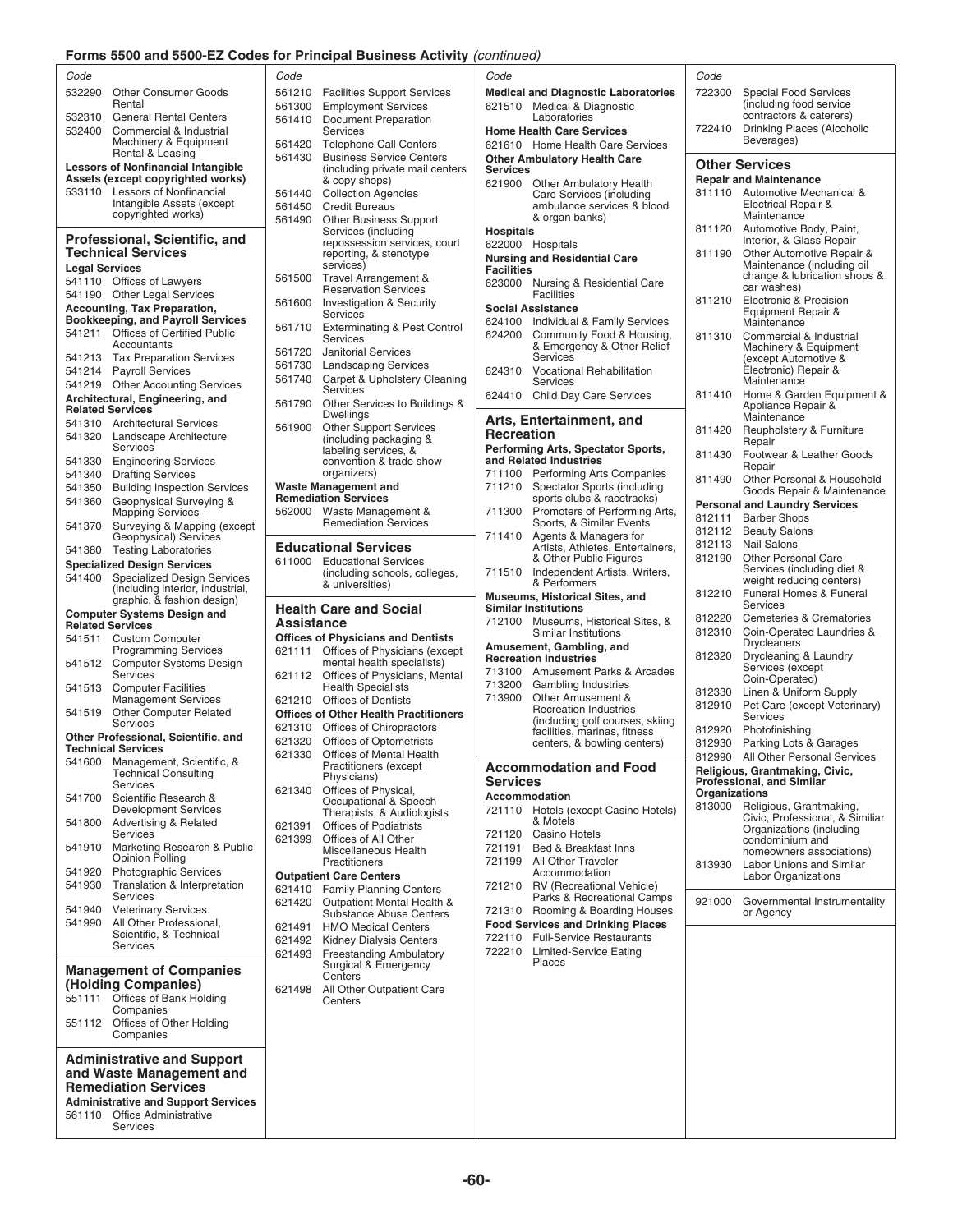Compliance with the Employee Retirement Income Security Act (ERISA) begins with knowing the rules. Plan administrators and other plan officials can use this checklist as a quick diagnostic tool for assessing a plan's compliance with certain important ERISA rules; it is not a complete description of all ERISA's rules and it is not a substitute for a comprehensive compliance review. Use of this checklist is voluntary, and it should not be filed with your Form 5500.

# **If you answer "No" to any of the questions below, you should review your plan's operations because you may not be in full compliance with ERISA's requirements.**

- 1. Have you provided plan participants with a summary plan description, summaries of any material modifications of the plan, and annual summary financial reports?
- 2. Do you maintain copies of plan documents at the principal office of the plan administrator for examination by participants and beneficiaries?
- 3. Do you respond to written participant inquires for copies of plan documents and information within 30 days?
- 4. Does your plan include written procedures for making benefit claims and appealing denied claims, and are you complying with those procedures?
- 5. Is your plan covered by a fidelity bond against losses due to fraud or dishonesty?
- 6. Are the plan's investments diversified so as to minimize the risk of large losses?
- 7. If the plan permits participants to select the investments in their plan accounts, has the plan provided them with enough information to make informed decisions?
- 8. Has a plan official determined that the investments are prudent and solely in the interest of the plan's participants and beneficiaries, and evaluated the risks associated with plan investments before making the investments?
- 9. Did the employer or other plan sponsor send participant contributions to the plan on a timely basis?
- 10. Did the plan pay participant benefits on time and in the correct amounts?
- 11. Did the plan give participants and beneficiaries 30 days advance notice before imposing a "blackout period" of at least three consecutive business days during which participants or beneficiaries of a 401(k) or other individual account pension plan were unable to change their plan investments, obtain loans from the plan, or obtain distributions from the plan?

# **If you answer "Yes" to any of the questions below, you should review your plan's operations because you may not be in full compliance with ERISA's requirements.**

- 1. Has the plan engaged in any financial transactions with persons related to the plan or any plan official? (For example, has the plan made a loan to or participated in an investment with the employer?)
- 2. Has the plan official used the assets of the plan for his/her own interest?
- 3. Have plan assets been used to pay expenses that were not authorized in the plan document, were not necessary to the proper administration of the plan, or were more than reasonable in amount?

**If you need help answering these questions or want additional guidance about ERISA requirements, a plan official should contact the U.S. Department of Labor Employee Benefits Security Administration office in your region or consult with the plan's legal counsel or professional employee benefit advisor.**